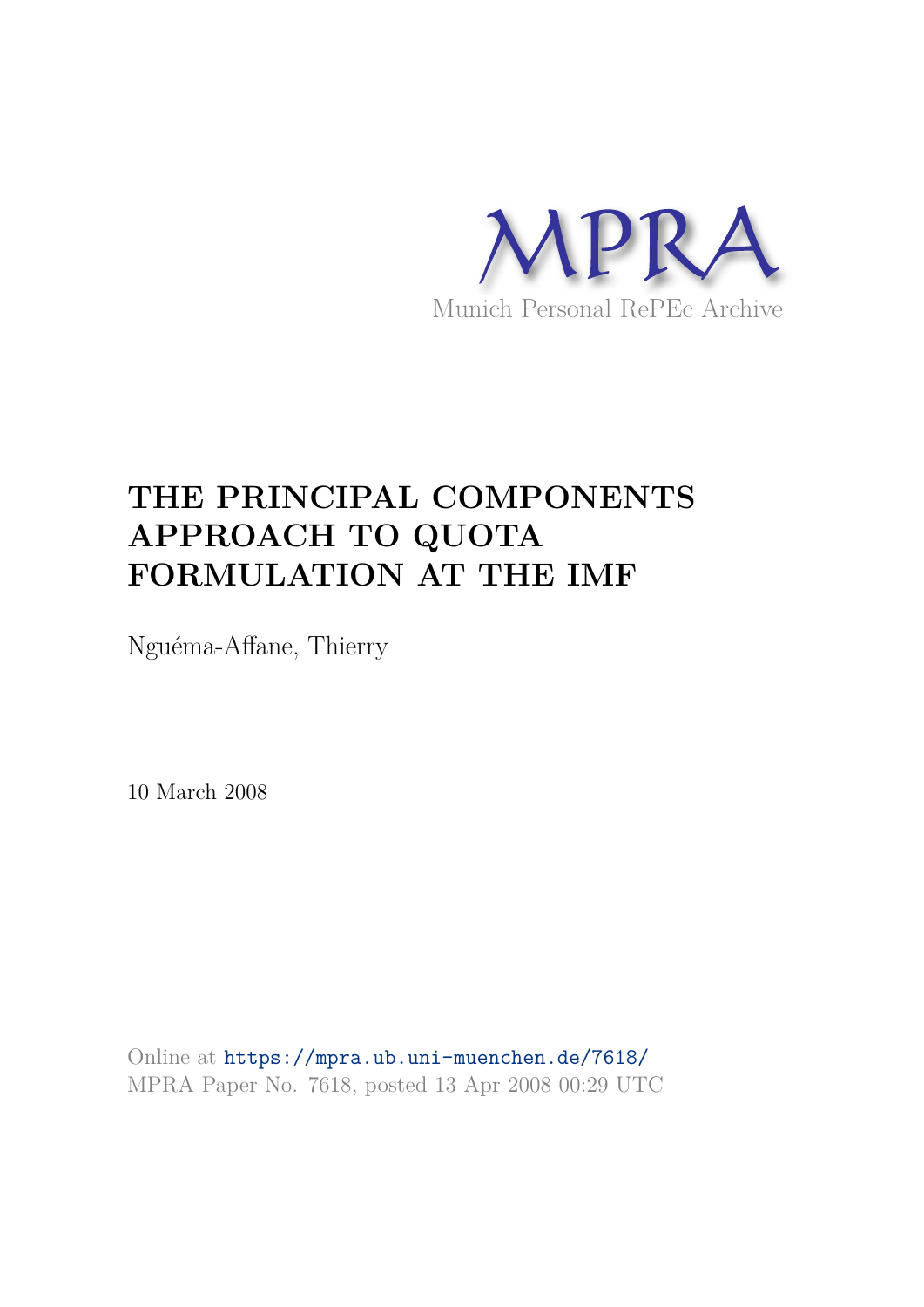# The Principal Components Approach to Quota Formulation at the IMF

# *Thierry Nguéma-Affane***<sup>1</sup>**

### **Abstract**

 $\overline{a}$ 

This paper explores and supports the use of the principal components analysis to objectively establish countries' relative economic size and determine variables' weights in a new IMF quota formula. This approach shows a rebalancing of quotas shares in favor of developing countries over time but suggests that PCA-generated quota formulas can only guide and not determine IMF quota structure. The simulation of ad hoc quota increases using PCAgenerated quota formulas indicates that a rebalancing of actual quota shares and voting power in favor of developing countries, while preserving low-income countries voting share, is achievable if advanced economies forego increases in their quotas and total basic votes are at least tripled.

Author's email address: nguemat@yahoo.fr

<sup>&</sup>lt;sup>1</sup> Advisor to the Executive Director, International Monetary Fund (IMF). The views expressed in this paper are my own and should not be attributed to the IMF, its Executive Directors and the countries they represent, or its Management. I am grateful to Aurélie Demba, Laura dos Reis, Abdel Ismael, Paulo Mauro, Ydahlia Metzgen, and Emmanuel Pinto Moreira for helpful discussions and useful comments on previous versions of this paper. I would like to thank also colleagues at the Executive Board of the IMF that gave inputs to this document. I am solely responsible for any errors and omissions. Comments are welcome.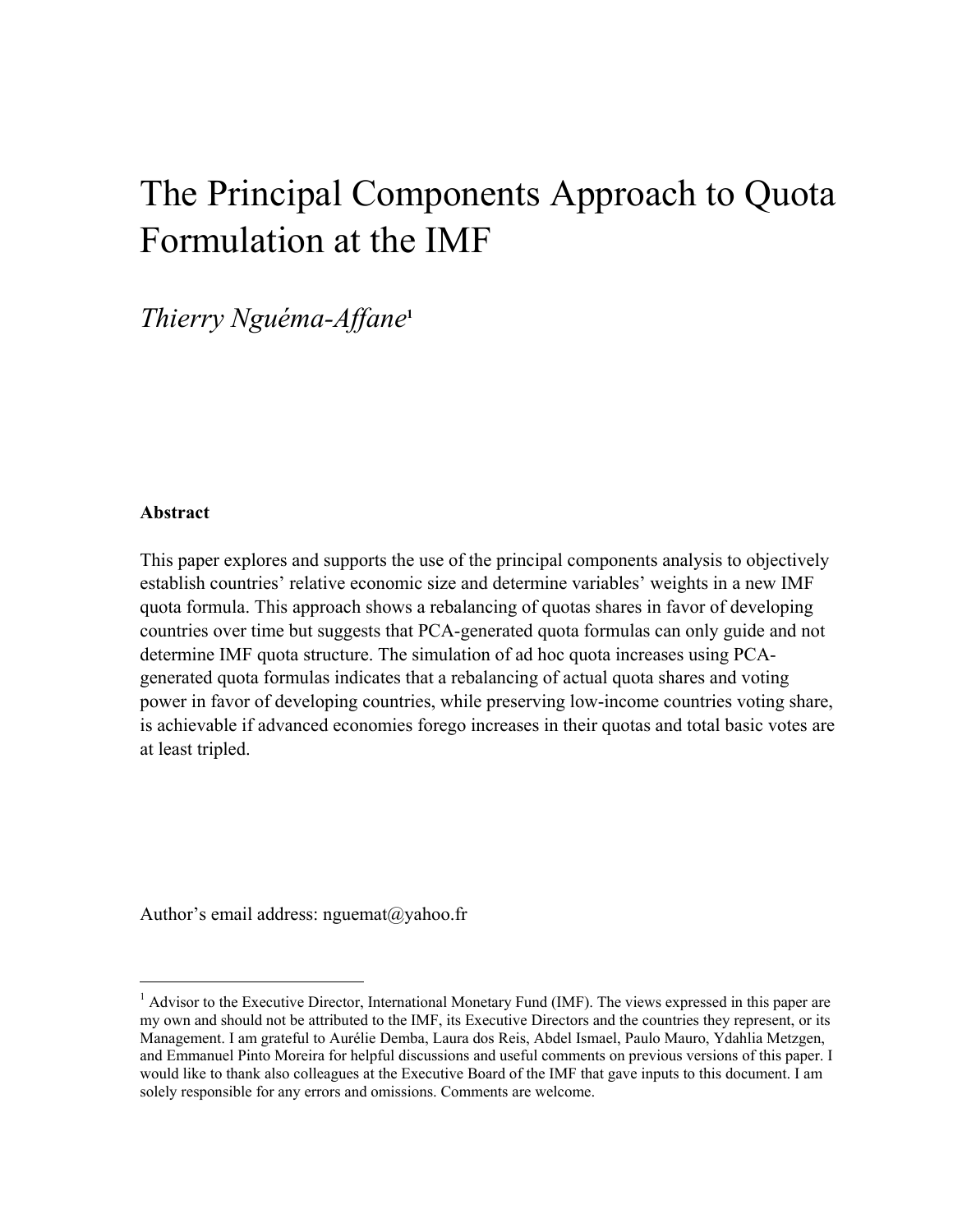| <b>APPENDICES</b>                                                               |  |
|---------------------------------------------------------------------------------|--|
| RESOLUTION 61-5 ON QUOTA AND VOICE REFORM IN THE INTERNATIONAL MONETARY FUND 33 |  |
|                                                                                 |  |
|                                                                                 |  |
|                                                                                 |  |
|                                                                                 |  |
| <b>STATISTICAL APPENDICES</b>                                                   |  |
|                                                                                 |  |
|                                                                                 |  |
|                                                                                 |  |
|                                                                                 |  |

# **Contents**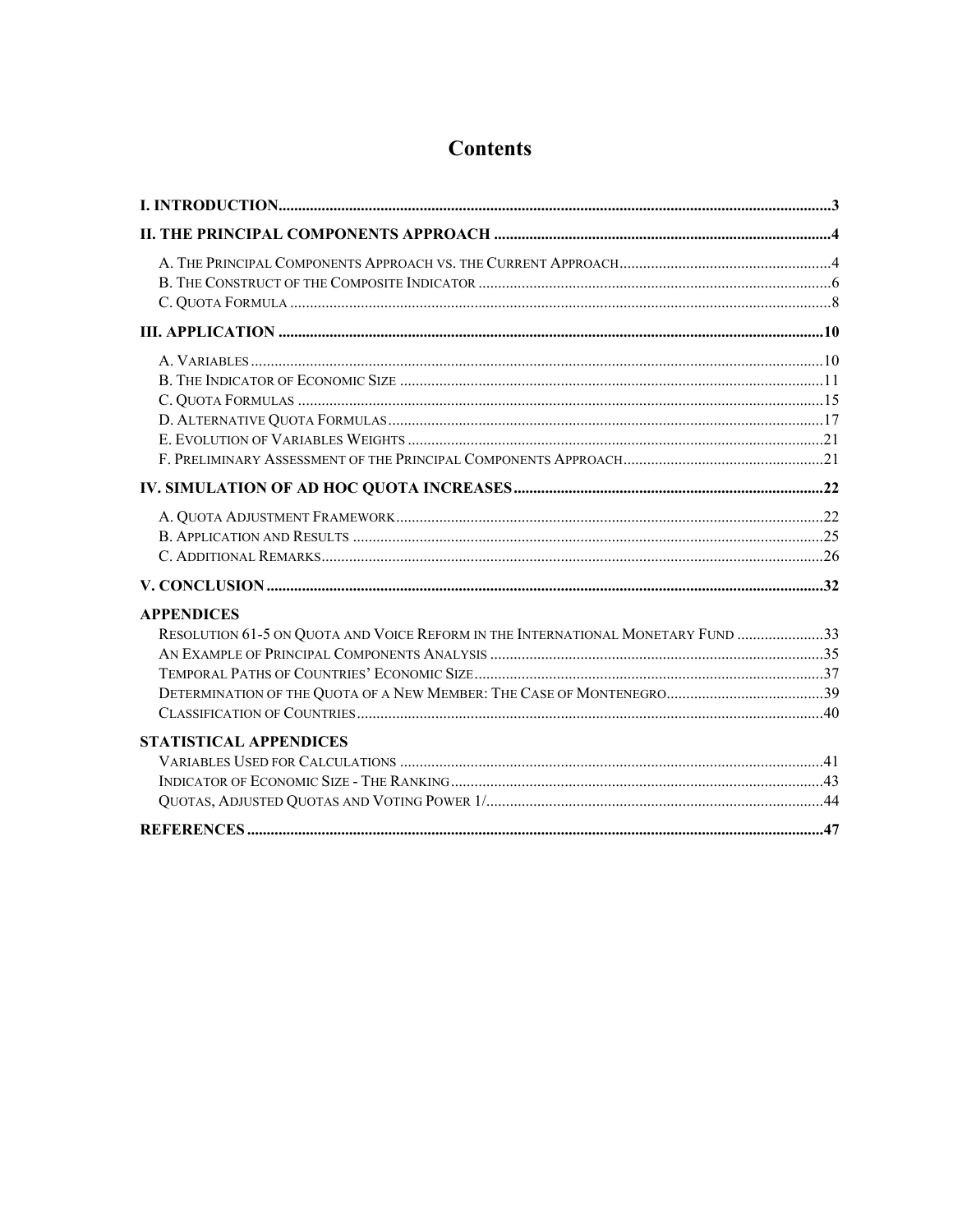#### **I. INTRODUCTION**

The issue of quota formulation has been on the agenda of the International Monetary Fund (IMF) for several years now, demonstrating the difficulty for its members to find a common ground thereon. This situation is mainly due to the multiple functions assigned to quotas at the creation of the Fund. Indeed, quotas serve four functions. First, a quota is equal to the member's capital subscription to the IMF. Second, it serves also as a reference for the determination of the amount of credit that a member may obtain from the Fund in case of balance of payments crisis. Third and certainly the most important function, quota determines the member's voting power at the Executive Board of the Fund. Fourth, it is the relative share in a general allocation (creation) of Special Drawing Rights (SDRs) the member can expect.<sup>2</sup>

Quotas are currently determined by a set of five formulas.<sup>3</sup> Although the quota formulas have evolved over time, the quota structures themselves did not keep pace with the changes in the world economy, reflecting a complex quota adjustment mechanism and other political constraints. As a result, many countries that have experienced a rapid economic development find themselves with a quota that does not represent their real economic importance in the global economy (for example China).

Consequently, criticisms on the way quotas are determined have been mounting over time, as more and more countries are asking for a better representation in the quota structure. A Quota Formula Review Group (QFRG) was even appointed in 1999 to review the existing quota regime. Unfortunately, the quota formula it has proposed was rejected by a majority of countries as they view that the variables retained in the formula mostly favor industrial countries. Since then, IMF Executive Board meetings on the issue essentially focused on the variables to be included in the formula, with a consensus on the need to limit the size of the definitive set to a few variables. However, an agreement on these variables and corresponding weights –hence on a new quota formula– is yet to be reached.

Nevertheless, by launching in 2004 the implementation of a medium term strategy with a view to redefining its role in a changing and more globalized economic and financial world, the International Monetary Fund (IMF) expressed strong resolve to address the issue of governance within the institution. The objective in this area is to ensure that every member country has a fair voice and quota with a view to enhancing legitimacy and effectiveness of the Fund. To this end, a two-stage approach has been developed and the Board of Governors approved in September 2006 a resolution (thereafter referred to as the Resolution) that endorses this approach. As a result, the (supposedly) most underrepresented members benefited from an ad hoc quota increases as part of the first stage of the above-mentioned

-

<sup>&</sup>lt;sup>2</sup> A detailed presentation of quotas is available at :  $\frac{http://www.imf.org/external/np/extr/facts/quotas.htm}{http://www.imf.org/external/np/extr/facts/quotas.htm}$ .

 $3$  See IMF 2000, for a detailed presentation of the quota formulas and their evolution.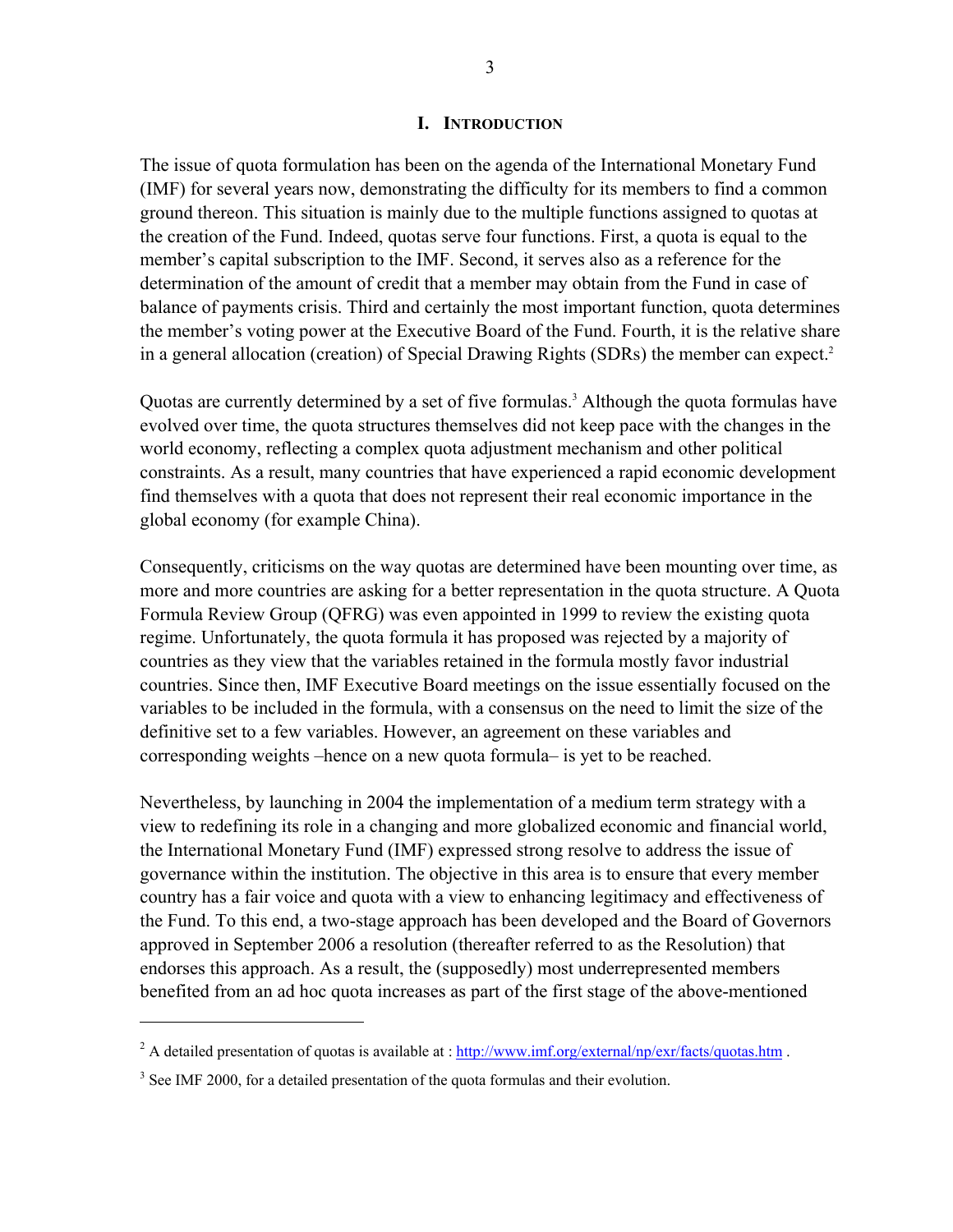approach. The second stage is to address many other issues relevant to the governance of the Fund such as increases in basic votes and a new quota formula by the 2007 annual meetings.<sup>4</sup>

The objective of the paper is to contribute to the debate on quota formulation by proposing a new approach, the principal components approach. This approach consists in using the principal components analysis (PCA) to determine countries' relative position in the world economy and assign weights to variables in a new quota formula. Along with this approach is also proposed a quota adjustment framework for ad hoc quota increases.

The remainder of the paper is organized as follows. Section II presents the principal component approach, which is then applied to six sets of variables in Section III. A simulation of ad hoc quota increases is undertaken in Section IV. Section V concludes.

# **II. THE PRINCIPAL COMPONENTS APPROACH**

# **A. The Principal Components Approach vs. the Current Approach**

In the approach currently followed in the ongoing quota formulation exercise as shown in Figure 1, the Executive Board of the Fund has to determine the variables entering the new quota formula and assign a weight to each variable. The resulting quota formula should in principle provide a simple and more transparent means of capturing members' relative positions in the world economy, in accordance with the Resolution.

Under the proposed principal components approach, the variables retained by the Board are being applied the PCA to (i) establish members' relative economic importance in the world through an indicator of economic size and (ii) allocate unbiased corresponding weights. The main differences with the previous approach are that weights are the outcome of the PCA – hence the Board would be no more involved in their determination but can always change them– and that the quota formula is no more considered as an indicator of economic size.

To our best knowledge, the idea of using the PCA in quota formulation issues was put forward by Mr. Sengupta, former Executive Director for India, at the time of the Ninth General Quota Review in 1988 (see IMF 1988a). His proposal was to broaden the set of variables with the inclusion of new "need-based" indicators such as a poverty index, and foreign debt and capital account variables, in order to bring about a balance in the quota distribution. To this end, he suggested the use of the PCA to include either an additional formula –that of the first principal component– to the existing set of formulas or an additional variable –the first principal component itself– in a new quota formula.

 $\overline{a}$ 

<sup>&</sup>lt;sup>4</sup> The full text of the Resolution is available in Appendix I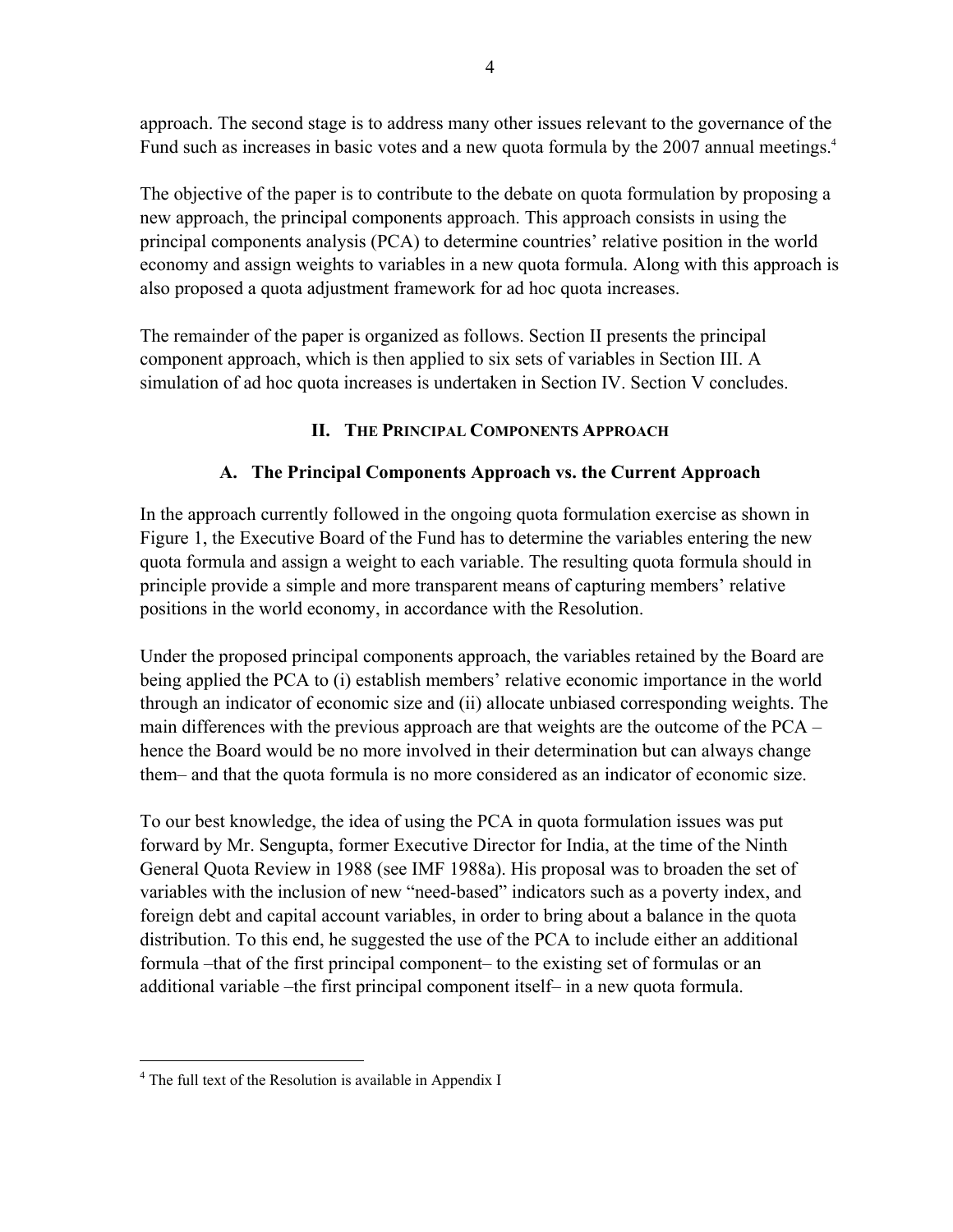Figure 1. The principal components approach vs. the current approach



**ACTUAL APPROACH**

#### **PRINCIPAL COMPONENTS APPROACH**



Source: Author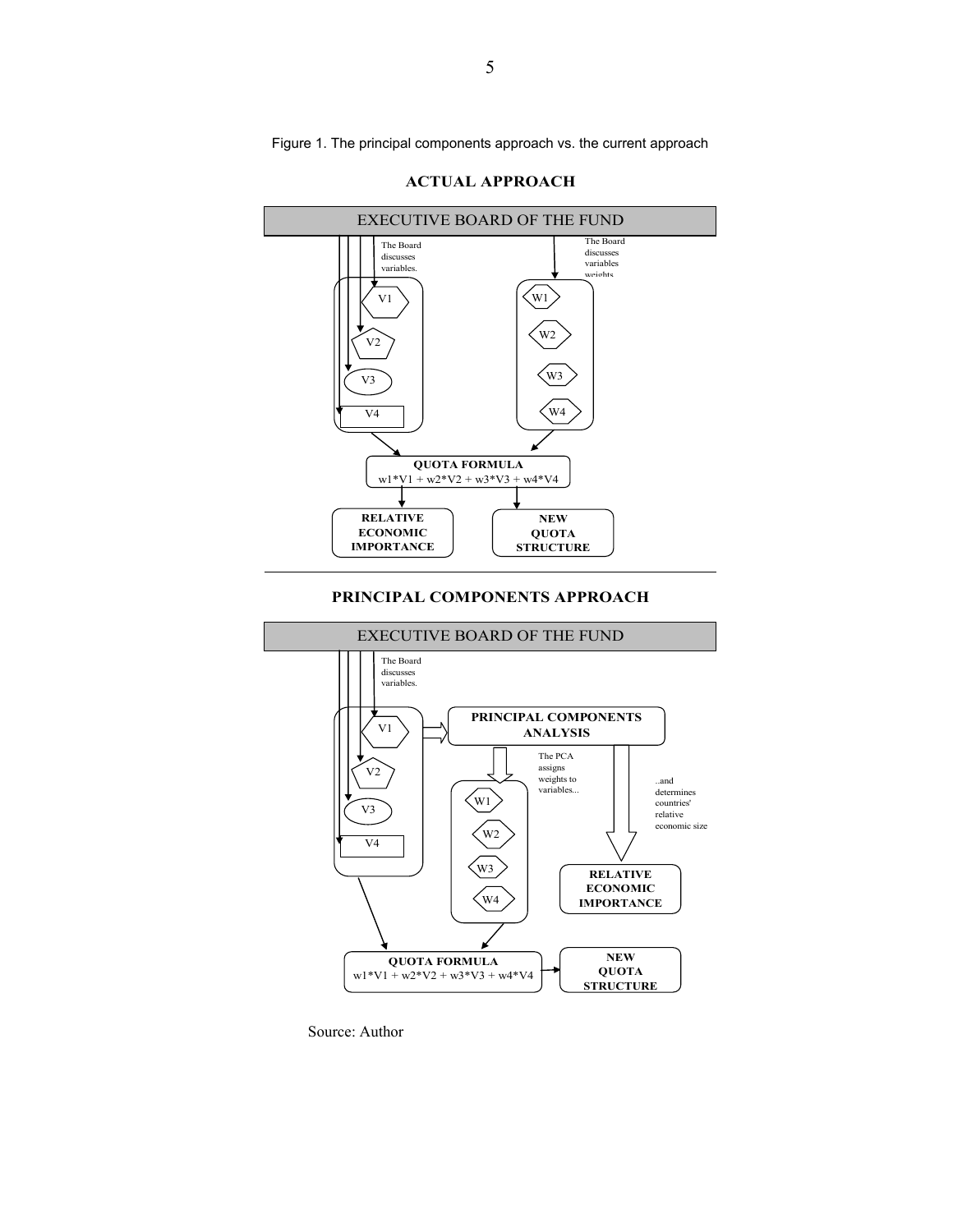IMF Staff's assessment of that proposal was that the use of the principal component analysis "…*does not yield quota formula equations that are particularly close approximations of individual members' shares either in calculated quotas or in actual present quotas.*  Furthermore, an important element of judgment is needed in deciding on the number of *principal components to be used in developing such equations and it is difficult to attach economic significance to principal components as variables in a new quota formula*" (See IMF 1988b).

While such an assessment was motivated by the need to avoid significant changes in the quota structure, we are of the view that any quota formula should not aim to reflect preconceived quota distribution, and contrary to what Fund's Staff thought at that time, weights derived from the PCA may have a sense. We do recognize that political considerations cannot be put aside in devising a quota formula and accordingly they are discussed throughout the paper.

### **B. The Construct of the Composite Indicator**

#### **Economic size and quotas**

One of the main criticisms to the existing quota regime is its inability to reflect adequately members' relative economic importance in the global economy despite changes since the creation of the Bretton Woods institutions. We share that criticism, but for the following specific reasons. First, in the present context, the notion of economic size and that of quota are distinct. For many, a country's relative economic size refers to the significance of its participation in the world economy, i.e. the share of its output in the world output and in some instances its share in the external trade volume. Quotas, on the other hand, as recalled in the introduction, serve many purposes at the same time, which are not all related to or based on the economic size – even though quotas are sometimes described as a composite indicator of relative economic size of members. Indeed, economic size does not matter much when it comes to accessing IMF resources as the Fund has developed a range of instruments that are essentially based on the type and the magnitude of balance of payments needs a country faces rather than on its economic size. The adoption of a policy on exceptional access cases further evidences this fact. The second reason, which is the consequence of the first reason, is that both notions are not measured on the same basis. Economic size, in the sense abovementioned, is one variable, among others, in the quota formulas.

One would have noticed that the international debate on the quota issue is currently carried on by those fast-growing countries, notably emerging market countries, arguing that they should have a larger say in the decision-making process of the BWIs given their increasing importance in the world economy. And the fact that due consideration is given to this issue is, in our view, an indication that the voting power function of the quotas weighs more than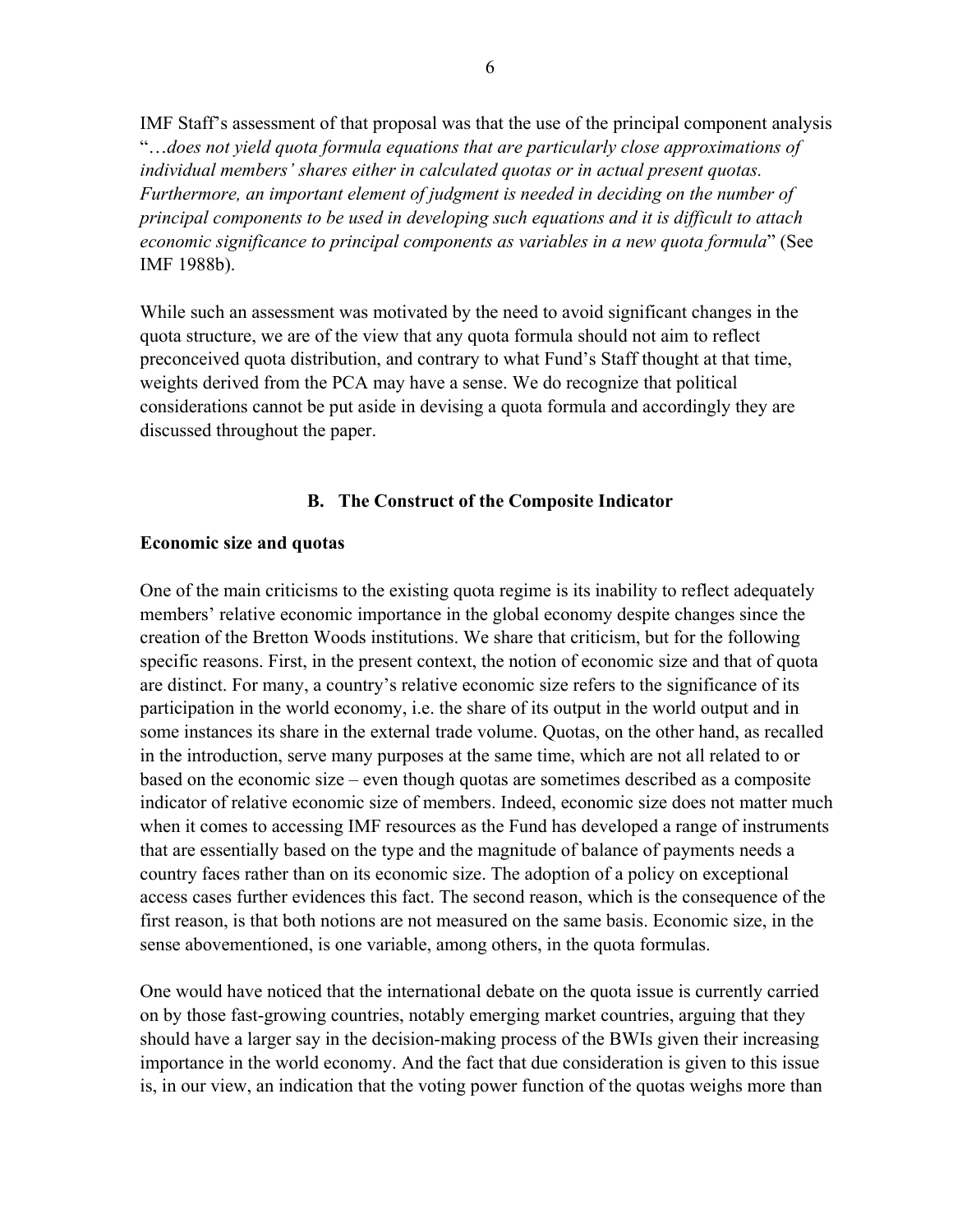the other functions and is the main reason motivating that debate. Ultimately therefore, the notions of economic size and quotas cannot be de-linked. However, we think that this link should be strengthened and a first step in this regard would be to measure both notions on the same basis. For quotas to better reflect relative economic size, the latter should be determined before quotas are actually calculated. In other words, there should be a measure of what is a country's relative economic importance or size in the world –in a broader sense– before attempting to translate it into a quota.

Given that there is no measure of such a concept in the Fund, we propose to construct a composite indicator that translates the best this broader notion of economic size. The rationale is that if all differences among countries are reflected in the variables chosen to describe them, then a composite indicator of these variables should reflect these differences as much as possible. This is why we will be using the PCA, which is a method to reduce the dimensionality of a data set by finding a much smaller set of weighted linear composites of original variables (called principal components) that account for most of the variation among the set of original variables –or in other words for most of the diversity among countries.

# **Dimension reduction**

To construct a composite indicator by the PCA, the dimension of the set of variables must be meaningfully reducible to 1, which means retaining only one principal component or composite variable: the first principal component. The reason is that, in the PCA, the first principal is always the weighted linear composite of the original variables with weights chosen so that it accounts for the maximum variation in the original data.

# **Criteria to decide on the number of principal components to retain**

There are several criteria to decide how many principal components to retain (they are well exposed in Jolliffe (2002)). A criterion widely used by practitioners of the PCA is to retain the first principal components which account for a given percentage of the variation in the data set. In order to retain only the first principal component, the latter should account for a significantly high percentage of the total variation among original variables. Here there is an element of judgment about what "significantly high" means in practice. A threshold of 80 percent is usually chosen, but lower thresholds have also been used depending on the circumstances.

# **Criteria to decide on the variables to retain**

The most important element of the PCA is the choice of the data set or variables. The variables to be chosen have to satisfy certain conditions, which are: (i) the variables should be measurable in all countries (if possible) and their measurement should meet the minimum of international standards; and (ii) given the purpose of the exercise, that is the construct of a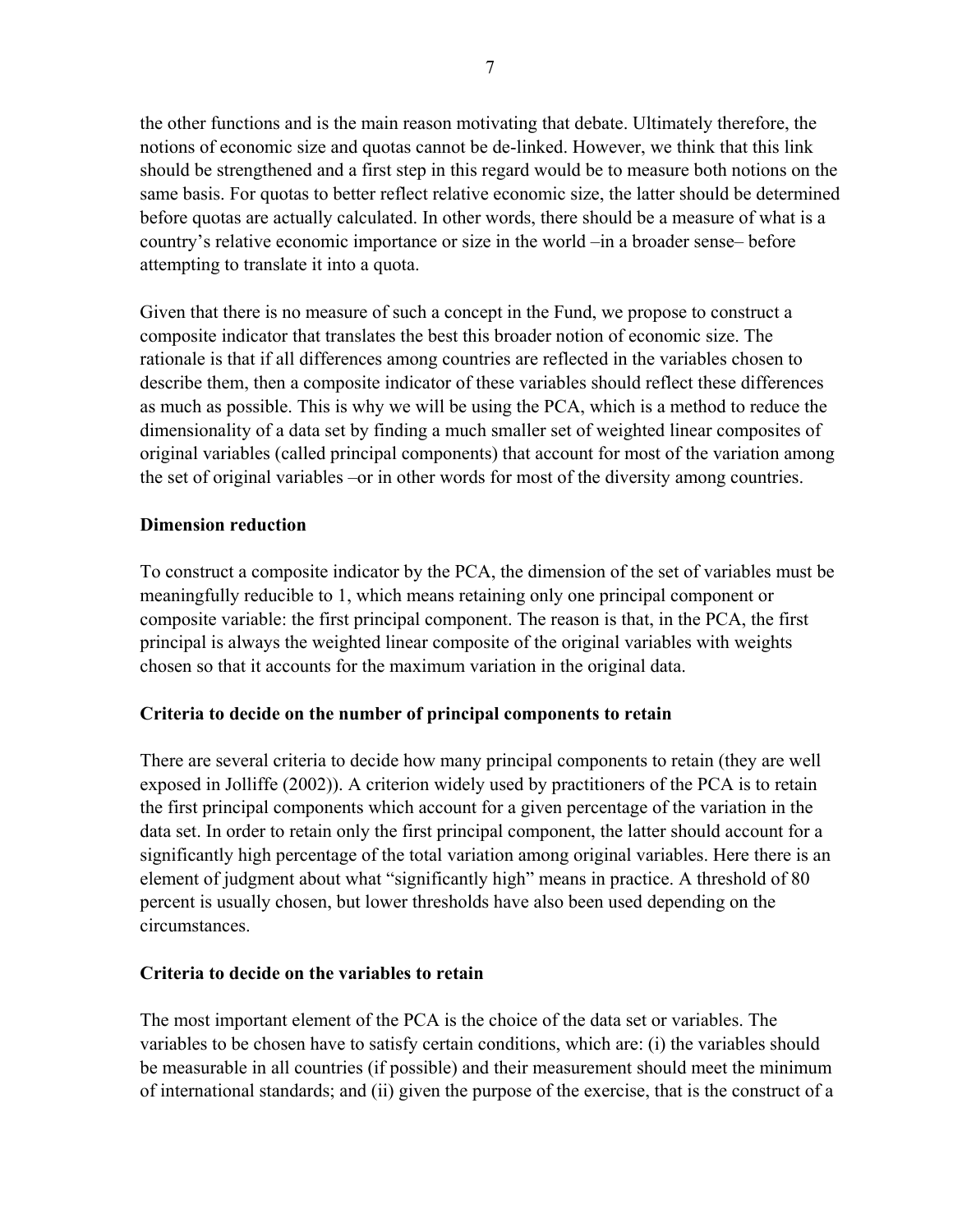composite indicator, the variables should relate to the same concept or notion, which is in the present paper that of economic size or importance. In this paper, all data are supposedly produced according to the international standards, and that the variables under consideration to enter a new quota formula all relate to the same concept.

### **The Indicator of economic size**

Countries' scores on the first principal component will constitute the indicator of economic size (IES). The ranking of countries according to our indicator will determine countries' relative position in the global economy. Hence, the country with the highest score will be considered as having the most important weight in the global economy; the country with the second highest value as being the second most important country economically and so forth.

# **C. Quota Formula**

# **Weights of the variables in the quota formula**

In previous work on quota formulas at the Fund, the choice of weights lacked objectivity as proposed alternative formulas aimed at achieving specific objectives such as a predetermined country ranking (see Mirakhor, 2006) or replication of prevailing quota distributions (see IMF, 2000). In addition, weights assigned to variables in proposed Fund quota formulas outside the IMF were generally the result of authors' judgment and not that of a statistical method.

We argue that a significant part of judgment is avoided when the PCA is used to generate the weights of the variables entering a new formula. Indeed, weights are determined by the analysis itself, given the data set provided, irrespective of any other consideration. No reference is made to existing quota formulas or prevailing quota distributions in that process. Hence, the PCA brings some objectivity about the relative weights of the variables, which could serve as starting point to advance discussions on a definitive set of weights.

# **Quota formula**

As indicated earlier, the first principal component is always the weighted linear composite of the original variables with weights chosen so that the composite accounts for the maximum variation in the original data. Using the weights of this component, a quota formula is derived as follows:

Quota formula:  $a_1 * x_1 + a_2 * x_2 + ... + a_p * x_p$  (1)

where  $\alpha_i = w_i / (w_1 + w_2 + ... + w_p)$  with w<sub>1</sub>, w<sub>2</sub>, w<sub>p</sub> the weights determined by the PCA and  $x = (x_1, x_2, \ldots, x_p)$  is the set of the original variables expressed in terms of countries' shares in global totals.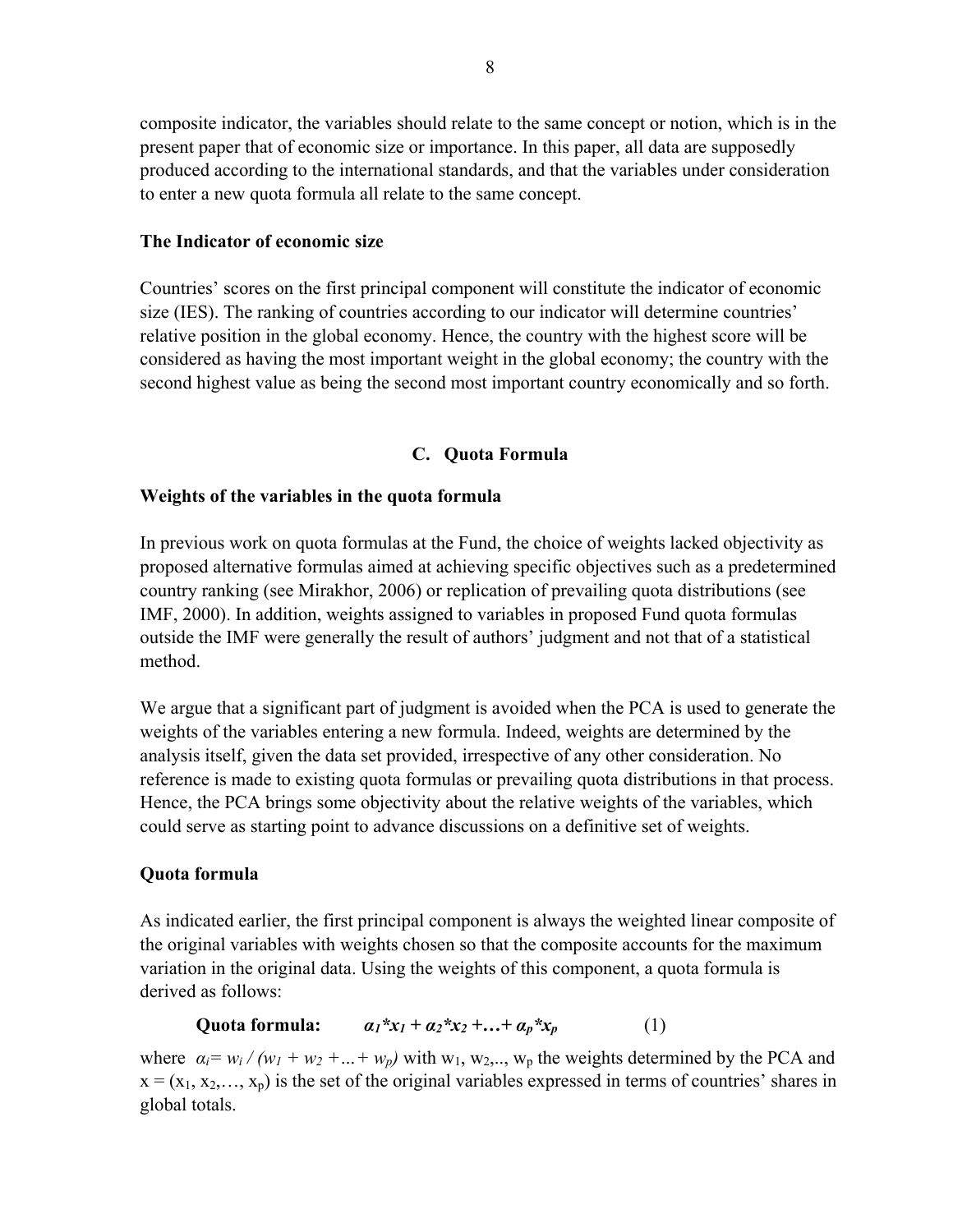With variables expressed in terms of countries' shares in global totals (as in the QFRG) and the sum of the weights equal to one, the output of the formula is not the amount of quotas but the quota shares, which sum to one. The quota formula is therefore linear in shares. In addition, it keeps invariant the ranking of the IES.

# **Properties of the quota formula**

As expressed in equation (1), the quota formula has all the characteristics the Executive Board of the Fund requested regarding the specification of a new quota formula, that is (see IMF 2001):

- *simple and transparent* as it is parsimonious in the number of variables; and
- *homogeneous* in the sense that a uniform change in all variables leaves calculated quotas shares unchanged.

# **Assessment criteria for the quota formula**

The acceptance of a quota formula faces two types of constraints: political and technical. Some political constraints are explicitly expressed in the Resolution. As regards the weights of the variables, the Resolution provides that in devising a new quota formula "*consideration should be given to placing higher weight on members' gross domestic product, together with ensuring that other variables, in particular the openness of member countries, also play an important role.*" Therefore any quota formula should respond positively to this provision *i.e.* ensure that the *GDP variable has the highest weight* in the new quota formula. Moreover, there exist other constraints, tough not explicitly formalized in an official Fund document but repeatedly mentioned that need to be taken into account when developing a new formula. Among these constraints are:

- *the quota share of the major shareholder* should not be lower than 15%;
- *emerging market economies* (EMEs) quota shares should increase; and
- a new quota formula should lead to a *rebalancing of quota shares* from advanced countries to developing and transition countries;

The technical constraints relate more to the consequences of a new formula on the size of the Fund. Indeed, as it is generally agreed (since the conclusion of the  $12<sup>th</sup>$  General Review of Quotas) that the size of the Fund is adequate, a new quota formula should not require a significant increase in the total of quotas for the resulting quota distribution to be approved by the membership as the definitive applicable distribution. Hence, one constraint will be *the minimum rate of increase in total quotas*, defined as the maximum of all rates that would at least maintain individual countries' level of quotas –assuming that no country would accept a decline in its level of quotas. A moderate rate will be considered acceptable.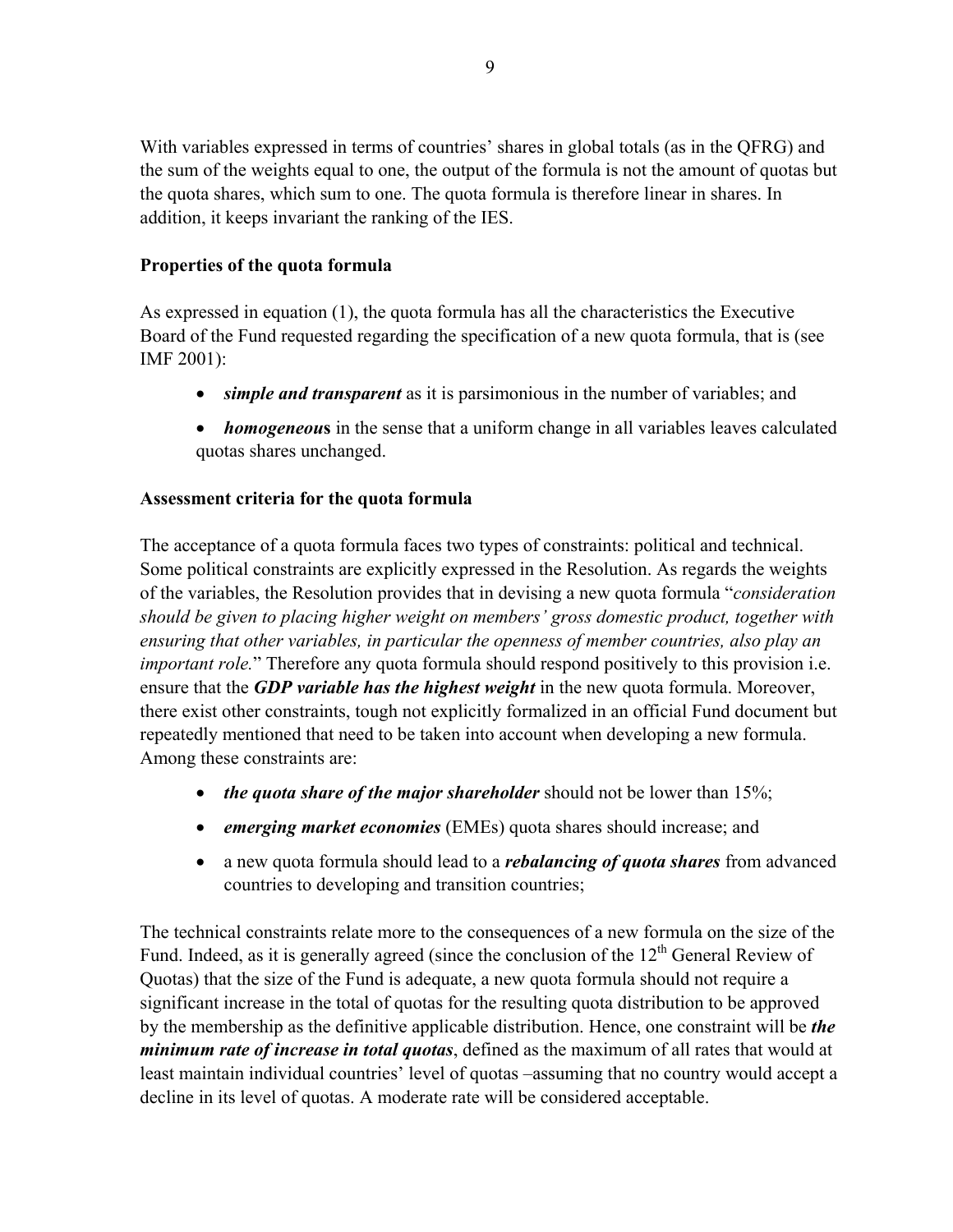Moreover, the acceptance of a new quota formula by the membership could prove difficult if it entails significant changes in the quota structure and in rankings. The *average change in ranking*, measured as the root square of the squared differences between the IES ranking and that of the actual quota structure, is proposed to assess the degree of change in the ranking.

#### **III. APPLICATION**

#### **A. Variables**

As noted earlier, there have been many discussions on the variables to be included in a new quota formula. Some Directors would like four variables to be considered while others Directors think that fewer variables be included. In particular, while all Directors agreed that GDP must be included in the new quota formula, there was less an agreement regarding whether it should be converted in market exchange rate or in purchasing power parity (PPP). Likewise, the variability measure as it is proposed has been criticized and alternative measures of the variability have been proposed (see for example dos Reis, 2005). The proposed openness variable has been seen by some Directors as a duplicate of the GDP, and adjustments were suggested to include financial openness to better reflect integration in the global economy. Its inclusion in the formula has even been questioned as it favors mostly countries with high values in these variables. There has been a debate on whether keeping Reserves in the formula, as some Directors are of the view this variable is no more an indication of a country's ability to contribute to the resources of the Fund.

To illustrate the principal components approach, different sets of data with the four variables abovementioned but measured differently will be explored. In particular, two new measures of GDP and variability never proposed before are introduced:

- a hybrid GDP measure (HGDP) which is defined for each country as the highest of the GDP measured at market exchange rate and the GDP converted in PPP (PPPGDP).
- a hybrid variability variable (HVAR) defined as the highest of the variability of currents receipts (VREC) and that of the variability of current receipts and net capital inflows (VAR)

Since some countries expressed a preference to the PPPGDP over the traditional GDP, and other favour the traditional GDP, it seems logical that the hybrid GDP as proposed leaves each country the opportunity to choose the GDP measure that could increase their quota shares. The hybrid variability is justified on the grounds that for some countries, mainly commodity-exporting countries, the potential need for Fund resources that variable is deemed to reflect is more likely from current account shocks than from capital account shocks. Hence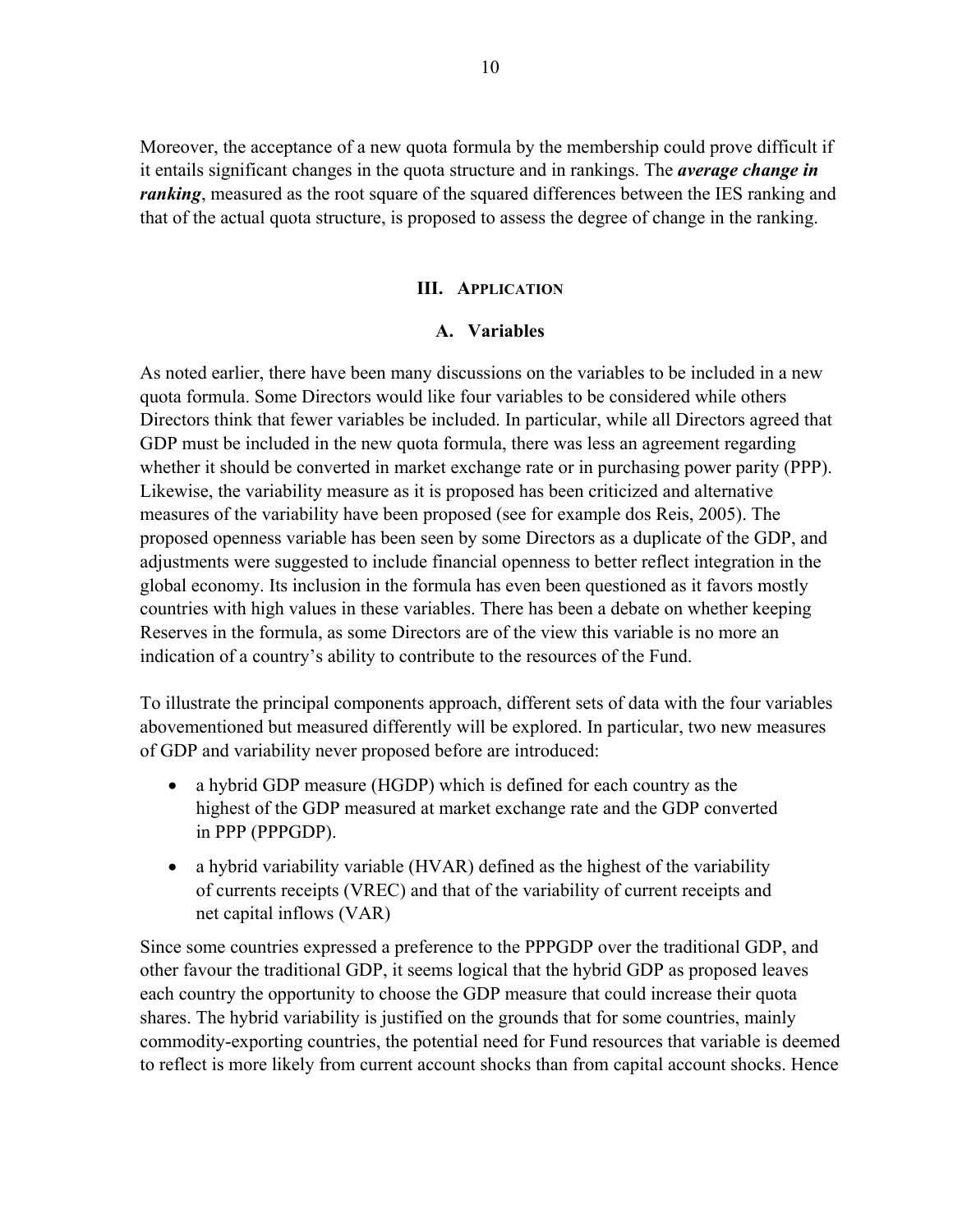letting the countries choosing the type of measure that reflects the most their potential need for Fund resources seems a best option.

The data sets that will be used are:

- Data Set I (DS I) : GDP, Reserves (RES), Openness (OPEN) and VAR
- Data Set II (DS II) : GDP, RES, OPEN and VREC
- Data Set III (DS III) : GDP, RES, OPEN and HVAR
- Data Set IV (DS IV) : HGDP, RES, OPEN and VAR
- Data Set V (DS V) : HGDP, RES, OPEN and VREC
- Data Set VI (DS VI) : HGDP, RES, OPEN and HVAR

Data are provided by the Fund. These data are those available at end-2004 and concern the whole membership of the Fund (184 countries) as of end-2004 (Statistical Appendix I). All IMF statistical methodologies and terminologies are implicitly adopted in this paper. A distribution of all variables with respect to regional country groupings is presented in Table 1 below. Countries' classifications are detailed in Appendix V.

# **B. The Indicator of Economic Size**

# **Interpretation of the output of the PCAs**

 $\overline{a}$ 

Table 2 shows that the proportion of total variance accounted for by the first principal component for each of the data sets is high, between 75 and 77 percent<sup>5</sup>. This means that the first principal component objectively explains 75 to 77 percent of the differences among countries and that 23 to 25 percent of the information contained in the original variables is lost by aggregating them in one composite variable. Nevertheless, the first component clearly indicates an overall size dimension among the countries; which in our case, given the nature of our variables, could be interpreted as the country's relative economic size or importance in the global economy.<sup>6</sup> Therefore, this principal component will serve as the indicator of economic size and the proportion of total variance it explains indicates a high level of objectivity of the indicator.

<sup>&</sup>lt;sup>5</sup> PCAs have been performed with the SPAD software. More information on this software is available at www.spadsoft.com. PCAs can also be performed in other softwares such as Eviews, SPSS, Givewin.

<sup>&</sup>lt;sup>6</sup> The second component in such circumstances highlights contrasts between the countries. As Reserves is highly correlated with that component in all six cases, it therefore displays contrast between the most important countries, with respect to the level of reserves. See Appendix II for a more detailed analysis.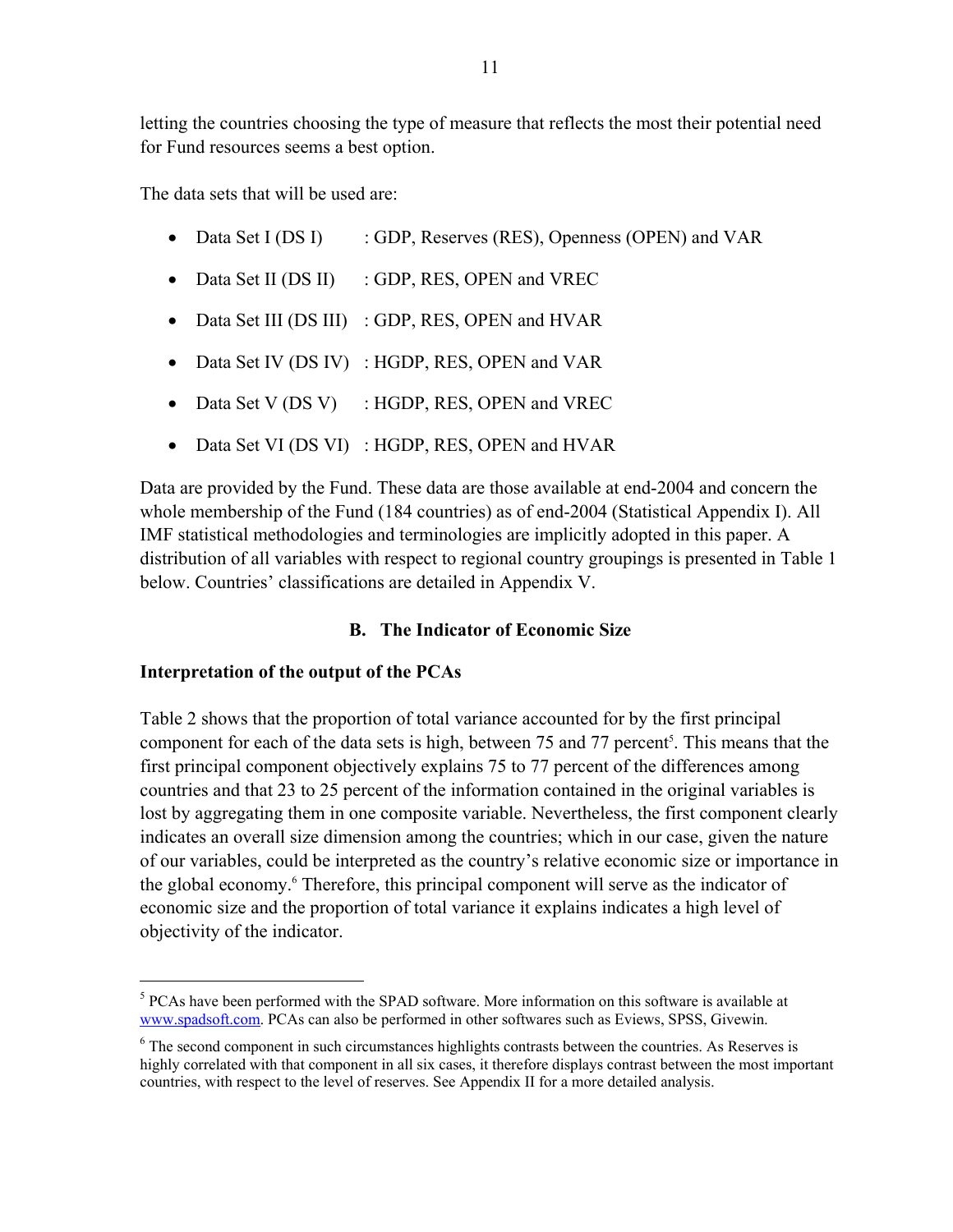|                      | Quota<br>shares<br>before<br>Singapore | Quota<br>shares<br>after<br>Singapore | Calculated<br>quotas<br>(F5) | <b>GDP</b> |         | <b>PPPGDP</b> |         | Hybrid<br>GDP | Reserves | Current<br>payments | Current<br>receipts | Current<br>payments<br>plus<br>current<br>receipts | Variability<br>of current<br>receipts<br>and net<br>capital<br>inflows | Variabiliy<br>of current<br>receipts | Hybrid<br>Variability |
|----------------------|----------------------------------------|---------------------------------------|------------------------------|------------|---------|---------------|---------|---------------|----------|---------------------|---------------------|----------------------------------------------------|------------------------------------------------------------------------|--------------------------------------|-----------------------|
|                      |                                        |                                       |                              | 2004       | 2002-04 | 2004          | 2002-04 | 2002-2004     | 2004     | 2000-04             | 2000-04             | 2000-04                                            | 1992-2004                                                              | 1992-2004                            | 1992-2004             |
| Advanced economies   | 61.59                                  | 60.51                                 | 67.08                        | 76.27      | 76.90   | 50.49         | 51.53   | 52.48         | 43.35    | 70.89               | 69.13               | 70.01                                              | 61.34                                                                  | 58.14                                | 59.94                 |
| Major Advanced (G7)  | 46.03                                  | 45.22                                 | 47.32                        | 63.64      | 64.88   | 42.36         | 43.22   | 43.85         | 34.36    | 50.32               | 47.66               | 49.00                                              | 43.12                                                                  | 36.86                                | 40.53                 |
| <b>USA</b>           | 17.38                                  | 17.08                                 | 16.80                        | 28.72      | 30.35   | 20.47         | 20.69   | 20.26         | 2.71     | 18.14               | 13.42               | 15.80                                              | 20.37                                                                  | 11.83                                | 17.37                 |
| Other advanced       | 15.56                                  | 15.29                                 | 19.76                        | 12.63      | 12.02   | 8.13          | 8.31    | 8.64          | 8.99     | 20.57               | 21.47               | 21.02                                              | 18.22                                                                  | 21.27                                | 19.40                 |
| Developing countries | 30.87                                  | 32.08                                 | 27.61                        | 20.00      | 19.72   | 43.29         | 42.38   | 41.55         | 48.80    | 24.01               | 25.58               | 24.79                                              | 31.98                                                                  | 34.93                                | 33.46                 |
| Africa               | 5.49                                   | 5.40                                  | 2.43                         | 1.68       | 1.56    | 3.37          | 3.37    | 3.29          | 3.27     | 1.96                | 2.10                | 2.03                                               | 4.11                                                                   | 4.42                                 | 4.39                  |
| Asia                 | 10.29                                  | 11.50                                 | 15.27                        | 10.38      | 10.28   | 28.63         | 27.74   | 27.17         | 33.19    | 13.37               | 14.31               | 13.84                                              | 13.52                                                                  | 15.14                                | 13.25                 |
| <b>Middle East</b>   | 7.63                                   | 7.60                                  | 4.73                         | 3.03       | 2.90    | 3.77          | 3.71    | 3.70          | 5.84     | 3.53                | 4.12                | 3.82                                               | 6.30                                                                   | 9.15                                 | 8.52                  |
| Western Hemisphere   | 7.46                                   | 7.59                                  | 5.18                         | 4.91       | 4.98    | 7.52          | 7.55    | 7.39          | 6.50     | 5.15                | 5.06                | 5.11                                               | 8.06                                                                   | 6.22                                 | 7.30                  |
| Transition economies | 7.54                                   | 7.41                                  | 5.31                         | 3.72       | 3.38    | 6.21          | 6.09    | 5.97          | 7.86     | 5.11                | 5.29                | 5.20                                               | 6.68                                                                   | 6.93                                 | 6.60                  |

Table 1. Distribution of variables in world totals by country groupings

Source: IMF

#### Table 2. Principal Component Analysis - Output

|                                                             |                                         | Data Set I          |                                          | Data Set II         |                                   | Data Set III        |                                          | Data Set IV         |                                           | Data Set V          |                                           | Data Set VI         |
|-------------------------------------------------------------|-----------------------------------------|---------------------|------------------------------------------|---------------------|-----------------------------------|---------------------|------------------------------------------|---------------------|-------------------------------------------|---------------------|-------------------------------------------|---------------------|
|                                                             |                                         | 2nd                 |                                          | 2nd                 |                                   | 2 <sub>nd</sub>     |                                          | 2 <sub>nd</sub>     |                                           | 2nd                 |                                           | 2 <sub>nd</sub>     |
|                                                             | 1st Principal                           | Principal           | 1st Principal                            | Principal           | 1st Principal                     | Principal           | 1st Principal                            | Principal           | 1st Principal                             | Principal           | 1st Principal                             | Principal           |
|                                                             |                                         | Component Component |                                          | Component Component |                                   | Component Component |                                          | Component Component |                                           | Component Component |                                           | Component Component |
| Eigenvalues (Variance)                                      | 13.01                                   | 3.59                | 12.39                                    | 3.45                | 12.45                             | 3.53                | 10.98                                    | 3.08                | 10.61                                     | 2.86                | 10.53                                     | 2.95                |
| Proportion of variance explained                            | 0.76                                    | 0.21                | 0.76                                     | 0.21                | 0.76                              | 0.22                | 0.75                                     | 0.21                | 0.76                                      | 0.20                | 0.75                                      | 0.21                |
| Cumulative proportion                                       | 0.76                                    | 0.98                | 0.76                                     | 0.97                | 0.76                              | 0.98                | 0.75                                     | 0.96                | 0.76                                      | 0.96                | 0.75                                      | 0.96                |
| Variables highly correlated<br>with the principal component | <b>GDP</b><br><b>OPEN</b><br><b>VAR</b> | <b>RES</b>          | <b>GDP</b><br><b>OPEN</b><br><b>VREC</b> | <b>RES</b>          | GDP<br><b>OPEN</b><br><b>HVAR</b> | <b>RES</b>          | <b>HGDP</b><br><b>OPEN</b><br><b>VAR</b> | <b>RES</b>          | <b>HGDP</b><br><b>OPEN</b><br><b>VREC</b> | <b>RES</b>          | <b>HGDP</b><br><b>OPEN</b><br><b>HVAR</b> | <b>RES</b>          |

Source: Author's calculations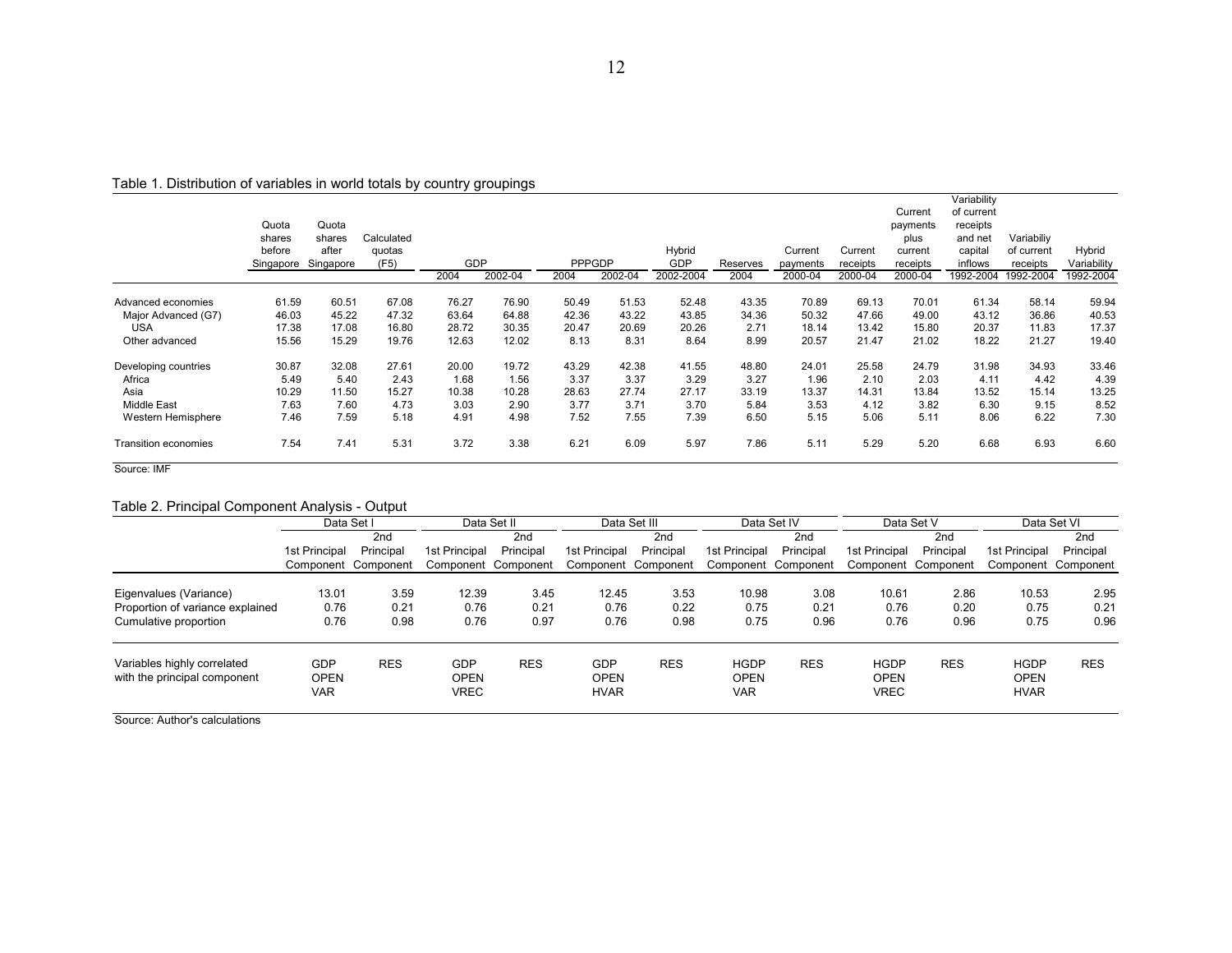Figure 2. Swarm of countries in the plane formed by the first two principal components



Source: Author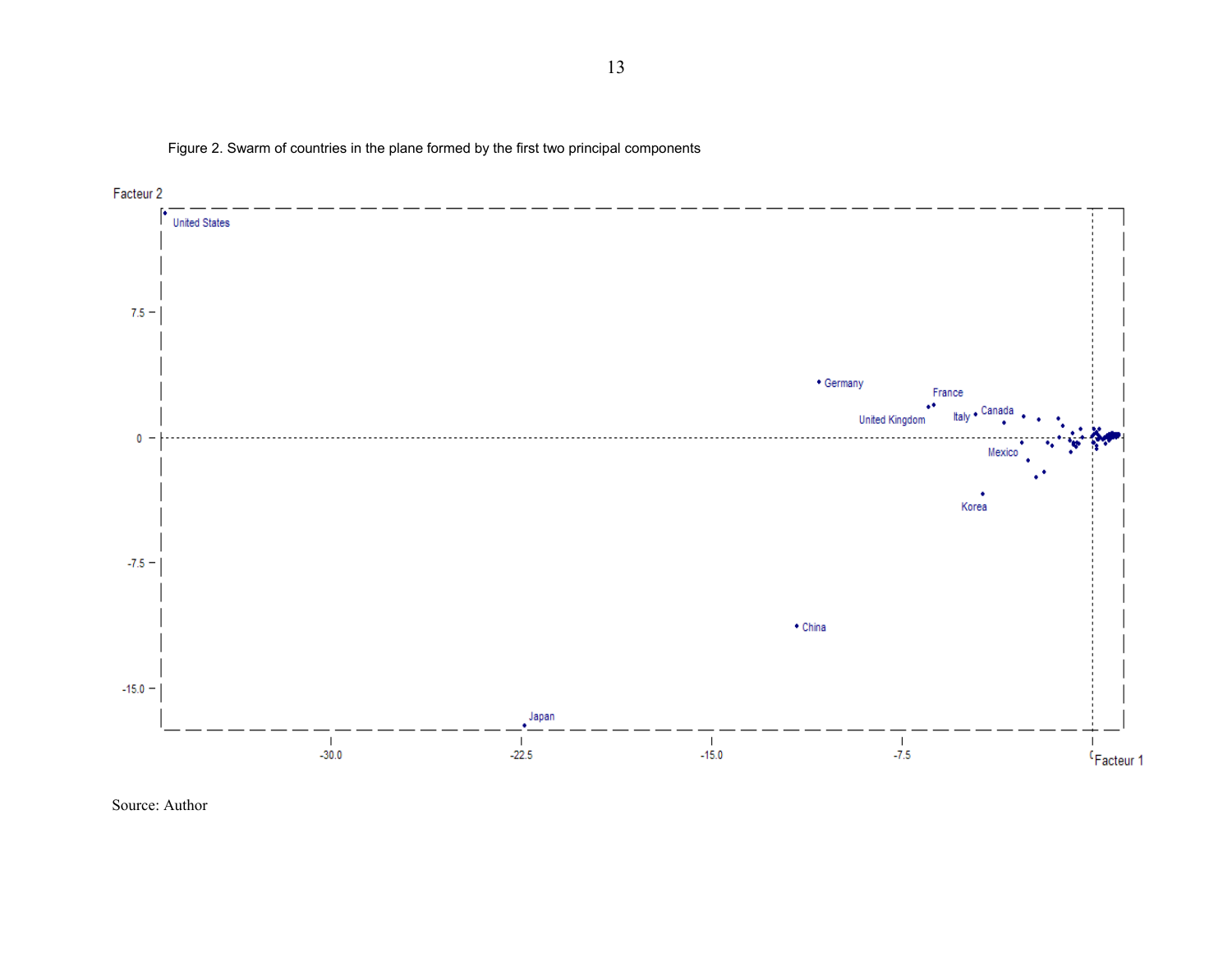Figure 2 shows the swarm of countries in a plane formed by the first two principal components using the Data Set I. The two components account for 98 percent of the differences among countries. The swarm indicates countries' relative positions and those of the top 10 countries are indicated. Scores of the indicator are obtained by an orthogonal projection on the first principal component (which is the dotted horizontal line in the figure).

# **Ranking**

-

The scores of the composite indicator are used to establish a ranking of the countries (Statistical Appendix II). Table 3 shows that the six rankings are broadly similar for the top 20 important countries.<sup>7</sup> A striking finding is that the top 6 countries are the same in all data sets, with a slight but significant change compared to the actual ranking. While the two most important countries remain the same (US and Japan), China stands firm at the third rank in all data sets, confirming its strong dynamism in the international scene. In all sets, France exits the top 5 to stand at the  $6<sup>th</sup>$  place, behind United Kingdom ( $5<sup>th</sup>$ ) and Germany ( $4<sup>th</sup>$ ). Another finding is that the top 9 rankings are the same for data sets including GDP.

Sixteen countries remain in the top 20 in the six variants of our indicator. One country (Singapore) which has experienced a strong economic growth over the past decades is entering the top 20 in the six sets. Ireland enters the top 20 in four sets. Korea ranks at least  $8<sup>th</sup>$  in any set from the 19<sup>th</sup> place in the actual ranking. Mexico experienced the second greater jump within the top 20 with at least 4 places gained and China is the third country to get the highest jump with a gain of 3 places.

The impact of the hybrid GDP is obvious with respect to the developing countries in the top 20. With the exception of Venezuela and Saudi Arabia, all developing countries have a better ranking in the top 20. In particular, India and Brazil gains at least 5 and 3 places respectively, in data sets with HGDP.

There is also a similarity of results when it comes to the most important gains in economic importance. The top 20 jumps show that actually four countries, namely Botswana, Equatorial Guinea, Estonia and Turkmenistan, are among the five countries with the highest gains in all sets. In general, the reasons behind these top 20 gains are diverse ranging from sound macroeconomic policy implementation to discovery and exploitation of natural resources.

On the other hand, many factors including conflicts over the past decades may explain the most important declines in ranking. One could notice that most of the countries dropping in the ranking are from Africa.

 $<sup>7</sup>$  If we consider that actual quotas reflect the position in the global economy.</sup>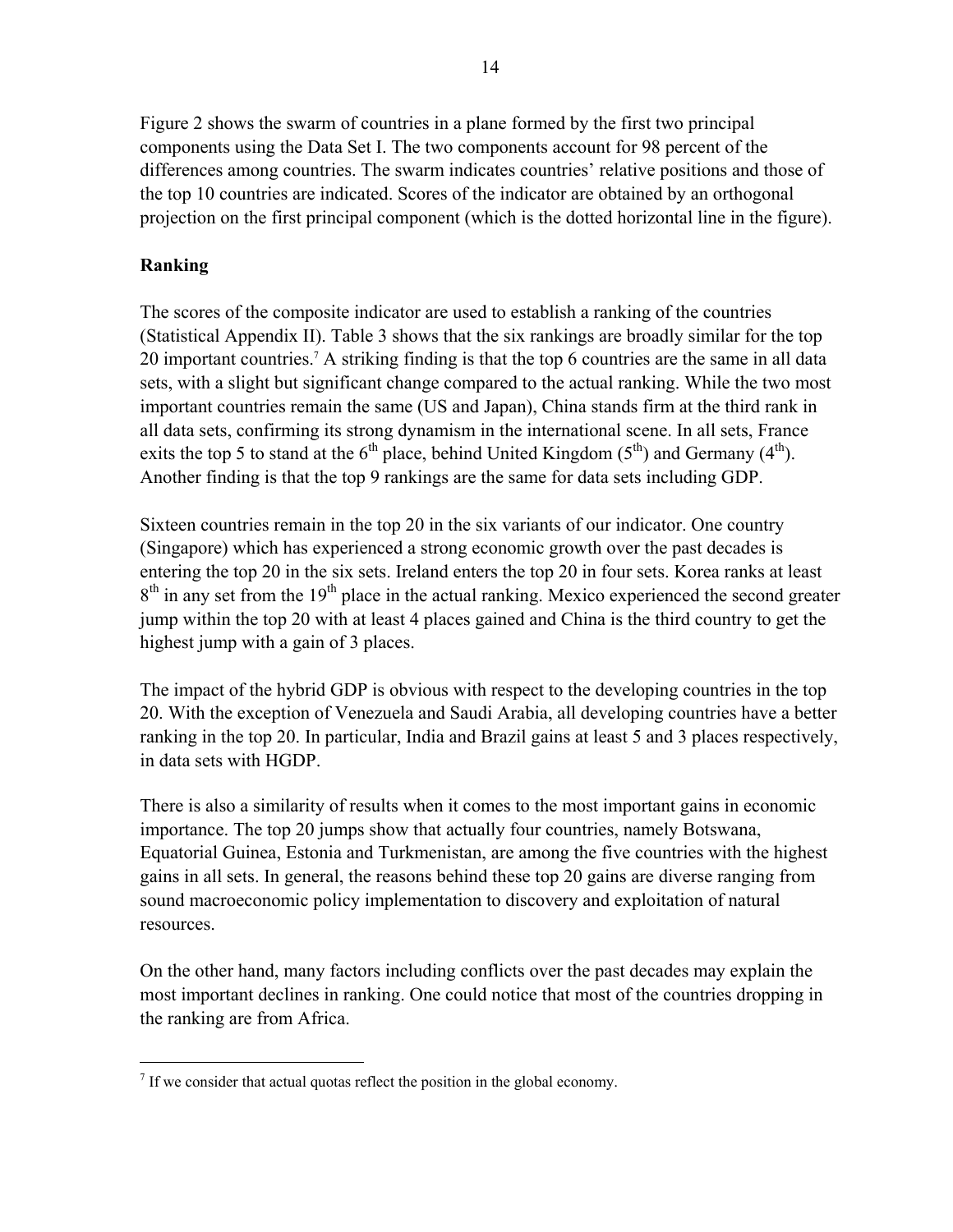Overall, the six rankings give a very good picture of countries relative importance in the world economy, especially in the top twenty spots. In addition, those rankings are quite similar, which allows us to conclude that the use of the PCA to establish countries' relative economic weights is worth doing and hence, the IES, in its various specifications, is objective.

### **C. Quota Formulas**

### **Weights of the variables**

A look at variables weights in Table 5 shows that the GDP variable is assigned a higher weight by the PCA in all sets, which is due to the fact that this variable in all sets has the highest variance.<sup>8</sup> However, this weight varies only between 0.29 when the hybrid form of the GDP is used and 0.35 when GDP is expressed at market exchange rate.

Whatever the set, the weight of the openness variable is non negligible and is interestingly fixed at around 0.22-0.23. Similarly, the 3 Variability measures have the same weights in the two formulas they each enter in. For example, the current receipts and net capital inflows have a constant weight of 0.21 with either form of GDP. Consequently, Reserves appears as being given the residual weight, which varies from 0.20-0.23 when GDP at market exchange rate is used to 0.26-0.27 with HGDP. Overall, GDP has the highest weight in all formulas. Openness has an important weight too, though this weight does not differ significantly from those of Variability and Reserves.

#### **Quota distributions**

 $\overline{a}$ 

The diverse sets of weights are used to calculate individual quota shares. Countries' quota shares vary across formulas. Nevertheless, regarding the top 20 countries, the USA has lower than actual quota shares in data sets with HGDP and those shares are lower than 15 percent. Among G7 countries, Japan is the only country always experiencing an increase in its quota share while those of France, UK and Italy always decline (see Statistical Appendix III). In the three data sets including GDP, Japan ends up with a doubling of its actual quota share. At least four out of the five countries that are recording the highest increases in their quota shares are from Asia, confirming assertions that this region is a rising economic power.

<sup>&</sup>lt;sup>8</sup> From an economic standpoint, GDP should probably have the highest weight, independently of whether the cross-country variability of GDP is higher or lower than that of the other variables in the data sets. However, the PCA would give the largest weight to the variable with the greatest cross-country variation –irrespective of other considerations–, which happens to be GDP in all our data sets.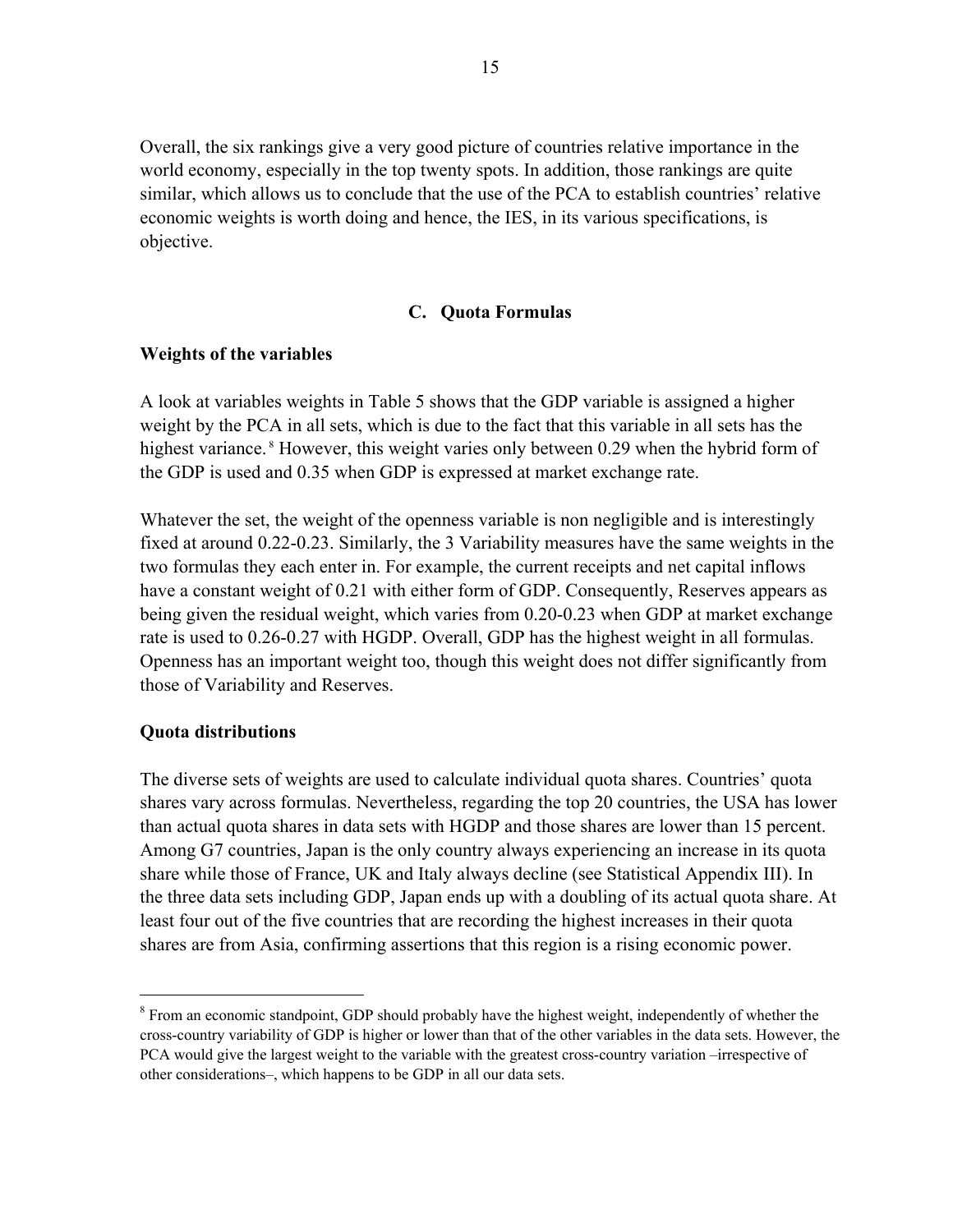Table 3. Indicator of Economic Size – The top 20 rankings

| $Gain(+)$ /<br>$Gain(+)$ /<br>$Gain(+)$<br>$Gain(+)$ /<br>$Gain(+)$ /<br>Loss $(-)$<br>Loss $(-)$<br>Loss $(-)$<br>Country<br>Loss $(-)$<br>Ranking<br>Country<br>Loss $(-)$<br>Country<br>Country<br>Country<br>Country<br>Country<br><b>United States</b><br><b>United States</b><br><b>United States</b><br><b>United States</b><br><b>United States</b><br><b>United States</b><br><b>United States</b><br>0<br>0<br>0<br>0<br>0<br>$\Omega$<br>$\Omega$<br>0<br>Japan<br>$\Omega$<br>Japan<br>Japan<br>Japan<br>Japan<br>Japan<br>Japan<br>3<br>China<br>3<br>China<br>China<br>China<br>3<br>China<br>China<br>Germany<br>France<br>Germany<br>$-1$<br>Germany<br>Germany<br>Germany<br>$-1$<br>Germany<br>Germany<br>-1<br>-1<br>United Kingdom<br>$\Omega$<br>$\Omega$<br>United Kingdom<br>0<br>United Kingdom<br>United Kingdom<br>United Kingdom<br>$\Omega$<br>0<br>United Kingdom<br>United Kingdom<br>5<br>China<br>$-2$<br>France<br>$-2$<br>France<br>-2<br>France<br>$-2$<br>France<br>France<br>$-2$<br>France<br>12<br>Italy<br>$\Omega$<br>Italy<br>Italy<br>India<br>Korea<br>Italy<br>$\Omega$<br>Korea<br>0<br>6<br>Saudi Arabia<br>11<br>India<br>5<br>India<br>11<br>Korea<br>11<br>Korea<br>8<br>Korea<br>Korea<br>$-2$<br>Italy<br>9<br>$\Omega$<br>Italy<br>$-2$<br>Italy<br>Canada<br>Canada<br>Canada<br>$\Omega$<br>Canada<br>Mexico<br>Russia<br>10<br>6<br>Netherlands<br>Russia<br>Russia<br>Netherlands<br>Russia<br>0<br>$-2$<br>11<br>Spain<br>6<br>Canada<br>Netherlands<br>Mexico<br>5<br>Mexico<br>Canada<br>-2<br>Canada<br>5<br>12<br>$-2$<br>-2<br>Spain<br>Mexico<br>Mexico<br>Belgium<br>Russia<br>5<br>Mexico<br>Russia<br>4<br>13<br>India<br>-3<br>$-2$<br>Brazil<br>Russia<br>Brazil<br><b>Netherlands</b><br>India<br>Spain<br>Δ<br>14<br>$-3$<br>34<br>Switzerland<br>Netherlands<br>India<br>India<br>Spain<br>Netherlands<br>-1<br>Singapore<br>-1<br>33<br>33<br>33<br>15<br>33<br>Australia<br>Singapore<br>Singapore<br>Brazil<br>Singapore<br>Singapore<br>Singapore<br>16<br>$\overline{2}$<br>$-2$<br><b>Brazil</b><br>Spain<br>Mexico<br><b>Brazil</b><br>Spain<br>Switzerland<br><b>Netherlands</b><br>-5<br>17<br>$-3$<br>Spain<br>$-5$<br>Switzerland<br>-3<br>$-3$<br>-3<br>Switzerland<br>Switzerland<br>Belgium<br>Switzerland<br>Switzerland<br>32<br>32<br>18<br>$-3$<br>-6<br>-6<br>Brazil<br>Belgium<br>Belgium<br>Ireland<br>Australia<br>Belgium<br>Ireland<br>19<br><b>Brazil</b><br>11<br>Australia<br>Australia<br>Malaysia<br>Malaysia<br>Korea<br>$-4$<br>$-1$<br>-4<br>Indonesia | Data Set V | Data Set IV | Data Set III | Data Set II | Data Set I | Actual |  |
|----------------------------------------------------------------------------------------------------------------------------------------------------------------------------------------------------------------------------------------------------------------------------------------------------------------------------------------------------------------------------------------------------------------------------------------------------------------------------------------------------------------------------------------------------------------------------------------------------------------------------------------------------------------------------------------------------------------------------------------------------------------------------------------------------------------------------------------------------------------------------------------------------------------------------------------------------------------------------------------------------------------------------------------------------------------------------------------------------------------------------------------------------------------------------------------------------------------------------------------------------------------------------------------------------------------------------------------------------------------------------------------------------------------------------------------------------------------------------------------------------------------------------------------------------------------------------------------------------------------------------------------------------------------------------------------------------------------------------------------------------------------------------------------------------------------------------------------------------------------------------------------------------------------------------------------------------------------------------------------------------------------------------------------------------------------------------------------------------------------------------------------------------------------------------------------------------------------------------------------------------------------------------------------------------------------------------------------------------------------------------------------------------------------------------------------------------------------------------------------------------------------------------------------------------------------|------------|-------------|--------------|-------------|------------|--------|--|
|                                                                                                                                                                                                                                                                                                                                                                                                                                                                                                                                                                                                                                                                                                                                                                                                                                                                                                                                                                                                                                                                                                                                                                                                                                                                                                                                                                                                                                                                                                                                                                                                                                                                                                                                                                                                                                                                                                                                                                                                                                                                                                                                                                                                                                                                                                                                                                                                                                                                                                                                                                |            |             |              |             |            |        |  |
|                                                                                                                                                                                                                                                                                                                                                                                                                                                                                                                                                                                                                                                                                                                                                                                                                                                                                                                                                                                                                                                                                                                                                                                                                                                                                                                                                                                                                                                                                                                                                                                                                                                                                                                                                                                                                                                                                                                                                                                                                                                                                                                                                                                                                                                                                                                                                                                                                                                                                                                                                                |            |             |              |             |            |        |  |
|                                                                                                                                                                                                                                                                                                                                                                                                                                                                                                                                                                                                                                                                                                                                                                                                                                                                                                                                                                                                                                                                                                                                                                                                                                                                                                                                                                                                                                                                                                                                                                                                                                                                                                                                                                                                                                                                                                                                                                                                                                                                                                                                                                                                                                                                                                                                                                                                                                                                                                                                                                |            |             |              |             |            |        |  |
|                                                                                                                                                                                                                                                                                                                                                                                                                                                                                                                                                                                                                                                                                                                                                                                                                                                                                                                                                                                                                                                                                                                                                                                                                                                                                                                                                                                                                                                                                                                                                                                                                                                                                                                                                                                                                                                                                                                                                                                                                                                                                                                                                                                                                                                                                                                                                                                                                                                                                                                                                                |            |             |              |             |            |        |  |
|                                                                                                                                                                                                                                                                                                                                                                                                                                                                                                                                                                                                                                                                                                                                                                                                                                                                                                                                                                                                                                                                                                                                                                                                                                                                                                                                                                                                                                                                                                                                                                                                                                                                                                                                                                                                                                                                                                                                                                                                                                                                                                                                                                                                                                                                                                                                                                                                                                                                                                                                                                |            |             |              |             |            |        |  |
|                                                                                                                                                                                                                                                                                                                                                                                                                                                                                                                                                                                                                                                                                                                                                                                                                                                                                                                                                                                                                                                                                                                                                                                                                                                                                                                                                                                                                                                                                                                                                                                                                                                                                                                                                                                                                                                                                                                                                                                                                                                                                                                                                                                                                                                                                                                                                                                                                                                                                                                                                                |            |             |              |             |            |        |  |
|                                                                                                                                                                                                                                                                                                                                                                                                                                                                                                                                                                                                                                                                                                                                                                                                                                                                                                                                                                                                                                                                                                                                                                                                                                                                                                                                                                                                                                                                                                                                                                                                                                                                                                                                                                                                                                                                                                                                                                                                                                                                                                                                                                                                                                                                                                                                                                                                                                                                                                                                                                |            |             |              |             |            |        |  |
|                                                                                                                                                                                                                                                                                                                                                                                                                                                                                                                                                                                                                                                                                                                                                                                                                                                                                                                                                                                                                                                                                                                                                                                                                                                                                                                                                                                                                                                                                                                                                                                                                                                                                                                                                                                                                                                                                                                                                                                                                                                                                                                                                                                                                                                                                                                                                                                                                                                                                                                                                                |            |             |              |             |            |        |  |
|                                                                                                                                                                                                                                                                                                                                                                                                                                                                                                                                                                                                                                                                                                                                                                                                                                                                                                                                                                                                                                                                                                                                                                                                                                                                                                                                                                                                                                                                                                                                                                                                                                                                                                                                                                                                                                                                                                                                                                                                                                                                                                                                                                                                                                                                                                                                                                                                                                                                                                                                                                |            |             |              |             |            |        |  |
|                                                                                                                                                                                                                                                                                                                                                                                                                                                                                                                                                                                                                                                                                                                                                                                                                                                                                                                                                                                                                                                                                                                                                                                                                                                                                                                                                                                                                                                                                                                                                                                                                                                                                                                                                                                                                                                                                                                                                                                                                                                                                                                                                                                                                                                                                                                                                                                                                                                                                                                                                                |            |             |              |             |            |        |  |
|                                                                                                                                                                                                                                                                                                                                                                                                                                                                                                                                                                                                                                                                                                                                                                                                                                                                                                                                                                                                                                                                                                                                                                                                                                                                                                                                                                                                                                                                                                                                                                                                                                                                                                                                                                                                                                                                                                                                                                                                                                                                                                                                                                                                                                                                                                                                                                                                                                                                                                                                                                |            |             |              |             |            |        |  |
|                                                                                                                                                                                                                                                                                                                                                                                                                                                                                                                                                                                                                                                                                                                                                                                                                                                                                                                                                                                                                                                                                                                                                                                                                                                                                                                                                                                                                                                                                                                                                                                                                                                                                                                                                                                                                                                                                                                                                                                                                                                                                                                                                                                                                                                                                                                                                                                                                                                                                                                                                                |            |             |              |             |            |        |  |
|                                                                                                                                                                                                                                                                                                                                                                                                                                                                                                                                                                                                                                                                                                                                                                                                                                                                                                                                                                                                                                                                                                                                                                                                                                                                                                                                                                                                                                                                                                                                                                                                                                                                                                                                                                                                                                                                                                                                                                                                                                                                                                                                                                                                                                                                                                                                                                                                                                                                                                                                                                |            |             |              |             |            |        |  |
|                                                                                                                                                                                                                                                                                                                                                                                                                                                                                                                                                                                                                                                                                                                                                                                                                                                                                                                                                                                                                                                                                                                                                                                                                                                                                                                                                                                                                                                                                                                                                                                                                                                                                                                                                                                                                                                                                                                                                                                                                                                                                                                                                                                                                                                                                                                                                                                                                                                                                                                                                                |            |             |              |             |            |        |  |
|                                                                                                                                                                                                                                                                                                                                                                                                                                                                                                                                                                                                                                                                                                                                                                                                                                                                                                                                                                                                                                                                                                                                                                                                                                                                                                                                                                                                                                                                                                                                                                                                                                                                                                                                                                                                                                                                                                                                                                                                                                                                                                                                                                                                                                                                                                                                                                                                                                                                                                                                                                |            |             |              |             |            |        |  |
|                                                                                                                                                                                                                                                                                                                                                                                                                                                                                                                                                                                                                                                                                                                                                                                                                                                                                                                                                                                                                                                                                                                                                                                                                                                                                                                                                                                                                                                                                                                                                                                                                                                                                                                                                                                                                                                                                                                                                                                                                                                                                                                                                                                                                                                                                                                                                                                                                                                                                                                                                                |            |             |              |             |            |        |  |
|                                                                                                                                                                                                                                                                                                                                                                                                                                                                                                                                                                                                                                                                                                                                                                                                                                                                                                                                                                                                                                                                                                                                                                                                                                                                                                                                                                                                                                                                                                                                                                                                                                                                                                                                                                                                                                                                                                                                                                                                                                                                                                                                                                                                                                                                                                                                                                                                                                                                                                                                                                |            |             |              |             |            |        |  |
|                                                                                                                                                                                                                                                                                                                                                                                                                                                                                                                                                                                                                                                                                                                                                                                                                                                                                                                                                                                                                                                                                                                                                                                                                                                                                                                                                                                                                                                                                                                                                                                                                                                                                                                                                                                                                                                                                                                                                                                                                                                                                                                                                                                                                                                                                                                                                                                                                                                                                                                                                                |            |             |              |             |            |        |  |
|                                                                                                                                                                                                                                                                                                                                                                                                                                                                                                                                                                                                                                                                                                                                                                                                                                                                                                                                                                                                                                                                                                                                                                                                                                                                                                                                                                                                                                                                                                                                                                                                                                                                                                                                                                                                                                                                                                                                                                                                                                                                                                                                                                                                                                                                                                                                                                                                                                                                                                                                                                |            |             |              |             |            |        |  |
|                                                                                                                                                                                                                                                                                                                                                                                                                                                                                                                                                                                                                                                                                                                                                                                                                                                                                                                                                                                                                                                                                                                                                                                                                                                                                                                                                                                                                                                                                                                                                                                                                                                                                                                                                                                                                                                                                                                                                                                                                                                                                                                                                                                                                                                                                                                                                                                                                                                                                                                                                                |            |             |              |             |            |        |  |
|                                                                                                                                                                                                                                                                                                                                                                                                                                                                                                                                                                                                                                                                                                                                                                                                                                                                                                                                                                                                                                                                                                                                                                                                                                                                                                                                                                                                                                                                                                                                                                                                                                                                                                                                                                                                                                                                                                                                                                                                                                                                                                                                                                                                                                                                                                                                                                                                                                                                                                                                                                |            |             |              |             |            |        |  |
|                                                                                                                                                                                                                                                                                                                                                                                                                                                                                                                                                                                                                                                                                                                                                                                                                                                                                                                                                                                                                                                                                                                                                                                                                                                                                                                                                                                                                                                                                                                                                                                                                                                                                                                                                                                                                                                                                                                                                                                                                                                                                                                                                                                                                                                                                                                                                                                                                                                                                                                                                                |            |             |              |             |            |        |  |
| 3<br>20<br>$-8$<br>30<br>10<br>10<br>Ireland<br>Belgium<br>Malaysia<br>Malaysia<br>Indonesia<br>Indonesia<br>Venezuela                                                                                                                                                                                                                                                                                                                                                                                                                                                                                                                                                                                                                                                                                                                                                                                                                                                                                                                                                                                                                                                                                                                                                                                                                                                                                                                                                                                                                                                                                                                                                                                                                                                                                                                                                                                                                                                                                                                                                                                                                                                                                                                                                                                                                                                                                                                                                                                                                                         |            |             |              |             |            |        |  |

Source: Author's calculations

Table 4. Indicator of Economic Size – The top 20 jumps in country rankings

|         | Data Set I               |      | Data Set II              |      | Data Set III             |      | Data Set IV              |      | Data Set IV              |      | Data Set IV              |      |
|---------|--------------------------|------|--------------------------|------|--------------------------|------|--------------------------|------|--------------------------|------|--------------------------|------|
| Ranking | Country                  | Gain | Country                  | Gain | Country                  | Gain | Country                  | Gain | Country                  | Gain | Country                  | Gain |
|         | <b>Botswana</b>          | 63   | Botswana                 | 67   | Botswana                 | 63   | <b>Botswana</b>          | 63   | Botswana                 | 68   | Botswana                 | 64   |
|         | Estonia                  | 49   | Estonia                  | 54   | Estonia                  | 50   | Turkmenistan             | 46   | Turkmenistan             | 53   | Turkmenistan             | 48   |
| 3       | Turkmenistan             | 45   | Turkmenistan             | 51   | Turkmenistan             | 49   | Estonia                  | 43   | Estonia                  | 49   | Estonia                  | 47   |
| 4       | <b>Equatorial Guinea</b> | 43   | Albania                  | 42   | <b>Equatorial Guinea</b> | 42   | <b>Equatorial Guinea</b> | 42   | <b>Equatorial Guinea</b> | 41   | <b>Equatorial Guinea</b> | 41   |
| 5       | Albania                  | 38   | <b>Equatorial Guinea</b> | 42   | Albania                  | 41   | Ethiopia                 | 65   | Albania                  | 65   | Albania                  | 65   |
| 6       | Luxembourg               | 36   | Luxembourg               | 36   | Luxembourg               | 35   | Cambodia                 | 35   | Luxembourg               | 36   | Cambodia                 | 35   |
|         | Bahrain                  | 35   | Bahrain                  | 36   | Bahrain                  | 34   | Albania                  | 35   | Bahrain                  | 36   | Luxembourg               | 34   |
| 8       | Singapore                | 33   | Cambodia                 | 35   | Singapore                | 33   | Luxembourg               | 34   | Ethiopia                 | 36   | Bahrain                  | 34   |
| 9       | Ethiopia                 | 33   | Singapore                | 33   | Lebanon                  | 32   | Singapore                | 33   | Cambodia                 | 36   | Singapore                | 33   |
| 10      | Ireland                  | 32   | Lebanon                  | 33   | Ethiopia                 | 31   | Bahrain                  | 33   | Singapore                | 34   | Ethiopia                 | 33   |
|         | Lebanon                  | 32   | Ethiopia                 | 33   | Cambodia                 | 31   | Ireland                  | 32   | Nepal                    | 34   | Lebanon                  | 31   |
| 12      | Cambodia                 | 31   | Lithuania                | 31   | Ireland                  | 30   | Lebanon                  | 32   | Lebanon                  | 32   | Nepal                    | 30   |
| 13      | Lithuania                | 27   | Ireland                  | 29   | Lithuania                | 29   | Nepal                    | 29   | Lithuania                | 29   | Lithuania                | 27   |
| 14      | Cyprus                   | 24   | Malta                    | 29   | Oman                     | 26   | Lithuania                | 25   | Ireland                  | 26   | Ireland                  | 26   |
| 15      | Nepal                    | 24   | Oman                     | 26   | Cyprus                   | 24   | Bhutan                   | 23   | Oman                     | 24   | Oman                     | 25   |
| 16      | Macedonia, FYR           | 24   | Macedonia, FYR           | 24   | Malta                    | 24   | Turkey                   | 21   | <b>Bhutan</b>            | 24   | Bhutan                   | 24   |
| 17      | Turkey                   | 21   | Latvia                   | 23   | Swaziland                | 24   | Oman                     | 21   | Malta                    | 22   | Slovenia                 | 20   |
| 18      | Malta                    | 21   | Nepal                    | 23   | Macedonia, FYR           | 23   | Jordan                   | 20   | Paraguay                 | 22   | Cyprus                   | 20   |
| 19      | <b>Bhutan</b>            | 21   | Swaziland                | 23   | Nepal                    | 22   | Cyprus                   | 19   | <b>Burkina Faso</b>      | 21   | Malta                    | 20   |
| 20      | Oman                     | 20   | San Marino               | 23   | San Marino               | 22   | Macedonia, FYR           | 19   | Swaziland                | 21   | Burkina Faso             | 20   |

Source: Author's calculations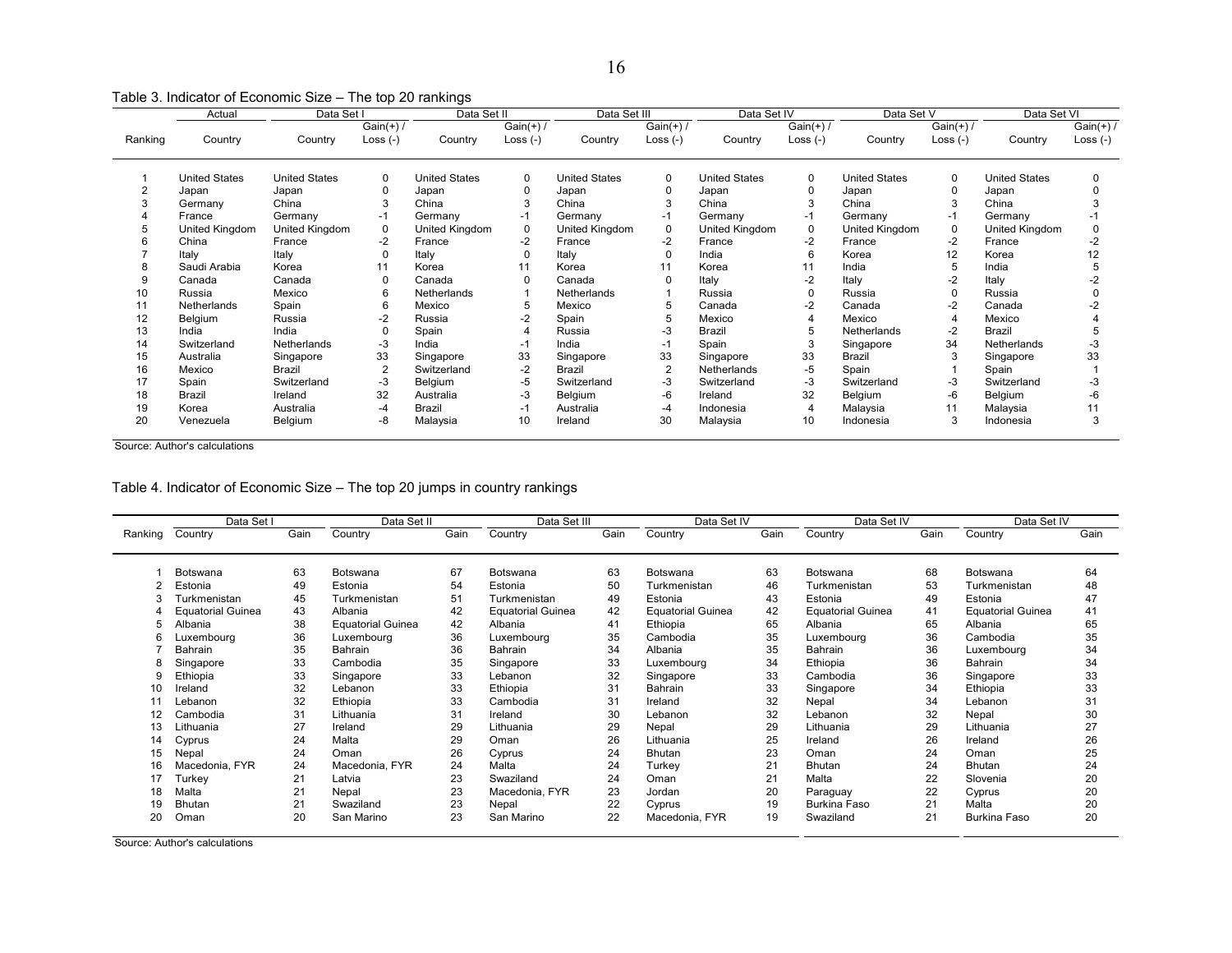No African country appears in the top quota increases but many of them are experiencing the most significant declines in quota shares. Another interesting finding is that many of those countries that see their quotas share shrinking are oil-producing countries. While the appearance of Kuwait or even Iraq could be understandable given the turbulences in that region, this finding may seem counterintuitive as one would expect them among the most dynamic countries given their significant natural resources.

### **Country groupings and Executive Board constituencies**

The new quota structure in terms of country groups and Executive Board constituencies are shown in Table 5. The quota structures show an increase in the share of advanced economies when GDP at market exchange rate is used. Conversely, when the Hybrid GDP is included in the formula, advanced countries are losing quota shares in favor of developing countries –and hence, there is quota rebalancing. In all quota formulas, the transition countries as a group have a lower quota shares but this decrease is lower with HGDP.

The increase in the share of advanced economies is essentially owing to those of Japan, Ireland and Spain. In the developing and transition countries groups, many African, Middle East and Transition countries would lose a significant size of their quota shares. Conversely, Asian developing countries would benefit from the sharp increase in China's share and those of Korea and Singapore. When the Hybrid GDP is included in the formula, the group of developing Asian countries at the IMF tops the United States.

### **Implications for the size of the Fund**

Should any PCA-derived quota structure be retained as such, this would imply a significant increase in total quotas. As shown in Table 5, the size of the quotas would have to be at least 27 times higher than what it is presently. It would be the case because many countries with already a small quotas shares would have them further reduced, thus adding to the increase of the Fund size to maintain their number of quotas. This increase in the size is unfortunately not a desired outcome as the Executive Board agreed that the actual size of the Fund is broadly adequate.

# **D. Alternative Quota Formulas**

The facts that a quota rebalancing is only achieved when HGDP is included in the formula and that all quota distributions require a significant increase in total quotas to be applicable may rightly question the appropriateness of the PCA-generated sets of weights for the purpose of weight determination. Consequently, it could be useful to explore alternative sets of weights to see whether it is possible to improve these findings.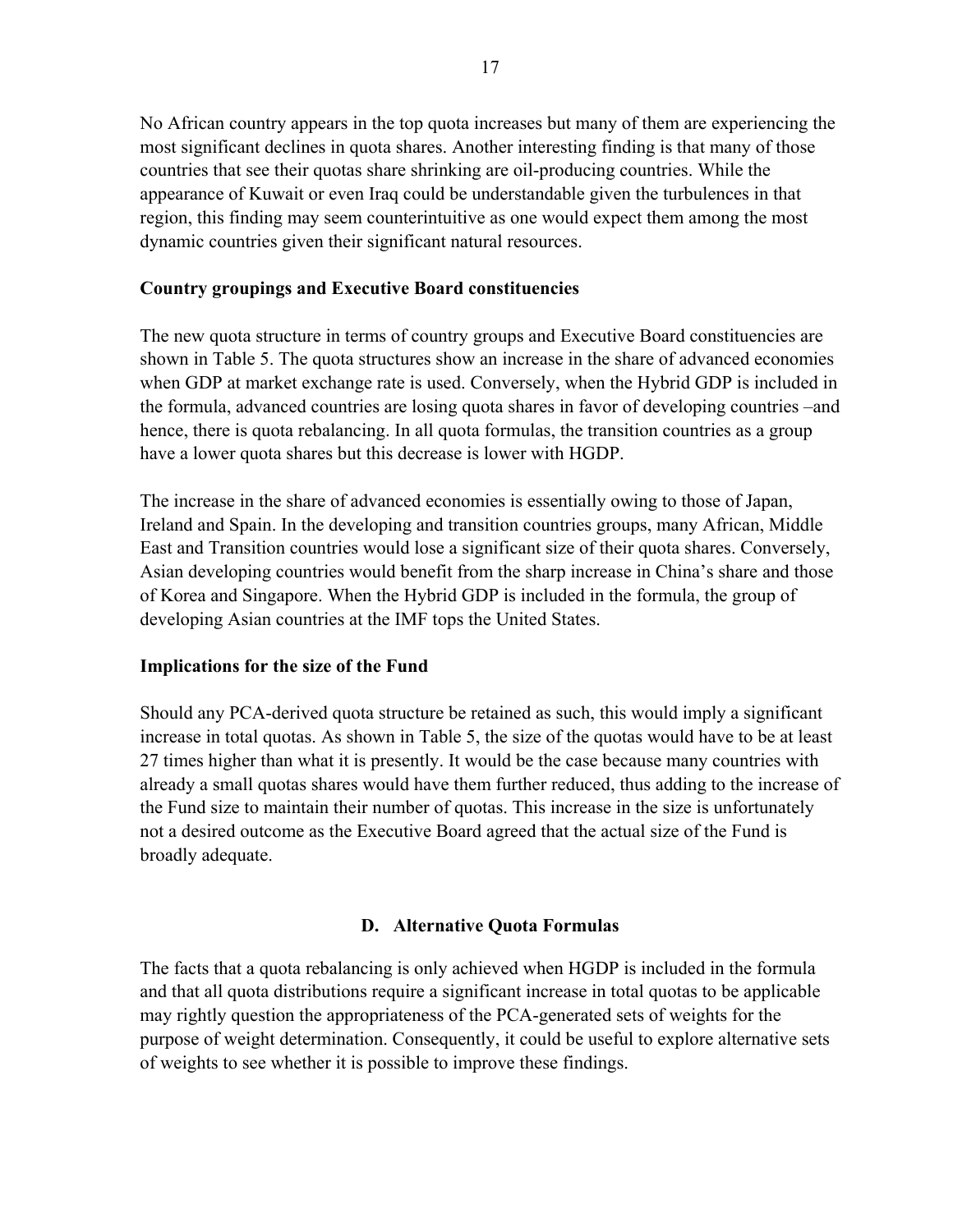|                                         | Quotas<br>before<br>Singapore | Quotas after<br>Singapore | Calculated<br>quotas | DS I             | DS II            | DS III           | DS IV            | DS V             | DS VI            |
|-----------------------------------------|-------------------------------|---------------------------|----------------------|------------------|------------------|------------------|------------------|------------------|------------------|
| <b>Weights of variables</b>             |                               |                           |                      |                  |                  |                  |                  |                  |                  |
|                                         |                               |                           |                      |                  |                  |                  |                  |                  |                  |
| Hybrid GDP, 2002-2004<br>GDP, 2002-2004 |                               |                           |                      | 0.35             | 0.36             | 0.35             | 0.29             | 0.30             | 0.30             |
| Reserves                                |                               |                           |                      | 0.20             | 0.23             | 0.21             | 0.26             | 0.29             | 0.27             |
| Openness                                |                               |                           |                      | 0.22             | 0.23             | 0.22             | 0.22             | 0.22             | 0.22             |
| Variability of receipts and net K       |                               |                           |                      | 0.23             |                  |                  | 0.23             |                  |                  |
| Variability of receipts                 |                               |                           |                      |                  | 0.18             |                  |                  | 0.18             |                  |
| Hybrid variability                      |                               |                           |                      |                  |                  | 0.21             |                  |                  | 0.21             |
| Quota shares, in percent                |                               |                           |                      |                  |                  |                  |                  |                  |                  |
|                                         |                               |                           |                      |                  |                  |                  |                  |                  |                  |
| Advanced economies                      | 61.591                        | 60.512                    | 67.080               | 64.969           | 64.118           | 64.630           | 56.052           | 54.780           | 55.493           |
| Major Advanced (G7)                     | 46.027                        | 45.222                    | 47.323               | 50.170           | 49.081           | 49.697           | 42.372           | 40.938           | 41.732           |
| USA                                     | 17.382<br>15.563              | 17.077<br>15.291          | 16.795               | 19.273<br>14.800 | 17.251<br>15.037 | 18.490<br>14.933 | 14.792<br>13.681 | 12.570           | 13.903           |
| Other advanced                          |                               |                           | 19.757               |                  |                  |                  |                  | 13.842           | 13.762           |
| Developing countries                    | 30.869                        | 32.080                    | 27.610               | 29.578           | 30.403           | 29.951           | 37.497           | 38.694           | 38.065           |
| Africa                                  | 5.493                         | 5.397                     | 2.427                | 2.603            | 2.584            | 2.628            | 3.197            | 3.209            | 3.233            |
| Asia                                    | 10.292                        | 11.497                    | 15.274               | 16.445           | 17.298           | 16.573           | 22.603           | 23.724           | 22.890           |
| Middle East                             | 7.628                         | 7.599                     | 4.725                | 4.492            | 4.933            | 4.925            | 4.882            | 5.358            | 5.321            |
| Western Hemisphere                      | 7.456                         | 7.586                     | 5.184                | 6.038            | 5.588            | 5.825            | 6.816            | 6.403            | 6.621            |
| Transition economies                    | 7.540                         | 7.408                     | 5.313                | 5.453            | 5.479            | 5.420            | 6.451            | 6.526            | 6.441            |
| Emerging markets                        | 20.290                        | 21.685                    | 22.157               | 25.221           | 25.498           | 25.047           | 32.617           | 33.218           | 32.633           |
|                                         |                               |                           |                      |                  |                  |                  |                  |                  |                  |
| IMF Low-income countries                | 7.705                         | 7.570                     | 3.590                | 4.124            | 4.138            | 4.131            | 6.129            | 6.226            | 6.180            |
| WB Low-income countries                 | 6.666                         | 6.549                     | 3.011                | 3.631            | 3.637            | 3.631            | 5.553            | 5.636            | 5.596            |
|                                         |                               |                           |                      |                  |                  |                  |                  |                  |                  |
| <b>USA</b>                              | 17.382<br>6.229               | 17.077<br>6.120           | 16.795<br>7.525      | 19.273<br>12.010 | 17.251<br>12.675 | 18.490<br>12.092 | 14.792<br>11.582 | 12.570<br>12.303 | 13.903<br>11.701 |
| Japan<br>Germany                        | 6.086                         | 5.980                     | 6.953                | 6.062            | 5.590            | 5.811            | 5.174            | 4.640            | 4.894            |
| United Kingdom                          | 5.025                         | 4.937                     | 5.176                | 3.855            | 4.198            | 4.116            | 3.177            | 3.470            | 3.414            |
| France                                  | 5.025                         | 4.937                     | 4.334                | 3.740            | 3.847            | 3.776            | 3.078            | 3.143            | 3.092            |
| Belgium                                 | 5.109                         | 5.124                     | 7.009                | 4.799            | 4.773            | 4.834            | 4.863            | 4.829            | 4.890            |
| Netherlands                             | 4.791                         | 4.707                     | 4.402                | 3.090            | 3.400            | 3.357            | 3.138            | 3.440            | 3.398            |
| Venezuela                               | 4.257                         | 4.443                     | 4.853                | 4.576            | 4.505            | 4.472            | 4.362            | 4.277            | 4.251            |
| Italy                                   | 4.174                         | 4.101                     | 4.540                | 3.942            | 3.899            | 3.894            | 3.440            | 3.362            | 3.375            |
| Canada                                  | 3.633                         | 3.569                     | 4.896                | 3.658            | 3.667            | 3.672            | 3.390            | 3.382            | 3.389            |
| Sweden                                  | 3.476                         | 3.415                     | 3.972                | 3.505            | 3.627            | 3.551            | 3.342            | 3.460            | 3.382            |
| Australia                               | 3.226                         | 3.764                     | 4.482                | 4.627            | 4.872            | 4.702            | 4.820            | 5.084            | 4.904            |
| Egypt                                   | 3.164                         | 3.108                     | 2.465                | 2.249            | 2.479            | 2.423            | 2.374            | 2.621            | 2.549            |
| Saudi Arabia                            | 3.269                         | 3.211                     | 1.063                | 0.747            | 1.015            | 0.995            | 0.744            | 1.014            | 0.989            |
| Indonesia                               | 3.089                         | 3.035                     | 5.395                | 4.571            | 4.625            | 4.476            | 5.480            | 5.582            | 5.408            |
| Kenya                                   | 3.162                         | 3.107                     | 1.364                | 1.311            | 1.354            | 1.333            | 1.623            | 1.682            | 1.650            |
| China                                   | 2.980                         | 3.719                     | 5.197                | 6.513            | 7.019            | 6.667            | 9.903            | 10.547           | 10.145           |
| Switzerland                             | 2.800                         | 2.751                     | 2.527                | 2.435            | 2.417            | 2.378            | 2.533            | 2.520            | 2.479            |
| Russia                                  | 2.782<br>2.429                | 2.733<br>2.387            | 1.519<br>1.275       | 1.834<br>1.547   | 1.911<br>1.689   | 1.844<br>1.641   | 2.280<br>2.049   | 2.380<br>2.217   | 2.301<br>2.156   |
| Iran<br>Brazil                          | 2.404                         | 2.362                     | 1.518                | 2.055            | 1.764            | 1.958            | 2.537            | 2.265            | 2.450            |
| India                                   | 2.391                         | 2.349                     | 1.381                | 1.859            | 1.970            | 1.881            | 3.254            | 3.416            | 3.309            |
| Peru                                    | 1.960                         | 1.926                     | 0.942                | 1.240            | 1.068            | 1.161            | 1.484            | 1.324            | 1.411            |
| Rwanda                                  | 1.158                         | 1.138                     | 0.420                | 0.500            | 0.386            | 0.477            | 0.580            | 0.471            | 0.558            |
| Assessment criteria                     |                               |                           |                      |                  |                  |                  |                  |                  |                  |
|                                         |                               |                           |                      |                  |                  |                  |                  |                  |                  |
| GDP weight is the highest               |                               |                           |                      | Yes              | Yes              | Yes              | Yes              | Yes              | Yes              |
| The share of the $US > 15\%$            |                               |                           |                      | Yes              | Yes              | Yes              | No               | No               | No               |
| EMEs quota shares is higher             |                               |                           |                      | Yes              | Yes              | Yes              | Yes              | Yes              | Yes              |
| Rebalancing of quotas                   |                               |                           |                      | No               | No               | No               | Yes              | Yes              | Yes              |
| Increase in Fund size (times)           |                               |                           |                      | 27               | 28               | 28               | 30               | 32               | 32               |
| Average change in ranking               |                               |                           |                      | 18               | 19               | 18               | 17               | 18               | 17               |

Table 5. Quota formulas : Weights, Quotas shares by country groupings and Executive Board constituencies, and Assessment criteria

Sources: IMF and Author's calculations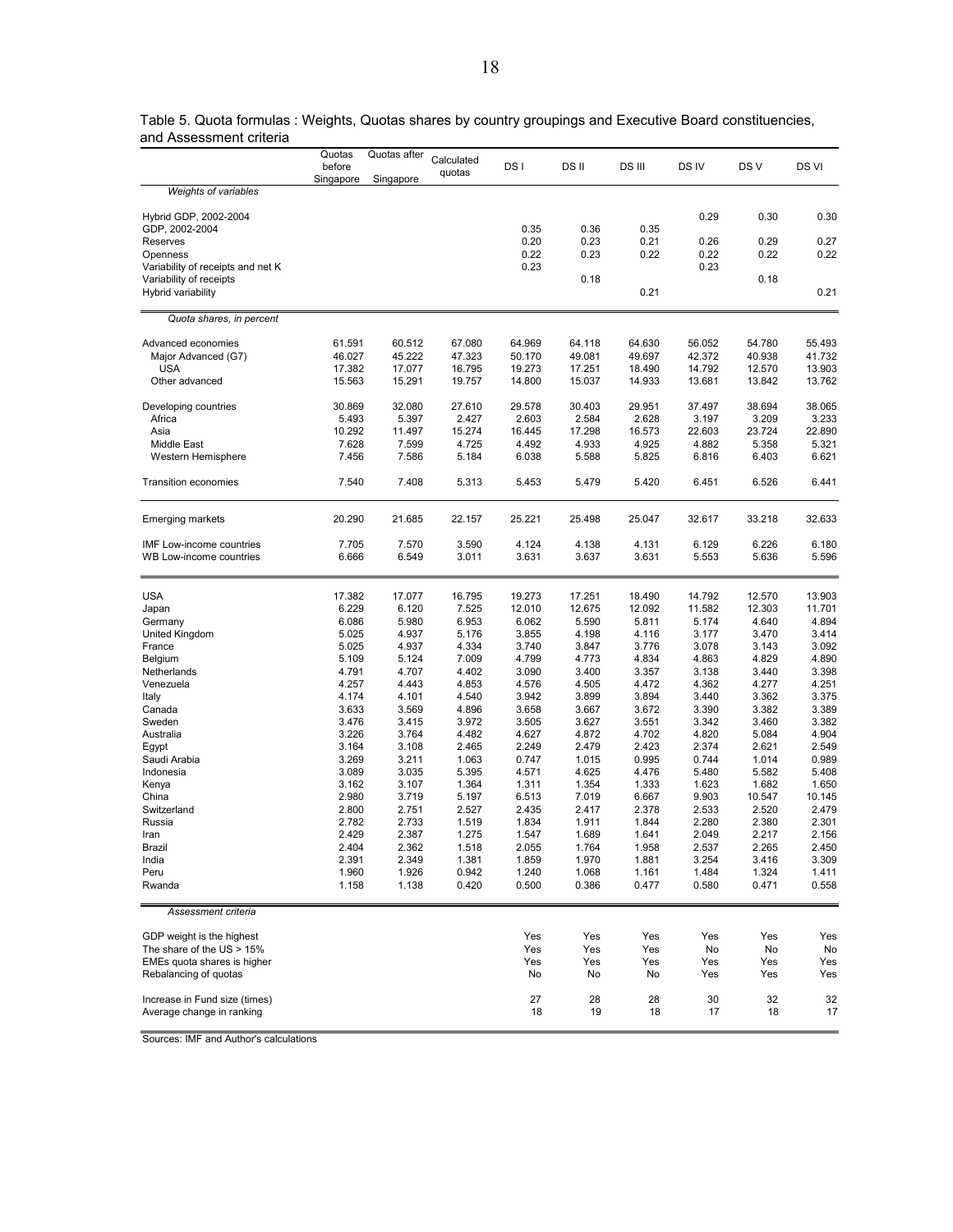In order to achieve quota rebalancing, more weight is to be put on variables where developing countries have higher shares, which are Reserves and Variability. However, these two variables are already assigned a total weight of 0.42 by the PCA when considering Data Set I, whereas their weight is 0.21 in the (existing) five formulas. Moreover, the Resolution explicitly provides that GDP and Openness should have together a significantly high weight. Therefore, any set of weights that leans towards higher weight for Reserves and Variability would appear as moving away from the content of the Resolution. On the other hand, increasing the weight of either GDP or Openness would seem to be more in line with the spirit of the Resolution. Accordingly, we propose to examine such alternative sets.

In the PCA, alternative sets of weights are treated as perturbations to the set generated by the analysis. In particular attributing specific values to weights leads to a reduction of the objectivity and stability of the IES. Krzanowski (1984) shows that perturbations do not affect significantly the stability of the first principal component as long as, geometrically speaking, the angle *θ* between the PCA-calculated vector of weights (eigenvector) and the alternative vector of weights is less than *θm* defined as follows:

$$
\cos \theta_m = \left[ 1 + \frac{\lambda_1 - \lambda_{1p}}{(\lambda_1 - \lambda_2)} \right]^{-1/2}
$$
 (2)

where  $\lambda_1$  is the PCA-calculated variance of the first principal component;

 $\lambda_{1p}$  is the perturbation-calculated variance of the first principal component; and *λ<sup>2</sup>* is the PCA-calculated variance of the second principal component.

In line with previous findings on weights, we assume that weights of Openness and Variability are well estimated by the PCA and are fixed at 0.22 and 0.23 respectively. Then, the weight of GDP is increased progressively until stability of the principal components is no more maintained according to Krzanowski's criterion. Since the weights must add up to one, Reserves has the residual weight.

Table 6 shows that the Krazwoski's criterion is observed up to a weight of GDP between 0.45 and 0.50. Nevertheless, it is a close call as angles *θ* are very close each time GDP weight is changed. In addition, the rebalancing of quota shares is not achieved in the alternative quota formulas as predicted earlier and the increase in the Fund size needed to make these alternative quota formulas applicable remains significantly high. We conclude that changing the set of weights is not an appropriate way to meet the conditions on quota shares and hence the weights generated by the PCA can be considered as the most objective weights for a new quota formula.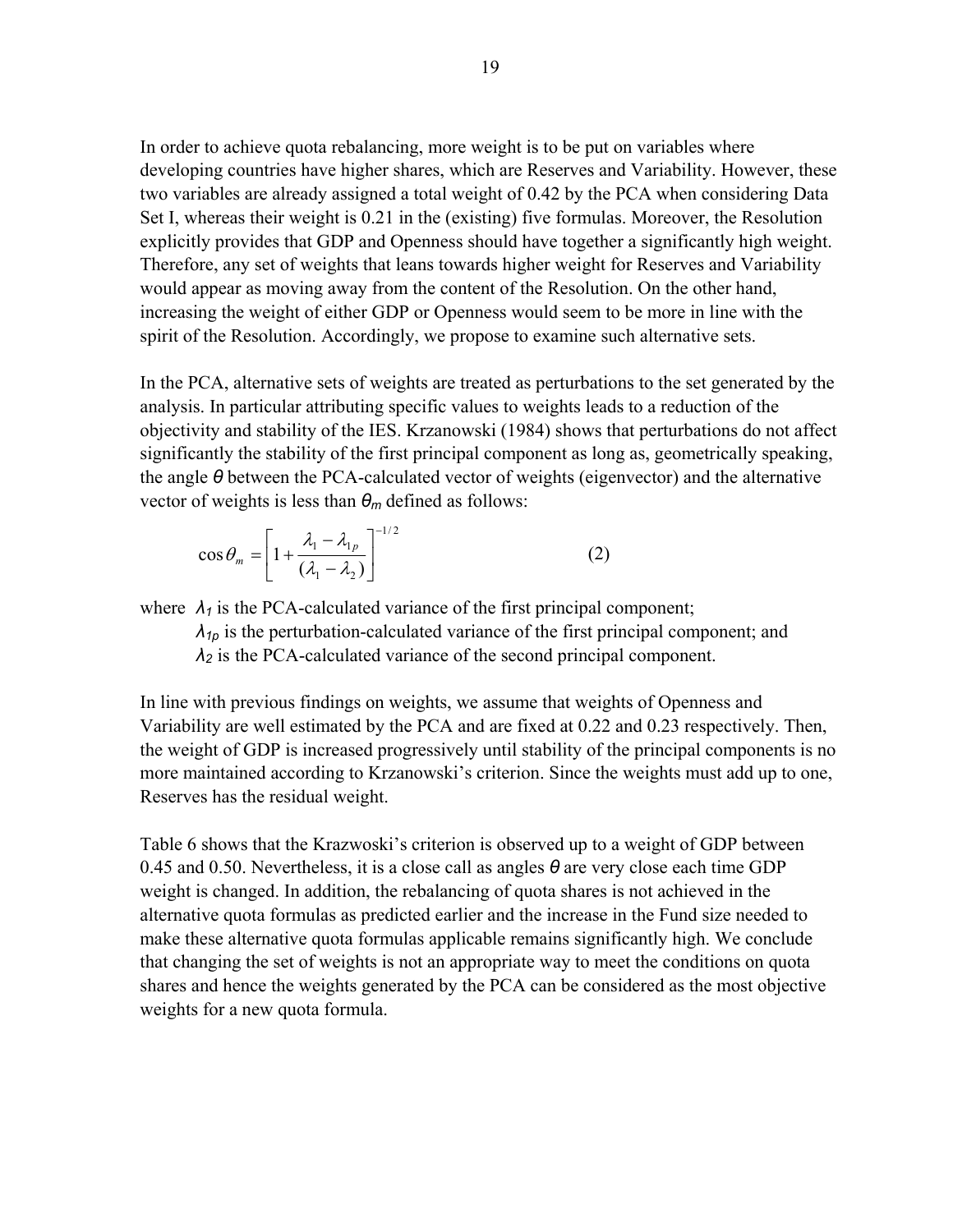|                                      | DS <sub>I</sub> | AQF1  | AQF 2 | AQF3  |
|--------------------------------------|-----------------|-------|-------|-------|
| Weights of variables                 |                 |       |       |       |
| GDP, 2002-2004                       | 0.35            | 0.40  | 0.45  | 0.50  |
| Reserves                             | 0.20            | 0.15  | 0.10  | 0.05  |
| Openness                             | 0.22            | 0.22  | 0.22  | 0.22  |
| Variability of receipts and net K    | 0.23            | 0.23  | 0.23  | 0.23  |
| Variation explained by 1st PC (in %) | 76.49           | 75.34 | 72.59 | 68.85 |
| Variation explained by 2nd PC (in %) | 21.12           |       |       |       |
| Assessment criteria                  |                 |       |       |       |
| Maximum angle θm (in degrees)        |                 | 8.76  | 15 16 | 20.56 |
| Effective angle θ (in degrees)       |                 | 7.90  | 14.73 | 20.85 |
| GDP weight is the highest            | Yes             | Yes   | Yes   | Yes   |
| The share of the $US > 15\%$         | Yes             | Yes   | Yes   | Yes   |
| Rebalancing of quotas                | <b>No</b>       | No    | No    | No    |
| Increase in Fund size (times)        | 27              | 26    | 26    | 25    |
| Average change in ranking            | 18              | 18    | 17    | 17    |

Table 6. Alternative quota formulas for Data Set I

Source: Author's calculations

Table 7. Evolution of variables weights for Data Set I

|                                                                                 | 1999                                   | 2004                                   |                                        | 2005                                   |
|---------------------------------------------------------------------------------|----------------------------------------|----------------------------------------|----------------------------------------|----------------------------------------|
| Number of countries                                                             | 183                                    | 184                                    | 185                                    | 185                                    |
| Proportion of variance explained by<br>the 1st principal component (in percent) | 87.09                                  | 76.49                                  | 76.50                                  | 75.13                                  |
| Weights of variables, in percent                                                |                                        |                                        |                                        |                                        |
| GDP<br>Openness<br>Variability of receipts and net K<br>Reserves                | 37.35<br>24.27<br>21.01<br>17.38       | 34.71<br>21.56<br>23.49<br>20.24       | 34.71<br>21.56<br>23.49<br>20.25       | 33.92<br>21.56<br>24.26<br>20.27       |
| Quota shares, in percent                                                        |                                        |                                        |                                        |                                        |
| Advanced economies<br>Major Advanced (G7)<br><b>USA</b><br>Other advanced       | 67.49<br>51.46<br>18.78<br>16.03       | 64.97<br>50.17<br>19.27<br>14.80       | 64.96<br>50.17<br>19.27<br>14.80       | 63.16<br>48.02<br>18.49<br>15.14       |
| Developing countries<br>Africa<br>Asia<br>Middle East<br>Western Hemisphere     | 27.57<br>2.24<br>14.03<br>4.82<br>6.49 | 29.58<br>2.60<br>16.45<br>4.49<br>6.04 | 29.58<br>2.60<br>16.45<br>4.49<br>6.04 | 30.90<br>2.57<br>17.64<br>4.67<br>6.01 |
| <b>Transition economies</b>                                                     | 4.94                                   | 5.45                                   | 5.46                                   | 5.94                                   |
| <b>Emerging markets</b>                                                         | 22.61                                  | 25.22                                  | 25.22                                  | 26.88                                  |
| <b>IMF</b> low-income countries<br>WB low-income countries                      | 3.58<br>3.08                           | 4.12<br>3.63                           | 4.12<br>3.63                           | 4.02<br>3.53                           |

Source: Author's calculations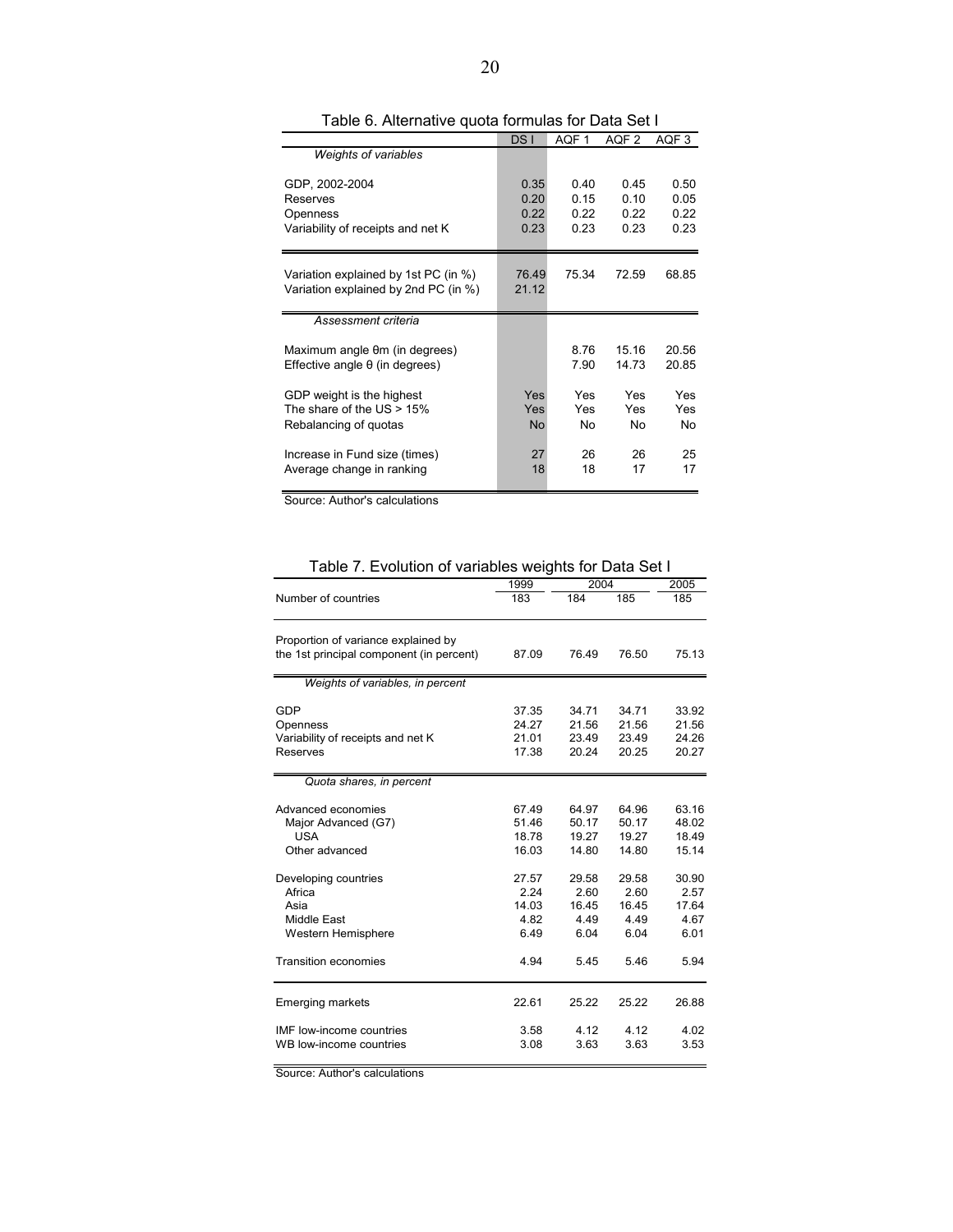# **E. Evolution of Variables Weights**

A note of caution is necessary regarding the use of the PCA. Its output holds only for the period of interest. Indeed, the output of a PCA (particularly ranking and weights) is similar to a snapshot. It is unlikely to remain the same in other periods. To illustrate this point, the principal components approach has been applied to Data Set I at different dates (Table 7).

At the outset, we can see that the output of the PCA for 2004 does not change if there are 184 or 185 countries in the data set. The proportion explained by the first principal component has been on a downward path between 1999 and 2005, although it remains relevant to reflect differences between countries. Regarding weights, GDP has the highest weight at all years and Reserves the lowest. Interestingly, the weights of GDP and Openness are declining over time while those of Variability and Reserves have an opposite trend.

The changes in weights over time are clearly in favor developing and transition countries. Indeed, advanced countries, especially G7 countries, are losing economic importance, whereas developing and transition countries, notably emerging Asian countries, are increasing their presence in the world economy. These findings reinforce the assertion that a rebalancing of economic power at country grouping level is taking place and further confirms that the PCA yields objective results regarding countries' relative position in the global economic and weights of the variables used for this purpose.

# **F. Preliminary Assessment of the Principal Components Approach**

The principal components approach yields objective results regarding countries' relative economic importance and the weights of the variables, captures very well developments in the world economy. However, using these weights in quota formulas leads to quota distributions requiring a significant increase in the size of Fund, whereas the Executive Board of the Fund found no need for such increase. Moreover, the political constraints, notably the rebalancing of quotas, are not always met. Consequently, we conclude that quota formula is likely to continue to guide but not determine the quota structure of the Fund.

This finding regarding the guidance role of the quota formula is not surprising as the Resolution hints that one purpose of a new quota formula is to guide further ad hoc quota increases in the second phase of the reform on quota and voice. Therefore, we propose to examine in the next section this guidance role by simulating ad hoc quota increases, using the framework of the Resolution.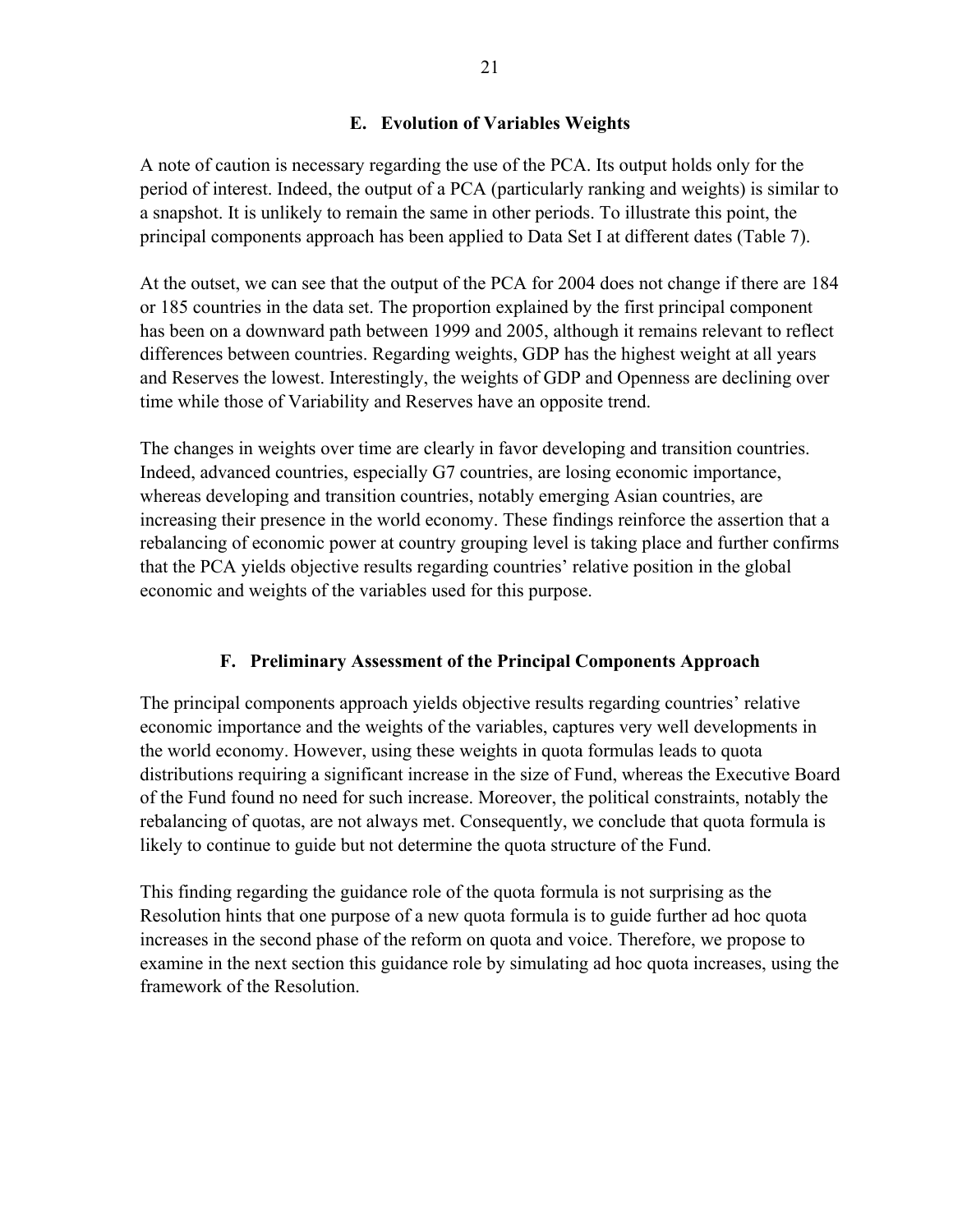### **IV. SIMULATION OF AD HOC QUOTA INCREASES**

The Resolution stipulates that the new quota formulation and increases in basic votes are to be undertaken simultaneously during the second phase of the quota and voice reform, with a view to undertaking a new round of ad hoc quota increases at the end of this phase. We propose to simulate ad hoc quota increases when the PCA-derived quota formulas are used and the number of basic votes is augmented. The assessment will be based on the same criteria than those used in the previous section plus four new criteria:

- the *voting power of low-income countries is to be preserved* at the completion of the reform,
- the *voting power of EMEs is to increase*,
- a *15 percent floor for the voting power of the US*, and
- a *rebalancing of the voting power* from advanced countries to developing and transition economies.

However, before undertaking the simulation, a method to identify countries that are the most out-of-line and thus eligible for quota increases is proposed and a quota adjustment procedure is then presented.

# **A. Quota Adjustment Framework**

# **Eligibility for quota increases**

What would certainly matter the most in a quota adjustment exercise is the method to select eligible countries for quota increases. Eligible countries are those that are the most out-ofline and underrepresented with respect to the actual quota distribution. One measure of outof-lineness consists in calculating differences between calculated and actual quotas (CAD, Table 8). Another measure is the calculated-to-actual ratio (CAR, Table 9). We argue that both measures capture very well countries' out-of-liness. Applying these measures shows that 11 countries are in the top 20 underrepresented countries in both difference and ratio.

To get a better view of the out-of-lineness, a scatter plot representation of the two abovementioned measures is presented in Figure 3 using Data Set I. The figure displays clear outliers, which could be identified as either the most underrepresented or overrepresented countries according to both measures.

To select the underrepresented countries, we propose the **radar screen** or radius method, which consists in drawing a circle whose center would be the intersection of the two axes in the scatter plot representation, as presented in Figure 3. Countries outside the circle in the upper right quadrant –i.e. whose CAD and CAR are positive and distance to the origin of the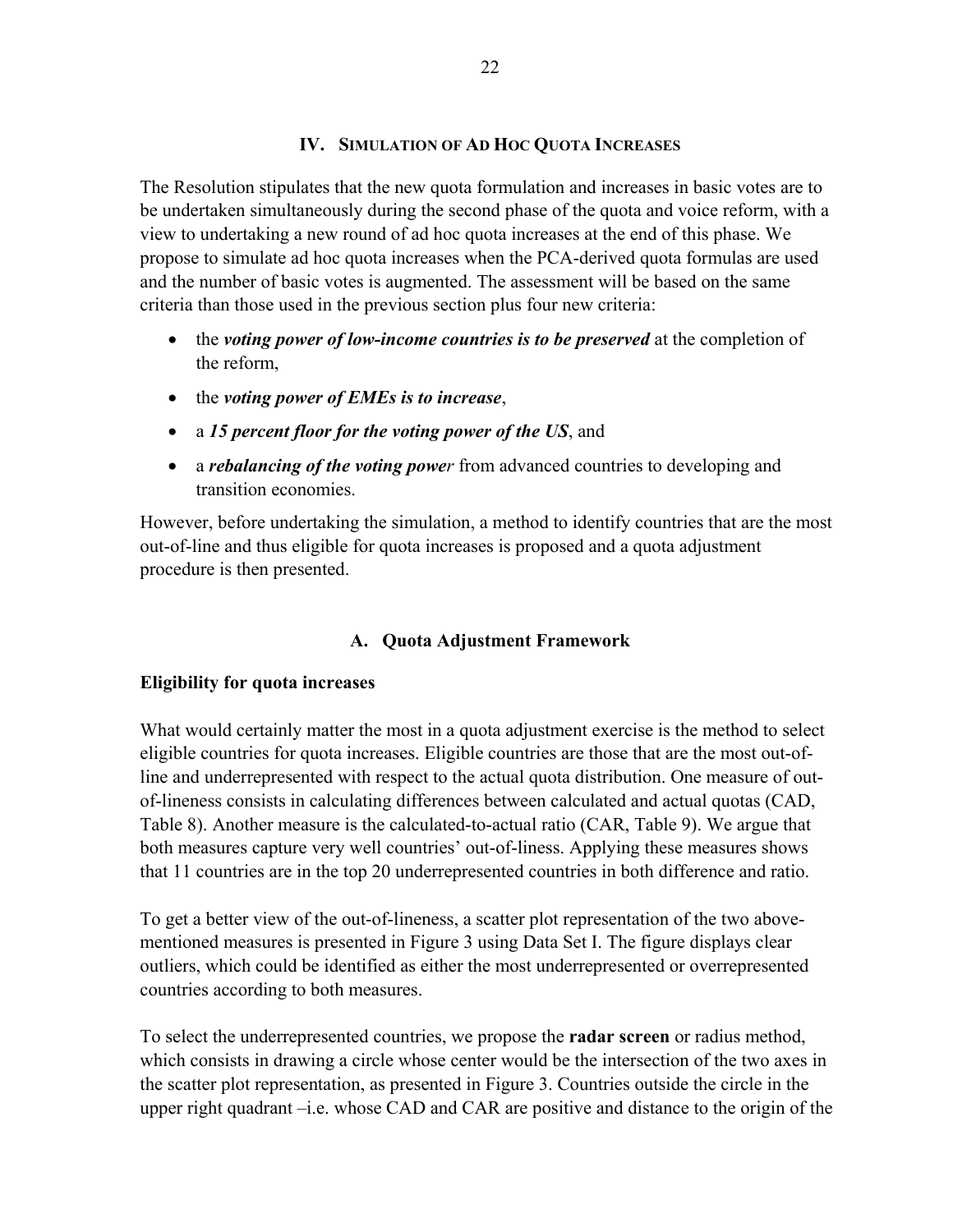scatter plot representation is greater than the radius– will be considered as the most out of line and underrepresented. Conversely, countries within the circle will be considered as broadly in line with the relative position in the world economy. The ideal would be if all countries get together (graphically speaking) with a small radius, after quotas adjustment.

Specifically, the distance of any point to the origin of scatter plot representation is calculated as follows:

Distance = 
$$
\int CAD^2 + (CAR - 1)^2 J^{1/2}
$$
 (3)

The advantage of the radar screen is that it gives a clear visualization of out-of-line countries and is based solely on the outcome of the new formula. It is therefore neutral as it treats all countries the same way. Another advantage is that it can be applied to any pair of quantitative indicators from which a decision is to be made.





Source: Author

#### **Adjustment procedure**

To bring quotas of most out-of-line countries more in line with their relative position in the world economy, we propose to use the *uniform proportional reduction* (UPR) adjustment methodology used for the September 2006 ad hoc quota increases. The objective is to have a uniform proportional reduction in the gap between calculated and actual quota shares. In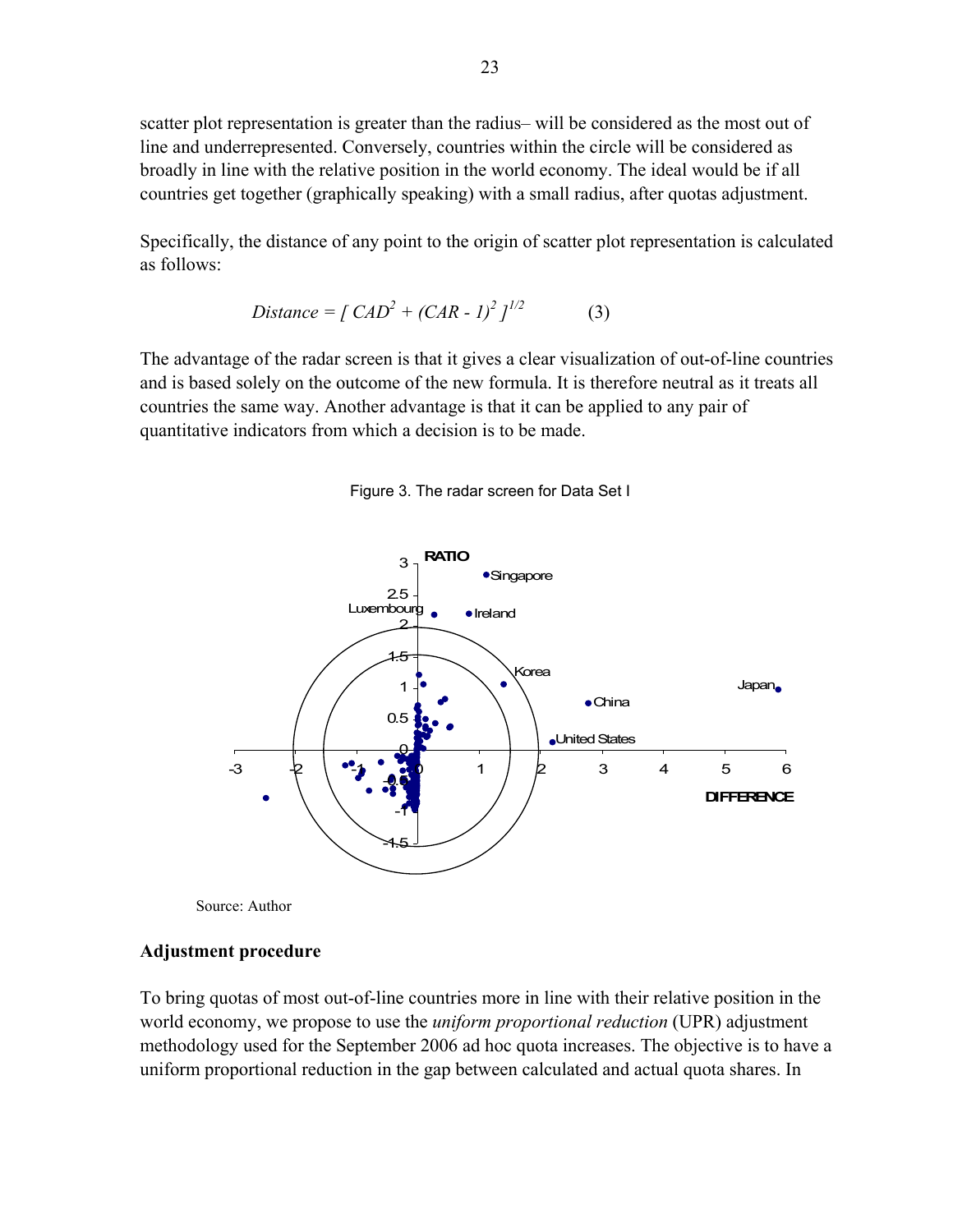| Data Set I            |      | Data Set II           |      | Data Set III            |      | Data Set IV      |      | Data Set V            |      | Data Set VI           |      |
|-----------------------|------|-----------------------|------|-------------------------|------|------------------|------|-----------------------|------|-----------------------|------|
| Country               |      | Diff Country          | Diff | Country                 |      | Diff Country     | Diff | Country               | Diff | Country               | Diff |
| Japan                 | 5.89 | Japan                 | 6.55 | Japan                   | 5.97 | China            | 6.18 | China                 | 6.83 | China                 | 6.43 |
| China                 | 2.79 | China                 | 3.30 | China                   | 2.95 | Japan            | 5.46 | Japan                 | 6.18 | Japan                 | 5.58 |
| <b>United States</b>  | 2.20 | Korea                 | 1.59 | Korea                   | 1.46 | Korea            | 1.60 | Korea                 | 1.80 | Korea                 | 1.66 |
| Korea                 | 1.41 | Singapore             | 1.12 | <b>United States</b>    | 1.41 | Singapore        | 1.26 | Singapore             | 1.28 | Singapore             | 1.20 |
| Singapore             | 1.12 | Ireland               | 0.64 | Singapore               | 1.05 | India            | 1.04 | India                 | 1.20 | India                 | 1.10 |
| Ireland               | 0.84 | Mexico                | 0.49 | Ireland                 | 0.69 | Ireland          | 0.78 | Ireland               | 0.58 | Ireland               | 0.63 |
| Spain                 | 0.53 | Spain                 | 0.44 | Spain                   | 0.47 | Thailand         | 0.57 | Thailand              | 0.56 | Thailand              | 0.54 |
| Mexico                | 0.51 | Malaysia              | 0.37 | Mexico                  | 0.44 | Turkev           | 0.54 | Malaysia              | 0.51 | Turkey                | 0.47 |
| Turkey                | 0.45 | Thailand              | 0.35 | Turkey                  | 0.38 | Mexico           | 0.52 | Mexico                | 0.49 | Malaysia              | 0.46 |
| Thailand              | 0.38 | Turkey                | 0.29 | Thailand                | 0.34 | Malaysia         | 0.42 | Turkey                | 0.38 | Mexico                | 0.45 |
| Malaysia              | 0.30 | Luxembourg            | 0.28 | Malaysia                | 0.33 | Brazil           | 0.41 | Luxembourg            | 0.27 | <b>Brazil</b>         | 0.35 |
| Luxembourg            | 0.28 | Denmark               | 0.23 | Luxembourg              | 0.27 | Poland           | 0.28 | Poland                | 0.25 | Luxembourg            | 0.26 |
| Poland                | 0.20 | United Arab Emi       | 0.18 | Denmark                 | 0.21 | Spain            | 0.27 | Brazil                | 0.21 | Poland                | 0.25 |
| Denmark               | 0.17 | <b>United States</b>  | 0.17 | <b>United Arab Emir</b> | 0.17 | Luxembourg       | 0.27 | Denmark               | 0.21 | Spain                 | 0.19 |
| Norway                | 0.16 | Norway                | 0.17 | Poland                  | 0.16 | Indonesia        | 0.19 | Indonesia             | 0.21 | Denmark               | 0.18 |
| <b>Czech Republic</b> | 0.14 | Poland                | 0.16 | Norway                  | 0.14 | Czech Republic   | 0.19 | United Arab Emir      | 0.19 | Indonesia             | 0.18 |
| United Arab Emir      | 0.14 | <b>Israel</b>         | 0.13 | Czech Republic          | 0.12 | Denmark          | 0.15 | Philippines           | 0.16 | <b>Czech Republic</b> | 0.18 |
| Greece                | 0.13 | Lebanon               | 0.10 | Israel                  | 0.11 | United Arab Emir | 0.14 | Spain                 | 0.16 | United Arab Emi       | 0.17 |
| Israel                | 0.10 | <b>Czech Republic</b> | 0.10 | Lebanon                 | 0.10 | Philippines      | 0.14 | <b>Czech Republic</b> | 0.16 | Philippines           | 0.15 |
| Lebanon               | 0.10 | Slovak Republic       | 0.06 | Greece                  | 0.09 | Norway           | 0.13 | Norway                | 0.15 | Israel                | 0.13 |

Table 8. Quota formulas – Calculated to actual differences: the top 20 out-of-line countries

Source: Author's calculations

|  |  |  |  |  |  |  |  |  |  |  |  |  | Table 9. Quota formulas – Calculated to actual ratios: the top 20 out-of-line countries |  |
|--|--|--|--|--|--|--|--|--|--|--|--|--|-----------------------------------------------------------------------------------------|--|
|--|--|--|--|--|--|--|--|--|--|--|--|--|-----------------------------------------------------------------------------------------|--|

| Data Set I              |      | Data Set II             |       | Data Set III            |      | Data Set IV             |      | Data Set V              |      | Data Set VI             |       |
|-------------------------|------|-------------------------|-------|-------------------------|------|-------------------------|------|-------------------------|------|-------------------------|-------|
| Country                 |      | Ratio Country           | Ratio | Country                 |      | Ratio Country           |      | Ratio Country           |      | Ratio Country           | Ratio |
| Singapore               | 3.82 | Singapore               | 3.83  | Singapore               |      | 3.65 Singapore          | 4.18 | Singapore               | 4.23 | Singapore               | 4.03  |
| Ireland                 | 3.19 | Luxembourg              | 3.16  | Luxembourg              |      | 3.14 Luxembourg         | 3.10 | Luxembourg              | 3.09 | Luxembourg              | 3.06  |
| Luxembourg              | 3.16 | Ireland                 | 2.67  | Ireland                 | 2.79 | Ireland                 | 3.03 | China                   | 2.84 | China                   | 2.73  |
| Botswana                | 2.21 | <b>Botswana</b>         | 2.34  | Botswana                | 2.22 | China                   | 2.66 | <b>Botswana</b>         | 2.79 | Botswana                | 2.66  |
| Lebanon                 | 2.05 | Korea                   | 2.18  | Korea                   | 2.09 | Botswana                | 2.63 | Ireland                 | 2.52 | Ireland                 | 2.63  |
| Korea                   | 2.05 | Lebanon                 | 2.12  | Lebanon                 | 2.03 | Lebanon                 | 2.21 | Korea                   | 2.34 | Korea                   | 2.24  |
| Japan                   | 1.96 | Japan                   | 2.07  | Japan                   | 1.98 | Korea                   | 2.19 | Lebanon                 | 2.30 | Lebanon                 | 2.20  |
| Turkey                  | 1.82 | China                   | 1.89  | China                   | 1.79 | <b>Bhutan</b>           | 2.17 | Bhutan                  | 2.28 | <b>Bhutan</b>           | 2.17  |
| Thailand                | 1.76 | <b>Equatorial Guine</b> | 1.81  | <b>Equatorial Guine</b> | 1.78 | Thailand                | 2.15 | <b>Equatorial Guine</b> | 2.17 | <b>Equatorial Guine</b> | 2.13  |
| China                   | 1.75 | <b>Bhutan</b>           | 1.75  | Turkey                  | 1.69 | <b>Equatorial Guine</b> | 2.06 | Thailand                | 2.12 | Thailand                | 2.08  |
| <b>Equatorial Guine</b> | 1.71 | Thailand                | 1.71  | Thailand                | 1.68 | Turkey                  | 1.98 | Japan                   | 2.01 | Japan                   | 1.91  |
| <b>Bhutan</b>           | 1.67 | Turkmenistan            | 1.69  | <b>Bhutan</b>           | 1.66 | Japan                   | 1.89 | Turkmenistan            | 1.97 | Turkmenistan            | 1.91  |
| Bahrain                 | 1.61 | <b>Bahrain</b>          | 1.67  | Bahrain                 | 1.64 | Ethiopia                | 1.76 | Estonia                 | 1.77 | Turkey                  | 1.86  |
| Estonia                 | 1.52 | United Arab Emi         | 1.64  | Turkmenistan            | 1.63 | Turkmenistan            | 1.75 | Vietnam                 | 1.75 | Estonia                 | 1.72  |
| United Arab Emir        | 1.49 | Estonia                 | 1.64  | Estonia                 | 1.59 | Estonia                 | 1.65 | Malaysia                | 1.74 | Vietnam                 | 1.71  |
| Turkmenistan            | 1.48 | Malaysia                | 1.54  | United Arab Emir        | 1.59 | <b>Bahrain</b>          | 1.63 | Turkey                  | 1.70 | Malaysia                | 1.68  |
| Malaysia                | 1.43 | Turkey                  | 1.52  | Malaysia                | 1.48 | Malaysia                | 1.62 | <b>Bahrain</b>          | 1.70 | Bahrain                 | 1.66  |
| Ethiopia                | 1.41 | Oman                    | 1.47  | Oman                    | 1.44 | Vietnam                 | 1.61 | Kiribati                | 1.67 | Ethiopia                | 1.62  |
| San Marino              | 1.39 | San Marino              | 1.44  | San Marino              | 1.42 | India                   | 1.55 | United Arab Emir        | 1.66 | United Arab Emi         | 1.61  |
| Spain                   | 1.38 | Timor-Leste             | 1.36  | Spain                   | 1.33 | <b>Czech Republic</b>   | 1.51 | Ethiopia                | 1.66 | India                   | 1.57  |

Source: Author's calculations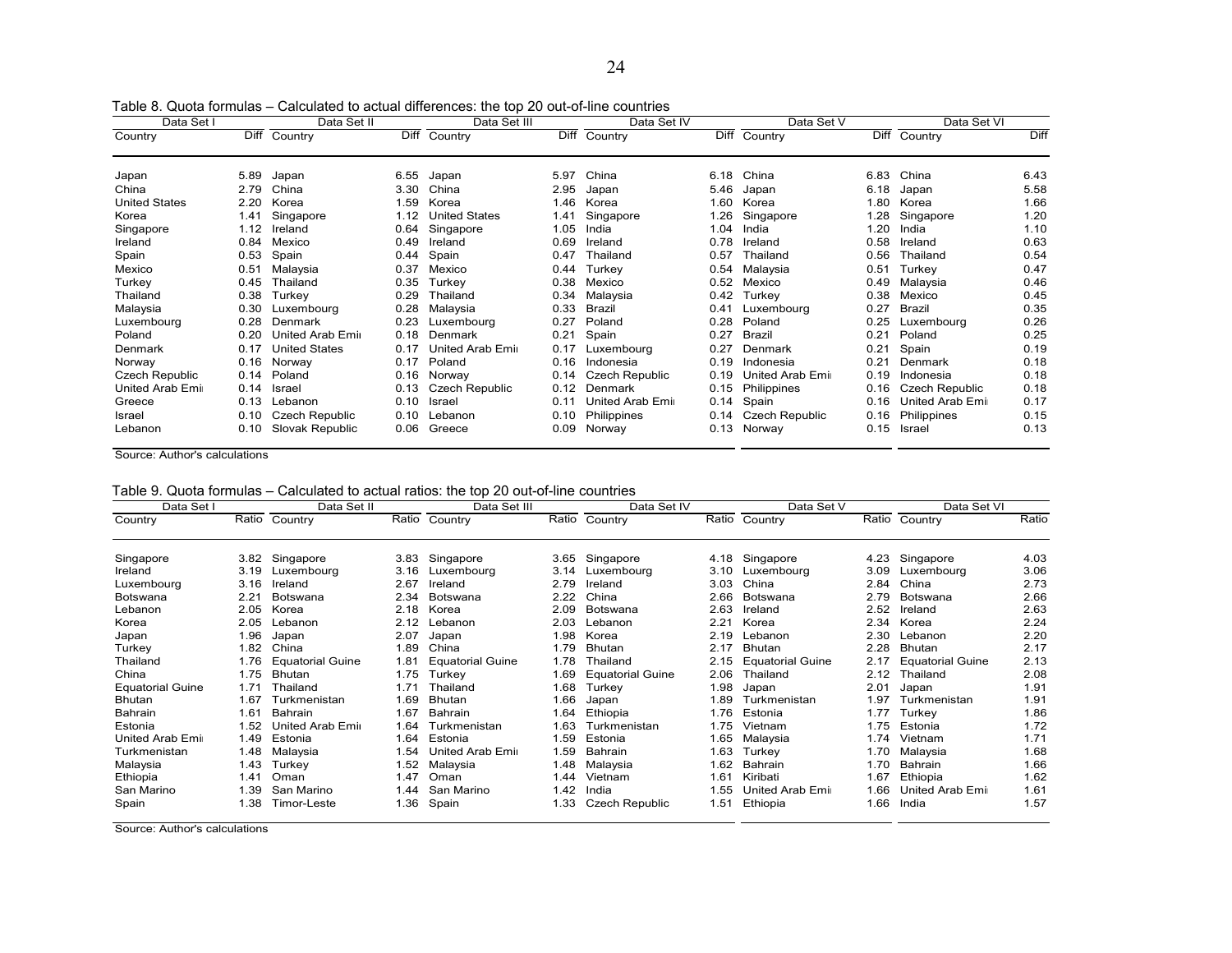other words, the ratio of the difference between the final and the actual quota shares to the difference between the calculated and the actual quota shares is the same to eligible countries. Let **g** be that constant; **g** is defined as follows (see Annex VIII):

$$
g = \frac{1 - \sum_{i=1}^{p} \alpha_i}{\sum_{i=1}^{p} (\beta_i - \alpha_i)} * \frac{x}{(1+x)}
$$
(4)

where  $\alpha_i$  and  $\beta_i$  (i=1,...,p) are the actual quota share and the PCA-calculated quota share respectively for eligible countries; and *x* is the rate of increase in the Fund size;

#### **Size of total quota increases**

For the adjustment procedure to work, the size of total quota increases –or the rate of increase in the size of the Fund– has to be first determined. In Table 9, lists of eligible countries are drawn according to different radiuses for the set of traditional variables. In addition, corresponding UPR reduction factors are presented according to various rates of total quota increase. The group of eligible countries is diverse in terms of regional representation. An interesting finding is the eligibility of advanced countries, notably Japan and the United States. One could imagine that those countries will be willing to forego their quotas increases in favor of developing countries. The only inconvenience is that both countries, especially Japan, would remain significantly underrepresented.

#### **Foregoing of quota increase**

This adjustment procedure will be performed with the option that a group of advanced countries agrees to forgo their increases in quota shares. In this paper, we choose the G7 countries. Their acceptance to forgo increases by the G7 is referred to as "G7 goodwill".

#### **B. Application and Results**

In this simulation, an increase of 10 percent of the total quotas is assumed for all data sets and a radius of 0.5 percent is adopted for eligibility purposes. For Data Set I, this entails an underrepresentedness reduction (factor *g*) of around 35 percent for 19 eligible countries out of 45 countries with positive CAD and CAR (Table 10). In fact, if eligible G7 countries forego their quota increase, the reduction factor *g* would be higher. Total basic votes are increased discretely until a data set satisfies all the constraints set in our approach. Table 11 shows the results of this simulation exercise when total basic votes are tripled and there is G7 goodwill. Total basic votes would now represent a share of total voting rights of 5.45 percent up from 2.1 percent currently.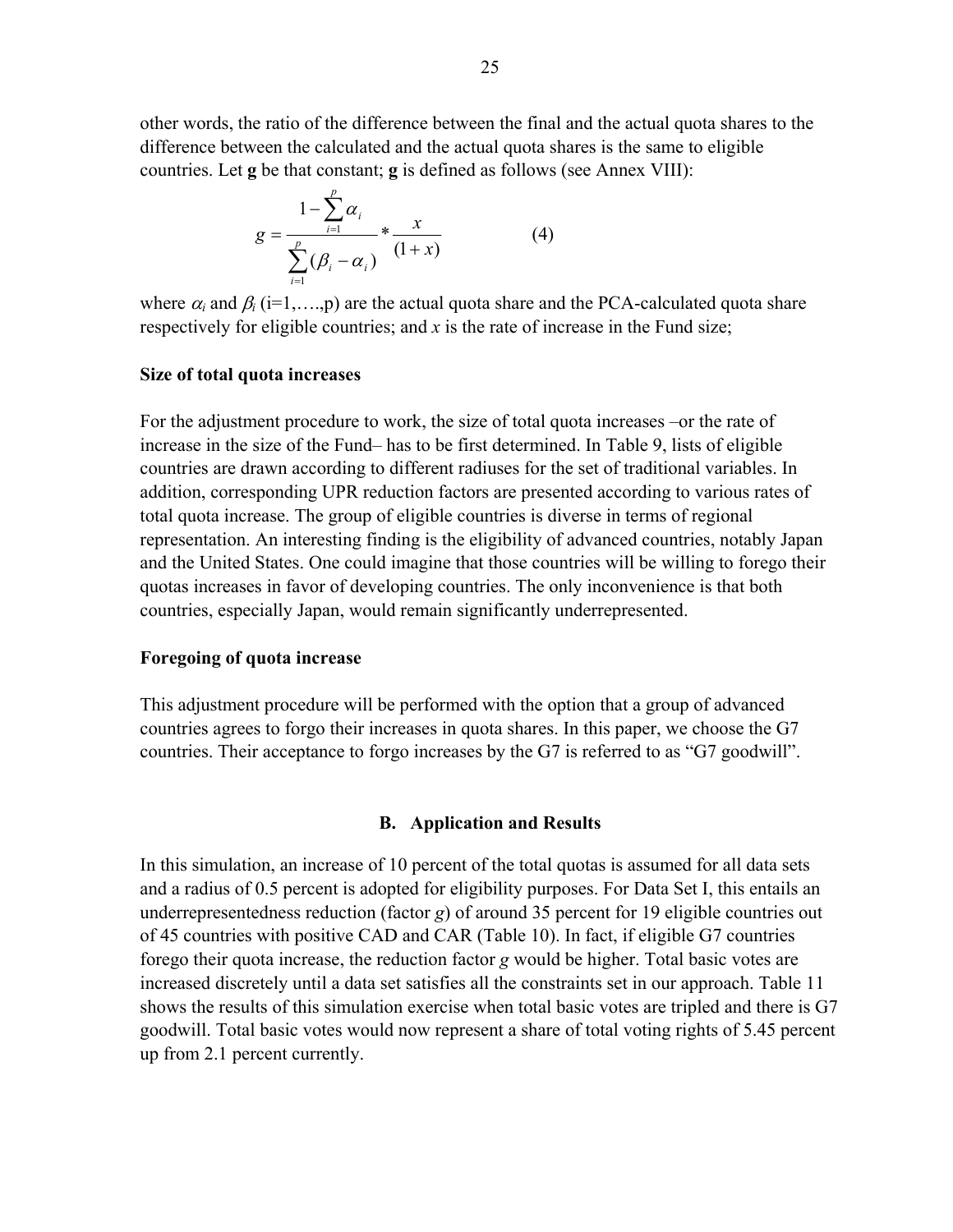In the previous section on the formulation of quota, no data set met all quota-related constraints. Surprisingly, when constraints on voting power are considered, Data Set I (with the four traditional variables) and Data Set III satisfy all the conditions that are:

- GDP has the highest weight;
- a rebalancing of quotas is achieved (after adjustment);
- the quotas and voting power of the emerging market economies has increased (even when China is withdrawn from the group);
- the quotas and voting power of the main shareholder is higher than 15%;
- a rebalancing of voting power is achieved; and
- the voting power of LICs is higher.

This finding shows that stand-alone discussions on quotas and simultaneous discussions on quotas and basic votes could lead to different decisions. Hence, we conclude that discussions on quota formula and basic votes must take place simultaneously in order to better inform decision on both issues.

However, this is not free lunch. Indeed, the members' relative position in the world economy as reflected by the IES does not hold anymore. The rankings after quota adjustment are closer to the actual rankings than to those of the IES. This suggests that a consensus on a new quota structure would come at the cost of a continued misrepresentation of countries' relative economic weights. Hence, it would take several quota reviews to achieve a quota structure that reflects real countries' position in global economy.

# **C. Additional Remarks**

# **Number of principal components to retain**

At the outset, it may be arguable that only the first principal component be retained for the purpose of our analysis, as it accounts for only 75% of the diversity among countries. Therefore, one could wonder whether the second principal component could also be considered in establishing the IES. This is possible but this would require a special treatment of the two sets of weights to derive only one.

# **Quota adjustment procedure and ranking**

In the previous section, priority was to address the out-of-lineness of some countries over the preservation of the IES rankings during quota adjustment. The opposite is also feasible but a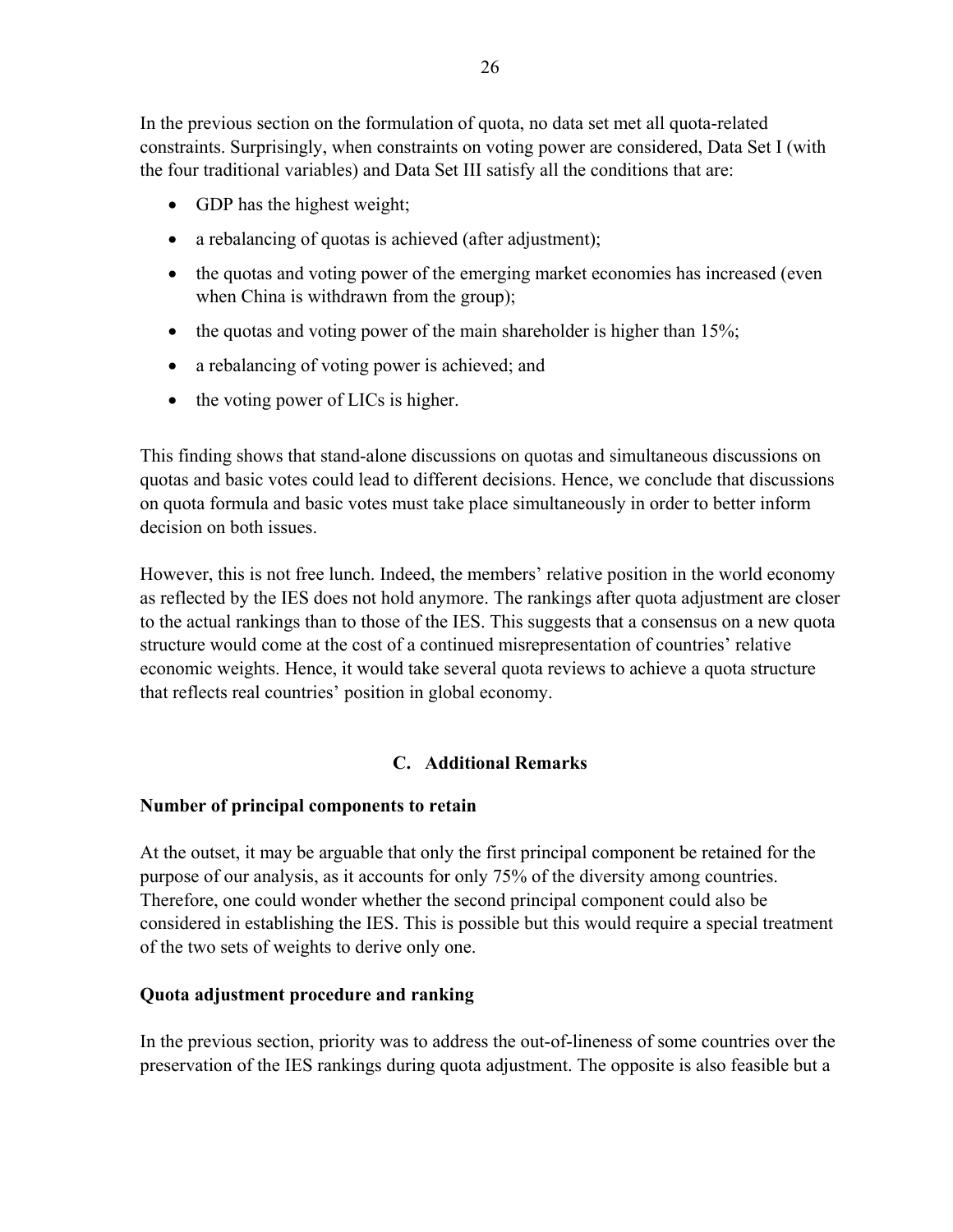| Radius                                                                              | 1                                                                                                                   | 0.5                                                                                                                                                                                                                               | 0.3                                                                                                                                                                                                                                                                                                                      | 0.1                                                                                                                                                                                                                                                                                                                                                                                                                                                                                                      |
|-------------------------------------------------------------------------------------|---------------------------------------------------------------------------------------------------------------------|-----------------------------------------------------------------------------------------------------------------------------------------------------------------------------------------------------------------------------------|--------------------------------------------------------------------------------------------------------------------------------------------------------------------------------------------------------------------------------------------------------------------------------------------------------------------------|----------------------------------------------------------------------------------------------------------------------------------------------------------------------------------------------------------------------------------------------------------------------------------------------------------------------------------------------------------------------------------------------------------------------------------------------------------------------------------------------------------|
| Countries                                                                           | Japan<br>Singapore<br>China<br>Ireland<br><b>United States</b><br>Luxembourg<br>Korea<br><b>Botswana</b><br>Lebanon | Japan<br>Singapore<br>China<br>Ireland<br><b>United States</b><br>Luxembourg<br>Korea<br>Botswana<br>Lebanon<br>Turkey<br>Thailand<br>Eq. Guinea<br>Bhutan<br>Spain<br>Mexico<br>Bahrain<br>Malaysia<br>Estonia<br>U. A. Emirates | Japan<br>Singapore<br>China<br>Ireland<br><b>United States</b><br>Luxembourg<br>Korea<br><b>Botswana</b><br>Lebanon<br>Turkey<br>Thailand<br>Eq. Guinea<br>Bhutan<br>Spain<br>Mexico<br>Bahrain<br>Malaysia<br>Estonia<br>U. A. Emirates<br>Turkmenistan<br>Ethiopia<br>Czech Republic<br>San Marino<br>Poland<br>Greece | Japan<br>Singapore<br>China<br>Ireland<br><b>United States</b><br>Luxembourg<br>Korea<br>Botswana<br>Lebanon<br>Turkey<br>Thailand<br>Eq. Guinea<br>Bhutan<br>Spain<br>Mexico<br>Bahrain<br>Malaysia<br>Estonia<br>U. A. Emirates<br>Turkmenistan<br>Ethiopia<br>Czech Republic<br>San Marino<br>Poland<br>Greece<br><b>Denmark</b><br>Timor-Leste<br>Israel<br>Norway<br>Slovenia<br>Slovak Republic<br>Kiribati<br>Oman<br>Lithuania<br>Portugal<br>Yemen, Republic of<br>Cambodia<br>Cyprus<br>Angola |
| Number of countries                                                                 | 9                                                                                                                   | 19                                                                                                                                                                                                                                | 25                                                                                                                                                                                                                                                                                                                       | 39                                                                                                                                                                                                                                                                                                                                                                                                                                                                                                       |
| Sum of actual quota shares<br>$(\Sigma \alpha)$ ,<br>in percent                     | 29.29                                                                                                               | 34.26                                                                                                                                                                                                                             | 35.75                                                                                                                                                                                                                                                                                                                    | 38.88                                                                                                                                                                                                                                                                                                                                                                                                                                                                                                    |
| Sum of calculated to actual<br>differences $(\Sigma(\beta-\alpha))$ ,<br>in percent | 14.66                                                                                                               | 17.04                                                                                                                                                                                                                             | 17.55                                                                                                                                                                                                                                                                                                                    | 18.17                                                                                                                                                                                                                                                                                                                                                                                                                                                                                                    |
|                                                                                     |                                                                                                                     |                                                                                                                                                                                                                                   | Underrepresentedness reduction factor, in percent                                                                                                                                                                                                                                                                        |                                                                                                                                                                                                                                                                                                                                                                                                                                                                                                          |
| Radius                                                                              | 1                                                                                                                   | 0.5                                                                                                                                                                                                                               | 0.3                                                                                                                                                                                                                                                                                                                      | 0.1                                                                                                                                                                                                                                                                                                                                                                                                                                                                                                      |
| Rate of increase in FS,<br>in percent<br>5<br>6<br>7<br>8<br>9<br>10<br>15          | 23.0<br>27.3<br>31.5<br>35.7<br>39.8<br>43.8<br>62.9                                                                | 18.4<br>21.8<br>25.2<br>28.6<br>31.9<br>35.1<br>50.3                                                                                                                                                                              | 17.4<br>20.7<br>23.9<br>27.1<br>30.2<br>33.3<br>47.7                                                                                                                                                                                                                                                                     | 16.0<br>19.0<br>22.0<br>24.9<br>27.8<br>30.6<br>43.9                                                                                                                                                                                                                                                                                                                                                                                                                                                     |

Table 10. Out-of-line countries and UPR reduction factors using Data Set I

Source: Author's calculations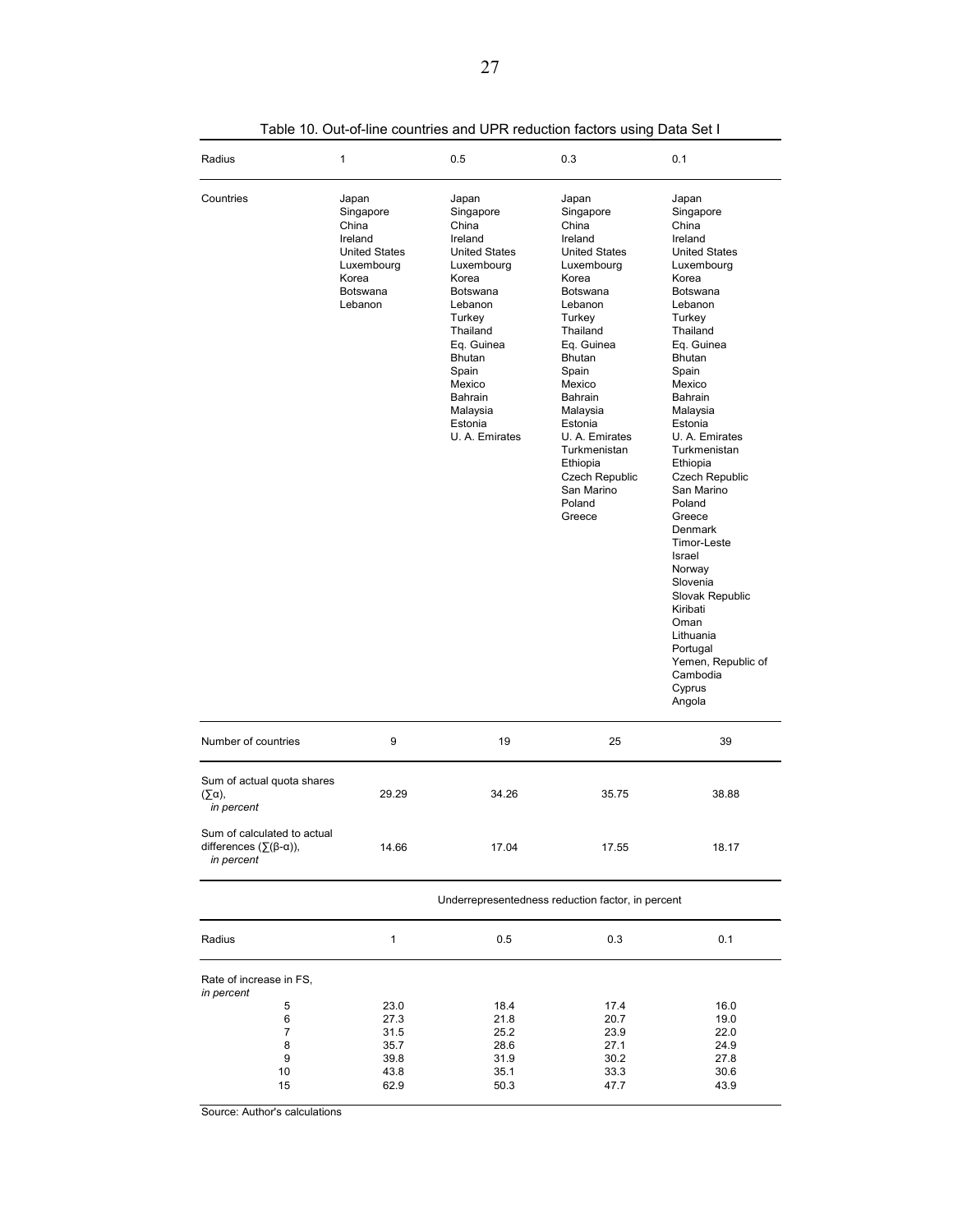Table 11. Quota shares, adjusted quota shares and voting power, in percent

| Quotas<br>Voting<br>Quotas<br>Voting<br>Quota<br>After adjustment<br>Quota<br>After adjustment<br>Quota<br>After adjustment<br>Quota<br>After adjustment<br>shares<br>Quota<br>Voting<br>shares<br>Quota<br>Voting<br>shares<br>Quota<br>Voting<br>shares<br>Quota<br>Voting<br>before<br>shares<br>before<br>shares<br>before<br>shares<br>before<br>shares<br>power<br>power<br>power<br>power<br>61.59<br>60.59<br>60.51<br>59.55<br>64.97<br>58.40<br>55.98<br>64.12<br>56.85<br>54.52<br>64.63<br>58.27<br>55.86<br>56.05<br>56.14<br>53.84<br>Advanced economies<br>46.03<br>45.14<br>45.22<br>44.36<br>50.17<br>43.22<br>41.07<br>49.08<br>41.67<br>39.60<br>49.70<br>43.22<br>41.07<br>42.37<br>41.67<br>39.60<br>Major Advanced (G7)<br><b>USA</b><br>18.49<br>17.08<br>14.79<br>15.52<br>17.38<br>17.03<br>17.08<br>16.73<br>19.27<br>17.08<br>16.18<br>17.25<br>15.52<br>14.71<br>16.18<br>14.71<br>15.56<br>15.19<br>15.18<br>13.68<br>14.24<br>Other advanced<br>15.45<br>15.29<br>14.80<br>14.91<br>15.04<br>15.18<br>14.92<br>14.93<br>15.05<br>14.79<br>14.47<br>32.88<br>30.87<br>31.71<br>32.08<br>29.58<br>34.85<br>36.81<br>30.40<br>36.38<br>38.25<br>29.95<br>34.96<br>36.91<br>37.50<br>36.77<br>38.62<br>Developing countries<br>5.49<br>5.96<br>5.40<br>2.60<br>4.94<br>2.58<br>4.95<br>6.19<br>2.63<br>4.94<br>6.18<br>3.20<br>4.97<br>6.21<br>Africa<br>5.86<br>6.18<br>17.30<br>16.57<br>15.23<br>22.60<br>16.78<br>16.79<br>Asia<br>10.29<br>10.43<br>11.50<br>11.61<br>16.45<br>15.06<br>15.16<br>16.51<br>16.53<br>15.32<br>7.48<br><b>Middle East</b><br>7.63<br>7.65<br>7.60<br>7.62<br>4.49<br>7.48<br>7.55<br>4.93<br>7.49<br>7.56<br>4.93<br>7.46<br>7.53<br>4.88<br>7.41<br>7.46<br>7.67<br>7.59<br>7.79<br>6.04<br>7.37<br>7.92<br>5.59<br>7.42<br>7.96<br>5.82<br>7.33<br>7.88<br>6.82<br>7.61<br>8.15<br>Western Hemisphere<br>7.54<br>7.70<br>7.41<br>7.57<br>5.45<br>6.75<br>7.21<br>5.48<br>6.78<br>7.24<br>5.42<br>6.77<br>7.23<br>6.45<br>7.09<br>7.53<br><b>Transition economies</b><br>20.29<br>20.14<br>21.69<br>21.51<br>25.22<br>24.36<br>23.75<br>25.50<br>25.63<br>24.95<br>25.05<br>24.48<br>23.86<br>32.62<br>26.68<br>25.94<br><b>Emerging markets</b><br>7.71<br>7.57<br>8.29<br>4.12<br>6.88<br>8.82<br>4.14<br>6.88<br>8.82<br>4.13<br>6.88<br>8.82<br>6.13<br>7.66<br>9.56<br>8.44<br>IMF Low-income countries<br>6.67<br>7.13<br>6.55<br>7.01<br>3.63<br>5.95<br>7.20<br>3.64<br>5.96<br>7.20<br>3.63<br>5.95<br>7.20<br>5.55<br>6.73<br>7.94<br>WB Low-income countries<br><b>USA</b><br>17.38<br>17.03<br>17.08<br>16.73<br>19.27<br>17.08<br>16.18<br>17.25<br>15.52<br>14.71<br>18.49<br>17.08<br>16.18<br>14.79<br>15.52<br>14.71<br>6.23<br>6.11<br>6.12<br>6.00<br>12.01<br>6.12<br>5.82<br>12.67<br>6.12<br>5.82<br>12.09<br>6.12<br>5.82<br>11.58<br>6.12<br>5.82<br>Japan<br>6.09<br>5.97<br>5.98<br>5.87<br>6.06<br>5.17<br>5.59<br>5.44<br>5.17<br>5.81<br>5.44<br>5.17<br>5.17<br>5.44<br>5.17<br>5.44<br>Germany<br>5.02<br>4.93<br>4.94<br>3.85<br>4.49<br>4.27<br>4.20<br>4.49<br>4.27<br>4.12<br>4.49<br>4.27<br>3.18<br>4.49<br>4.27<br>United Kingdom<br>4.85<br>5.02<br>4.93<br>4.94<br>4.85<br>3.74<br>4.49<br>4.27<br>3.85<br>4.49<br>4.27<br>3.78<br>4.49<br>4.27<br>3.08<br>4.49<br>4.27<br>France<br>5.11<br>5.12<br>4.80<br>5.20<br>5.22<br>4.77<br>5.18<br>5.19<br>4.83<br>5.16<br>4.86<br>5.25<br>5.26<br>5.12<br>5.13<br>5.18<br>Belgium<br>4.79<br>3.09<br>4.28<br>4.40<br>3.40<br>4.28<br>3.36<br>4.28<br>3.14<br>4.28<br>4.40<br>4.83<br>4.71<br>4.74<br>4.40<br>4.40<br>Netherlands<br>4.26<br>4.44<br>5.00<br>4.96<br>5.05<br>5.01<br>4.47<br>4.92<br>4.89<br>4.36<br>4.43<br>4.42<br>Venezuela<br>4.26<br>4.44<br>4.58<br>4.50<br>3.73<br>4.17<br>4.10<br>3.94<br>3.73<br>3.73<br>3.90<br>3.73<br>3.73<br>3.89<br>3.73<br>3.73<br>3.73<br>Italy<br>4.17<br>4.10<br>3.44<br>3.99<br>3.80<br>3.95<br>3.67<br>3.75<br>3.90<br>3.39<br>3.67<br>3.82<br>3.63<br>3.69<br>3.57<br>3.63<br>3.66<br>3.84<br>3.67<br>Canada<br>3.48<br>3.42<br>3.43<br>3.51<br>3.12<br>3.19<br>3.55<br>3.12<br>3.12<br>3.18<br>Sweden<br>3.49<br>3.18<br>3.63<br>3.12<br>3.19<br>3.34<br>3.23<br>3.32<br>3.76<br>3.84<br>4.63<br>4.49<br>4.66<br>4.87<br>4.83<br>4.98<br>4.70<br>4.54<br>4.71<br>4.82<br>4.34<br>4.52<br>Australia<br>3.16<br>3.25<br>3.19<br>2.25<br>3.05<br>3.27<br>3.13<br>3.34<br>2.42<br>3.07<br>3.29<br>2.37<br>3.01<br>3.23<br>3.11<br>2.48<br>Egypt<br>3.27<br>3.21<br>3.21<br>0.75<br>2.92<br>2.79<br>1.01<br>2.92<br>2.79<br>1.00<br>2.92<br>2.79<br>0.74<br>2.92<br>2.79<br>Saudi Arabia<br>3.16<br>3.09<br>3.03<br>4.57<br>4.10<br>4.63<br>4.40<br>4.48<br>5.48<br>4.08<br>4.21<br>Indonesia<br>3.16<br>3.11<br>4.23<br>4.51<br>4.07<br>4.21<br>3.16<br>3.35<br>3.29<br>2.85<br>3.35<br>1.35<br>2.86<br>3.35<br>1.33<br>2.85<br>3.35<br>1.62<br>2.88<br>3.37<br>Kenya<br>3.11<br>1.31<br>2.98<br>2.93<br>3.72<br>3.65<br>6.51<br>5.58<br>5.31<br>7.02<br>6.39<br>6.07<br>6.67<br>5.73<br>5.44<br>9.90<br>6.78<br>6.44<br>China<br>2.80<br>2.83<br>2.75<br>2.78<br>2.44<br>2.50<br>2.60<br>2.42<br>2.52<br>2.62<br>2.38<br>2.52<br>2.62<br>2.53<br>2.71<br>2.80<br>Switzerland<br>2.78<br>2.73<br>2.73<br>2.69<br>1.83<br>2.48<br>2.38<br>1.91<br>2.48<br>2.38<br>1.84<br>2.48<br>2.38<br>2.28<br>2.48<br>2.38<br>Russia<br>2.17<br>2.26<br>2.17<br>2.43<br>2.46<br>2.39<br>2.42<br>1.55<br>2.17<br>2.26<br>1.69<br>2.17<br>2.26<br>1.64<br>2.05<br>2.26<br>Iran<br>2.40<br>2.36<br>2.06<br>2.15<br>2.30<br>1.76<br>2.15<br>2.30<br>1.96<br>2.15<br>2.30<br>2.54<br>2.48<br>2.61<br>Brazil<br>2.46<br>2.41<br>2.39<br>2.39<br>2.35<br>2.35<br>2.14<br>2.14<br>1.97<br>2.14<br>2.14<br>2.14<br>2.14<br>3.25<br>2.83<br>2.79<br>India<br>1.86<br>1.88<br>1.96<br>1.93<br>1.95<br>1.75<br>1.75<br>1.83<br>1.83<br>1.83<br>Peru<br>1.99<br>1.24<br>1.83<br>1.07<br>1.16<br>1.75<br>1.48<br>1.75<br>1.04<br>1.05<br>0.48<br>1.04<br>0.58<br>1.04<br>Rwanda<br>1.16<br>1.41<br>1.14<br>1.38<br>0.50<br>1.70<br>0.39<br>1.70<br>1.70<br>1.70<br>Assessment criteria<br>Yes<br>Yes<br>Yes<br>Yes<br>GDP weight is the highest<br>Yes<br>Yes<br>Yes<br>Yes<br>No<br>Yes<br>No<br>Yes<br>No<br>Yes<br>Rebalancing of quotas<br>Yes<br>Yes<br>Yes<br>Yes<br>EMEs share is higher<br>Yes<br>Yes<br>Yes<br>Yes<br>Yes<br>Yes<br>Yes<br>Yes<br>Yes<br>Yes<br>The share of the $US > 15\%$<br>Yes<br>Yes<br>Yes<br>Yes<br>Yes<br>No<br>Yes<br>Yes<br>Yes<br>No<br>Yes<br>No<br>Rebalancing of voting powers<br>Yes<br>Yes<br>Yes<br>Yes<br>Yes<br>Yes<br>Yes<br>Yes<br>LICs voting power is higher | Actual shares before | Actual shares after |  | DS <sub>I</sub> |  | DS II | DS III |  | DS IV |  |  |  |
|-------------------------------------------------------------------------------------------------------------------------------------------------------------------------------------------------------------------------------------------------------------------------------------------------------------------------------------------------------------------------------------------------------------------------------------------------------------------------------------------------------------------------------------------------------------------------------------------------------------------------------------------------------------------------------------------------------------------------------------------------------------------------------------------------------------------------------------------------------------------------------------------------------------------------------------------------------------------------------------------------------------------------------------------------------------------------------------------------------------------------------------------------------------------------------------------------------------------------------------------------------------------------------------------------------------------------------------------------------------------------------------------------------------------------------------------------------------------------------------------------------------------------------------------------------------------------------------------------------------------------------------------------------------------------------------------------------------------------------------------------------------------------------------------------------------------------------------------------------------------------------------------------------------------------------------------------------------------------------------------------------------------------------------------------------------------------------------------------------------------------------------------------------------------------------------------------------------------------------------------------------------------------------------------------------------------------------------------------------------------------------------------------------------------------------------------------------------------------------------------------------------------------------------------------------------------------------------------------------------------------------------------------------------------------------------------------------------------------------------------------------------------------------------------------------------------------------------------------------------------------------------------------------------------------------------------------------------------------------------------------------------------------------------------------------------------------------------------------------------------------------------------------------------------------------------------------------------------------------------------------------------------------------------------------------------------------------------------------------------------------------------------------------------------------------------------------------------------------------------------------------------------------------------------------------------------------------------------------------------------------------------------------------------------------------------------------------------------------------------------------------------------------------------------------------------------------------------------------------------------------------------------------------------------------------------------------------------------------------------------------------------------------------------------------------------------------------------------------------------------------------------------------------------------------------------------------------------------------------------------------------------------------------------------------------------------------------------------------------------------------------------------------------------------------------------------------------------------------------------------------------------------------------------------------------------------------------------------------------------------------------------------------------------------------------------------------------------------------------------------------------------------------------------------------------------------------------------------------------------------------------------------------------------------------------------------------------------------------------------------------------------------------------------------------------------------------------------------------------------------------------------------------------------------------------------------------------------------------------------------------------------------------------------------------------------------------------------------------------------------------------------------------------------------------------------------------------------------------------------------------------------------------------------------------------------------------------------------------------------------------------------------------------------------------------------------------------------------------------------------------------------------------------------------------------------------------------------------------------------------------------------------------------------------------------------------------------------------------------------------------------------------------------------------------------------------------------------------------------------------------------------------------------------------------------------------------------------------------------------------------------------------------------------------------------------------------------------------------------------------------------------------------------------------------------------------------------------------------------------------------------------------------------------------------------------------------------------|----------------------|---------------------|--|-----------------|--|-------|--------|--|-------|--|--|--|
|                                                                                                                                                                                                                                                                                                                                                                                                                                                                                                                                                                                                                                                                                                                                                                                                                                                                                                                                                                                                                                                                                                                                                                                                                                                                                                                                                                                                                                                                                                                                                                                                                                                                                                                                                                                                                                                                                                                                                                                                                                                                                                                                                                                                                                                                                                                                                                                                                                                                                                                                                                                                                                                                                                                                                                                                                                                                                                                                                                                                                                                                                                                                                                                                                                                                                                                                                                                                                                                                                                                                                                                                                                                                                                                                                                                                                                                                                                                                                                                                                                                                                                                                                                                                                                                                                                                                                                                                                                                                                                                                                                                                                                                                                                                                                                                                                                                                                                                                                                                                                                                                                                                                                                                                                                                                                                                                                                                                                                                                                                                                                                                                                                                                                                                                                                                                                                                                                                                                                                                                                                                                                                                                                                                                                                                                                                                                                                                                                                                                                                                                                                                     |                      |                     |  |                 |  |       |        |  |       |  |  |  |
|                                                                                                                                                                                                                                                                                                                                                                                                                                                                                                                                                                                                                                                                                                                                                                                                                                                                                                                                                                                                                                                                                                                                                                                                                                                                                                                                                                                                                                                                                                                                                                                                                                                                                                                                                                                                                                                                                                                                                                                                                                                                                                                                                                                                                                                                                                                                                                                                                                                                                                                                                                                                                                                                                                                                                                                                                                                                                                                                                                                                                                                                                                                                                                                                                                                                                                                                                                                                                                                                                                                                                                                                                                                                                                                                                                                                                                                                                                                                                                                                                                                                                                                                                                                                                                                                                                                                                                                                                                                                                                                                                                                                                                                                                                                                                                                                                                                                                                                                                                                                                                                                                                                                                                                                                                                                                                                                                                                                                                                                                                                                                                                                                                                                                                                                                                                                                                                                                                                                                                                                                                                                                                                                                                                                                                                                                                                                                                                                                                                                                                                                                                                     |                      |                     |  |                 |  |       |        |  |       |  |  |  |
|                                                                                                                                                                                                                                                                                                                                                                                                                                                                                                                                                                                                                                                                                                                                                                                                                                                                                                                                                                                                                                                                                                                                                                                                                                                                                                                                                                                                                                                                                                                                                                                                                                                                                                                                                                                                                                                                                                                                                                                                                                                                                                                                                                                                                                                                                                                                                                                                                                                                                                                                                                                                                                                                                                                                                                                                                                                                                                                                                                                                                                                                                                                                                                                                                                                                                                                                                                                                                                                                                                                                                                                                                                                                                                                                                                                                                                                                                                                                                                                                                                                                                                                                                                                                                                                                                                                                                                                                                                                                                                                                                                                                                                                                                                                                                                                                                                                                                                                                                                                                                                                                                                                                                                                                                                                                                                                                                                                                                                                                                                                                                                                                                                                                                                                                                                                                                                                                                                                                                                                                                                                                                                                                                                                                                                                                                                                                                                                                                                                                                                                                                                                     |                      |                     |  |                 |  |       |        |  |       |  |  |  |
|                                                                                                                                                                                                                                                                                                                                                                                                                                                                                                                                                                                                                                                                                                                                                                                                                                                                                                                                                                                                                                                                                                                                                                                                                                                                                                                                                                                                                                                                                                                                                                                                                                                                                                                                                                                                                                                                                                                                                                                                                                                                                                                                                                                                                                                                                                                                                                                                                                                                                                                                                                                                                                                                                                                                                                                                                                                                                                                                                                                                                                                                                                                                                                                                                                                                                                                                                                                                                                                                                                                                                                                                                                                                                                                                                                                                                                                                                                                                                                                                                                                                                                                                                                                                                                                                                                                                                                                                                                                                                                                                                                                                                                                                                                                                                                                                                                                                                                                                                                                                                                                                                                                                                                                                                                                                                                                                                                                                                                                                                                                                                                                                                                                                                                                                                                                                                                                                                                                                                                                                                                                                                                                                                                                                                                                                                                                                                                                                                                                                                                                                                                                     |                      |                     |  |                 |  |       |        |  |       |  |  |  |
|                                                                                                                                                                                                                                                                                                                                                                                                                                                                                                                                                                                                                                                                                                                                                                                                                                                                                                                                                                                                                                                                                                                                                                                                                                                                                                                                                                                                                                                                                                                                                                                                                                                                                                                                                                                                                                                                                                                                                                                                                                                                                                                                                                                                                                                                                                                                                                                                                                                                                                                                                                                                                                                                                                                                                                                                                                                                                                                                                                                                                                                                                                                                                                                                                                                                                                                                                                                                                                                                                                                                                                                                                                                                                                                                                                                                                                                                                                                                                                                                                                                                                                                                                                                                                                                                                                                                                                                                                                                                                                                                                                                                                                                                                                                                                                                                                                                                                                                                                                                                                                                                                                                                                                                                                                                                                                                                                                                                                                                                                                                                                                                                                                                                                                                                                                                                                                                                                                                                                                                                                                                                                                                                                                                                                                                                                                                                                                                                                                                                                                                                                                                     |                      |                     |  |                 |  |       |        |  |       |  |  |  |
|                                                                                                                                                                                                                                                                                                                                                                                                                                                                                                                                                                                                                                                                                                                                                                                                                                                                                                                                                                                                                                                                                                                                                                                                                                                                                                                                                                                                                                                                                                                                                                                                                                                                                                                                                                                                                                                                                                                                                                                                                                                                                                                                                                                                                                                                                                                                                                                                                                                                                                                                                                                                                                                                                                                                                                                                                                                                                                                                                                                                                                                                                                                                                                                                                                                                                                                                                                                                                                                                                                                                                                                                                                                                                                                                                                                                                                                                                                                                                                                                                                                                                                                                                                                                                                                                                                                                                                                                                                                                                                                                                                                                                                                                                                                                                                                                                                                                                                                                                                                                                                                                                                                                                                                                                                                                                                                                                                                                                                                                                                                                                                                                                                                                                                                                                                                                                                                                                                                                                                                                                                                                                                                                                                                                                                                                                                                                                                                                                                                                                                                                                                                     |                      |                     |  |                 |  |       |        |  |       |  |  |  |
|                                                                                                                                                                                                                                                                                                                                                                                                                                                                                                                                                                                                                                                                                                                                                                                                                                                                                                                                                                                                                                                                                                                                                                                                                                                                                                                                                                                                                                                                                                                                                                                                                                                                                                                                                                                                                                                                                                                                                                                                                                                                                                                                                                                                                                                                                                                                                                                                                                                                                                                                                                                                                                                                                                                                                                                                                                                                                                                                                                                                                                                                                                                                                                                                                                                                                                                                                                                                                                                                                                                                                                                                                                                                                                                                                                                                                                                                                                                                                                                                                                                                                                                                                                                                                                                                                                                                                                                                                                                                                                                                                                                                                                                                                                                                                                                                                                                                                                                                                                                                                                                                                                                                                                                                                                                                                                                                                                                                                                                                                                                                                                                                                                                                                                                                                                                                                                                                                                                                                                                                                                                                                                                                                                                                                                                                                                                                                                                                                                                                                                                                                                                     |                      |                     |  |                 |  |       |        |  |       |  |  |  |
|                                                                                                                                                                                                                                                                                                                                                                                                                                                                                                                                                                                                                                                                                                                                                                                                                                                                                                                                                                                                                                                                                                                                                                                                                                                                                                                                                                                                                                                                                                                                                                                                                                                                                                                                                                                                                                                                                                                                                                                                                                                                                                                                                                                                                                                                                                                                                                                                                                                                                                                                                                                                                                                                                                                                                                                                                                                                                                                                                                                                                                                                                                                                                                                                                                                                                                                                                                                                                                                                                                                                                                                                                                                                                                                                                                                                                                                                                                                                                                                                                                                                                                                                                                                                                                                                                                                                                                                                                                                                                                                                                                                                                                                                                                                                                                                                                                                                                                                                                                                                                                                                                                                                                                                                                                                                                                                                                                                                                                                                                                                                                                                                                                                                                                                                                                                                                                                                                                                                                                                                                                                                                                                                                                                                                                                                                                                                                                                                                                                                                                                                                                                     |                      |                     |  |                 |  |       |        |  |       |  |  |  |
|                                                                                                                                                                                                                                                                                                                                                                                                                                                                                                                                                                                                                                                                                                                                                                                                                                                                                                                                                                                                                                                                                                                                                                                                                                                                                                                                                                                                                                                                                                                                                                                                                                                                                                                                                                                                                                                                                                                                                                                                                                                                                                                                                                                                                                                                                                                                                                                                                                                                                                                                                                                                                                                                                                                                                                                                                                                                                                                                                                                                                                                                                                                                                                                                                                                                                                                                                                                                                                                                                                                                                                                                                                                                                                                                                                                                                                                                                                                                                                                                                                                                                                                                                                                                                                                                                                                                                                                                                                                                                                                                                                                                                                                                                                                                                                                                                                                                                                                                                                                                                                                                                                                                                                                                                                                                                                                                                                                                                                                                                                                                                                                                                                                                                                                                                                                                                                                                                                                                                                                                                                                                                                                                                                                                                                                                                                                                                                                                                                                                                                                                                                                     |                      |                     |  |                 |  |       |        |  |       |  |  |  |
|                                                                                                                                                                                                                                                                                                                                                                                                                                                                                                                                                                                                                                                                                                                                                                                                                                                                                                                                                                                                                                                                                                                                                                                                                                                                                                                                                                                                                                                                                                                                                                                                                                                                                                                                                                                                                                                                                                                                                                                                                                                                                                                                                                                                                                                                                                                                                                                                                                                                                                                                                                                                                                                                                                                                                                                                                                                                                                                                                                                                                                                                                                                                                                                                                                                                                                                                                                                                                                                                                                                                                                                                                                                                                                                                                                                                                                                                                                                                                                                                                                                                                                                                                                                                                                                                                                                                                                                                                                                                                                                                                                                                                                                                                                                                                                                                                                                                                                                                                                                                                                                                                                                                                                                                                                                                                                                                                                                                                                                                                                                                                                                                                                                                                                                                                                                                                                                                                                                                                                                                                                                                                                                                                                                                                                                                                                                                                                                                                                                                                                                                                                                     |                      |                     |  |                 |  |       |        |  |       |  |  |  |
|                                                                                                                                                                                                                                                                                                                                                                                                                                                                                                                                                                                                                                                                                                                                                                                                                                                                                                                                                                                                                                                                                                                                                                                                                                                                                                                                                                                                                                                                                                                                                                                                                                                                                                                                                                                                                                                                                                                                                                                                                                                                                                                                                                                                                                                                                                                                                                                                                                                                                                                                                                                                                                                                                                                                                                                                                                                                                                                                                                                                                                                                                                                                                                                                                                                                                                                                                                                                                                                                                                                                                                                                                                                                                                                                                                                                                                                                                                                                                                                                                                                                                                                                                                                                                                                                                                                                                                                                                                                                                                                                                                                                                                                                                                                                                                                                                                                                                                                                                                                                                                                                                                                                                                                                                                                                                                                                                                                                                                                                                                                                                                                                                                                                                                                                                                                                                                                                                                                                                                                                                                                                                                                                                                                                                                                                                                                                                                                                                                                                                                                                                                                     |                      |                     |  |                 |  |       |        |  |       |  |  |  |
|                                                                                                                                                                                                                                                                                                                                                                                                                                                                                                                                                                                                                                                                                                                                                                                                                                                                                                                                                                                                                                                                                                                                                                                                                                                                                                                                                                                                                                                                                                                                                                                                                                                                                                                                                                                                                                                                                                                                                                                                                                                                                                                                                                                                                                                                                                                                                                                                                                                                                                                                                                                                                                                                                                                                                                                                                                                                                                                                                                                                                                                                                                                                                                                                                                                                                                                                                                                                                                                                                                                                                                                                                                                                                                                                                                                                                                                                                                                                                                                                                                                                                                                                                                                                                                                                                                                                                                                                                                                                                                                                                                                                                                                                                                                                                                                                                                                                                                                                                                                                                                                                                                                                                                                                                                                                                                                                                                                                                                                                                                                                                                                                                                                                                                                                                                                                                                                                                                                                                                                                                                                                                                                                                                                                                                                                                                                                                                                                                                                                                                                                                                                     |                      |                     |  |                 |  |       |        |  |       |  |  |  |
|                                                                                                                                                                                                                                                                                                                                                                                                                                                                                                                                                                                                                                                                                                                                                                                                                                                                                                                                                                                                                                                                                                                                                                                                                                                                                                                                                                                                                                                                                                                                                                                                                                                                                                                                                                                                                                                                                                                                                                                                                                                                                                                                                                                                                                                                                                                                                                                                                                                                                                                                                                                                                                                                                                                                                                                                                                                                                                                                                                                                                                                                                                                                                                                                                                                                                                                                                                                                                                                                                                                                                                                                                                                                                                                                                                                                                                                                                                                                                                                                                                                                                                                                                                                                                                                                                                                                                                                                                                                                                                                                                                                                                                                                                                                                                                                                                                                                                                                                                                                                                                                                                                                                                                                                                                                                                                                                                                                                                                                                                                                                                                                                                                                                                                                                                                                                                                                                                                                                                                                                                                                                                                                                                                                                                                                                                                                                                                                                                                                                                                                                                                                     |                      |                     |  |                 |  |       |        |  |       |  |  |  |
|                                                                                                                                                                                                                                                                                                                                                                                                                                                                                                                                                                                                                                                                                                                                                                                                                                                                                                                                                                                                                                                                                                                                                                                                                                                                                                                                                                                                                                                                                                                                                                                                                                                                                                                                                                                                                                                                                                                                                                                                                                                                                                                                                                                                                                                                                                                                                                                                                                                                                                                                                                                                                                                                                                                                                                                                                                                                                                                                                                                                                                                                                                                                                                                                                                                                                                                                                                                                                                                                                                                                                                                                                                                                                                                                                                                                                                                                                                                                                                                                                                                                                                                                                                                                                                                                                                                                                                                                                                                                                                                                                                                                                                                                                                                                                                                                                                                                                                                                                                                                                                                                                                                                                                                                                                                                                                                                                                                                                                                                                                                                                                                                                                                                                                                                                                                                                                                                                                                                                                                                                                                                                                                                                                                                                                                                                                                                                                                                                                                                                                                                                                                     |                      |                     |  |                 |  |       |        |  |       |  |  |  |
|                                                                                                                                                                                                                                                                                                                                                                                                                                                                                                                                                                                                                                                                                                                                                                                                                                                                                                                                                                                                                                                                                                                                                                                                                                                                                                                                                                                                                                                                                                                                                                                                                                                                                                                                                                                                                                                                                                                                                                                                                                                                                                                                                                                                                                                                                                                                                                                                                                                                                                                                                                                                                                                                                                                                                                                                                                                                                                                                                                                                                                                                                                                                                                                                                                                                                                                                                                                                                                                                                                                                                                                                                                                                                                                                                                                                                                                                                                                                                                                                                                                                                                                                                                                                                                                                                                                                                                                                                                                                                                                                                                                                                                                                                                                                                                                                                                                                                                                                                                                                                                                                                                                                                                                                                                                                                                                                                                                                                                                                                                                                                                                                                                                                                                                                                                                                                                                                                                                                                                                                                                                                                                                                                                                                                                                                                                                                                                                                                                                                                                                                                                                     |                      |                     |  |                 |  |       |        |  |       |  |  |  |
|                                                                                                                                                                                                                                                                                                                                                                                                                                                                                                                                                                                                                                                                                                                                                                                                                                                                                                                                                                                                                                                                                                                                                                                                                                                                                                                                                                                                                                                                                                                                                                                                                                                                                                                                                                                                                                                                                                                                                                                                                                                                                                                                                                                                                                                                                                                                                                                                                                                                                                                                                                                                                                                                                                                                                                                                                                                                                                                                                                                                                                                                                                                                                                                                                                                                                                                                                                                                                                                                                                                                                                                                                                                                                                                                                                                                                                                                                                                                                                                                                                                                                                                                                                                                                                                                                                                                                                                                                                                                                                                                                                                                                                                                                                                                                                                                                                                                                                                                                                                                                                                                                                                                                                                                                                                                                                                                                                                                                                                                                                                                                                                                                                                                                                                                                                                                                                                                                                                                                                                                                                                                                                                                                                                                                                                                                                                                                                                                                                                                                                                                                                                     |                      |                     |  |                 |  |       |        |  |       |  |  |  |
|                                                                                                                                                                                                                                                                                                                                                                                                                                                                                                                                                                                                                                                                                                                                                                                                                                                                                                                                                                                                                                                                                                                                                                                                                                                                                                                                                                                                                                                                                                                                                                                                                                                                                                                                                                                                                                                                                                                                                                                                                                                                                                                                                                                                                                                                                                                                                                                                                                                                                                                                                                                                                                                                                                                                                                                                                                                                                                                                                                                                                                                                                                                                                                                                                                                                                                                                                                                                                                                                                                                                                                                                                                                                                                                                                                                                                                                                                                                                                                                                                                                                                                                                                                                                                                                                                                                                                                                                                                                                                                                                                                                                                                                                                                                                                                                                                                                                                                                                                                                                                                                                                                                                                                                                                                                                                                                                                                                                                                                                                                                                                                                                                                                                                                                                                                                                                                                                                                                                                                                                                                                                                                                                                                                                                                                                                                                                                                                                                                                                                                                                                                                     |                      |                     |  |                 |  |       |        |  |       |  |  |  |
|                                                                                                                                                                                                                                                                                                                                                                                                                                                                                                                                                                                                                                                                                                                                                                                                                                                                                                                                                                                                                                                                                                                                                                                                                                                                                                                                                                                                                                                                                                                                                                                                                                                                                                                                                                                                                                                                                                                                                                                                                                                                                                                                                                                                                                                                                                                                                                                                                                                                                                                                                                                                                                                                                                                                                                                                                                                                                                                                                                                                                                                                                                                                                                                                                                                                                                                                                                                                                                                                                                                                                                                                                                                                                                                                                                                                                                                                                                                                                                                                                                                                                                                                                                                                                                                                                                                                                                                                                                                                                                                                                                                                                                                                                                                                                                                                                                                                                                                                                                                                                                                                                                                                                                                                                                                                                                                                                                                                                                                                                                                                                                                                                                                                                                                                                                                                                                                                                                                                                                                                                                                                                                                                                                                                                                                                                                                                                                                                                                                                                                                                                                                     |                      |                     |  |                 |  |       |        |  |       |  |  |  |
|                                                                                                                                                                                                                                                                                                                                                                                                                                                                                                                                                                                                                                                                                                                                                                                                                                                                                                                                                                                                                                                                                                                                                                                                                                                                                                                                                                                                                                                                                                                                                                                                                                                                                                                                                                                                                                                                                                                                                                                                                                                                                                                                                                                                                                                                                                                                                                                                                                                                                                                                                                                                                                                                                                                                                                                                                                                                                                                                                                                                                                                                                                                                                                                                                                                                                                                                                                                                                                                                                                                                                                                                                                                                                                                                                                                                                                                                                                                                                                                                                                                                                                                                                                                                                                                                                                                                                                                                                                                                                                                                                                                                                                                                                                                                                                                                                                                                                                                                                                                                                                                                                                                                                                                                                                                                                                                                                                                                                                                                                                                                                                                                                                                                                                                                                                                                                                                                                                                                                                                                                                                                                                                                                                                                                                                                                                                                                                                                                                                                                                                                                                                     |                      |                     |  |                 |  |       |        |  |       |  |  |  |
|                                                                                                                                                                                                                                                                                                                                                                                                                                                                                                                                                                                                                                                                                                                                                                                                                                                                                                                                                                                                                                                                                                                                                                                                                                                                                                                                                                                                                                                                                                                                                                                                                                                                                                                                                                                                                                                                                                                                                                                                                                                                                                                                                                                                                                                                                                                                                                                                                                                                                                                                                                                                                                                                                                                                                                                                                                                                                                                                                                                                                                                                                                                                                                                                                                                                                                                                                                                                                                                                                                                                                                                                                                                                                                                                                                                                                                                                                                                                                                                                                                                                                                                                                                                                                                                                                                                                                                                                                                                                                                                                                                                                                                                                                                                                                                                                                                                                                                                                                                                                                                                                                                                                                                                                                                                                                                                                                                                                                                                                                                                                                                                                                                                                                                                                                                                                                                                                                                                                                                                                                                                                                                                                                                                                                                                                                                                                                                                                                                                                                                                                                                                     |                      |                     |  |                 |  |       |        |  |       |  |  |  |
|                                                                                                                                                                                                                                                                                                                                                                                                                                                                                                                                                                                                                                                                                                                                                                                                                                                                                                                                                                                                                                                                                                                                                                                                                                                                                                                                                                                                                                                                                                                                                                                                                                                                                                                                                                                                                                                                                                                                                                                                                                                                                                                                                                                                                                                                                                                                                                                                                                                                                                                                                                                                                                                                                                                                                                                                                                                                                                                                                                                                                                                                                                                                                                                                                                                                                                                                                                                                                                                                                                                                                                                                                                                                                                                                                                                                                                                                                                                                                                                                                                                                                                                                                                                                                                                                                                                                                                                                                                                                                                                                                                                                                                                                                                                                                                                                                                                                                                                                                                                                                                                                                                                                                                                                                                                                                                                                                                                                                                                                                                                                                                                                                                                                                                                                                                                                                                                                                                                                                                                                                                                                                                                                                                                                                                                                                                                                                                                                                                                                                                                                                                                     |                      |                     |  |                 |  |       |        |  |       |  |  |  |
|                                                                                                                                                                                                                                                                                                                                                                                                                                                                                                                                                                                                                                                                                                                                                                                                                                                                                                                                                                                                                                                                                                                                                                                                                                                                                                                                                                                                                                                                                                                                                                                                                                                                                                                                                                                                                                                                                                                                                                                                                                                                                                                                                                                                                                                                                                                                                                                                                                                                                                                                                                                                                                                                                                                                                                                                                                                                                                                                                                                                                                                                                                                                                                                                                                                                                                                                                                                                                                                                                                                                                                                                                                                                                                                                                                                                                                                                                                                                                                                                                                                                                                                                                                                                                                                                                                                                                                                                                                                                                                                                                                                                                                                                                                                                                                                                                                                                                                                                                                                                                                                                                                                                                                                                                                                                                                                                                                                                                                                                                                                                                                                                                                                                                                                                                                                                                                                                                                                                                                                                                                                                                                                                                                                                                                                                                                                                                                                                                                                                                                                                                                                     |                      |                     |  |                 |  |       |        |  |       |  |  |  |
|                                                                                                                                                                                                                                                                                                                                                                                                                                                                                                                                                                                                                                                                                                                                                                                                                                                                                                                                                                                                                                                                                                                                                                                                                                                                                                                                                                                                                                                                                                                                                                                                                                                                                                                                                                                                                                                                                                                                                                                                                                                                                                                                                                                                                                                                                                                                                                                                                                                                                                                                                                                                                                                                                                                                                                                                                                                                                                                                                                                                                                                                                                                                                                                                                                                                                                                                                                                                                                                                                                                                                                                                                                                                                                                                                                                                                                                                                                                                                                                                                                                                                                                                                                                                                                                                                                                                                                                                                                                                                                                                                                                                                                                                                                                                                                                                                                                                                                                                                                                                                                                                                                                                                                                                                                                                                                                                                                                                                                                                                                                                                                                                                                                                                                                                                                                                                                                                                                                                                                                                                                                                                                                                                                                                                                                                                                                                                                                                                                                                                                                                                                                     |                      |                     |  |                 |  |       |        |  |       |  |  |  |
|                                                                                                                                                                                                                                                                                                                                                                                                                                                                                                                                                                                                                                                                                                                                                                                                                                                                                                                                                                                                                                                                                                                                                                                                                                                                                                                                                                                                                                                                                                                                                                                                                                                                                                                                                                                                                                                                                                                                                                                                                                                                                                                                                                                                                                                                                                                                                                                                                                                                                                                                                                                                                                                                                                                                                                                                                                                                                                                                                                                                                                                                                                                                                                                                                                                                                                                                                                                                                                                                                                                                                                                                                                                                                                                                                                                                                                                                                                                                                                                                                                                                                                                                                                                                                                                                                                                                                                                                                                                                                                                                                                                                                                                                                                                                                                                                                                                                                                                                                                                                                                                                                                                                                                                                                                                                                                                                                                                                                                                                                                                                                                                                                                                                                                                                                                                                                                                                                                                                                                                                                                                                                                                                                                                                                                                                                                                                                                                                                                                                                                                                                                                     |                      |                     |  |                 |  |       |        |  |       |  |  |  |
|                                                                                                                                                                                                                                                                                                                                                                                                                                                                                                                                                                                                                                                                                                                                                                                                                                                                                                                                                                                                                                                                                                                                                                                                                                                                                                                                                                                                                                                                                                                                                                                                                                                                                                                                                                                                                                                                                                                                                                                                                                                                                                                                                                                                                                                                                                                                                                                                                                                                                                                                                                                                                                                                                                                                                                                                                                                                                                                                                                                                                                                                                                                                                                                                                                                                                                                                                                                                                                                                                                                                                                                                                                                                                                                                                                                                                                                                                                                                                                                                                                                                                                                                                                                                                                                                                                                                                                                                                                                                                                                                                                                                                                                                                                                                                                                                                                                                                                                                                                                                                                                                                                                                                                                                                                                                                                                                                                                                                                                                                                                                                                                                                                                                                                                                                                                                                                                                                                                                                                                                                                                                                                                                                                                                                                                                                                                                                                                                                                                                                                                                                                                     |                      |                     |  |                 |  |       |        |  |       |  |  |  |
|                                                                                                                                                                                                                                                                                                                                                                                                                                                                                                                                                                                                                                                                                                                                                                                                                                                                                                                                                                                                                                                                                                                                                                                                                                                                                                                                                                                                                                                                                                                                                                                                                                                                                                                                                                                                                                                                                                                                                                                                                                                                                                                                                                                                                                                                                                                                                                                                                                                                                                                                                                                                                                                                                                                                                                                                                                                                                                                                                                                                                                                                                                                                                                                                                                                                                                                                                                                                                                                                                                                                                                                                                                                                                                                                                                                                                                                                                                                                                                                                                                                                                                                                                                                                                                                                                                                                                                                                                                                                                                                                                                                                                                                                                                                                                                                                                                                                                                                                                                                                                                                                                                                                                                                                                                                                                                                                                                                                                                                                                                                                                                                                                                                                                                                                                                                                                                                                                                                                                                                                                                                                                                                                                                                                                                                                                                                                                                                                                                                                                                                                                                                     |                      |                     |  |                 |  |       |        |  |       |  |  |  |
|                                                                                                                                                                                                                                                                                                                                                                                                                                                                                                                                                                                                                                                                                                                                                                                                                                                                                                                                                                                                                                                                                                                                                                                                                                                                                                                                                                                                                                                                                                                                                                                                                                                                                                                                                                                                                                                                                                                                                                                                                                                                                                                                                                                                                                                                                                                                                                                                                                                                                                                                                                                                                                                                                                                                                                                                                                                                                                                                                                                                                                                                                                                                                                                                                                                                                                                                                                                                                                                                                                                                                                                                                                                                                                                                                                                                                                                                                                                                                                                                                                                                                                                                                                                                                                                                                                                                                                                                                                                                                                                                                                                                                                                                                                                                                                                                                                                                                                                                                                                                                                                                                                                                                                                                                                                                                                                                                                                                                                                                                                                                                                                                                                                                                                                                                                                                                                                                                                                                                                                                                                                                                                                                                                                                                                                                                                                                                                                                                                                                                                                                                                                     |                      |                     |  |                 |  |       |        |  |       |  |  |  |
|                                                                                                                                                                                                                                                                                                                                                                                                                                                                                                                                                                                                                                                                                                                                                                                                                                                                                                                                                                                                                                                                                                                                                                                                                                                                                                                                                                                                                                                                                                                                                                                                                                                                                                                                                                                                                                                                                                                                                                                                                                                                                                                                                                                                                                                                                                                                                                                                                                                                                                                                                                                                                                                                                                                                                                                                                                                                                                                                                                                                                                                                                                                                                                                                                                                                                                                                                                                                                                                                                                                                                                                                                                                                                                                                                                                                                                                                                                                                                                                                                                                                                                                                                                                                                                                                                                                                                                                                                                                                                                                                                                                                                                                                                                                                                                                                                                                                                                                                                                                                                                                                                                                                                                                                                                                                                                                                                                                                                                                                                                                                                                                                                                                                                                                                                                                                                                                                                                                                                                                                                                                                                                                                                                                                                                                                                                                                                                                                                                                                                                                                                                                     |                      |                     |  |                 |  |       |        |  |       |  |  |  |
|                                                                                                                                                                                                                                                                                                                                                                                                                                                                                                                                                                                                                                                                                                                                                                                                                                                                                                                                                                                                                                                                                                                                                                                                                                                                                                                                                                                                                                                                                                                                                                                                                                                                                                                                                                                                                                                                                                                                                                                                                                                                                                                                                                                                                                                                                                                                                                                                                                                                                                                                                                                                                                                                                                                                                                                                                                                                                                                                                                                                                                                                                                                                                                                                                                                                                                                                                                                                                                                                                                                                                                                                                                                                                                                                                                                                                                                                                                                                                                                                                                                                                                                                                                                                                                                                                                                                                                                                                                                                                                                                                                                                                                                                                                                                                                                                                                                                                                                                                                                                                                                                                                                                                                                                                                                                                                                                                                                                                                                                                                                                                                                                                                                                                                                                                                                                                                                                                                                                                                                                                                                                                                                                                                                                                                                                                                                                                                                                                                                                                                                                                                                     |                      |                     |  |                 |  |       |        |  |       |  |  |  |
|                                                                                                                                                                                                                                                                                                                                                                                                                                                                                                                                                                                                                                                                                                                                                                                                                                                                                                                                                                                                                                                                                                                                                                                                                                                                                                                                                                                                                                                                                                                                                                                                                                                                                                                                                                                                                                                                                                                                                                                                                                                                                                                                                                                                                                                                                                                                                                                                                                                                                                                                                                                                                                                                                                                                                                                                                                                                                                                                                                                                                                                                                                                                                                                                                                                                                                                                                                                                                                                                                                                                                                                                                                                                                                                                                                                                                                                                                                                                                                                                                                                                                                                                                                                                                                                                                                                                                                                                                                                                                                                                                                                                                                                                                                                                                                                                                                                                                                                                                                                                                                                                                                                                                                                                                                                                                                                                                                                                                                                                                                                                                                                                                                                                                                                                                                                                                                                                                                                                                                                                                                                                                                                                                                                                                                                                                                                                                                                                                                                                                                                                                                                     |                      |                     |  |                 |  |       |        |  |       |  |  |  |
|                                                                                                                                                                                                                                                                                                                                                                                                                                                                                                                                                                                                                                                                                                                                                                                                                                                                                                                                                                                                                                                                                                                                                                                                                                                                                                                                                                                                                                                                                                                                                                                                                                                                                                                                                                                                                                                                                                                                                                                                                                                                                                                                                                                                                                                                                                                                                                                                                                                                                                                                                                                                                                                                                                                                                                                                                                                                                                                                                                                                                                                                                                                                                                                                                                                                                                                                                                                                                                                                                                                                                                                                                                                                                                                                                                                                                                                                                                                                                                                                                                                                                                                                                                                                                                                                                                                                                                                                                                                                                                                                                                                                                                                                                                                                                                                                                                                                                                                                                                                                                                                                                                                                                                                                                                                                                                                                                                                                                                                                                                                                                                                                                                                                                                                                                                                                                                                                                                                                                                                                                                                                                                                                                                                                                                                                                                                                                                                                                                                                                                                                                                                     |                      |                     |  |                 |  |       |        |  |       |  |  |  |
|                                                                                                                                                                                                                                                                                                                                                                                                                                                                                                                                                                                                                                                                                                                                                                                                                                                                                                                                                                                                                                                                                                                                                                                                                                                                                                                                                                                                                                                                                                                                                                                                                                                                                                                                                                                                                                                                                                                                                                                                                                                                                                                                                                                                                                                                                                                                                                                                                                                                                                                                                                                                                                                                                                                                                                                                                                                                                                                                                                                                                                                                                                                                                                                                                                                                                                                                                                                                                                                                                                                                                                                                                                                                                                                                                                                                                                                                                                                                                                                                                                                                                                                                                                                                                                                                                                                                                                                                                                                                                                                                                                                                                                                                                                                                                                                                                                                                                                                                                                                                                                                                                                                                                                                                                                                                                                                                                                                                                                                                                                                                                                                                                                                                                                                                                                                                                                                                                                                                                                                                                                                                                                                                                                                                                                                                                                                                                                                                                                                                                                                                                                                     |                      |                     |  |                 |  |       |        |  |       |  |  |  |
|                                                                                                                                                                                                                                                                                                                                                                                                                                                                                                                                                                                                                                                                                                                                                                                                                                                                                                                                                                                                                                                                                                                                                                                                                                                                                                                                                                                                                                                                                                                                                                                                                                                                                                                                                                                                                                                                                                                                                                                                                                                                                                                                                                                                                                                                                                                                                                                                                                                                                                                                                                                                                                                                                                                                                                                                                                                                                                                                                                                                                                                                                                                                                                                                                                                                                                                                                                                                                                                                                                                                                                                                                                                                                                                                                                                                                                                                                                                                                                                                                                                                                                                                                                                                                                                                                                                                                                                                                                                                                                                                                                                                                                                                                                                                                                                                                                                                                                                                                                                                                                                                                                                                                                                                                                                                                                                                                                                                                                                                                                                                                                                                                                                                                                                                                                                                                                                                                                                                                                                                                                                                                                                                                                                                                                                                                                                                                                                                                                                                                                                                                                                     |                      |                     |  |                 |  |       |        |  |       |  |  |  |
|                                                                                                                                                                                                                                                                                                                                                                                                                                                                                                                                                                                                                                                                                                                                                                                                                                                                                                                                                                                                                                                                                                                                                                                                                                                                                                                                                                                                                                                                                                                                                                                                                                                                                                                                                                                                                                                                                                                                                                                                                                                                                                                                                                                                                                                                                                                                                                                                                                                                                                                                                                                                                                                                                                                                                                                                                                                                                                                                                                                                                                                                                                                                                                                                                                                                                                                                                                                                                                                                                                                                                                                                                                                                                                                                                                                                                                                                                                                                                                                                                                                                                                                                                                                                                                                                                                                                                                                                                                                                                                                                                                                                                                                                                                                                                                                                                                                                                                                                                                                                                                                                                                                                                                                                                                                                                                                                                                                                                                                                                                                                                                                                                                                                                                                                                                                                                                                                                                                                                                                                                                                                                                                                                                                                                                                                                                                                                                                                                                                                                                                                                                                     |                      |                     |  |                 |  |       |        |  |       |  |  |  |
|                                                                                                                                                                                                                                                                                                                                                                                                                                                                                                                                                                                                                                                                                                                                                                                                                                                                                                                                                                                                                                                                                                                                                                                                                                                                                                                                                                                                                                                                                                                                                                                                                                                                                                                                                                                                                                                                                                                                                                                                                                                                                                                                                                                                                                                                                                                                                                                                                                                                                                                                                                                                                                                                                                                                                                                                                                                                                                                                                                                                                                                                                                                                                                                                                                                                                                                                                                                                                                                                                                                                                                                                                                                                                                                                                                                                                                                                                                                                                                                                                                                                                                                                                                                                                                                                                                                                                                                                                                                                                                                                                                                                                                                                                                                                                                                                                                                                                                                                                                                                                                                                                                                                                                                                                                                                                                                                                                                                                                                                                                                                                                                                                                                                                                                                                                                                                                                                                                                                                                                                                                                                                                                                                                                                                                                                                                                                                                                                                                                                                                                                                                                     |                      |                     |  |                 |  |       |        |  |       |  |  |  |
|                                                                                                                                                                                                                                                                                                                                                                                                                                                                                                                                                                                                                                                                                                                                                                                                                                                                                                                                                                                                                                                                                                                                                                                                                                                                                                                                                                                                                                                                                                                                                                                                                                                                                                                                                                                                                                                                                                                                                                                                                                                                                                                                                                                                                                                                                                                                                                                                                                                                                                                                                                                                                                                                                                                                                                                                                                                                                                                                                                                                                                                                                                                                                                                                                                                                                                                                                                                                                                                                                                                                                                                                                                                                                                                                                                                                                                                                                                                                                                                                                                                                                                                                                                                                                                                                                                                                                                                                                                                                                                                                                                                                                                                                                                                                                                                                                                                                                                                                                                                                                                                                                                                                                                                                                                                                                                                                                                                                                                                                                                                                                                                                                                                                                                                                                                                                                                                                                                                                                                                                                                                                                                                                                                                                                                                                                                                                                                                                                                                                                                                                                                                     |                      |                     |  |                 |  |       |        |  |       |  |  |  |
|                                                                                                                                                                                                                                                                                                                                                                                                                                                                                                                                                                                                                                                                                                                                                                                                                                                                                                                                                                                                                                                                                                                                                                                                                                                                                                                                                                                                                                                                                                                                                                                                                                                                                                                                                                                                                                                                                                                                                                                                                                                                                                                                                                                                                                                                                                                                                                                                                                                                                                                                                                                                                                                                                                                                                                                                                                                                                                                                                                                                                                                                                                                                                                                                                                                                                                                                                                                                                                                                                                                                                                                                                                                                                                                                                                                                                                                                                                                                                                                                                                                                                                                                                                                                                                                                                                                                                                                                                                                                                                                                                                                                                                                                                                                                                                                                                                                                                                                                                                                                                                                                                                                                                                                                                                                                                                                                                                                                                                                                                                                                                                                                                                                                                                                                                                                                                                                                                                                                                                                                                                                                                                                                                                                                                                                                                                                                                                                                                                                                                                                                                                                     |                      |                     |  |                 |  |       |        |  |       |  |  |  |
|                                                                                                                                                                                                                                                                                                                                                                                                                                                                                                                                                                                                                                                                                                                                                                                                                                                                                                                                                                                                                                                                                                                                                                                                                                                                                                                                                                                                                                                                                                                                                                                                                                                                                                                                                                                                                                                                                                                                                                                                                                                                                                                                                                                                                                                                                                                                                                                                                                                                                                                                                                                                                                                                                                                                                                                                                                                                                                                                                                                                                                                                                                                                                                                                                                                                                                                                                                                                                                                                                                                                                                                                                                                                                                                                                                                                                                                                                                                                                                                                                                                                                                                                                                                                                                                                                                                                                                                                                                                                                                                                                                                                                                                                                                                                                                                                                                                                                                                                                                                                                                                                                                                                                                                                                                                                                                                                                                                                                                                                                                                                                                                                                                                                                                                                                                                                                                                                                                                                                                                                                                                                                                                                                                                                                                                                                                                                                                                                                                                                                                                                                                                     |                      |                     |  |                 |  |       |        |  |       |  |  |  |
|                                                                                                                                                                                                                                                                                                                                                                                                                                                                                                                                                                                                                                                                                                                                                                                                                                                                                                                                                                                                                                                                                                                                                                                                                                                                                                                                                                                                                                                                                                                                                                                                                                                                                                                                                                                                                                                                                                                                                                                                                                                                                                                                                                                                                                                                                                                                                                                                                                                                                                                                                                                                                                                                                                                                                                                                                                                                                                                                                                                                                                                                                                                                                                                                                                                                                                                                                                                                                                                                                                                                                                                                                                                                                                                                                                                                                                                                                                                                                                                                                                                                                                                                                                                                                                                                                                                                                                                                                                                                                                                                                                                                                                                                                                                                                                                                                                                                                                                                                                                                                                                                                                                                                                                                                                                                                                                                                                                                                                                                                                                                                                                                                                                                                                                                                                                                                                                                                                                                                                                                                                                                                                                                                                                                                                                                                                                                                                                                                                                                                                                                                                                     |                      |                     |  |                 |  |       |        |  |       |  |  |  |
|                                                                                                                                                                                                                                                                                                                                                                                                                                                                                                                                                                                                                                                                                                                                                                                                                                                                                                                                                                                                                                                                                                                                                                                                                                                                                                                                                                                                                                                                                                                                                                                                                                                                                                                                                                                                                                                                                                                                                                                                                                                                                                                                                                                                                                                                                                                                                                                                                                                                                                                                                                                                                                                                                                                                                                                                                                                                                                                                                                                                                                                                                                                                                                                                                                                                                                                                                                                                                                                                                                                                                                                                                                                                                                                                                                                                                                                                                                                                                                                                                                                                                                                                                                                                                                                                                                                                                                                                                                                                                                                                                                                                                                                                                                                                                                                                                                                                                                                                                                                                                                                                                                                                                                                                                                                                                                                                                                                                                                                                                                                                                                                                                                                                                                                                                                                                                                                                                                                                                                                                                                                                                                                                                                                                                                                                                                                                                                                                                                                                                                                                                                                     |                      |                     |  |                 |  |       |        |  |       |  |  |  |
|                                                                                                                                                                                                                                                                                                                                                                                                                                                                                                                                                                                                                                                                                                                                                                                                                                                                                                                                                                                                                                                                                                                                                                                                                                                                                                                                                                                                                                                                                                                                                                                                                                                                                                                                                                                                                                                                                                                                                                                                                                                                                                                                                                                                                                                                                                                                                                                                                                                                                                                                                                                                                                                                                                                                                                                                                                                                                                                                                                                                                                                                                                                                                                                                                                                                                                                                                                                                                                                                                                                                                                                                                                                                                                                                                                                                                                                                                                                                                                                                                                                                                                                                                                                                                                                                                                                                                                                                                                                                                                                                                                                                                                                                                                                                                                                                                                                                                                                                                                                                                                                                                                                                                                                                                                                                                                                                                                                                                                                                                                                                                                                                                                                                                                                                                                                                                                                                                                                                                                                                                                                                                                                                                                                                                                                                                                                                                                                                                                                                                                                                                                                     |                      |                     |  |                 |  |       |        |  |       |  |  |  |
|                                                                                                                                                                                                                                                                                                                                                                                                                                                                                                                                                                                                                                                                                                                                                                                                                                                                                                                                                                                                                                                                                                                                                                                                                                                                                                                                                                                                                                                                                                                                                                                                                                                                                                                                                                                                                                                                                                                                                                                                                                                                                                                                                                                                                                                                                                                                                                                                                                                                                                                                                                                                                                                                                                                                                                                                                                                                                                                                                                                                                                                                                                                                                                                                                                                                                                                                                                                                                                                                                                                                                                                                                                                                                                                                                                                                                                                                                                                                                                                                                                                                                                                                                                                                                                                                                                                                                                                                                                                                                                                                                                                                                                                                                                                                                                                                                                                                                                                                                                                                                                                                                                                                                                                                                                                                                                                                                                                                                                                                                                                                                                                                                                                                                                                                                                                                                                                                                                                                                                                                                                                                                                                                                                                                                                                                                                                                                                                                                                                                                                                                                                                     |                      |                     |  |                 |  |       |        |  |       |  |  |  |
|                                                                                                                                                                                                                                                                                                                                                                                                                                                                                                                                                                                                                                                                                                                                                                                                                                                                                                                                                                                                                                                                                                                                                                                                                                                                                                                                                                                                                                                                                                                                                                                                                                                                                                                                                                                                                                                                                                                                                                                                                                                                                                                                                                                                                                                                                                                                                                                                                                                                                                                                                                                                                                                                                                                                                                                                                                                                                                                                                                                                                                                                                                                                                                                                                                                                                                                                                                                                                                                                                                                                                                                                                                                                                                                                                                                                                                                                                                                                                                                                                                                                                                                                                                                                                                                                                                                                                                                                                                                                                                                                                                                                                                                                                                                                                                                                                                                                                                                                                                                                                                                                                                                                                                                                                                                                                                                                                                                                                                                                                                                                                                                                                                                                                                                                                                                                                                                                                                                                                                                                                                                                                                                                                                                                                                                                                                                                                                                                                                                                                                                                                                                     |                      |                     |  |                 |  |       |        |  |       |  |  |  |
|                                                                                                                                                                                                                                                                                                                                                                                                                                                                                                                                                                                                                                                                                                                                                                                                                                                                                                                                                                                                                                                                                                                                                                                                                                                                                                                                                                                                                                                                                                                                                                                                                                                                                                                                                                                                                                                                                                                                                                                                                                                                                                                                                                                                                                                                                                                                                                                                                                                                                                                                                                                                                                                                                                                                                                                                                                                                                                                                                                                                                                                                                                                                                                                                                                                                                                                                                                                                                                                                                                                                                                                                                                                                                                                                                                                                                                                                                                                                                                                                                                                                                                                                                                                                                                                                                                                                                                                                                                                                                                                                                                                                                                                                                                                                                                                                                                                                                                                                                                                                                                                                                                                                                                                                                                                                                                                                                                                                                                                                                                                                                                                                                                                                                                                                                                                                                                                                                                                                                                                                                                                                                                                                                                                                                                                                                                                                                                                                                                                                                                                                                                                     |                      |                     |  |                 |  |       |        |  |       |  |  |  |
|                                                                                                                                                                                                                                                                                                                                                                                                                                                                                                                                                                                                                                                                                                                                                                                                                                                                                                                                                                                                                                                                                                                                                                                                                                                                                                                                                                                                                                                                                                                                                                                                                                                                                                                                                                                                                                                                                                                                                                                                                                                                                                                                                                                                                                                                                                                                                                                                                                                                                                                                                                                                                                                                                                                                                                                                                                                                                                                                                                                                                                                                                                                                                                                                                                                                                                                                                                                                                                                                                                                                                                                                                                                                                                                                                                                                                                                                                                                                                                                                                                                                                                                                                                                                                                                                                                                                                                                                                                                                                                                                                                                                                                                                                                                                                                                                                                                                                                                                                                                                                                                                                                                                                                                                                                                                                                                                                                                                                                                                                                                                                                                                                                                                                                                                                                                                                                                                                                                                                                                                                                                                                                                                                                                                                                                                                                                                                                                                                                                                                                                                                                                     |                      |                     |  |                 |  |       |        |  |       |  |  |  |
|                                                                                                                                                                                                                                                                                                                                                                                                                                                                                                                                                                                                                                                                                                                                                                                                                                                                                                                                                                                                                                                                                                                                                                                                                                                                                                                                                                                                                                                                                                                                                                                                                                                                                                                                                                                                                                                                                                                                                                                                                                                                                                                                                                                                                                                                                                                                                                                                                                                                                                                                                                                                                                                                                                                                                                                                                                                                                                                                                                                                                                                                                                                                                                                                                                                                                                                                                                                                                                                                                                                                                                                                                                                                                                                                                                                                                                                                                                                                                                                                                                                                                                                                                                                                                                                                                                                                                                                                                                                                                                                                                                                                                                                                                                                                                                                                                                                                                                                                                                                                                                                                                                                                                                                                                                                                                                                                                                                                                                                                                                                                                                                                                                                                                                                                                                                                                                                                                                                                                                                                                                                                                                                                                                                                                                                                                                                                                                                                                                                                                                                                                                                     |                      |                     |  |                 |  |       |        |  |       |  |  |  |
|                                                                                                                                                                                                                                                                                                                                                                                                                                                                                                                                                                                                                                                                                                                                                                                                                                                                                                                                                                                                                                                                                                                                                                                                                                                                                                                                                                                                                                                                                                                                                                                                                                                                                                                                                                                                                                                                                                                                                                                                                                                                                                                                                                                                                                                                                                                                                                                                                                                                                                                                                                                                                                                                                                                                                                                                                                                                                                                                                                                                                                                                                                                                                                                                                                                                                                                                                                                                                                                                                                                                                                                                                                                                                                                                                                                                                                                                                                                                                                                                                                                                                                                                                                                                                                                                                                                                                                                                                                                                                                                                                                                                                                                                                                                                                                                                                                                                                                                                                                                                                                                                                                                                                                                                                                                                                                                                                                                                                                                                                                                                                                                                                                                                                                                                                                                                                                                                                                                                                                                                                                                                                                                                                                                                                                                                                                                                                                                                                                                                                                                                                                                     |                      |                     |  |                 |  |       |        |  |       |  |  |  |
|                                                                                                                                                                                                                                                                                                                                                                                                                                                                                                                                                                                                                                                                                                                                                                                                                                                                                                                                                                                                                                                                                                                                                                                                                                                                                                                                                                                                                                                                                                                                                                                                                                                                                                                                                                                                                                                                                                                                                                                                                                                                                                                                                                                                                                                                                                                                                                                                                                                                                                                                                                                                                                                                                                                                                                                                                                                                                                                                                                                                                                                                                                                                                                                                                                                                                                                                                                                                                                                                                                                                                                                                                                                                                                                                                                                                                                                                                                                                                                                                                                                                                                                                                                                                                                                                                                                                                                                                                                                                                                                                                                                                                                                                                                                                                                                                                                                                                                                                                                                                                                                                                                                                                                                                                                                                                                                                                                                                                                                                                                                                                                                                                                                                                                                                                                                                                                                                                                                                                                                                                                                                                                                                                                                                                                                                                                                                                                                                                                                                                                                                                                                     |                      |                     |  |                 |  |       |        |  |       |  |  |  |
|                                                                                                                                                                                                                                                                                                                                                                                                                                                                                                                                                                                                                                                                                                                                                                                                                                                                                                                                                                                                                                                                                                                                                                                                                                                                                                                                                                                                                                                                                                                                                                                                                                                                                                                                                                                                                                                                                                                                                                                                                                                                                                                                                                                                                                                                                                                                                                                                                                                                                                                                                                                                                                                                                                                                                                                                                                                                                                                                                                                                                                                                                                                                                                                                                                                                                                                                                                                                                                                                                                                                                                                                                                                                                                                                                                                                                                                                                                                                                                                                                                                                                                                                                                                                                                                                                                                                                                                                                                                                                                                                                                                                                                                                                                                                                                                                                                                                                                                                                                                                                                                                                                                                                                                                                                                                                                                                                                                                                                                                                                                                                                                                                                                                                                                                                                                                                                                                                                                                                                                                                                                                                                                                                                                                                                                                                                                                                                                                                                                                                                                                                                                     |                      |                     |  |                 |  |       |        |  |       |  |  |  |
|                                                                                                                                                                                                                                                                                                                                                                                                                                                                                                                                                                                                                                                                                                                                                                                                                                                                                                                                                                                                                                                                                                                                                                                                                                                                                                                                                                                                                                                                                                                                                                                                                                                                                                                                                                                                                                                                                                                                                                                                                                                                                                                                                                                                                                                                                                                                                                                                                                                                                                                                                                                                                                                                                                                                                                                                                                                                                                                                                                                                                                                                                                                                                                                                                                                                                                                                                                                                                                                                                                                                                                                                                                                                                                                                                                                                                                                                                                                                                                                                                                                                                                                                                                                                                                                                                                                                                                                                                                                                                                                                                                                                                                                                                                                                                                                                                                                                                                                                                                                                                                                                                                                                                                                                                                                                                                                                                                                                                                                                                                                                                                                                                                                                                                                                                                                                                                                                                                                                                                                                                                                                                                                                                                                                                                                                                                                                                                                                                                                                                                                                                                                     |                      |                     |  |                 |  |       |        |  |       |  |  |  |

Source: IMF and Author's calculations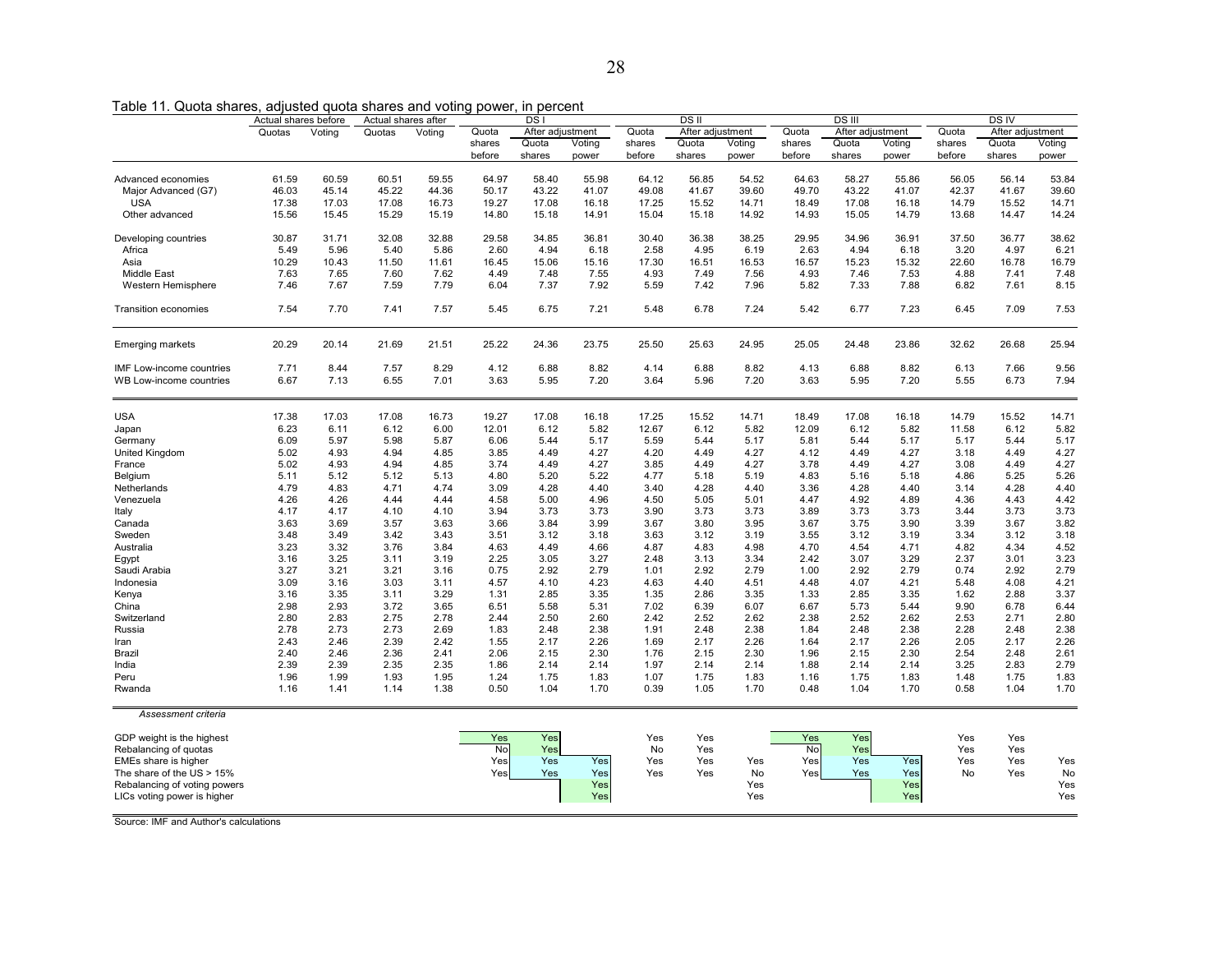specific quota adjustment procedure that preserves rankings will have to be developed. There are chances that this would require a larger quota adjustment.

# **Quota adjustment and economic dynamism**

There is a belief that the most dynamic countries should benefit from ad hoc quota increases. Yet, the definition of the most dynamic countries is yet to be given. Some countries may seem dynamic but the dynamism of a few of them could be such that this smaller set of countries captures the bulk of quota increases at the expense of the other dynamic countries (see Appendix III for an illustration).

# **Quota adjustment and appointment of Executive Directors**

The simulation exercise has shown that it is possible to reach a consensus on a new quota formula using the principal component approach, but only at the level of countries groups. It is likely that individual considerations render such a consensus less reachable. For example, France and United Kingdom might not be willing to accept that China overtake them in terms of voting power although it is clear from the IES that this should be the case. A simple reason is that one of these two countries, in our simulation, it would be France, is likely to lose the right to appoint an Executive Director in favor of China, should China enter the top 5 in quota shares (Article XII, Section (b) (i)). This could influence the way any ad hoc quota adjustment will be conducted.

# **Conditional foregoing**

It is assumed in the simulation that G7 members forego any quota increase for the sake of meeting the constraints. It is clear that in the absence of such action, a higher increase in basic votes will be needed to preserve the voting powers of LICs and ensure a rebalancing of voting powers.

The problem of quota foregoing is that it may send a wrong signal about countries relative economic size and the case of Japan illustrates clearly such case. Specifically, Japan is the most underrepresented G7 member and among the most underrepresented countries in general with a calculated to actual difference in voting power of at least 5.46 percent, more than the increase in LICs voting power. Therefore, this country's decision to forego or not its quota increase will be instrumental to the completion of reform on quota and voice.

However, one consequence with Japan agreeing to forego quota increases might be that it will allow China, an eligible country, to get closer, in terms of quota shares –and hence voting power– to Japan, whereas China is likely to be far from reaching Japan's real level of quotas according to the PCA-derived formula. Promoting a conditional foregoing, whereby a country agrees to forego part of its quota increases on specific conditions, may help solve this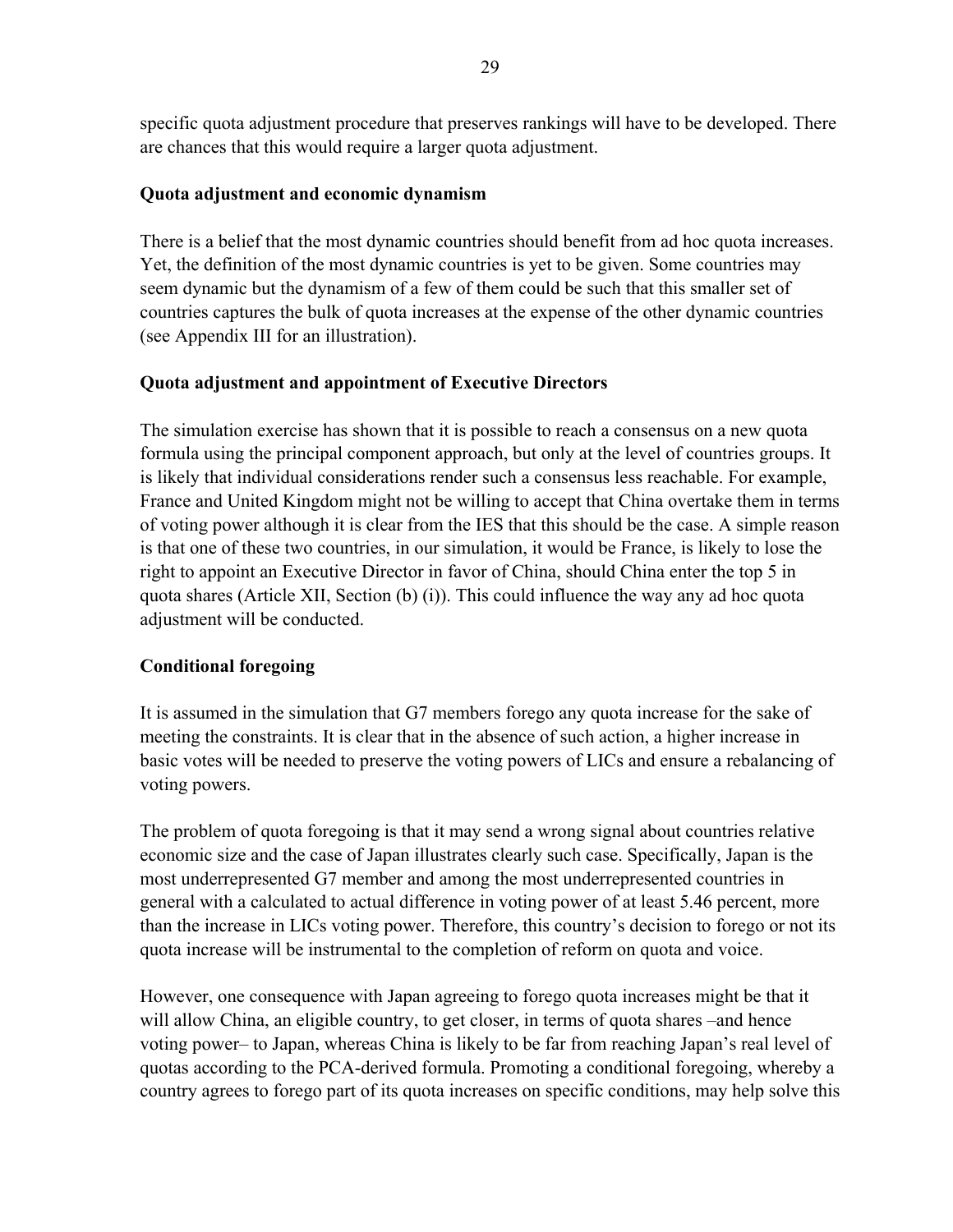problem. Such conditions could be a predetermined quota share for the country in question and/or the earmarking of forgone quotas for a selected group of countries.

### **Second-round eligibility**

It is worth stressing that, during the quota adjustment process, eligible countries will get a quota share increase of *g*( $\beta$ *<sub>i</sub>* -  $\alpha$ *<sub>i</sub>*), whereas non-eligible countries will have their quota shares reduced by a factor of  $(1+x)^{-1}$ , x being the rate of increase in total quotas. Actually, this decline will further aggravate the underrepresentedness of those countries –in the upper right quadrant of the radar screen in Figure 3– that did not meet the eligibility criterion. A possible consequence is that some countries could meet the eligibility criterion after adjustment. In our simulation, seven countries (Turkmenistan, Ethiopia, Czech Republic, San Marino, Poland, Greece and Germany) find themselves outside the circle after adjustment, i.e. their new distance to the origin is greater than the radius retained to select eligible countries. Therefore, one might consider a second-round eligibility process, whereby underrepresented countries that would meet the eligibility criterion after adjustment be added to list of the eligible countries for quota increases. This will ensure that an incontestable non-eligibility of the other underrepresented countries.

### **Concessions**

It was noted earlier that the acceptance of a new quota formula by the membership could prove difficult if it entails significant changes in the quota structure. For an adhoc quota adjustment process to be completed, individual countries will have to make some concessions. In this connection, it is worth recalling that non-eligible countries will have their quota shares reduced by  $(I+x)^{-1}$ , *x* being the size of total quota increase. The simulation considered an increase of 10.0 percent in total quota increases, which is equivalent to a decline in quota shares of 9.1 percent for non-eligible countries. This means that the final quota shares of non-eligible countries are not linked to the new formula, but to the size of the increase in total quotas. Therefore, another challenge of reaching a consensus on the reform on quota and voice is to find the size of quota increase that will balance conflicting countries' interests in that process. In particular, for non-eligible countries, there is a limit to which they could concede a decline in their quota share, while preserving their interests. To some extent, those countries will have to overlook their own interests to ensure the completion of the quota and voice reform.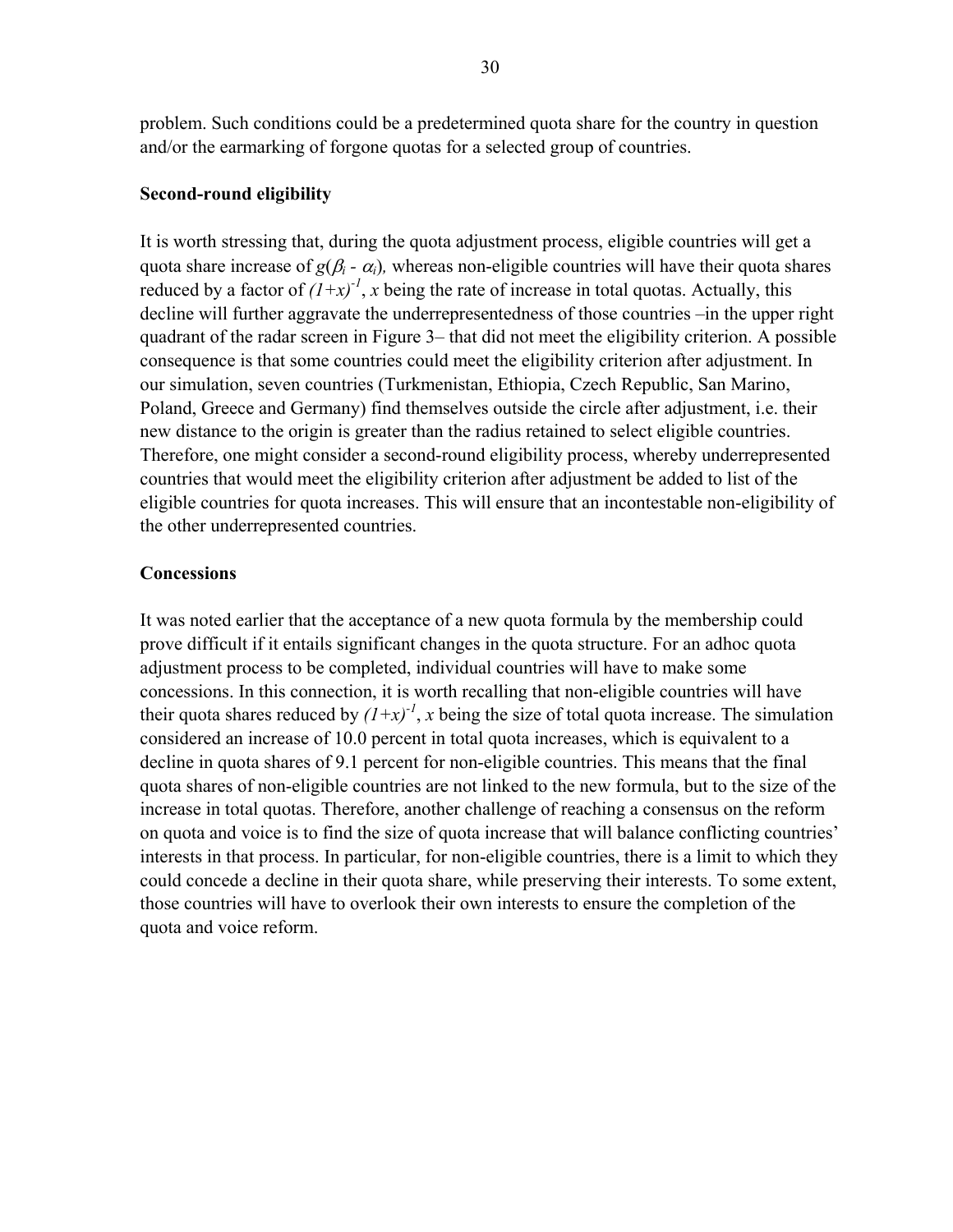

**Figure 4. The principal components approach to quota formulation**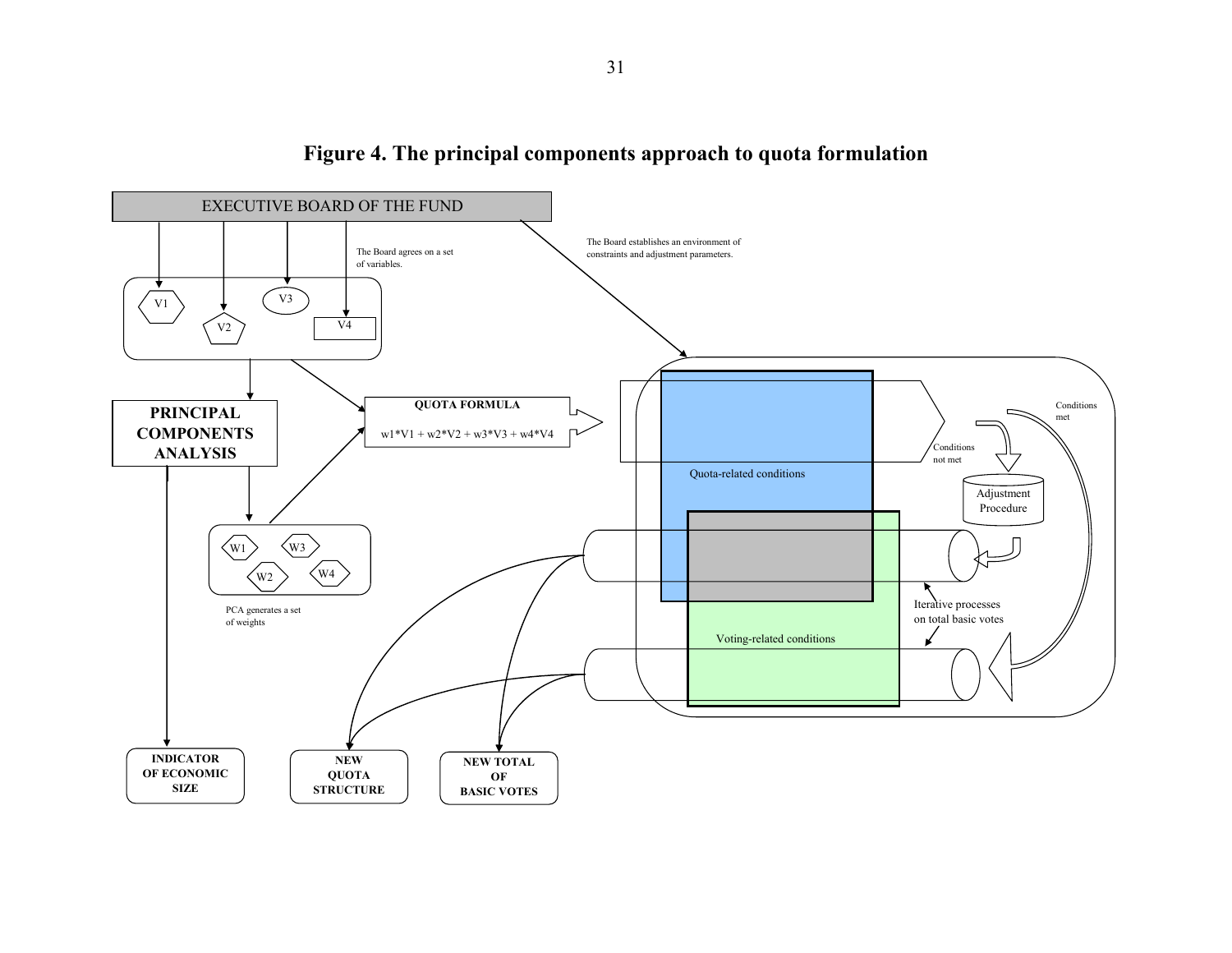#### **V. CONCLUSION**

In this paper, we have explored the use of the principal components analysis in advancing the debate on quota formulation in the context of the ongoing IMF reform on quota and voice. In particular, we have established an indicator of economic size that reflects IMF member countries' relative economic weight in the world economy with a high degree of objectivity. In addition, GDP is the variable which is assigned the highest of the weights generated automatically by the PCA in all data sets proposed. Another important finding about weights is that they did not vary much between 1999 and 2004. More important is that a rebalancing of quota shares has taken place in favor of developing countries during the same period.

We have also seen that achieving a rebalancing of quota shares in favor of developing countries from the actual quota distribution depend on the measure of the GDP. Notably, no rebalancing takes place when GDP is measured at the market exchange rate. Most important, all PCA-derived quota formulas would require a significant increase –at least 27 times– in total quotas. Moreover, changing weights tends to worsen previous results. For all these reasons, we conclude that a quota formula is likely to continue guiding but not determining the quota structure of the Fund.

We have therefore used the PCA-quota formulas to simulate ad hoc quota increases using the framework of the Resolution. Interestingly, the quota formula with the set of the four traditional variables gives the best results in terms of observing the constraints set throughout the paper, consistent with the Resolution. In particular, in the case total quotas are increased by 10 percent, a tripling of total basic votes would be needed to maintain the voting power of low-income countries at their pre-Singapore level. In addition, although the adjusted quota structure shows a marginal rebalancing of quota shares, there is a much more significant rebalancing of voting power. These achievements, however, come at the cost of a less objective representation in countries' relative positions in the global economy. These findings highlight the need to carry on the discussions on quota formula and basic votes concomitantly.

The principal components approach also sheds some light on what are the challenges to specify a quota formula acceptable by the membership. In particular, the role of the G7 countries to forego any quota increase or accept significant reduction in their quota shares will be critical. Likewise, the extent to which non-eligible countries will concede a decline in their quotas shares will be determining.

Our overall assessment is that the principal components approach, as shown in Figure 4, provides an objective and transparent means to determine variable weights and countries' relative economic size. Further refinement of this approach will have nevertheless to be undertaken.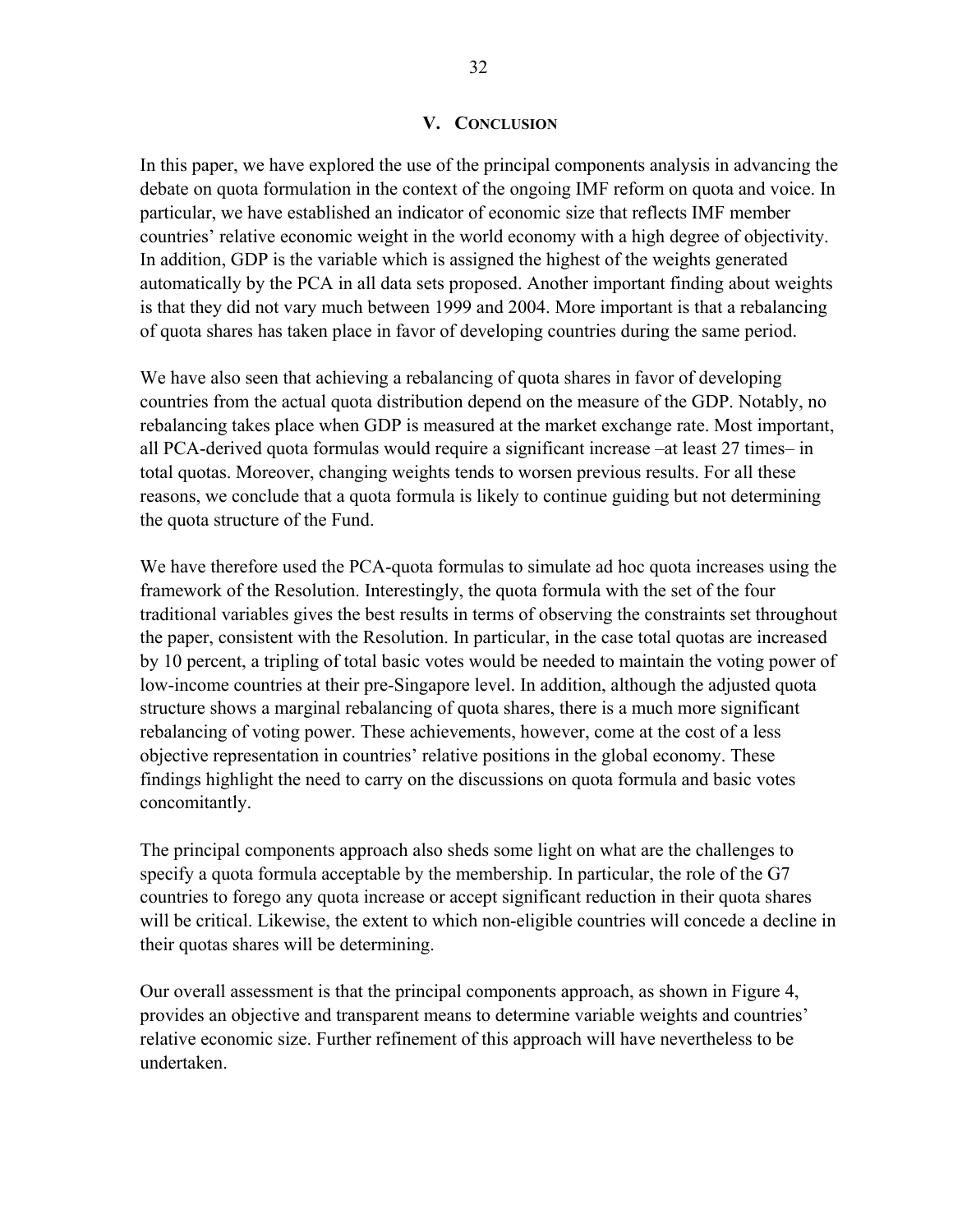# **APPENDIX I**

# **Resolution 61-5 on Quota and Voice Reform in the International Monetary Fund**

WHEREAS, the Executive Board has submitted to the Board of Governors a report entitled "Quota and Voice Reform in the International Monetary Fund" (hereinafter the "Report");

WHEREAS, the Executive Board has recommended a two-year reform program to enhance the credibility and effectiveness of the Fund, as described in the Report; and

WHEREAS, China, Korea, Mexico, and Turkey have requested increases in their quotas to better reflect their positions in the world economy and the Executive Board has recommended increases in the quotas of these members as a first step in the two-year reform program referred to above;

NOW THEREFORE, the Board of Governors hereby RESOLVES that:

1. The quotas of China, Korea, Mexico, and Turkey shall be increased to the amounts shown against their names in the Annex to this Resolution, provided that a member's increase in quota shall not become effective unless the member in question has consented in writing to the increase and has paid to the Fund the full amount of such increase. Each member shall pay 25 percent of its increase either in special drawing rights or in the currencies of other members specified, with their concurrence, by the Fund, or in any combination of special drawing rights and such currencies. The balance of the increase shall be paid by each member in its own currency. Both the written consent and the payment of the increase shall be made not later than 30 days after the date of this Resolution; provided that the Executive Board may extend the period within which the consent and the payment may be made as it may determine.

2. The Executive Board is requested to reach agreement on a new quota formula to guide the assessment of the adequacy of members' quotas in the Fund. Such a formula should provide a simpler and more transparent means of capturing members' relative positions in the world economy. As a means of achieving this objective, consideration should be given to placing significantly higher weight on members' gross domestic product, together with ensuring that other variables, in particular the openness of members' economies, also play an important role. The Executive Board is requested to start discussions on a new quota formula that can command broad support soon after the Annual Meetings in Singapore, and to complete its work before the Annual Meetings in 2007, and not later than by the Spring 2008 meeting of the International Monetary and Financial Committee.

3. The Executive Board is requested, following the completion of its work as provided in paragraph 2 above, to recommend to the Board of Governors by the Annual Meetings in 2007 and no later than by the Annual Meetings of 2008 further increases in the quotas of those members that have requested that their quotas be increased, with a view to achieving a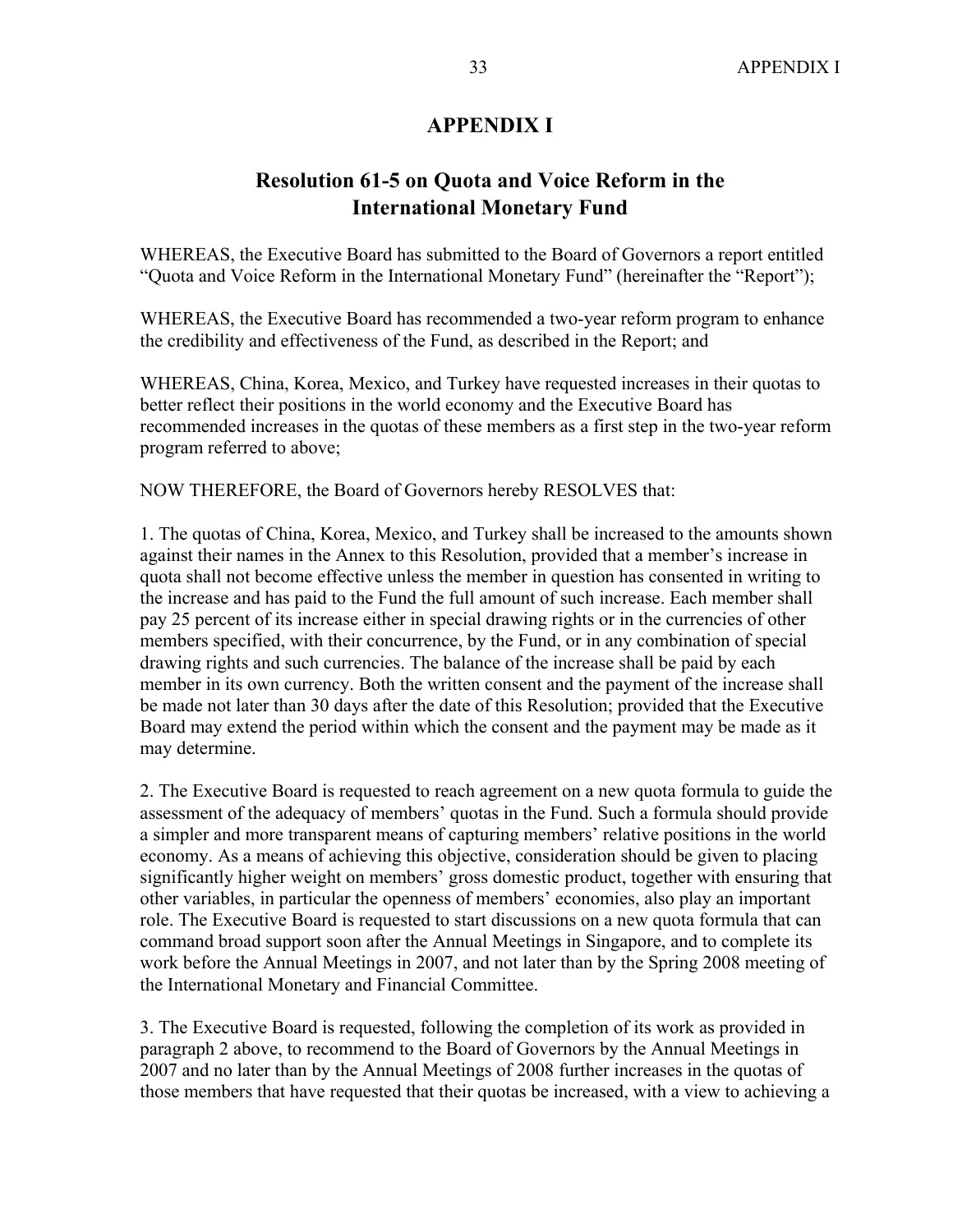significant further alignment of members' quotas with their relative positions in the world economy, based on the new quota formula; any such increases in quotas shall not become effective until the amendment of the Fund's Articles of Agreement that is requested to be proposed under paragraph 4 has entered into force.

4. As an integral part of the reform program, and together with its recommendation for increases in quotas under paragraph 3, the Executive Board is requested to propose to the Board of Governors an amendment of the Fund's Articles of Agreement that would: (a) provide for at least a doubling of the "basic" votes that each member possesses pursuant to Article XII, Section 5(a) of the Fund's Articles of Agreement, and thereby at a minimum protect the existing voting share of low income countries as a group and (b) ensure that the ratio of the sum of the "basic" votes of all members to the sum of members' total voting power remains constant following the increase under (a) above in the event of any subsequent changes in the total voting power of members. The Executive Board is requested to put forward a specific proposal by the Annual Meetings in 2007 and no later than the Annual Meetings in 2008.

5. In the context of general reviews of quotas conducted after the completion of the steps identified in paragraphs 2 and 3 above, the Board of Governors will consider distributing any increase in quotas with a view to achieving better alignment of members' quotas with their relative positions in the world economy, while ensuring that the Fund has adequate liquidity to achieve its purposes.

6. The Executive Board is requested to act expeditiously to increase the staffing resources available to those Executive Directors elected by a large number of members whose workload is particularly heavy. The Executive Board is also requested to give consideration to the merits of an amendment of the Articles that would enable each Executive Director elected by a large number of members to appoint more than one Alternate Executive Director.

7. The Managing Director is invited to work closely with the Executive Board in developing the proposals pertaining to the reform package, and to have the staff complete the necessary technical work as expeditiously as possible. The Executive Board is requested to report to the Board of Governors on progress with the reform package by the time of the 2007 Annual Meetings.

#### ANNEX Proposed Quota (In millions of SDRs)

China 8090.1 Korea 2927.3 Mexico 3152.8<br>Turkev 1191.3 Turkey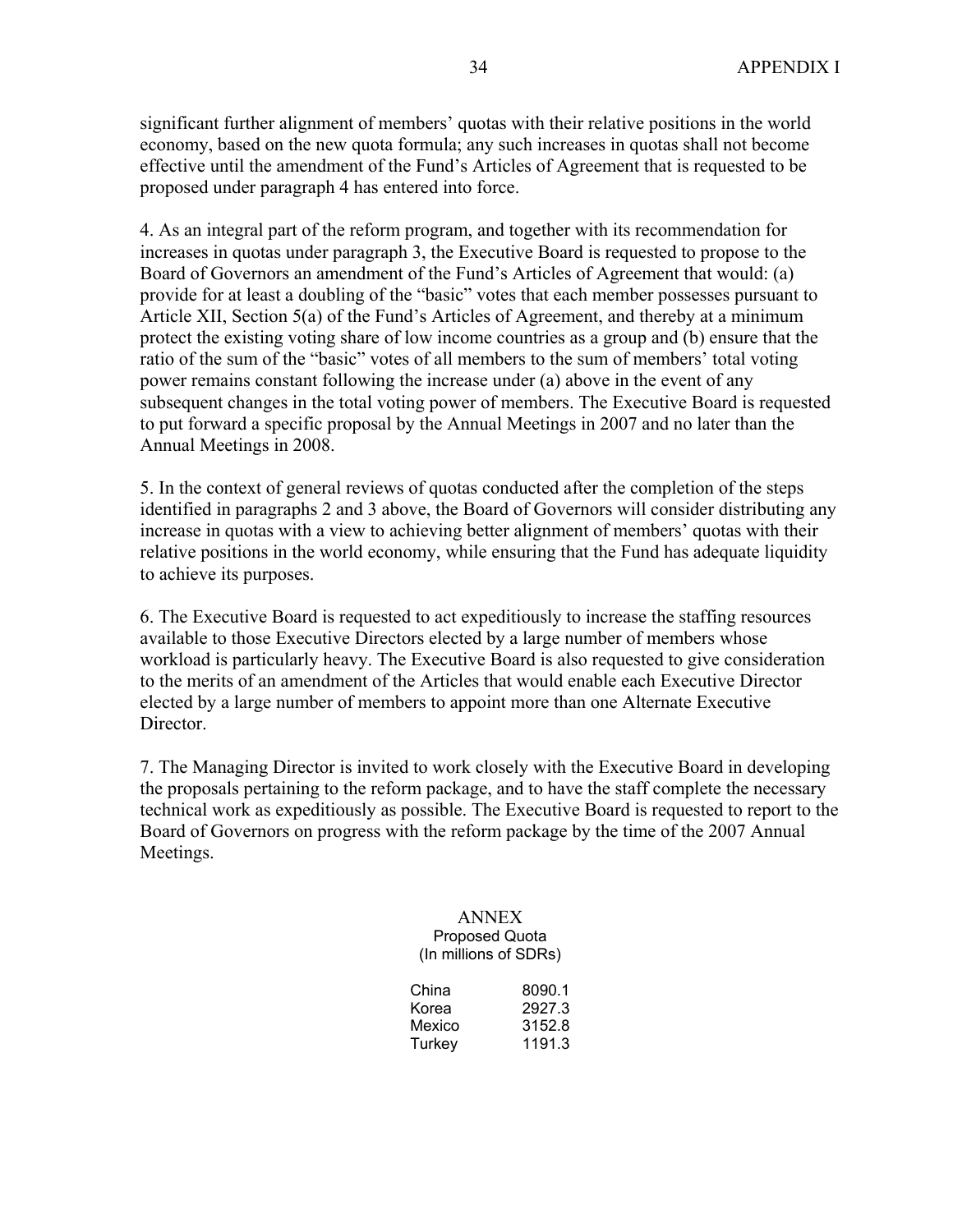# **APPENDIX II**

# **An Example of Principal Components Analysis**

We perform PCA on traditional variables in shares. As we can see in Table 1, there is not a significant difference in the variances of variables, with the highest variance being 2.40 times greater than lowest variance. Accordingly, we perform our PCA on the covariance matrix,<sup>9</sup>

| Appendix Table 1 – Statistics of dispersion |      |           |                |                |  |  |  |  |  |  |  |
|---------------------------------------------|------|-----------|----------------|----------------|--|--|--|--|--|--|--|
|                                             | Mean | Std. Dev. | <b>Minimum</b> | <b>Maximum</b> |  |  |  |  |  |  |  |
| GDP                                         | 0.54 | 2.53      | 0.00           | 30.35          |  |  |  |  |  |  |  |
| Reserves                                    | 0.54 | 2.25      | 0.00           | 25.27          |  |  |  |  |  |  |  |
| Openness                                    | 0.54 | 1.62      | 0.00           | 15.80          |  |  |  |  |  |  |  |
| Variability                                 | 0.54 | 1.73      | 0.00           | 20.37          |  |  |  |  |  |  |  |

Although the PCA is on the covariance matrix (Table 2), a look at the correlation matrix shows that three variables (GDP, Openness, Variability) out of four are highly correlated (more than 0.90) to each other while Reserves correlation with other variables is much lower at around 0.45.

Appendix Table 2 – Matrix of correlations

 $\overline{a}$ 

|                 | GDP  |      | Reserves Openness Variability |      |
|-----------------|------|------|-------------------------------|------|
| GDP             | 1.00 |      |                               |      |
| Reserves        | 0.45 | 1.00 |                               |      |
| <b>Openness</b> | 0.92 | 0.44 | 1.00                          |      |
| Variability     | 0.97 | 0.42 | 0.93                          | 1.00 |

Launching the PCA, we note that the loadings of the first principal component, which are correlations between the original variables and this component, are very high – consistent with the correlation matrix – at more than 0.94 for GDP, Openness, and Variability as shown in Table 3. The loading for Reserves is however around one third lower, although it is considered as high in practice. We conclude that all variables could be retained for the purpose of the analysis.

Appendix Table 3 – Correlations between variables and principal components

|             | PC 1    | PC <sub>2</sub> | PC <sub>3</sub> | PC 4    |
|-------------|---------|-----------------|-----------------|---------|
| GDP         | $-0.97$ | 0.22            | 0.11            | $-0.06$ |
| Reserves    | $-0.63$ | $-0.77$         | 0.00            | 0.00    |
| Openness    | $-0.94$ | 0.19            | $-0.29$         | $-0.05$ |
| Variability | $-0.96$ | 0.24            | 0.01            | 0.16    |

<sup>&</sup>lt;sup>9</sup> In case the variance was much higher, one would have to perform the PCA using the correlation matrix which is a covariance matrix for standardized variables, instead of the covariance matrix, in order to avoid that the first principal component is oriented in the direction of the variable with the highest variance.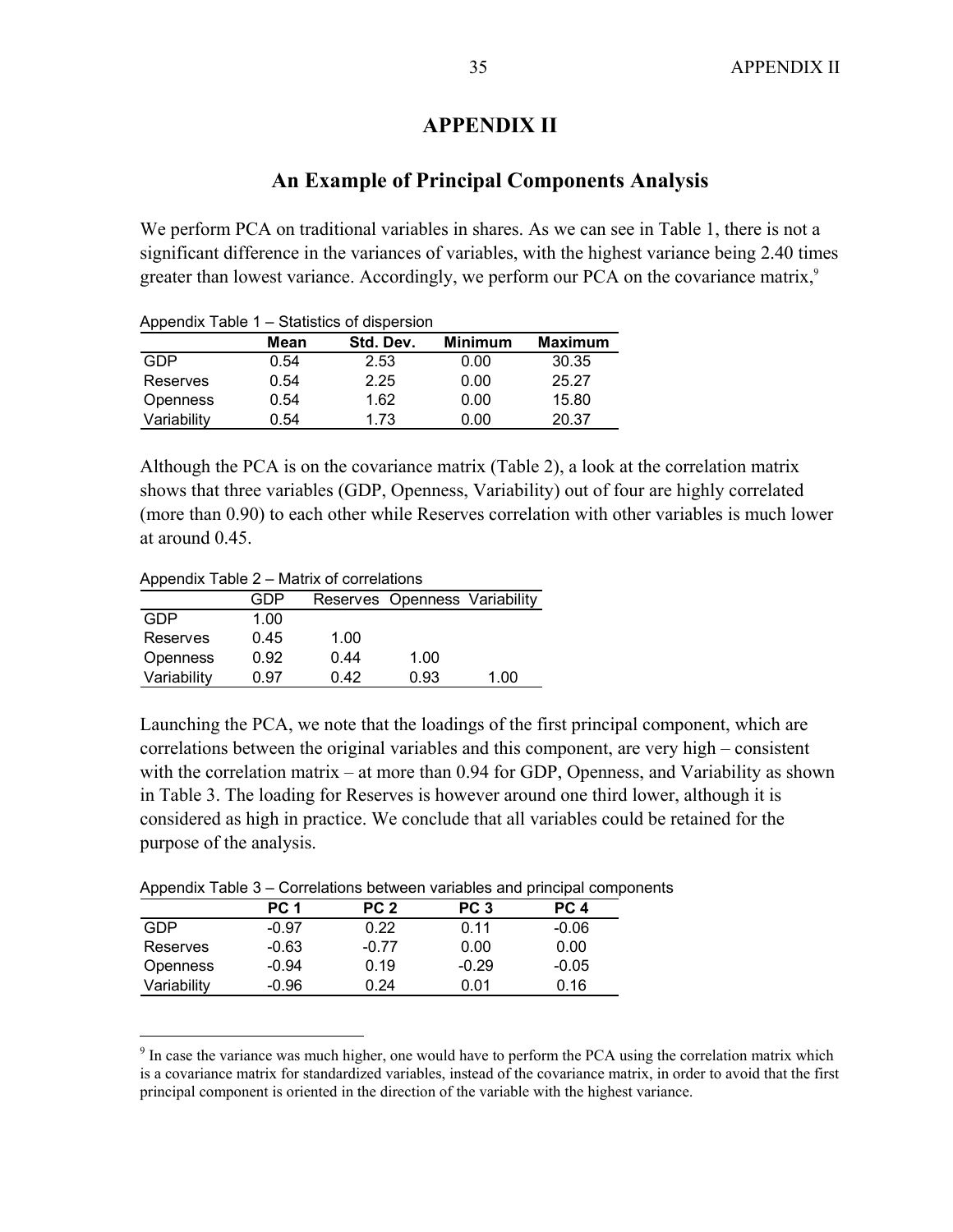In addition, the first principal component explains a large part of the variance of GDP, Reserves and Variability – which can be seen by squaring each loading in the first principal component. Only Reserves is not well captured by the first principal component with only 40% of the variance of the variable.

Table 4 shows that the first component has a large variance, accounting for 77% of the total variance in the data set, which is very good, and the second component accounts for 21% of the total variance, such that both components captures 98% of the total variance. This situation is typical for highly correlated variables. Since the eigenvalue of the first principal component is significantly high, we retain only this component for the purpose of our analysis.

| Appendix Table 4 – Eigenvalues |        |                 |                 |       |  |  |  |  |  |  |  |  |
|--------------------------------|--------|-----------------|-----------------|-------|--|--|--|--|--|--|--|--|
|                                | PC 1   | PC <sub>2</sub> | PC <sub>3</sub> | PC 4  |  |  |  |  |  |  |  |  |
| Eigenvalue                     | 13.013 | 3.592           | 0.299           | 0.108 |  |  |  |  |  |  |  |  |
| Variance Prop.                 | 0.765  | 0.211           | 0.018           | 0.006 |  |  |  |  |  |  |  |  |

Cumulative Prop. 0.765 0.976 0.994 1.000

Moreover, as the first component explains 77% of the variance of the four variables, and has large correlations with all variables, this component clearly exhibits an overall size dimension among the countries; which in our case, given the nature of our variables, could be interpreted as the economic importance in the global economy. The second component in such circumstances highlights contrasts between the countries. As Reserves is highly correlated with that component, the latter therefore displays shows contrast between countries of high economic importance, USA on one side and China and Japan in the other side, with respect to the level of reserves (see Figure 1 in the main text).

A look at the coefficients of variables in Table 5 indicates that GDP has the highest weight among variables while Reserves has the lowest, with respect to the first principal component. These coefficients will be normalized, i.e. transformed such that they add up to one, and will serve as weights in a quota formula.

|             | PC 1     | PC <sub>2</sub> | PC <sub>3</sub> | PC 4     |
|-------------|----------|-----------------|-----------------|----------|
| GDP         | $-0.677$ | 0.287           | 0.511           | 0.446    |
| Reserves    | $-0.395$ | $-0.918$        | 0.012           | $-0.023$ |
| Openness    | $-0.420$ | 0.163           | $-0.859$        | 0.242    |
| Variability | $-0.458$ | 0.219           | 0.023           | $-0.861$ |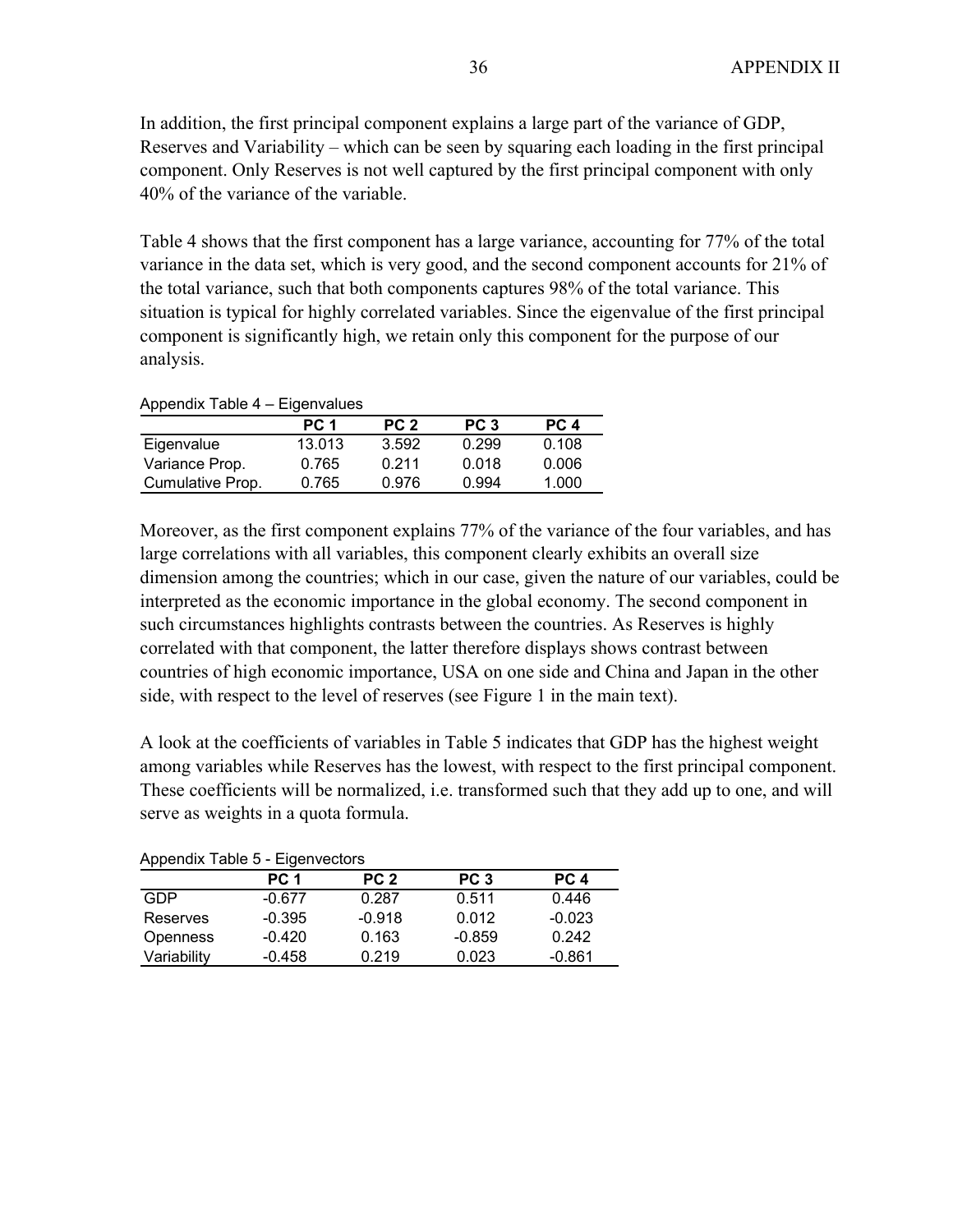# **APPENDIX III**

### **Temporal Paths of Countries' Economic Size**

Relative economic size varies with time, reflecting the development and growth of a country in comparison with other countries. The IES shows that some countries have significantly increased their importance in the world economy over decades. An illustration of these changes is observable through the drawing of temporal paths of individual country's relative economic size using the PCA or more specifically the technique of illustrative or supplementary observations. This technique enables to know the position of some countries on the principal components determined by other countries. In our case, the technique allows observing temporal paths of any country's relative position, with respect to the actual situation. More precisely, it would be possible to display a country's relative position at different dates, given the present structure of relative economic size.<sup>10</sup>



As it could not be possible to show all countries' temporal paths in one figure, we selected a few countries that would illustrate what we referred to as lost of economic importance or rising importance in the international scene. Figure 3 shows the temporal paths of China

<u>.</u>

 $10$  Lai (2000) uses another methodology consisting in performing multiple PCAs with data at various dates. The temporal paths are assessed through the evolution of a country's scores on the first principal component. We did not use this methodology here as the membership of the Fund changed significantly over the last 30 years.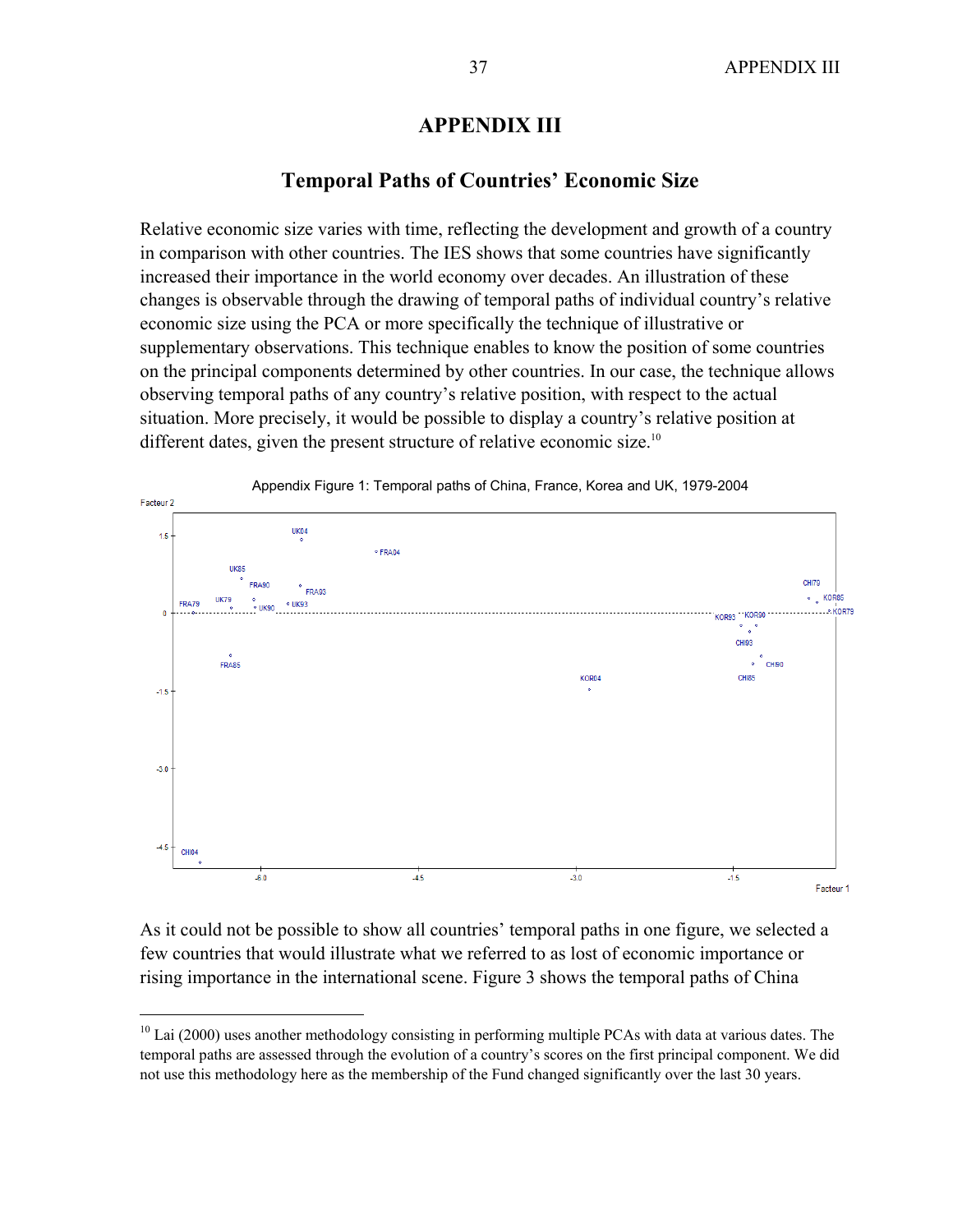(CHI), France (FRA), Korea (KOR) and UK in the plane formed by the first two principal components, using data used for the eighth, ninth, tenth and eleventh general review of quotas as well as data used for the ad hoc quota increases in September 2006.

Going leftward meaning increasing relative importance, we can see that China's and Korea's paths go in that direction while France's and UK's temporal paths go in the opposite direction indicating a continuous decline of its relative importance. In particular, China outruns France and UK at some point between 1993 and 2004. In addition, as all three countries are among the top 20 most important countries, the downward orientation of China's and Korea's time paths indicate that international trade–which is reflected in a continuous accumulation of reserves– is playing an important role in their rising importance.

This is a good illustration of the fact that despite continued positive growth, France and UK have lost relative importance in favor of a country (China) that has been more dynamic over the time period of interest.<sup>11</sup>

 $\overline{a}$ 

 $11$  We have been using the PCA with the five variables in the existing quota formulas.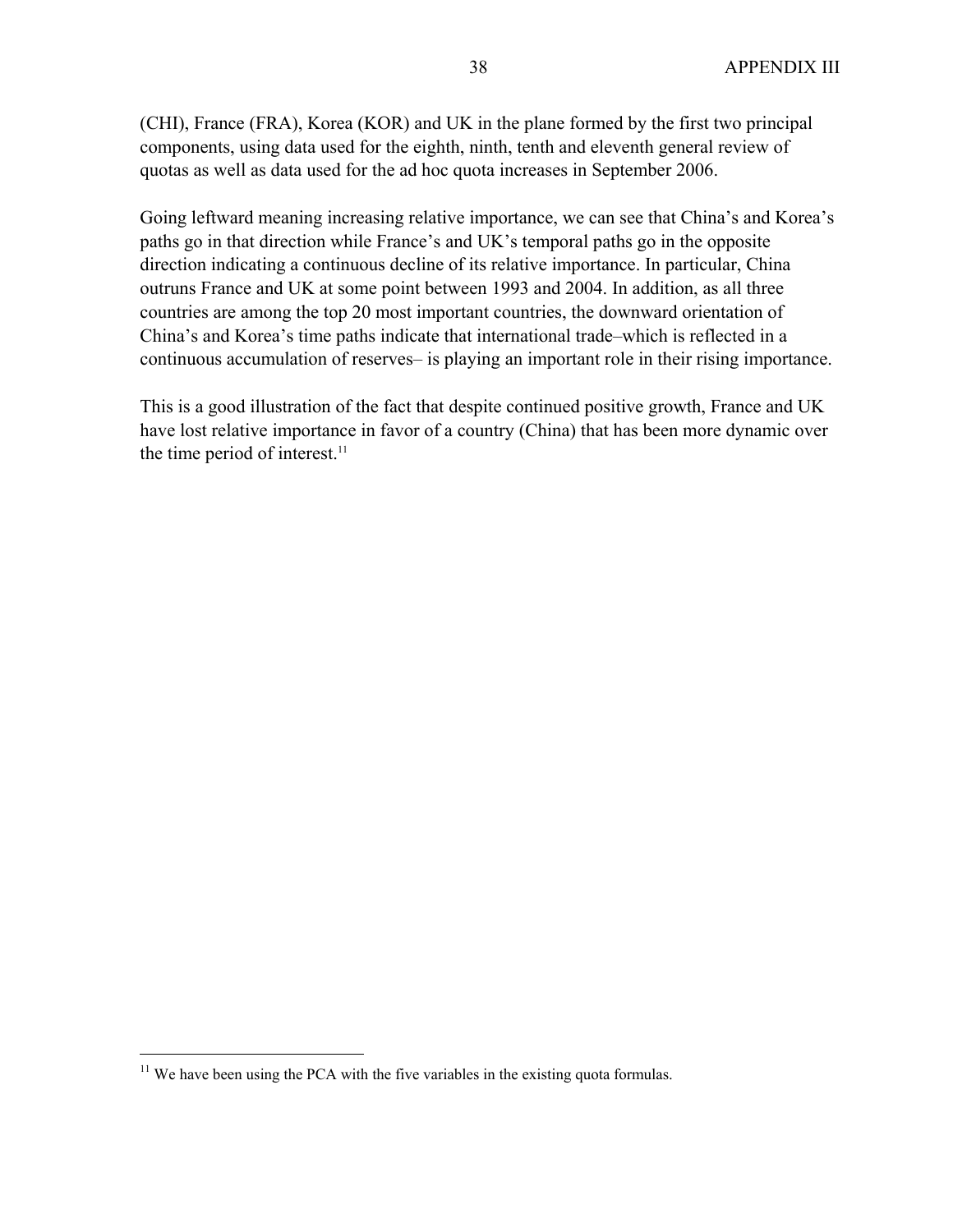### **APPENDIX IV**

# **Determination of the Quota of a New Member: The Case of Montenegro**

On July 18, 2006, Montenegro officially applied for Fund membership. This application has been examined by a committee set up by the Executive Board of the Fund. The committee recommended the approval of the application. The Executive Board accepted Montenegro's membership, with an initial quota share of 0.0127 percent – standing at the 159<sup>th</sup> place.

However, the existing process of determining the quotas of new members is rather complex and highly subjective, involving the use of country comparators and a lot of judgment regarding comparison factors, to ensure that the recommended quota fits well within the existing structure of quota. The principal component approach offers a simpler means to determine a new member's quota by establishing its ranking according to the IES and then using the derived quota formula to determine its quota. Applying this methodology with the traditional variables using data in Statistical Appendix I, Montenegro stands at the 155th place between Liberia and Malawi with a calculated quota share of 0.007 percent.

Appendix Table 6. Data for Quota Calculations under DS I (in percent)

| GDP, 2002-2004                  | 0.006 |
|---------------------------------|-------|
| Openness, average for 2000-2004 | 0.008 |
| Variability, 1992-2004          | 0.011 |
| Reserves, 2004                  | 0.005 |
| Source: IMF                     |       |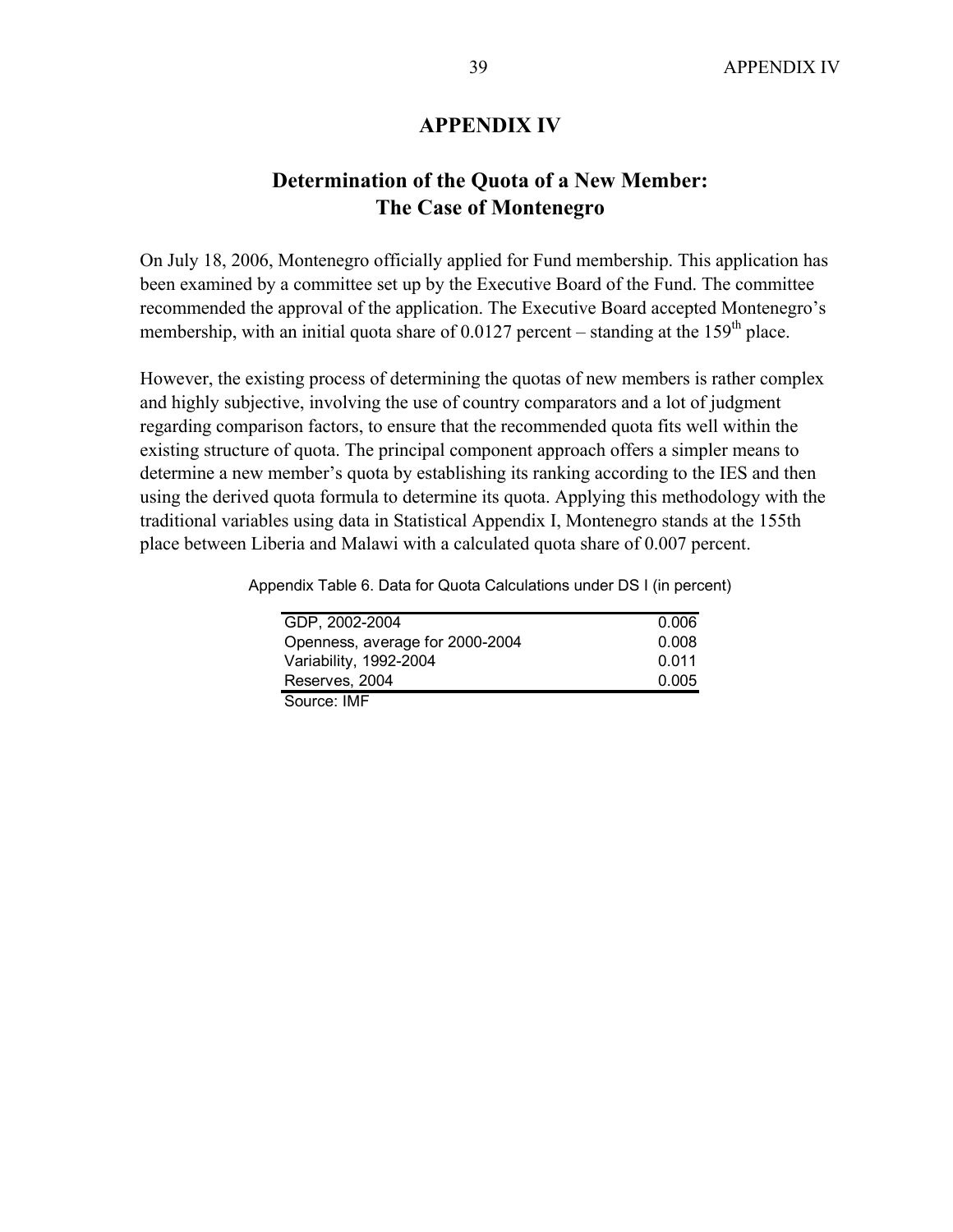# **APPENDIX V**

# **Classification of Countries**

#### **WB Low-Income Countries**

| Afghanistan     | Gambia, The     | Mauritania            | Somalia     |
|-----------------|-----------------|-----------------------|-------------|
| Bangladesh      | Ghana           | Mongolia              | Sudan       |
| Benin           | Guinea          | Mozambique            | Tajikistan  |
| Bhutan          | Guinea-Bissau   | Myanmar               | Tanzania    |
| Burkina Faso    | Haiti           | Nepal                 | Timor-Leste |
| Burundi         | India           | Niger                 | Togo        |
| Cambodia        | Kenya           | Nigeria               | Uganda      |
| C.A.R.          | Korea, Dem Rep. | Pakistan              | Uzbekistan  |
| Chad            | Kyrgyz Republic | Papua New Guinea      | Vietnam     |
| Comoros         | Lao PDR         | Rwanda                | Yemen, Rep. |
| Congo, Dem. Rep | Liberia         | Sao Tome and Principe | Zambia      |
| Cote d'Ivoire   | Madagascar      | Senegal               | Zimbabwe    |
| Eritrea         | Malawi          | Sierra Leone          |             |
| Ethiopia        | Mali            | Solomon Islands       |             |
|                 |                 |                       |             |

#### **IMF Low-Income Countries (PRGF Eligible countries)**

| Afghanistan              | Djibouti        | Madagascar            | Solomon Islands            |
|--------------------------|-----------------|-----------------------|----------------------------|
| Albania                  | Dominica        | Malawi                | Somalia                    |
| Angola                   | Eritrea         | Maldives              | Sri Lanka                  |
| Armenia                  | Ethiopia        | Mali                  | St. Lucia                  |
| Azerbaijan               | Gambia, The     | Mauritania            | St. Vincent and the Grenad |
| Bangladesh               | Georgia         | Moldova               | Sudan                      |
| Benin                    | Ghana           | Mongolia              | Tajikistan                 |
| <b>Bhutan</b>            | Grenada         | Mozambique            | Tanzania                   |
| <b>Bolivia</b>           | Guinea          | Myanmar               | <b>Timor Leste</b>         |
| Burkina Faso             | Guinea-Bissau   | Nepal                 | Togo                       |
| Burundi                  | Guyana          | Nicaragua             | Tonga                      |
| Cambodia                 | Haiti           | Niger                 | Uganda                     |
| Cameroon                 | <b>Honduras</b> | Nigeria               | Uzbekistan                 |
| Cape Verde               | India           | Pakistan              | Vanuatu                    |
| Central African Republic | Kenya           | Papua New Guinea      | Vietnam                    |
| Chad 4                   | Kiribati        | Rwanda                | Yemen, Republic of         |
| Comoros                  | Kyrgyz Republic | Samoa                 | Zambia                     |
| Congo, D. R.             | Lao, P.D.R.     | Sao Tomé and Principe | Zimbabwe                   |
| Congo, Republic of       | Lesotho         | Senegal               |                            |
| Côte d'Ivoire            | Liberia         | Sierra Leone          |                            |
|                          |                 |                       |                            |

#### **Emerging Market Economies (Morgan Stanley)**

| Argentina      | Egypt     | Malaysia    | South Africa |
|----------------|-----------|-------------|--------------|
| Brazil         | Hungary   | Mexico      | Poland       |
| Chile          | India     | Morooco     | Russia       |
| China          | Indonesia | Pakistan    | Thailand     |
| Colombia       | Israel    | Peru        | Turkey       |
| Czech Republic | Jordan    | Philippines |              |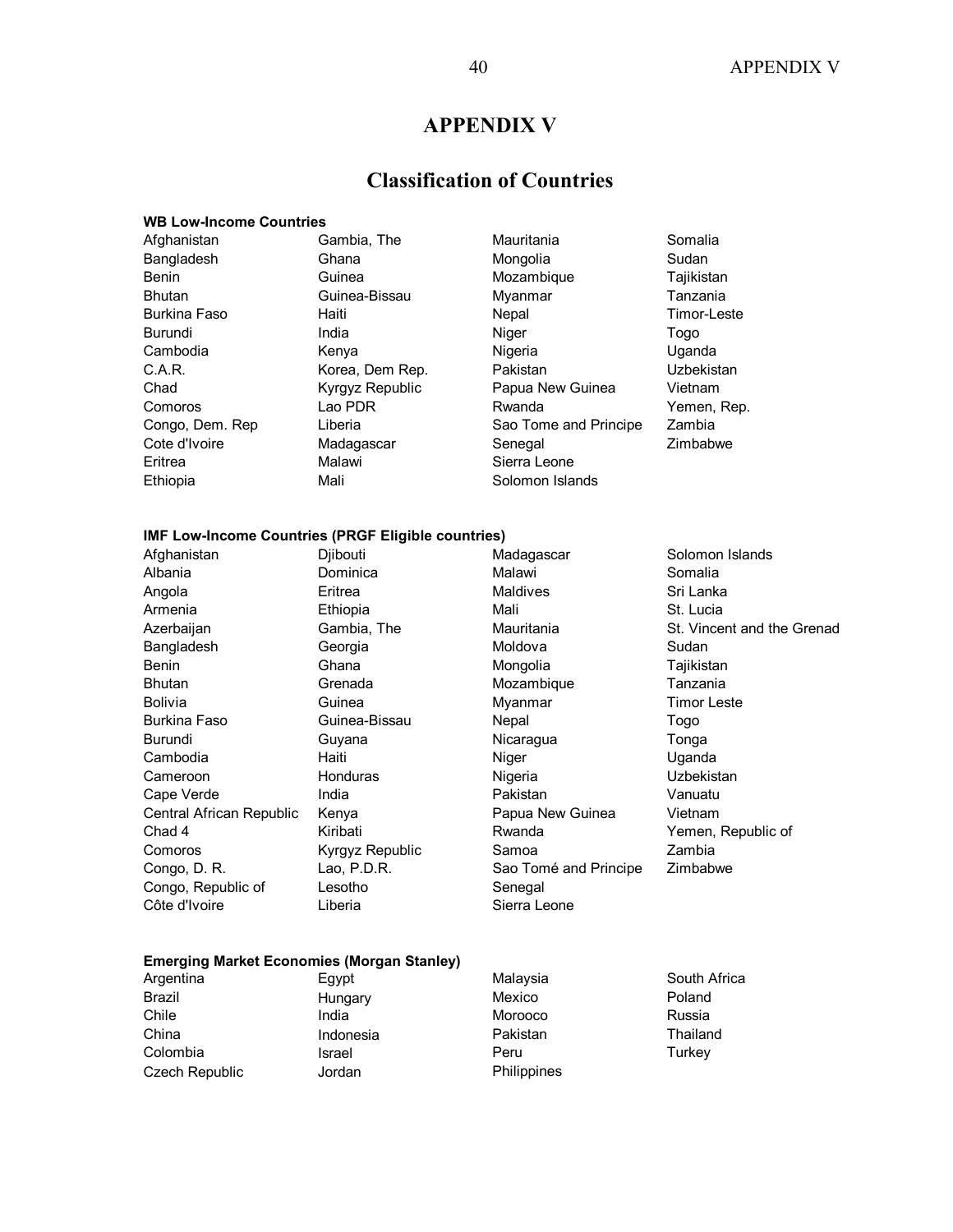# **STATISTICAL APPENDIX I**

# **Variables Used for Calculations**

|                                       |                     |                 |                 |                  |                  |                 |                 |                  |                  |                     |                     | Current             | Variability<br>of current |                       |                          |
|---------------------------------------|---------------------|-----------------|-----------------|------------------|------------------|-----------------|-----------------|------------------|------------------|---------------------|---------------------|---------------------|---------------------------|-----------------------|--------------------------|
|                                       | Quota               | Quota           | Calculated      |                  |                  |                 |                 |                  |                  |                     |                     | payments            | receipts                  | Variabiliy            |                          |
|                                       | shares<br>before    | shares<br>after | quotas          |                  |                  |                 |                 | Hybrid           |                  | Current             | Current             | plus<br>current     | and net<br>capital        | of current            | Hybrid                   |
|                                       | Singapore Singapore |                 | (F5)            | GDP<br>2004      | 2002-04          | PPPGDP<br>2004  | 2002-04         | GDP<br>2002-2004 | Reserves<br>2004 | payments<br>2000-04 | receipts<br>2000-04 | receipts<br>2000-04 | inflows<br>1992-2004      | receipts<br>1992-2004 | Variability<br>1992-2004 |
|                                       |                     |                 |                 |                  |                  |                 |                 |                  |                  |                     |                     |                     |                           |                       |                          |
| <b>United States</b><br>Japan         | 17.382<br>6.229     | 17.077<br>6.120 | 16.795<br>7.525 | 28.719<br>11.428 | 30.350<br>11.822 | 20.471<br>6.624 | 20.691<br>6.792 | 20.258<br>7.869  | 2.705<br>25.267  | 18.138<br>4.972     | 13.416<br>6.284     | 15.797<br>5.623     | 20.374<br>6.725           | 11.826<br>7.049       | 17.372<br>6.085          |
| Germany                               | 6.086               | 5.980           | 6.953           | 6.733            | 6.568            | 4.318           | 4.484           | 4.390            | 1.726            | 8.400               | 8.894               | 8.645               | 6.682                     | 4.806                 | 5.697                    |
| France<br>United Kingdom              | 5.025<br>5.025      | 4.937<br>4.937  | 4.334<br>5.176  | 5.009<br>5.220   | 4.818<br>5.019   | 3.112<br>3.102  | 3.210<br>3.158  | 3.207<br>3.341   | 1.166<br>1.337   | 4.985<br>6.375      | 5.192<br>6.172      | 5.087<br>6.275      | 3.131<br>2.083            | 3.815<br>3.655        | 3.293<br>3.155           |
| China                                 | 3.301               | 3.244           | 3.442           | 4.107            | 3.943            | 2.879           | 2.992           | 2.929            | 1.047            | 4.084               | 4.071               | 4.077               | 1.882                     | 2.182                 | 1.884                    |
| Italy<br>Saudi Arabia                 | 3.269<br>2.980      | 3.211<br>2.928  | 1.063<br>3.098  | 0.613<br>2.427   | 0.596<br>2.364   | 0.573<br>1.853  | 0.566<br>1.893  | 0.555<br>1.853   | 0.740<br>1.114   | 0.738<br>3.365      | 0.980<br>3.629      | 0.858<br>3.496      | 0.877<br>2.245            | 2.384<br>3.530        | 2.057<br>3.047           |
| Canada                                | 2.980               | 3.719           | 5.197           | 4.616            | 4.544            | 15.158          | 14.460          | 14.158           | 15.485           | 4.982               | 5.134               | 5.057               | 3.027                     | 3.530                 | 3.047                    |
| Russia<br>Netherlands                 | 2.782<br>2.415      | 2.733<br>2.373  | 1.519<br>2.880  | 1.423<br>1.485   | 1.231<br>1.441   | 2.577<br>0.870  | 2.520<br>0.903  | 2.467<br>0.959   | 2.848<br>0.362   | 1.168<br>3.261      | 1.575<br>3.521      | 1.370<br>3.390      | 2.279<br>1.381            | 2.724<br>3.123        | 2.352<br>2.696           |
| Belgium                               | 2.155               | 2.117           | 2.088           | 0.875            | 0.837            | 0.555           | 0.569           | 0.557            | 0.346            | 2.287               | 2.432               | 2.359               | 1.189                     | 2.218                 | 1.914                    |
| India<br>Switzerland                  | 1.945<br>1.618      | 1.911<br>1.590  | 1.200<br>1.530  | 1.632<br>0.878   | 1.586<br>0.873   | 5.852<br>0.406  | 5.717<br>0.421  | 5.597<br>0.581   | 3.596<br>1.633   | 0.998<br>1.531      | 1.042<br>1.896      | 1.020<br>1.712      | 0.787<br>1.485            | 0.838<br>1.518        | 0.723<br>1.310           |
| Australia                             | 1.514               | 1.488           | 1.182           | 1.556            | 1.429            | 1.064           | 1.080           | 1.058            | 1.049            | 1.259               | 1.063               | 1.162               | 1.054                     | 1.336                 | 1.153                    |
| Mexico<br>Spain                       | 1.427<br>1.421      | 1.402<br>1.396  | 2.250<br>0.998  | 2.545<br>1.478   | 2.369<br>1.432   | 1.820<br>2.635  | 1.852<br>2.670  | 1.813<br>2.614   | 0.454<br>1.586   | 2.761<br>0.938      | 2.567<br>0.869      | 2.664<br>0.903      | 1.908<br>1.878            | 1.574<br>0.874        | 1.627<br>1.602           |
| Brazil                                | 1.244               | 1.222           | 0.415           | 0.267            | 0.261            | 0.262           | 0.253           | 0.247            | 0.573            | 0.250               | 0.348               | 0.299               | 0.685                     | 1.032                 | 0.890                    |
| Korea<br>Venezuela                    | 1.210<br>1.121      | 1.449<br>1.101  | 1.928<br>1.229  | 1.656<br>0.857   | 1.800<br>0.817   | 1.797<br>0.455  | 1.823<br>0.463  | 1.785<br>0.544   | 1.932<br>0.651   | 2.123<br>1.298      | 2.022<br>1.474      | 2.073<br>1.385      | 2.128<br>0.945            | 2.032<br>1.360        | 1.815<br>1.174           |
| Sweden                                | 0.991               | 0.973           | 0.396           | 0.374            | 0.350            | 0.857           | 0.825           | 0.808            | 0.523            | 0.373               | 0.395               | 0.384               | 1.040                     | 0.605                 | 0.887                    |
| Argentina<br>Indonesia                | 0.973<br>0.876      | 0.956<br>0.861  | 0.767<br>1.142  | 0.631<br>0.720   | 0.635<br>0.690   | 1.594<br>0.466  | 1.591<br>0.479  | 1.557<br>0.469   | 1.086<br>0.264   | 0.688<br>1.411      | 0.770<br>1.415      | 0.729<br>1.413      | 1.110<br>0.760            | 1.184<br>0.762        | 1.022<br>0.658           |
| Austria                               | 0.874               | 0.859           | 0.436           | 0.525            | 0.445            | 0.943           | 0.956           | 0.936            | 0.311            | 0.469               | 0.461               | 0.465               | 0.502                     | 0.490                 | 0.428                    |
| South Africa                          | 0.820               | 0.806           | 0.309           | 0.158            | 0.152            | 0.289           | 0.282           | 0.276            | 0.369            | 0.178               | 0.246               | 0.211               | 0.498                     | 0.783                 | 0.676                    |
| Nigeria<br>Norway                     | 0.782<br>0.769      | 0.769<br>0.755  | 0.868<br>1.078  | 0.621<br>0.597   | 0.608<br>0.573   | 0.327<br>0.317  | 0.336<br>0.327  | 0.404<br>0.381   | 1.261<br>1.138   | 0.704<br>0.990      | 1.001<br>1.055      | 0.851<br>1.023      | 1.180<br>1.177            | 1.293<br>1.577        | 1.116<br>1.362           |
| Denmark                               | 0.765               | 1.346           | 2.508           | 1.663            | 1.675            | 1.653           | 1.664           | 1.629            | 5.376            | 2.250               | 2.407               | 2.328               | 2.498                     | 3.046                 | 2.629                    |
| Iran<br>Malaysia                      | 0.700<br>0.696      | 0.688<br>0.684  | 0.404<br>1.399  | 0.383<br>0.290   | 0.375<br>0.290   | 0.906<br>0.475  | 0.896<br>0.468  | 0.877<br>0.458   | 0.927<br>1.721   | 0.303<br>1.106      | 0.370<br>1.228      | 0.336<br>1.166      | 0.296<br>1.187            | 0.750<br>1.561        | 0.647<br>1.348           |
| Kuwait                                | 0.646               | 0.635           | 0.351           | 0.136            | 0.127            | 0.078           | 0.076           | 0.085            | 0.231            | 0.174               | 0.307               | 0.240               | 0.414                     | 0.939                 | 0.811                    |
| Ukraine                               | 0.642               | 0.631           | 0.277<br>0.739  | 0.158<br>0.617   | 0.141<br>0.608   | 0.554           | 0.522           | 0.511<br>0.813   | 0.294<br>1.107   | 0.255               | 0.290               | 0.272<br>0.757      | 0.314                     | 0.379                 | 0.327                    |
| Poland<br>Finland                     | 0.641<br>0.591      | 0.629<br>0.581  | 0.546           | 0.455            | 0.438            | 0.831<br>0.277  | 0.830<br>0.281  | 0.291            | 0.350            | 0.785<br>0.590      | 0.728<br>0.693      | 0.641               | 0.971<br>0.641            | 0.786<br>0.532        | 0.828<br>0.546           |
| Algeria                               | 0.587               | 0.577           | 0.325           | 0.202            | 0.186            | 0.391           | 0.388           | 0.380            | 1.154            | 0.158               | 0.250               | 0.204               | 0.478                     | 0.705                 | 0.609                    |
| Turkey<br>Irag                        | 0.556<br>0.526      | 0.546<br>0.517  | 0.246<br>0.228  | 0.063<br>0.078   | 0.052<br>0.069   | 0.063<br>0.111  | 0.052<br>0.110  | 0.035<br>0.108   | 0.115<br>0.695   | 0.166<br>0.111      | 0.162<br>0.151      | 0.164<br>0.131      | 0.348<br>0.345            | 0.598<br>0.503        | 0.516<br>0.434           |
| Libya                                 | 0.506               | 0.497           | 0.909           | 0.396            | 0.394            | 0.909           | 0.895           | 0.877            | 1.360            | 0.871               | 0.962               | 0.916               | 1.133                     | 1.026                 | 0.966                    |
| Thailand<br>Hungary                   | 0.486<br>0.484      | 0.477<br>0.475  | 0.468<br>0.191  | 0.246<br>0.252   | 0.227<br>0.245   | 0.284<br>0.650  | 0.286<br>0.639  | 0.280<br>0.626   | 0.419<br>0.344   | 0.548<br>0.173      | 0.503<br>0.197      | 0.526<br>0.185      | 0.481<br>0.250            | 0.359<br>0.193        | 0.410<br>0.213           |
| Pakistan                              | 0.482               | 0.473           | 0.207           | 0.179            | 0.160            | 0.314           | 0.306           | 0.300            | 0.328            | 0.232               | 0.209               | 0.221               | 0.271                     | 0.175                 | 0.231                    |
| Romania                               | 0.451<br>0.442      | 0.548<br>0.434  | 0.741<br>0.248  | 0.739<br>0.187   | 0.658<br>0.222   | 0.936<br>0.503  | 0.909<br>0.508  | 0.890<br>0.497   | 1.078<br>0.424   | 0.747<br>0.231      | 0.698<br>0.248      | 0.723<br>0.240      | 1.677<br>0.356            | 1.011<br>0.317        | 1.430<br>0.304           |
| Egypt<br>Israel                       | 0.434               | 0.427           | 0.579           | 0.286            | 0.303            | 0.262           | 0.266           | 0.260            | 0.830            | 0.550               | 0.559               | 0.555               | 0.586                     | 0.713                 | 0.616                    |
| New Zealand                           | 0.419               | 0.411           | 0.229           | 0.239            | 0.215            | 0.171           | 0.172           | 0.168            | 0.139            | 0.268               | 0.245               | 0.256               | 0.240                     | 0.225                 | 0.205                    |
| Philippines<br>Portugal               | 0.412<br>0.406      | 0.405<br>0.399  | 0.504<br>0.528  | 0.211<br>0.410   | 0.222<br>0.398   | 0.684<br>0.349  | 0.679<br>0.365  | 0.665<br>0.358   | 0.422<br>0.186   | 0.461<br>0.630      | 0.501<br>0.549      | 0.481<br>0.590      | 0.580<br>0.628            | 0.741<br>0.607        | 0.640<br>0.536           |
| Singapore                             | 0.404               | 0.397           | 1.922           | 0.261            | 0.263            | 0.205           | 0.203           | 0.198            | 3.212            | 1.188               | 1.402               | 1.294               | 2.105                     | 2.107                 | 1.819                    |
| Chile<br>Ireland                      | 0.401<br>0.392      | 0.393<br>0.385  | 0.298<br>1.677  | 0.230<br>0.451   | 0.214<br>0.422   | 0.315<br>0.276  | 0.314<br>0.277  | 0.307<br>0.281   | 0.498<br>0.088   | 0.294<br>1.579      | 0.294<br>1.604      | 0.294<br>1.591      | 0.383<br>3.065            | 0.351<br>2.726        | 0.327<br>2.613           |
| Greece                                | 0.385               | 0.378           | 0.456           | 0.508            | 0.468            | 0.416           | 0.417           | 0.409            | 0.088            | 0.544               | 0.463               | 0.504               | 0.928                     | 0.537                 | 0.791                    |
| Czech Republic<br>Colombia            | 0.383<br>0.362      | 0.376<br>0.356  | 0.538<br>0.208  | 0.264<br>0.241   | 0.247<br>0.237   | 0.311<br>0.560  | 0.313<br>0.563  | 0.307<br>0.552   | 0.838<br>0.369   | 0.590<br>0.207      | 0.555<br>0.203      | 0.573<br>0.205      | 0.595<br>0.285            | 0.368<br>0.209        | 0.507<br>0.243           |
| Bulgaria                              | 0.299               | 0.294           | 0.113           | 0.059            | 0.054            | 0.117           | 0.116           | 0.114            | 0.218            | 0.117               | 0.106               | 0.112               | 0.129                     | 0.109                 | 0.110                    |
| Peru<br><b>United Arab Emirates</b>   | 0.299<br>0.286      | 0.293<br>0.281  | 0.139<br>0.461  | 0.168<br>0.255   | 0.170<br>0.244   | 0.274<br>0.214  | 0.274<br>0.205  | 0.269<br>0.201   | 0.337<br>0.554   | 0.131<br>0.347      | 0.122<br>0.439      | 0.127<br>0.393      | 0.286<br>0.585            | 0.120<br>0.858        | 0.244<br>0.741           |
| Morocco                               | 0.275               | 0.270           | 0.165           | 0.122            | 0.118            | 0.232           | 0.232           | 0.228            | 0.452            | 0.161               | 0.175               | 0.168               | 0.131                     | 0.106                 | 0.112                    |
| Bangladesh<br>Congo, Dem. Republic of | 0.249<br>0.249      | 0.245<br>0.245  | 0.103<br>0.025  | 0.136<br>0.016   | 0.143<br>0.016   | 0.499<br>0.075  | 0.494<br>0.074  | 0.484<br>0.073   | 0.089<br>0.007   | 0.110<br>0.021      | 0.114<br>0.023      | 0.112<br>0.022      | 0.069<br>0.575            | 0.076<br>0.052        | 0.066<br>0.490           |
| Zambia                                | 0.229               | 0.225           | 0.022           | 0.014            | 0.013            | 0.018           | 0.018           | 0.017            | 0.008            | 0.019               | 0.018               | 0.019               | 0.051                     | 0.043                 | 0.043                    |
| Serbia / Montenegro<br>Sri Lanka      | 0.219<br>0.193      | 0.215           | 0.111           | 0.059            | 0.055            | 0.074           | 0.073           | 0.072            | 0.129            | 0.080               | 0.062               | 0.071               | 0.162                     | 0.287                 | 0.248                    |
| Belarus                               | 0.181               | 0.190<br>0.177  | 0.074<br>0.118  | 0.049<br>0.056   | 0.050<br>0.050   | 0.141<br>0.121  | 0.140<br>0.116  | 0.137<br>0.113   | 0.064<br>0.021   | 0.084<br>0.114      | 0.082<br>0.111      | 0.083<br>0.113      | 0.066<br>0.112            | 0.074<br>0.197        | 0.064<br>0.170           |
| Ghana                                 | 0.173               | 0.170           | 0.043           | 0.023            | 0.021            | 0.090           | 0.089           | 0.087            | 0.043            | 0.041               | 0.043               | 0.042               | 0.066                     | 0.057                 | 0.056                    |
| Kazakhstan<br>Croatia                 | 0.171<br>0.171      | 0.168<br>0.168  | 0.164<br>0.144  | 0.100<br>0.084   | 0.086<br>0.078   | 0.091<br>0.199  | 0.092<br>0.191  | 0.187<br>0.090   | 0.190<br>0.250   | 0.151<br>0.156      | 0.148<br>0.146      | 0.150<br>0.151      | 0.235<br>0.179            | 0.257<br>0.130        | 0.222<br>0.152           |
| Slovak Republic                       | 0.168               | 0.165           | 0.231           | 0.101            | 0.089            | 0.143           | 0.142           | 0.139            | 0.396            | 0.228               | 0.220               | 0.224               | 0.183                     | 0.261                 | 0.225                    |
| Zimbabwe<br>Trinidad and Tobago       | 0.165<br>0.157      | 0.162<br>0.154  | 0.026<br>0.062  | 0.014<br>0.028   | 0.040<br>0.028   | 0.057<br>0.030  | 0.064<br>0.029  | 0.063<br>0.028   | 0.009<br>0.086   | 0.027<br>0.050      | 0.023<br>0.058      | 0.025<br>0.054      | 0.014<br>0.068            | 0.041<br>0.102        | 0.035<br>0.088           |
| Vietnam                               | 0.154               | 0.151           | 0.214           | 0.123            | 0.117            | 0.404           | 0.394           | 0.385            | 0.205            | 0.242               | 0.241               | 0.241               | 0.114                     | 0.190                 | 0.164                    |
| Cote d'Ivoire<br>Sudan                | 0.152<br>0.147      | 0.149<br>0.145  | 0.061<br>0.040  | 0.039<br>0.054   | 0.038<br>0.047   | 0.047<br>0.135  | 0.049<br>0.134  | 0.048<br>0.131   | 0.047<br>0.037   | 0.059<br>0.043      | 0.062<br>0.035      | 0.060<br>0.039      | 0.050<br>0.041            | 0.089<br>0.036        | 0.076<br>0.035           |
| Uruguay                               | 0.144               | 0.141           | 0.047           | 0.032            | 0.034            | 0.056           | 0.054           | 0.053            | 0.071            | 0.042               | 0.040               | 0.041               | 0.168                     | 0.078                 | 0.143                    |
| Ecuador<br>Syrian Arab Republic       | 0.141<br>0.138      | 0.139<br>0.135  | 0.078<br>0.122  | 0.070<br>0.286   | 0.067<br>0.278   | 0.096<br>0.120  | 0.095<br>0.122  | 0.093<br>0.185   | 0.033<br>0.001   | 0.089<br>0.076      | 0.086<br>0.087      | 0.088<br>0.082      | 0.362<br>0.103            | 0.088<br>0.140        | 0.308<br>0.121           |
| Tunisia                               | 0.134               | 0.132           | 0.105           | 0.069            | 0.068            | 0.065           | 0.063           | 0.134            | 0.107            | 0.125               | 0.120               | 0.122               | 0.097                     | 0.067                 | 0.083                    |
| Angola                                | 0.134               | 0.131           | 0.193           | 0.048            | 0.039            | 0.138           | 0.136           | 0.062            | 0.025            | 0.097               | 0.097               | 0.097               | 0.449                     | 0.641                 | 0.554                    |
| Luxembourg<br>Uzbekistan              | 0.131<br>0.129      | 0.128<br>0.127  | 1.375<br>0.043  | 0.078<br>0.027   | 0.073<br>0.027   | 0.053<br>0.084  | 0.054<br>0.084  | 0.053<br>0.082   | 0.008<br>0.059   | 0.776<br>0.039      | 0.812<br>0.041      | 0.794<br>0.040      | 0.881<br>0.109            | 1.085<br>0.062        | 0.936<br>0.093           |
| Jamaica                               | 0.128               | 0.126           | 0.051           | 0.022            | 0.023            | 0.020           | 0.020           | 0.020            | 0.053            | 0.059               | 0.052               | 0.056               | 0.073                     | 0.028                 | 0.063                    |
| Kenya<br>Qatar                        | 0.127<br>0.124      | 0.125<br>0.121  | 0.036<br>0.134  | 0.039<br>0.070   | 0.040<br>0.064   | 0.080<br>0.041  | 0.080<br>0.039  | 0.079<br>0.042   | 0.044<br>0.098   | 0.039<br>0.094      | 0.039<br>0.150      | 0.039<br>0.122      | 0.056<br>0.193            | 0.031<br>0.254        | 0.048<br>0.220           |
| Myanmar                               | 0.121               | 0.119           | 0.032           | 0.034            | 0.033            | 0.155           | 0.151           | 0.148            | 0.020            | 0.031               | 0.031               | 0.031               | 0.052                     | 0.055                 | 0.048                    |
| Yemen, Republic of<br>Slovenia        | 0.114<br>0.109      | 0.112<br>0.107  | 0.117<br>0.144  | 0.032<br>0.080   | 0.032<br>0.075   | 0.032<br>0.073  | 0.033<br>0.073  | 0.032<br>0.072   | 0.165<br>0.257   | 0.051<br>0.153      | 0.059<br>0.153      | 0.055<br>0.153      | 0.295<br>0.096            | 0.361<br>0.102        | 0.312<br>0.088           |
| Dominican Republic                    | 0.102               | 0.101           | 0.085           | 0.045            | 0.052            | 0.107           | 0.112           | 0.109            | 0.016            | 0.089               | 0.099               | 0.094               | 0.087                     | 0.115                 | 0.100                    |
| Brunei Darussalam<br>Guatemala        | 0.101<br>0.098      | 0.099<br>0.097  | 0.058<br>0.065  | 0.013<br>0.066   | 0.013<br>0.068   | 0.015<br>0.095  | 0.016<br>0.097  | 0.015<br>0.095   | 0.015<br>0.093   | 0.040<br>0.074      | 0.057<br>0.065      | 0.048<br>0.069      | 0.172<br>0.073            | 0.117<br>0.046        | 0.146<br>0.063           |
| Panama                                | 0.097               | 0.095           | 0.049           | 0.035            | 0.036            | 0.039           | 0.039           | 0.038            | 0.024            | 0.056               | 0.052               | 0.054               | 0.099                     | 0.056                 | 0.084                    |
| Lebanon<br>Tanzania                   | 0.095               | 0.093           | 0.176           | 0.053            | 0.055            | 0.042           | 0.042           | 0.041            | 0.401            | 0.148               | 0.094<br>0.031      | 0.121               | 0.278                     | 0.314                 | 0.271                    |
| Oman                                  | 0.093<br>0.091      | 0.091<br>0.089  | 0.033<br>0.150  | 0.028<br>0.061   | 0.029<br>0.061   | 0.044<br>0.068  | 0.043<br>0.069  | 0.042<br>0.067   | 0.062<br>0.110   | 0.027<br>0.111      | 0.129               | 0.029<br>0.120      | 0.052<br>0.159            | 0.056<br>0.309        | 0.048<br>0.267           |
|                                       |                     |                 |                 |                  |                  |                 |                 |                  |                  |                     |                     |                     |                           |                       |                          |

Source: IMF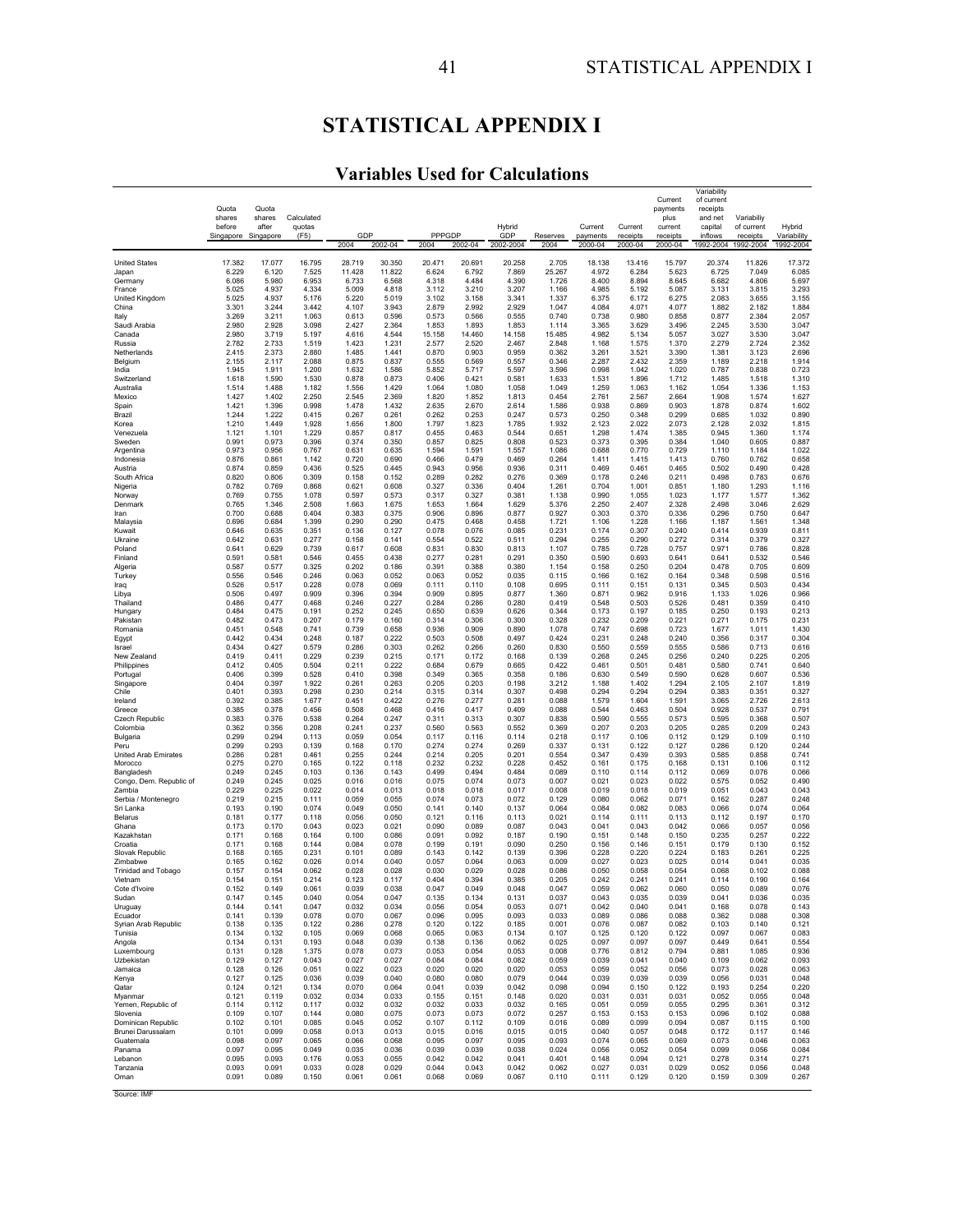|                                             | Quota               | Quota              |                |                |                |                |                |                |                |                     |                     | Current<br>payments | Variability<br>of current |                        |                       |
|---------------------------------------------|---------------------|--------------------|----------------|----------------|----------------|----------------|----------------|----------------|----------------|---------------------|---------------------|---------------------|---------------------------|------------------------|-----------------------|
|                                             | shares              | shares             | Calculated     |                |                |                |                |                |                |                     |                     | plus                | receipts<br>and net       | Variabiliy             |                       |
|                                             | before<br>Singapore | after<br>Singapore | quotas<br>(F5) | GDP            |                | PPPGDP         |                | Hybrid<br>GDP  | Reserves       | Current<br>payments | Current<br>receipts | current<br>receipts | capital<br>inflows        | of current<br>receipts | Hybrid<br>Variability |
|                                             |                     |                    |                | 2004           | 2002-04        | 2004           | 2002-04        | 2002-2004      | 2004           | 2000-04             | 2000-04             | 2000-04             | 1992-2004                 | 1992-2004              | 1992-2004             |
| Cameroon                                    | 0.087               | 0.086              | 0.033          | 0.045          | 0.040          | 0.073          | 0.073          | 0.072          | 0.021          | 0.034               | 0.032               | 0.033               | 0.056                     | 0.041                  | 0.048                 |
| Uganda                                      | 0.085               | 0.083              | 0.025          | 0.017          | 0.018          | 0.071          | 0.070          | 0.069          | 0.036          | 0.021               | 0.017               | 0.019               | 0.039                     | 0.047                  | 0.041                 |
| Bolivia                                     | 0.080               | 0.079              | 0.023          | 0.021          | 0.023          | 0.043          | 0.043          | 0.042          | 0.022          | 0.025               | 0.024               | 0.025               | 0.031                     | 0.025                  | 0.026                 |
| El Salvador                                 | 0.080               | 0.079              | 0.053          | 0.039          | 0.041          | 0.053          | 0.054          | 0.053          | 0.054          | 0.055               | 0.053               | 0.054               | 0.056                     | 0.066                  | 0.057                 |
| Jordan                                      | 0.080               | 0.079              | 0.082          | 0.028          | 0.028          | 0.046          | 0.045          | 0.044          | 0.159          | 0.077               | 0.082               | 0.079               | 0.087                     | 0.047                  | 0.075                 |
| Bosnia-Herzegovina                          | 0.079               | 0.078              | 0.066<br>0.084 | 0.020          | 0.019          | 0.039<br>0.075 | 0.039          | 0.038          | 0.063          | 0.055               | 0.048               | 0.052               | 0.093                     | 0.119                  | 0.103                 |
| Costa Rica<br>Afghanistan, Islamic Republic | 0.077<br>0.076      | 0.075<br>0.074     | 0.042          | 0.045<br>0.014 | 0.048<br>0.014 | 0.048          | 0.075<br>0.046 | 0.074<br>0.045 | 0.054<br>0.035 | 0.092<br>0.025      | 0.085<br>0.024      | 0.088<br>0.024      | 0.087<br>0.120            | 0.109<br>0.119         | 0.094<br>0.102        |
| Senegal                                     | 0.076               | 0.074              | 0.024          | 0.019          | 0.018          | 0.033          | 0.033          | 0.032          | 0.037          | 0.026               | 0.024               | 0.025               | 0.019                     | 0.021                  | 0.018                 |
| Azerbaijan                                  | 0.075               | 0.074              | 0.036          | 0.021          | 0.020          | 0.056          | 0.053          | 0.052          | 0.027          | 0.042               | 0.032               | 0.037               | 0.050                     | 0.045                  | 0.042                 |
| Gabon                                       | 0.072               | 0.071              | 0.047          | 0.020          | 0.018          | 0.016          | 0.017          | 0.016          | 0.009          | 0.028               | 0.036               | 0.032               | 0.077                     | 0.132                  | 0.114                 |
| Georgia                                     | 0.070               | 0.069              | 0.017          | 0.011          | 0.011          | 0.025          | 0.024          | 0.024          | 0.009          | 0.018               | 0.015               | 0.017               | 0.023                     | 0.023                  | 0.020                 |
| Lithuania                                   | 0.067               | 0.066              | 0.096          | 0.055          | 0.050          | 0.078          | 0.076          | 0.075          | 0.106          | 0.095               | 0.087               | 0.091               | 0.085                     | 0.132                  | 0.114                 |
| Cyprus                                      | 0.066               | 0.064              | 0.061          | 0.038          | 0.035          | 0.029          | 0.030          | 0.029          | 0.107          | 0.068               | 0.064               | 0.066               | 0.098                     | 0.042                  | 0.084                 |
| Namibia                                     | 0.064               | 0.063              | 0.024          | 0.013          | 0.011          | 0.025          | 0.025          | 0.025          | 0.010          | 0.021               | 0.025               | 0.023               | 0.019                     | 0.044                  | 0.038                 |
| Bahrain                                     | 0.063               | 0.062              | 0.144          | 0.027          | 0.027          | 0.026          | 0.025          | 0.025          | 0.058          | 0.105               | 0.111               | 0.108               | 0.237                     | 0.308                  | 0.265                 |
| Ethiopia                                    | 0.063               | 0.062              | 0.076          | 0.023          | 0.021          | 0.097          | 0.096          | 0.094          | 0.037          | 0.025               | 0.026               | 0.025               | 0.284                     | 0.312                  | 0.269                 |
| Papua New Guinea                            | 0.062               | 0.061              | 0.028          | 0.011          | 0.010          | 0.024          | 0.025          | 0.024          | 0.017          | 0.022               | 0.025               | 0.024               | 0.040                     | 0.052                  | 0.045                 |
| Bahamas, The                                | 0.061               | 0.060              | 0.029          | 0.014          | 0.015          | 0.011          | 0.011          | 0.011          | 0.020          | 0.033               | 0.028               | 0.030               | 0.025                     | 0.039                  | 0.033                 |
| Nicaragua                                   | 0.061               | 0.060              | 0.021          | 0.013          | 0.012          | 0.036          | 0.036          | 0.035          | 0.019          | 0.026               | 0.021               | 0.023               | 0.029                     | 0.015                  | 0.025                 |
| Honduras                                    | 0.061               | 0.060              | 0.037          | 0.018          | 0.019          | 0.035          | 0.035          | 0.034          | 0.051          | 0.040               | 0.038               | 0.039               | 0.032                     | 0.035                  | 0.030                 |
| Liberia                                     | 0.060               | 0.059              | 0.005          | 0.001          | 0.001          | 0.001          | 0.001          | 0.001          | 0.000          | 0.005               | 0.004               | 0.004               | 0.017                     | 0.010                  | 0.015                 |
| Latvia                                      | 0.059               | 0.058              | 0.053          | 0.034          | 0.031          | 0.047          | 0.045          | 0.044          | 0.051          | 0.061               | 0.054               | 0.057               | 0.049                     | 0.057                  | 0.049                 |
| Moldova                                     | 0.058               | 0.057              | 0.018          | 0.006          | 0.006          | 0.014          | 0.014          | 0.013          | 0.011          | 0.016               | 0.015               | 0.016               | 0.025                     | 0.033                  | 0.029                 |
| Madagascar                                  | 0.057               | 0.056              | 0.022          | 0.011          | 0.013          | 0.026          | 0.026          | 0.025          | 0.014          | 0.017               | 0.015               | 0.016               | 0.037                     | 0.053                  | 0.045                 |
| Iceland                                     | 0.055               | 0.054              | 0.035          | 0.030          | 0.028          | 0.017          | 0.017          | 0.019          | 0.029          | 0.044               | 0.040               | 0.042               | 0.050                     | 0.016                  | 0.043                 |
| Mozambique                                  | 0.053               | 0.052              | 0.025          | 0.015          | 0.014          | 0.043          | 0.042          | 0.041          | 0.030          | 0.024               | 0.020               | 0.022               | 0.025                     | 0.038                  | 0.033                 |
| Guinea                                      | 0.050               | 0.049              | 0.010          | 0.010          | 0.010          | 0.032          | 0.032          | 0.032          | 0.004          | 0.011               | 0.010               | 0.010               | 0.016                     | 0.017                  | 0.015                 |
| Sierra Leone                                | 0.049               | 0.048              | 0.004          | 0.003          | 0.003          | 0.008          | 0.008          | 0.008          | 0.002          | 0.004               | 0.003               | 0.003               | 0.011                     | 0.009                  | 0.010                 |
| Malta                                       | 0.048               | 0.047              | 0.058          | 0.013          | 0.013          | 0.013          | 0.014          | 0.014          | 0.084          | 0.050               | 0.048               | 0.049               | 0.047                     | 0.055                  | 0.048                 |
| Mauritius                                   | 0.048               | 0.047              | 0.032          | 0.016          | 0.015          | 0.027          | 0.027          | 0.026          | 0.049          | 0.032               | 0.033               | 0.033               | 0.029                     | 0.033                  | 0.028                 |
| Paraguay                                    | 0.047               | 0.046              | 0.039          | 0.018          | 0.017          | 0.047          | 0.048          | 0.047          | 0.034          | 0.032               | 0.033               | 0.032               | 0.068                     | 0.076                  | 0.066                 |
| Mali                                        | 0.044               | 0.043              | 0.015          | 0.012          | 0.011          | 0.023          | 0.024          | 0.023          | 0.027          | 0.015               | 0.014               | 0.014               | 0.010                     | 0.017                  | 0.014                 |
| Suriname                                    | 0.043               | 0.042              | 0.009          | 0.003          | 0.003          | 0.023          | 0.021          | 0.021          | 0.003          | 0.007               | 0.006               | 0.007               | 0.020                     | 0.018                  | 0.017                 |
| Armenia                                     | 0.043               | 0.042              | 0.012          | 0.009          | 0.008          | 0.006          | 0.006          | 0.005          | 0.016          | 0.013               | 0.012               | 0.013               | 0.011                     | 0.013                  | 0.011                 |
| Guyana                                      | 0.043               | 0.042              | 0.015          | 0.002          | 0.002          | 0.005          | 0.005          | 0.006          | 0.008          | 0.009               | 0.009               | 0.009               | 0.029                     | 0.035                  | 0.031                 |
| Kyrgyz Republic                             | 0.042               | 0.041              | 0.010          | 0.005          | 0.005          | 0.018          | 0.017          | 0.017          | 0.014          | 0.009               | 0.008               | 0.009               | 0.018                     | 0.017                  | 0.016                 |
| Cambodia                                    | 0.041               | 0.040              | 0.055          | 0.012          | 0.012          | 0.056          | 0.055          | 0.054          | 0.028          | 0.036               | 0.033               | 0.034               | 0.117                     | 0.134                  | 0.116                 |
| Tajikistan                                  | 0.041               | 0.040              | 0.012          | 0.005          | 0.004          | 0.014          | 0.013          | 0.013          | 0.005          | 0.012               | 0.012               | 0.012               | 0.018                     | 0.018                  | 0.016                 |
| Congo, Republic of                          | 0.040               | 0.039              | 0.029          | 0.010          | 0.010          | 0.007          | 0.007          | 0.007          | 0.001          | 0.021               | 0.026               | 0.023               | 0.060                     | 0.065                  | 0.056                 |
| Haiti                                       | 0.038               | 0.038              | 0.014          | 0.009          | 0.009          | 0.025          | 0.027          | 0.027          | 0.002          | 0.014               | 0.013               | 0.014               | 0.025                     | 0.022                  | 0.021                 |
| Somalia                                     | 0.038               | 0.038              | 0.002          | 0.001          | 0.001          | 0.001          | 0.001          | 0.001          | 0.001          | 0.003               | 0.001               | 0.002               | 0.002                     | 0.002                  | 0.002                 |
| Rwanda                                      | 0.037               | 0.037              | 0.007          | 0.004          | 0.005          | 0.020          | 0.021          | 0.020          | 0.007          | 0.005               | 0.005               | 0.005               | 0.017                     | 0.020                  | 0.017                 |
| Burundi                                     | 0.036               | 0.035              | 0.003          | 0.002          | 0.002          | 0.009          | 0.009          | 0.009          | 0.002          | 0.002               | 0.002               | 0.002               | 0.007                     | 0.009                  | 0.008                 |
| Turkmenistan                                | 0.035               | 0.034              | 0.046          | 0.040          | 0.034          | 0.064          | 0.058          | 0.056          | 0.085          | 0.034               | 0.038               | 0.036               | 0.061                     | 0.099                  | 0.085                 |
| Togo                                        | 0.034               | 0.034              | 0.009          | 0.005          | 0.005          | 0.016          | 0.016          | 0.016          | 0.009          | 0.009               | 0.008               | 0.008               | 0.014                     | 0.012                  | 0.012                 |
| Nepal                                       | 0.033               | 0.033              | 0.021          | 0.016          | 0.017          | 0.009          | 0.009          | 0.065          | 0.045          | 0.020               | 0.020               | 0.020               | 0.029                     | 0.025                  | 0.024                 |
| Fiji                                        | 0.033               | 0.032              | 0.011          | 0.008          | 0.007          | 0.066          | 0.067          | 0.009          | 0.013          | 0.010               | 0.011               | 0.011               | 0.008                     | 0.017                  | 0.015                 |
| Malawi                                      | 0.032               | 0.032              | 0.007          | 0.005          | 0.005          | 0.008          | 0.008          | 0.026          | 0.004          | 0.008               | 0.007               | 0.007               | 0.009                     | 0.008                  | 0.007                 |
| Macedonia, FYR                              | 0.032               | 0.032              | 0.028          | 0.013          | 0.013          | 0.026          | 0.027          | 0.013          | 0.027          | 0.027               | 0.025               | 0.026               | 0.039                     | 0.043                  | 0.037                 |
| Barbados                                    | 0.032               | 0.031              | 0.015          | 0.008          | 0.008          | 0.013          | 0.013          | 0.008          | 0.021          | 0.017               | 0.016               | 0.017               | 0.016                     | 0.011                  | 0.014                 |
| Niger                                       | 0.031               | 0.030              | 0.007          | 0.007          | 0.007          | 0.036          | 0.035          | 0.018          | 0.008          | 0.006               | 0.006               | 0.006               | 0.014                     | 0.011                  | 0.012                 |
| Estonia                                     | 0.030               | 0.030              | 0.067          | 0.027          | 0.025          | 0.018          | 0.019          | 0.034          | 0.045          | 0.074               | 0.067               | 0.071               | 0.053                     | 0.075                  | 0.064                 |
| Mauritania                                  | 0.030               | 0.029              | 0.008          | 0.003          | 0.003          | 0.012          | 0.012          | 0.011          | 0.003          | 0.007               | 0.008               | 0.007               | 0.014                     | 0.013                  | 0.012                 |
| Botswana                                    | 0.029               | 0.029              | 0.054          | 0.019          | 0.016          | 0.015          | 0.015          | 0.029          | 0.169          | 0.037               | 0.043               | 0.040               | 0.066                     | 0.076                  | 0.065                 |
| Benin                                       | 0.029               | 0.029              | 0.009          | 0.010          | 0.009          | 0.030          | 0.030          | 0.014          | 0.020          | 0.010               | 0.008               | 0.009               | 0.007                     | 0.006                  | 0.006                 |
| Burkina Faso                                | 0.028               | 0.028              | 0.010          | 0.013          | 0.011          | 0.028          | 0.028          | 0.027          | 0.021          | 0.009               | 0.006               | 0.007               | 0.017                     | 0.022                  | 0.019                 |
| Chad                                        | 0.026               | 0.026              | 0.016          | 0.011          | 0.008          | 0.008          | 0.008          | 0.008          | 0.006          | 0.016               | 0.011               | 0.013               | 0.032                     | 0.035                  | 0.030                 |
| Central African Republic                    | 0.026               | 0.026              | 0.004          | 0.003          | 0.003          | 0.022          | 0.019          | 0.019          | 0.004          | 0.004               | 0.003               | 0.003               | 0.008                     | 0.004                  | 0.007                 |
| Lao, People's Dem. Republic                 | 0.025               | 0.024              | 0.006          | 0.007          | 0.007          | 0.020          | 0.020          | 0.020          | 0.007          | 0.007               | 0.006               | 0.006               | 0.015                     | 0.008                  | 0.013                 |
| Mongolia                                    | 0.024               | 0.023              | 0.010          | 0.003          | 0.003          | 0.009          | 0.009          | 0.009          | 0.007          | 0.011               | 0.009               | 0.010               | 0.014                     | 0.011                  | 0.012                 |
| Swaziland                                   | 0.024               | 0.023              | 0.021          | 0.006          | 0.005          | 0.010          | 0.010          | 0.010          | 0.009          | 0.019               | 0.020               | 0.020               | 0.025                     | 0.034                  | 0.029                 |
| Albania                                     | 0.023               | 0.023              | 0.026          | 0.021          | 0.018          | 0.028          | 0.027          | 0.027          | 0.036          | 0.023               | 0.021               | 0.022               | 0.028                     | 0.048                  | 0.041                 |
| Lesotho                                     | 0.016               | 0.016              | 0.012          | 0.003          | 0.003          | 0.009          | 0.009          | 0.009          | 0.015          | 0.010               | 0.009               | 0.010               | 0.011                     | 0.019                  | 0.016                 |
| <b>Equatorial Guinea</b>                    | 0.015               | 0.015              | 0.039          | 0.013          | 0.009          | 0.032          | 0.027          | 0.026          | 0.016          | 0.039               | 0.032               | 0.035               | 0.050                     | 0.068                  | 0.058                 |
| Gambia, The                                 | 0.015               | 0.014              | 0.003          | 0.001          | 0.001          | 0.005          | 0.005          | 0.005          | 0.002          | 0.003               | 0.003               | 0.003               | 0.005                     | 0.004                  | 0.004                 |
| Belize                                      | 0.009               | 0.009              | 0.006          | 0.003          | 0.003          | 0.004          | 0.003          | 0.003          | 0.003          | 0.007               | 0.005               | 0.006               | 0.007                     | 0.005                  | 0.006                 |
| San Marino                                  | 0.008               | 0.008              | 0.024          | 0.003          | 0.003          | 0.003          | 0.003          | 0.002          | 0.003          | 0.018               | 0.018               | 0.018               | 0.022                     | 0.029                  | 0.025                 |
| Vanuatu                                     | 0.008               | 0.008              | 0.003          | 0.001          | 0.001          | 0.001          | 0.001          | 0.001          | 0.002          | 0.002               | 0.002               | 0.002               | 0.005                     | 0.006                  | 0.005                 |
| Djibouti                                    | 0.007               | 0.007              | 0.003          | 0.002          | 0.002          | 0.003          | 0.003          | 0.003          | 0.003          | 0.004               | 0.004               | 0.004               | 0.004                     | 0.004                  | 0.003                 |
| Eritrea                                     | 0.007               | 0.007              | 0.008          | 0.002          | 0.002          | 0.007          | 0.007          | 0.007          | 0.001          | 0.005               | 0.005               | 0.005               | 0.017                     | 0.018                  | 0.016                 |
| St. Lucia                                   | 0.007               | 0.007              | 0.004          | 0.002          | 0.002          | 0.002          | 0.002          | 0.002          | 0.004          | 0.005               | 0.004               | 0.005               | 0.004                     | 0.004                  | 0.004                 |
| Guinea-Bissau                               | 0.007               | 0.006              | 0.004          | 0.001          | 0.001          | 0.002          | 0.002          | 0.002          | 0.002          | 0.001               | 0.002               | 0.001               | 0.012                     | 0.015                  | 0.013                 |
|                                             | 0.007               | 0.006              | 0.006          | 0.002          | 0.002          | 0.002          | 0.002          | 0.002          | 0.003          | 0.006               | 0.005               | 0.006               | 0.003                     | 0.011                  | 0.010                 |
| Antigua and Barbuda<br>Grenada              | 0.006               | 0.006              | 0.003          | 0.001          | 0.001          | 0.001          | 0.002          | 0.002          | 0.003          | 0.003               | 0.003               | 0.003               | 0.004                     | 0.004                  | 0.004                 |
| Samoa                                       | 0.006               | 0.006              | 0.002          | 0.001          | 0.001          | 0.002          | 0.002          | 0.002          | 0.003          | 0.002               | 0.001               | 0.001               | 0.002                     | 0.003                  | 0.002                 |
| Solomon Islands                             | 0.005               | 0.005              | 0.003          | 0.001          | 0.001          | 0.002          | 0.001          | 0.005          | 0.002          | 0.002               | 0.002               | 0.002               | 0.004                     | 0.005                  | 0.004                 |
| Cape Verde                                  | 0.005               | 0.005              | 0.004          | 0.002          | 0.002          | 0.005          | 0.005          | 0.001          | 0.003          | 0.005               | 0.004               | 0.005               | 0.007                     | 0.003                  | 0.006                 |
| Comoros                                     | 0.004               | 0.004              | 0.001          | 0.001          | 0.001          | 0.002          | 0.002          | 0.002          | 0.003          | 0.001               | 0.001               | 0.001               | 0.001                     | 0.001                  | 0.001                 |
| St. Kitts and Nevis                         | 0.004               | 0.004              | 0.003          | 0.001          | 0.001          | 0.001          | 0.001          | 0.002          | 0.002          | 0.003               | 0.002               | 0.003               | 0.001                     | 0.003                  | 0.002                 |
| Seychelles                                  | 0.004               | 0.004              | 0.005          | 0.002          | 0.002          | 0.004          | 0.004          | 0.001          | 0.001          | 0.006               | 0.005               | 0.006               | 0.008                     | 0.003                  | 0.007                 |
| St. Vincent and the Grenadin                | 0.004               | 0.004              | 0.002          | 0.001          | 0.001          | 0.002          | 0.002          | 0.001          | 0.002          | 0.003               | 0.002               | 0.002               | 0.003                     | 0.002                  | 0.003                 |
| Dominica                                    | 0.004               | 0.004              | 0.002          | 0.001          | 0.001          | 0.001          | 0.001          | 0.004          | 0.002          | 0.002               | 0.002               | 0.002               | 0.003                     | 0.002                  | 0.002                 |
| Maldives                                    | 0.004               | 0.004              | 0.006          | 0.002          | 0.002          | 0.001          | 0.001          | 0.001          | 0.006          | 0.006               | 0.005               | 0.006               | 0.003                     | 0.004                  | 0.003                 |
| Timor-Leste                                 | 0.004               | 0.004              | 0.006          | 0.001          | 0.001          | 0.001          | 0.001          | 0.001          | 0.006          | 0.003               | 0.003               | 0.003               | 0.011                     | 0.014                  | 0.012                 |
| Sao Tome and Principe                       | 0.003               | 0.003              | 0.001          | 0.000          | 0.000          | 0.005          | 0.005          | 0.000          | 0.001          | 0.000               | 0.000               | 0.000               | 0.001                     | 0.001                  | 0.001                 |
| Tonga                                       | 0.003               | 0.003              | 0.001          | 0.000          | 0.000          | 0.000          | 0.000          | 0.001          | 0.002          | 0.001               | 0.001               | 0.001               | 0.003                     | 0.002                  | 0.002                 |
| Bhutan                                      | 0.003               | 0.003              | 0.004          | 0.002          | 0.002          | 0.000          | 0.000          | 0.005          | 0.012          | 0.003               | 0.003               | 0.003               | 0.004                     | 0.003                  | 0.003                 |
| Kiribati                                    | 0.003               | 0.003              | 0.003          | 0.000          | 0.000          | 0.001          | 0.001          | 0.000          | 0.014          | 0.001               | 0.001               | 0.001               | 0.001                     | 0.002                  | 0.001                 |
| Micronesia, Fed. States of                  | 0.002               | 0.002              | 0.002          | 0.001          | 0.001          | 0.001          | 0.001          | 0.000          | 0.002          | 0.002               | 0.002               | 0.002               | 0.004                     | 0.004                  | 0.003                 |
| Marshall Islands                            | 0.002               | 0.002              | 0.001          | 0.000          | 0.000          | 0.000          | 0.000          | 0.000          | 0.000          | 0.001               | 0.001               | 0.001               | 0.002                     | 0.002                  | 0.001                 |
| Palau, Republic of                          | 0.001               | 0.001              | 0.002          | 0.000          | 0.000          | 0.000          | 0.000          | 0.000          | 0.000          | 0.001               | 0.001               | 0.001               | 0.004                     | 0.004                  | 0.004                 |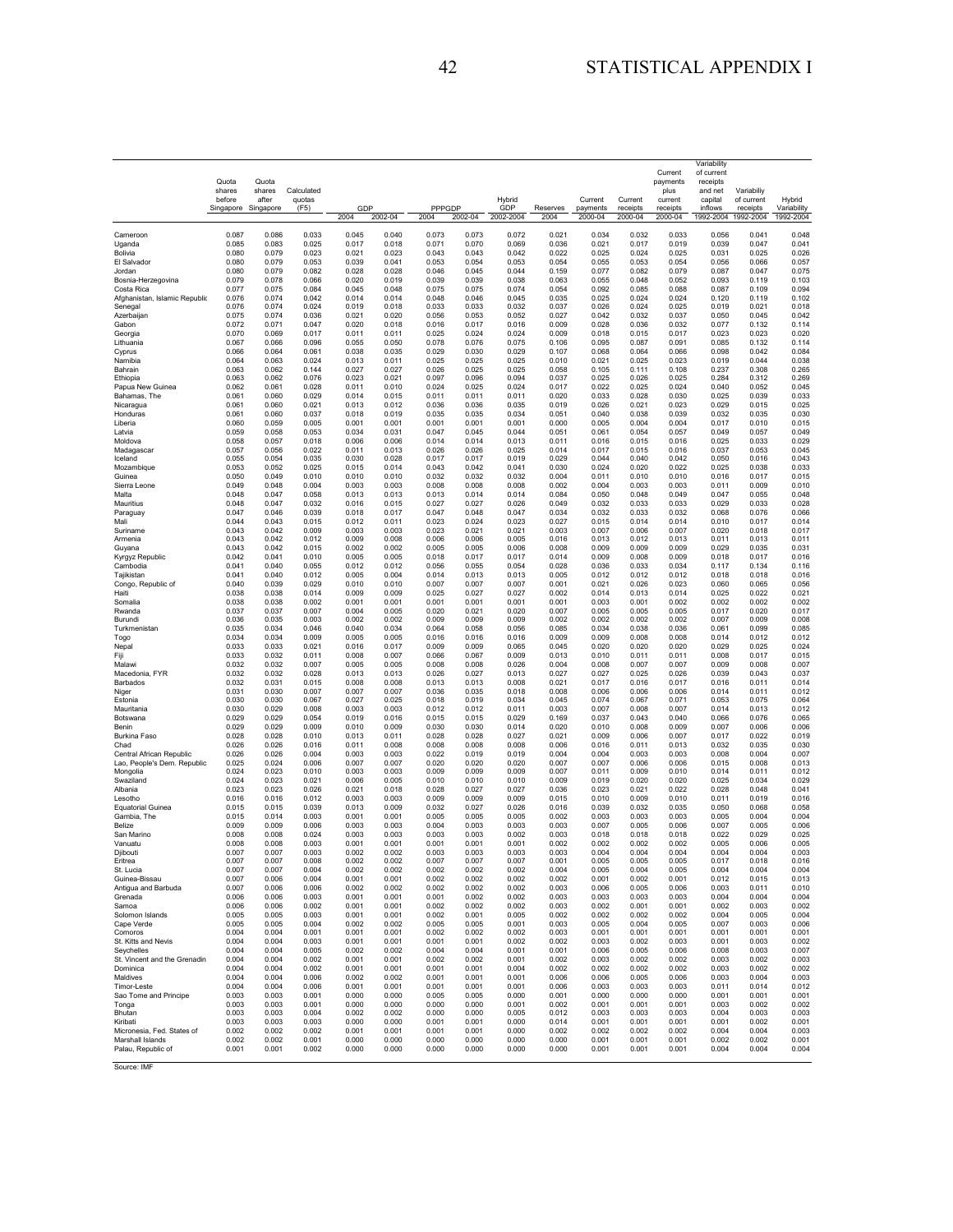# **STATISTICAL APPENDIX II**

# **Indicator of Economic Size - The Ranking**

| Country                               | Actual              | DS I                |                     |                         | DS II DS III DS IV      |           | DS V DS VI | Country                                | Actual     | DS <sub>1</sub> |            | DS II DS III DS IV |            | DSV DSVI   |            |
|---------------------------------------|---------------------|---------------------|---------------------|-------------------------|-------------------------|-----------|------------|----------------------------------------|------------|-----------------|------------|--------------------|------------|------------|------------|
| <b>United States</b>                  | 1                   | 1                   | 1                   | 1                       | 1                       | 1         | 1          | Cameroon                               | 93         | 105             | 106        | 106                | 105        | 104        | 106        |
| Japan                                 | $\overline{2}$      | $\overline{2}$      | 2                   | $\overline{\mathbf{c}}$ | $\overline{\mathbf{c}}$ | 2         | 2          | Uganda                                 | 94         | 113             | 114        | 116                | 108        | 103        | 108        |
| Germany                               | 3                   | 4                   | 4                   | 4                       | 4                       | 4         | 4          | Bolivia                                | 95         | 116             | 121        | 118                | 116        | 119        | 119        |
| France                                | 4                   | 6                   | 6                   | 6                       | 6                       | 6         | 6          | El Salvador                            | 96         | 93              | 90         | 92                 | 98         | 95         | 96         |
| United Kingdom                        | 4                   | 5                   | 5                   | 5                       | 5                       | 5         | 5          | Jordan                                 | 96         | 77              | 77         | 79                 | 77         | 78         | 80         |
| China<br>Italy                        | 6<br>$\overline{7}$ | 3<br>$\overline{7}$ | 3<br>$\overline{7}$ | 3<br>$\overline{7}$     | 3<br>9                  | 3<br>9    | 3<br>9     | Bosnia-Herzegovina<br>Costa Rica       | 98<br>99   | 90<br>83        | 87<br>79   | 89<br>81           | 92<br>85   | 88<br>82   | 92<br>84   |
| Saudi Arabia                          | 8                   | 30                  | 22                  | 22                      | 29                      | 23        | 25         | Afghanistan, Islamic Repub             | 100        | 97              | 100        | 104                | 97         | 98         | 101        |
| Canada                                | 9                   | 9                   | 9                   | 9                       | 11                      | 11        | 11         | Senegal                                | 100        | 120             | 117        | 120                | 119        | 118        | 120        |
| Russia                                | 10                  | 12                  | 12                  | 13                      | 10                      | 10        | 10         | Azerbaijan                             | 102        | 111             | 110        | 111                | 109        | 109        | 110        |
| Netherlands                           | 11                  | 14                  | 10                  | 10                      | 16                      | 13        | 14         | Gabon                                  | 103        | 110             | 101        | 103                | 114        | 111        | 112        |
| Belgium                               | 12                  | 20                  | 17                  | 18                      | 24                      | 18        | 18         | Georgia                                | 104        | 130             | 133        | 134                | 131        | 131        | 131        |
| India<br>Switzerland                  | 13<br>14            | 13<br>17            | 14<br>16            | 14<br>17                | $\overline{7}$<br>17    | 8<br>17   | 8<br>17    | Lithuania<br>Cyprus                    | 105<br>106 | 78<br>82        | 74<br>85   | 76<br>82           | 80<br>87   | 76<br>89   | 78<br>86   |
| Australia                             | 15                  | 19                  | 18                  | 19                      | 22                      | 21        | 21         | Namibia                                | 107        | 128             | 126        | 127                | 128        | 125        | 125        |
| Mexico                                | 16                  | 10                  | 11                  | 11                      | 12                      | 12        | 12         | Bahrain                                | 108        | 73              | 72         | 74                 | 75         | 72         | 74         |
| Spain                                 | 17                  | 11                  | 13                  | 12                      | 14                      | 16        | 16         | Ethiopia                               | 109        | 76              | 76         | 78                 | 73         | 73         | 76         |
| Brazil                                | 18                  | 16                  | 19                  | 16                      | 13                      | 15        | 13         | Papua New Guinea                       | 110        | 125             | 122        | 123                | 122        | 120        | 121        |
| Korea                                 | 19                  | 8                   | 8                   | 8                       | 8                       | 7         | 7          | Bahamas, The                           | 111        | 123             | 120        | 121                | 127        | 126        | 126        |
| Venezuela<br>Sweden                   | 20<br>21            | 40<br>23            | 34<br>23            | 37<br>23                | 40<br>28                | 38<br>28  | 38<br>27   | Nicaragua<br>Honduras                  | 111<br>111 | 126<br>109      | 128<br>107 | 128<br>110         | 121<br>111 | 124<br>108 | 122<br>111 |
| Argentina                             | 22                  | 31                  | 38                  | 33                      | 30                      | 33        | 32         | Liberia                                | 114        | 155             | 164        | 157                | 158        | 169        | 161        |
| Indonesia                             | 23                  | 27                  | 26                  | 28                      | 19                      | 20        | 20         | Latvia                                 | 115        | 98              | 92         | 97                 | 101        | 97         | 100        |
| Austria                               | 24                  | 29                  | 30                  | 30                      | 31                      | 31        | 31         | Moldova                                | 116        | 135             | 132        | 133                | 134        | 132        | 132        |
| South Africa                          | 25                  | 39                  | 40                  | 41                      | 33                      | 36        | 35         | Madagascar                             | 117        | 127             | 124        | 124                | 124        | 123        | 124        |
| Nigeria                               | 26                  | 47                  | 45                  | 45                      | 50                      | 45        | 46         | Iceland                                | 118        | 106             | 111        | 107                | 113        | 121        | 117        |
| Norway                                | 27<br>28            | 24<br>25            | 25<br>24            | 26<br>24                | 26<br>27                | 27<br>25  | 28<br>26   | Mozambique<br>Guinea                   | 119<br>120 | 124<br>142      | 119<br>144 | 122<br>144         | 117<br>133 | 115<br>134 | 115        |
| Denmark<br>Iran                       | 29                  | 36                  | 31                  | 31                      | 32                      | 30        | 30         | Sierra Leone                           | 121        | 156             | 160        | 160                | 156        | 158        | 135<br>157 |
| Malaysia                              | 30                  | 22                  | 20                  | 21                      | 20                      | 19        | 19         | Malta                                  | 122        | 101             | 93         | 98                 | 104        | 100        | 102        |
| Kuwait                                | 31                  | 52                  | 46                  | 46                      | 57                      | 52        | 52         | Mauritius                              | 122        | 112             | 109        | 112                | 112        | 113        | 113        |
| Ukraine                               | 32                  | 51                  | 51                  | 52                      | 49                      | 46        | 48         | Paraguay                               | 124        | 107             | 105        | 108                | 107        | 102        | 107        |
| Poland                                | 33                  | 28                  | 29                  | 29                      | 25                      | 29        | 29         | Mali                                   | 125        | 129             | 129        | 129                | 129        | 127        | 128        |
| Finland                               | 34                  | 34<br>37            | 35<br>33            | 35<br>36                | 39<br>35                | 40<br>32  | 40<br>33   | Suriname                               | 126        | 151             | 151        | 151                | 139        | 144        | 143<br>150 |
| Algeria<br>Turkey                     | 35<br>36            | 21                  | 28                  | 25                      | 21                      | 26        | 23         | Armenia<br>Guyana                      | 126<br>128 | 137<br>138      | 136<br>140 | 136<br>139         | 149<br>142 | 147<br>141 | 141        |
| Iraq                                  | 37                  | 60                  | 58                  | 59                      | 64                      | 61        | 62         | Kyrgyz Republic                        | 129        | 141             | 143        | 142                | 137        | 137        | 137        |
| Libya                                 | 38                  | 48                  | 48                  | 48                      | 51                      | 50        | 51         | Cambodia                               | 130        | 99              | 95         | 99                 | 95         | 94         | 95         |
| Thailand                              | 39                  | 26                  | 27                  | 27                      | 23                      | 22        | 22         | Tajikistan                             | 131        | 144             | 145        | 145                | 147        | 148        | 149        |
| Hungary                               | 40                  | 44                  | 44                  | 44                      | 43                      | 43        | 43         | Congo, Republic of                     | 132        | 121             | 125        | 125                | 126        | 130        | 130        |
| Pakistan                              | 41                  | 50                  | 52                  | 51                      | 47                      | 48        | 47         | Haiti                                  | 133        | 136             | 141        | 137                | 132        | 135        | 133        |
| Romania<br>Egypt                      | 42<br>43            | 53<br>46            | 54<br>49            | 53<br>49                | 52<br>45                | 53<br>44  | 53<br>45   | Somalia<br>Rwanda                      | 133<br>135 | 180<br>149      | 179<br>146 | 180<br>147         | 181<br>141 | 181<br>140 | 181<br>140 |
| Israel                                | 44                  | 32                  | 32                  | 32                      | 36                      | 34        | 34         | Burundi                                | 136        | 168             | 166        | 168                | 159        | 157        | 158        |
| New Zealand                           | 45                  | 55                  | 55                  | 56                      | 60                      | 62        | 60         | Turkmenistan                           | 137        | 92              | 86         | 88                 | 91         | 84         | 89         |
| Philippines                           | 46                  | 43                  | 41                  | 42                      | 37                      | 35        | 36         | Togo                                   | 138        | 147             | 147        | 146                | 145        | 146        | 147        |
| Portugal                              | 47                  | 38                  | 39                  | 40                      | 41                      | 41        | 42         | Nepal                                  | 139        | 115             | 116        | 117                | 110        | 105        | 109        |
| Singapore                             | 48<br>49            | 15<br>45            | 15<br>47            | 15<br>47                | 15<br>46                | 14<br>47  | 15<br>49   | Fiji                                   | 140<br>141 | 143<br>153      | 138<br>153 | 141<br>153         | 151<br>144 | 143<br>145 | 145<br>144 |
| Chile<br>Ireland                      | 50                  | 18                  | 21                  | 20                      | 18                      | 24        | 24         | Malawi<br>Macedonia, FYR               | 141        | 118             | 118        | 119                | 123        | 122        | 123        |
| Greece                                | 51                  | 35                  | 43                  | 38                      | 38                      | 49        | 41         | Barbados                               | 143        | 131             | 134        | 132                | 135        | 136        | 136        |
| Czech Republic                        | 52                  | 33                  | 36                  | 34                      | 34                      | 37        | 37         | Niger                                  | 144        | 148             | 148        | 149                | 146        | 149        | 148        |
| Colombia                              | 53                  | 49                  | 50                  | 50                      | 48                      | 51        | 50         | Estonia                                | 145        | 96              | 91         | 95                 | 102        | 96         | 98         |
| Bulgaria                              | 54                  | 69                  | 70                  | 72                      | 66                      | 66        | 66         | Mauritania                             | 146        | 152             | 152        | 152                | 154        | 154        | 154        |
| Peru                                  | 55                  | 54                  | 59                  | 55                      | 53                      | 57        | 56         | Botswana                               | 147        | 84              | 80         | 84                 | 84         | 79         | 83         |
| United Arab Emirates<br>Morocco       | 56<br>57            | 41<br>57            | 37<br>56            | 39<br>57                | 42<br>54                | 39<br>55  | 39<br>55   | <b>Benin</b><br>Burkina Faso           | 148<br>149 | 139<br>133      | 139<br>130 | 140<br>131         | 140<br>130 | 139<br>128 | 139<br>129 |
| Bangladesh                            | 58                  | 71                  | 71                  | 73                      | 59                      | 59        | 58         | Chad                                   | 150        | 132             | 135        | 135                | 138        | 138        | 138        |
| Congo, Dem. Republic of               | 58                  | 63                  | 123                 | 69                      | 63                      | 112       | 69         | Central African Republic               | 150        | 158             | 163        | 159                | 153        | 153        | 153        |
| Zambia                                | 60                  | 122                 | 127                 | 126                     | 125                     | 129       | 127        | Lao, People's Dem. Republ              | 152        | 146             | 150        | 148                | 143        | 151        | 146        |
| Serbia / Montenegro                   | 61                  | 74                  | 69                  | 71                      | 74                      | 69        | 70         | Mongolia                               | 153        | 150             | 149        | 150                | 152        | 152        | 152        |
| Sri Lanka<br><b>Belarus</b>           | 62                  | 85                  | 82<br>75            | 86<br>77                | 78<br>79                | 77<br>74  | 79<br>75   | Swaziland<br>Albania                   | 153<br>155 | 134             | 131        | 130                | 136        | 133        | 134<br>118 |
| Ghana                                 | 63<br>64            | 81<br>104           | 104                 | 105                     | 90                      | 92        | 93         | Lesotho                                | 156        | 117<br>145      | 113<br>142 | 114<br>143         | 120<br>148 | 117<br>142 | 142        |
| Kazakhstan                            | 65                  | 61                  | 62                  | 62                      | 61                      | 60        | 61         | <b>Equatorial Guinea</b>               | 157        | 114             | 115        | 115                | 115        | 116        | 116        |
| Croatia                               | 66                  | 62                  | 64                  | 63                      | 62                      | 64        | 64         | Gambia, The                            | 158        | 171             | 171        | 171                | 165        | 165        | 167        |
| Slovak Republic                       | 67                  | 56                  | 53                  | 54                      | 56                      | 56        | 57         | Belize                                 | 159        | 160             | 159        | 161                | 161        | 162        | 162        |
| Zimbabwe                              | 68                  | 119                 | 112                 | 113                     | 118                     | 114       | 114        | San Marino                             | 160        | 140             | 137        | 138                | 150        | 150        | 151        |
| <b>Trinidad and Tobago</b><br>Vietnam | 69<br>70            | 89<br>59            | 84<br>60            | 87<br>60                | 94<br>55                | 87<br>54  | 91<br>54   | Vanuatu<br>Djibouti                    | 160<br>162 | 172<br>169      | 172<br>168 | 172<br>169         | 174<br>170 | 172<br>168 | 174<br>171 |
| Cote d'Ivoire                         | 71                  | 95                  | 88                  | 90                      | 100                     | 93        | 94         | <b>Fritrea</b>                         | 162        | 154             | 154        | 154                | 155        | 155        | 155        |
| Sudan                                 | 72                  | 102                 | 97                  | 101                     | 89                      | 86        | 90         | St. Lucia                              | 164        | 165             | 165        | 167                | 168        | 167        | 169        |
| Uruguay                               | 73                  | 80                  | 89                  | 83                      | 82                      | 91        | 85         | Guinea-Bissau                          | 165        | 163             | 161        | 164                | 162        | 163        | 164        |
| Ecuador                               | 74                  | 67                  | 81                  | 70                      | 68                      | 83        | 71         | Antigua and Barbuda                    | 165        | 167             | 156        | 156                | 169        | 160        | 160        |
| Syrian Arab Republic                  | 75                  | 65                  | 63                  | 64                      | 76                      | 75        | 77         | Grenada                                | 167        | 170             | 170        | 170                | 172        | 171        | 172        |
| Tunisia                               | 76<br>77            | 75                  | 73                  | 75                      | 70                      | 71        | 72         | Samoa                                  | 167        | 178             | 177        | 177                | 176        | 176        | 176        |
| Angola<br>Luxembourg                  | 78                  | 64<br>42            | 61<br>42            | 61<br>43                | 65<br>44                | 63<br>42  | 63<br>44   | Solomon Islands<br>Cape Verde          | 169<br>169 | 174<br>161      | 173<br>167 | 173<br>163         | 171<br>164 | 166<br>170 | 168<br>166 |
| Uzbekistan                            | 79                  | 88                  | 94                  | 91                      | 86                      | 90        | 87         | Comoros                                | 171        | 179             | 178        | 179                | 179        | 177        | 178        |
| Jamaica                               | 80                  | 94                  | 103                 | 96                      | 103                     | 110       | 105        | St. Kitts and Nevis                    | 171        | 176             | 174        | 175                | 177        | 175        | 175        |
| Kenya                                 | 81                  | 100                 | 102                 | 100                     | 96                      | 99        | 97         | Seychelles                             | 171        | 162             | 169        | 165                | 167        | 174        | 170        |
| Qatar                                 | 82                  | 70                  | 68                  | 68                      | 72                      | 70        | 73         | St. Vincent and the Grenadi            | 174        | 173             | 176        | 174                | 175        | 179        | 177        |
| Myanmar                               | 83                  | 108                 | 108                 | 109                     | 88                      | 85        | 88         | Dominica                               | 174        | 177             | 180        | 178                | 173        | 173        | 173        |
| Yemen, Republic of<br>Slovenia        | 84<br>85            | 68<br>66            | 67<br>65            | 67<br>65                | 69<br>67                | 67<br>65  | 68<br>65   | Maldives<br>Timor-Leste                | 174<br>174 | 164<br>157      | 158<br>155 | 162<br>155         | 166<br>160 | 164<br>159 | 165<br>159 |
| Dominican Republic                    | 86                  | 86                  | 83                  | 85                      | 83                      | 81        | 82         | Sao Tome and Principe                  | 178        | 184             | 184        | 184                | 184        | 184        | 184        |
| Brunei Darussalam                     | 87                  | 87                  | 99                  | 93                      | 93                      | 106       | 99         | Tonga                                  | 178        | 181             | 181        | 181                | 180        | 180        | 180        |
| Guatemala                             | 88                  | 79                  | 78                  | 80                      | 81                      | 80        | 81         | Bhutan                                 | 180        | 159             | 157        | 158                | 157        | 156        | 156        |
| Panama                                | 89                  | 91                  | 98                  | 94                      | 99                      | 107       | 103        | Kiribati                               | 180        | 166             | 162        | 166                | 163        | 161        | 163        |
| Lebanon                               | 90                  | 58                  | 57                  | 58                      | 58                      | 58        | 59         | Micronesia, Fed. States of             | 182        | 175             | 175        | 176                | 178        | 178        | 179        |
| Tanzania<br>Oman                      | 91<br>92            | 103<br>72           | 96<br>66            | 102<br>66               | 106<br>71               | 101<br>68 | 104<br>67  | Marshall Islands<br>Palau, Republic of | 183<br>184 | 183<br>182      | 183<br>182 | 183<br>182         | 183<br>182 | 183<br>182 | 183<br>182 |
|                                       |                     |                     |                     |                         |                         |           |            |                                        |            |                 |            |                    |            |            |            |

Source: IMF Source: IMF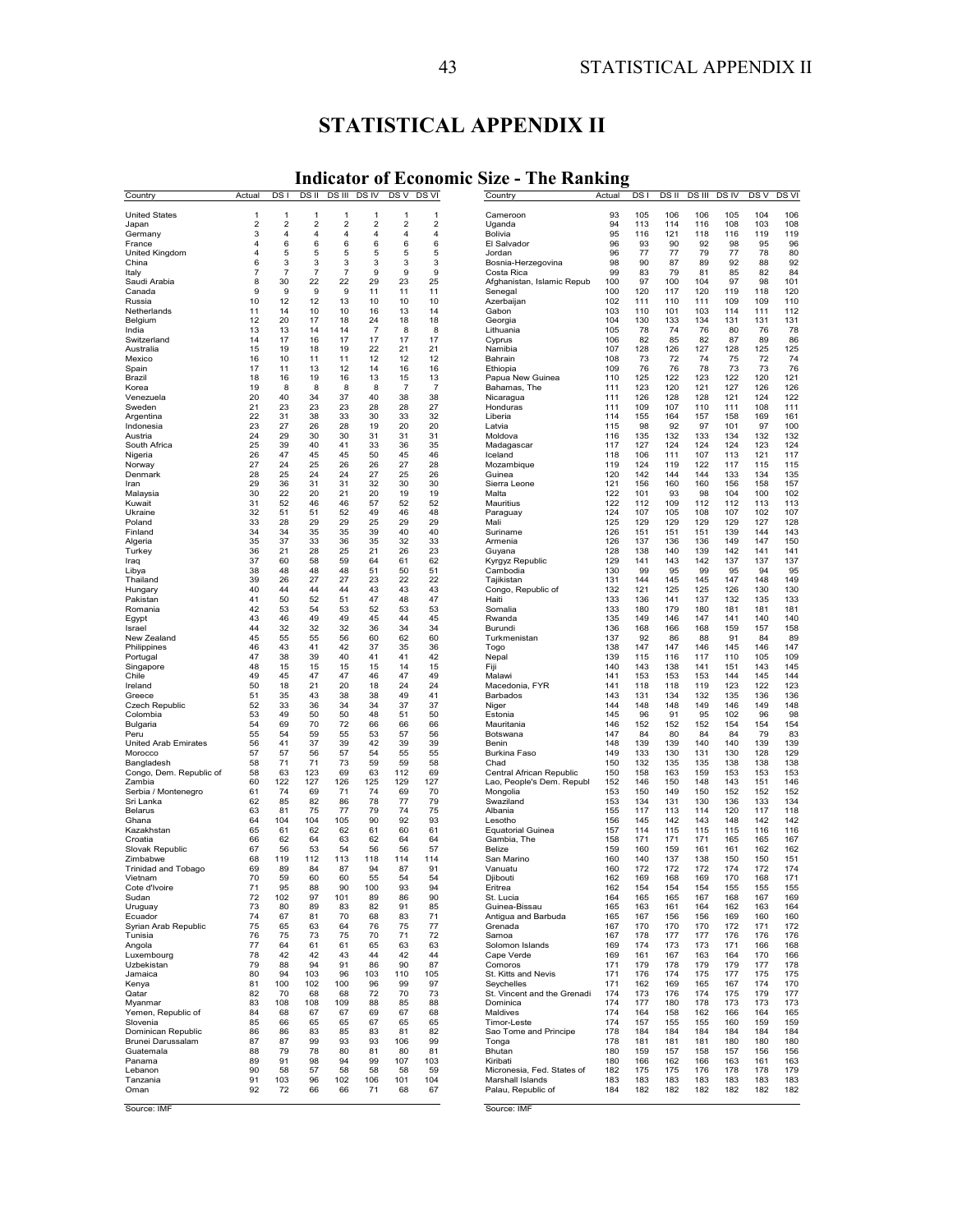# **STATISTICAL APPENDIX III**

**Quotas, Adjusted Quotas and Voting Power 1/** 

|                               | Actual shares before |                 | Actual shares after        |                 | DS                        |                 | DS II           |                  |                 | <b>DSIII</b>    |                  |                 |                 | DS IV            |                 |                 | DS V             |                 | <b>DSVI</b>     |                  |                 |                 |
|-------------------------------|----------------------|-----------------|----------------------------|-----------------|---------------------------|-----------------|-----------------|------------------|-----------------|-----------------|------------------|-----------------|-----------------|------------------|-----------------|-----------------|------------------|-----------------|-----------------|------------------|-----------------|-----------------|
|                               | Quotas               | Voting          | Quotas                     | Voting          | Quota<br>After adjustment |                 | Quota           | After adjustment |                 | Quota           | After adjustment |                 | Quota           | After adjustment |                 | Quota           | After adjustment |                 | Quota           | After adjustment |                 |                 |
|                               |                      |                 |                            |                 | shares                    | Quota           | Voting          | shares           | Quota           | Voting          | shares           | Quota           | Voting          | shares           | Quota           | Voting          | shares           | Quota           | Voting          | shares           | Quota           | Voting          |
|                               |                      |                 |                            |                 | before                    | shares          | power           | before           | shares          | power           | before           | shares          | power           | before           | shares          | power           | before           | shares          | power           | before           | shares          | power           |
|                               |                      |                 |                            |                 |                           |                 |                 |                  |                 |                 |                  |                 |                 |                  |                 |                 |                  |                 |                 |                  |                 |                 |
| <b>United States</b><br>Japan | 17.382<br>6.229      | 17.027<br>6.109 | 17.077<br>6.120            | 16.735<br>6.004 | 19.273<br>12.010          | 17.077<br>6.120 | 16.176<br>5.816 | 17.251<br>12.675 | 15.525<br>6.120 | 14.708<br>5.816 | 18.490<br>12.092 | 17.077<br>6.120 | 16.176<br>5.816 | 14.792<br>11.582 | 15.525<br>6.120 | 14.708<br>5.816 | 12.570<br>12.303 | 15.525<br>6.120 | 14.708<br>5.816 | 13.903<br>11.701 | 15.525<br>6.120 | 14.708<br>5.816 |
| Germany                       | 6.086                | 5.969           | 5.980                      | 5.867           | 6.062                     | 5.436           | 5.169           | 5.590            | 5.436           | 5.169           | 5.811            | 5.436           | 5.169           | 5.174            | 5.436           | 5.169           | 4.640            | 5.436           | 5.169           | 4.894            | 5.436           | 5.169           |
| France                        | 5.025                | 4.930           | 4.937                      | 4.846           | 3.740                     | 4.488           | 4.273           | 3.847            | 4.488           | 4.273           | 3.776            | 4.488           | 4.273           | 3.078            | 4.488           | 4.273           | 3.143            | 4.488           | 4.273           | 3.092            | 4.488           | 4.273           |
| United Kingdom                | 5.025                | 4.930           | 4.937                      | 4.846           | 3.855                     | 4.488           | 4.273           | 4.198            | 4.488           | 4.273           | 4.116            | 4.488           | 4.273           | 3.177            | 4.488           | 4.273           | 3.470            | 4.488           | 4.273           | 3.414            | 4.488           | 4.273           |
| Italy                         | 3.301                | 3.243           | 3.244                      | 3.188           | 2.902                     | 2.949           | 2.818           | 2.979            | 2.949           | 2.818           | 2.918            | 2.949           | 2.818           | 2.453            | 2.949           | 2.818           | 2.498            | 2.949           | 2.818           | 2.456            | 2.949           | 2.818           |
| Saudi Arabia                  | 3.269                | 3.211           | 3.211                      | 3.156           | 0.747                     | 2.919           | 2.790           | 1.015            | 2.919           | 2.790           | 0.995            | 2.919           | 2.790           | 0.744            | 2.919           | 2.790           | 1.014            | 2.919           | 2.790           | 0.989            | 2.919           | 2.790           |
| Canada                        | 2.980                | 2.929           | 2.928                      | 2.878           | 2.327                     | 2.662           | 2.546           | 2.542            | 2.662           | 2.546           | 2.493            | 2.662           | 2.546           | 2.116            | 2.662           | 2.546           | 2.314            | 2.662           | 2.546           | 2.271            | 2.662           | 2.546           |
| China                         | 2.980                | 2.929           | 3.719                      | 3.653           | 6.513                     | 5.584           | 5.310           | 7.019            | 6.391           | 6.072           | 6.667            | 5.725           | 5.442           | 9.903            | 6.781           | 6.441           | 10.547           | 7.181           | 6.819           | 10.145           | 7.168           | 6.807           |
| Russia                        | 2.782                | 2.734           | 2.733                      | 2.688           | 1.834                     | 2.484           | 2.379           | 1.911            | 2.484           | 2.379           | 1.844            | 2.484           | 2.379           | 2.280            | 2.484           | 2.379           | 2.380            | 2.484           | 2.379           | 2.301            | 2.484           | 2.379           |
| Netherlands                   | 2.415                | 2.376           | 2.373                      | 2.335           | 1.628                     | 2.157           | 2.069           | 1.938            | 2.157           | 2.069           | 1.909            | 2.157           | 2.069           | 1.438            | 2.157           | 2.069           | 1.728            | 2.157           | 2.069           | 1.706            | 2.157           | 2.069           |
| Belgium                       | 2.155                | 2.121           | 2.117                      | 2.084           | 1.148                     | 1.924           | 1.849           | 1.319            | 1.924           | 1.849           | 1.298            | 1.924           | 1.849           | 1.046            | 1.924           | 1.849           | 1.205            | 1.924           | 1.849           | 1.188            | 1.924           | 1.849           |
| India                         | 1.945                | 1.916           | 1.911                      | 1.883           | 1.683                     | 1.738           | 1.673           | 1.788            | 1.738           | 1.673           | 1.705            | 1.738           | 1.673           | 2.955            | 2.428           | 2.325           | 3.108            | 2.518           | 2.411           | 3.007            | 2.499           | 2.393           |
| Switzerland<br>Australia      | 1.618<br>1.514       | 1.596<br>1.494  | 1.590<br>1.488             | 1.568<br>1.468  | 1.352<br>1.206            | 1.446<br>1.352  | 1.396<br>1.308  | 1.357<br>1.263   | 1.446<br>1.352  | 1.396<br>1.308  | 1.313<br>1.230   | 1.446<br>1.352  | 1.396<br>1.308  | 1.311<br>1.077   | 1.446<br>1.352  | 1.396<br>1.308  | 1.315<br>1.130   | 1.446<br>1.352  | 1.396<br>1.308  | 1.272<br>1.099   | 1.446<br>1.352  | 1.396<br>1.308  |
| Spain                         | 1.427                | 1.408           | 1.402                      | 1.384           | 1.937                     | 1.759           | 1.692           | 1.845            | 1.761           | 1.695           | 1.869            | 1.719           | 1.655           | 1.673            | 1.274           | 1.234           | 1.562            | 1.274           | 1.234           | 1.596            | 1.274           | 1.234           |
| Brazil                        | 1.421                | 1.402           | 1.396                      | 1.378           | 1.454                     | 1.269           | 1.229           | 1.246            | 1.269           | 1.229           | 1.384            | 1.269           | 1.229           | 1.802            | 1.597           | 1.540           | 1.609            | 1.269           | 1.229           | 1.741            | 1.269           | 1.229           |
| Venezuela                     | 1.244                | 1.229           | 1.222                      | 1.208           | 0.432                     | 1.111           | 1.080           | 0.483            | 1.111           | 1.080           | 0.470            | 1.111           | 1.080           | 0.444            | 1.111           | 1.080           | 0.499            | 1.111           | 1.080           | 0.482            | 1.111           | 1.080           |
| Mexico                        | 1.210                | 1.196           | 1.449                      | 1.431           | 1.962                     | 1.792           | 1.724           | 1.935            | 1.842           | 1.772           | 1.891            | 1.750           | 1.684           | 1.966            | 1.705           | 1.642           | 1.938            | 1.697           | 1.634           | 1.895            | 1.689           | 1.626           |
| Sweden                        | 1.121                | 1.109           | 1.101                      | 1.090           | 0.936                     | 1.001           | 0.976           | 1.006            | 1.001           | 0.976           | 0.983            | 1.001           | 0.976           | 0.850            | 1.001           | 0.976           | 0.914            | 1.001           | 0.976           | 0.893            | 1.001           | 0.976           |
| Argentina                     | 0.991                | 0.981           | 0.973                      | 0.964           | 0.554                     | 0.885           | 0.866           | 0.444            | 0.885           | 0.866           | 0.508            | 0.885           | 0.866           | 0.696            | 0.885           | 0.866           | 0.592            | 0.885           | 0.866           | 0.653            | 0.885           | 0.866           |
| Indonesia                     | 0.973                | 0.964           | 0.956                      | 0.947           | 0.858                     | 0.869           | 0.851           | 0.861            | 0.869           | 0.851           | 0.834            | 0.869           | 0.851           | 1.150            | 0.869           | 0.851           | 1.165            | 0.869           | 0.851           | 1.132            | 0.869           | 0.851           |
| Austria                       | 0.876                | 0.869           | 0.861                      | 0.854           | 0.776                     | 0.782           | 0.769           | 0.768            | 0.782           | 0.769           | 0.752            | 0.782           | 0.769           | 0.692            | 0.782           | 0.769           | 0.675            | 0.782           | 0.769           | 0.664            | 0.782           | 0.769           |
| South Africa                  | 0.874                | 0.868           | 0.859                      | 0.853           | 0.435                     | 0.781           | 0.768           | 0.427            | 0.781           | 0.768           | 0.417            | 0.781           | 0.768           | 0.571            | 0.781           | 0.768           | 0.566            | 0.781           | 0.768           | 0.555            | 0.781           | 0.768           |
| Nigeria<br>Norway             | 0.820<br>0.782       | 0.814<br>0.777  | 0.806<br>0.769             | 0.800<br>0.764  | 0.290<br>0.927            | 0.733<br>0.699  | 0.722<br>0.690  | 0.331<br>0.939   | 0.733<br>0.699  | 0.722<br>0.690  | 0.323<br>0.908   | 0.733<br>0.699  | 0.722<br>0.690  | 0.337<br>0.904   | 0.733<br>0.699  | 0.722<br>0.690  | 0.382<br>0.919   | 0.733<br>0.699  | 0.722<br>0.690  | 0.371<br>0.886   | 0.733<br>0.699  | 0.722<br>0.690  |
| Denmark                       | 0.769                | 0.764           | 0.755                      | 0.751           | 0.926                     | 0.687           | 0.679           | 0.989            | 0.687           | 0.679           | 0.960            | 0.687           | 0.679           | 0.902            | 0.687           | 0.679           | 0.967            | 0.687           | 0.679           | 0.936            | 0.687           | 0.679           |
| Korea                         | 0.765                | 0.760           | 1.346                      | 1.329           | 2.758                     | 2.289           | 2.194           | 2.933            | 2.631           | 2.518           | 2.810            | 2.342           | 2.244           | 2.949            | 2.139           | 2.052           | 3.143            | 2.257           | 2.164           | 3.010            | 2.239           | 2.147           |
| Iran                          | 0.700                | 0.697           | 0.688                      | 0.685           | 0.460                     | 0.626           | 0.621           | 0.563            | 0.626           | 0.621           | 0.542            | 0.626           | 0.621           | 0.635            | 0.626           | 0.621           | 0.747            | 0.626           | 0.621           | 0.721            | 0.626           | 0.621           |
| Malaysia                      | 0.696                | 0.693           | 0.684                      | 0.681           | 0.979                     | 0.881           | 0.863           | 1.053            | 0.983           | 0.959           | 1.013            | 0.908           | 0.888           | 1.109            | 0.894           | 0.875           | 1.190            | 0.940           | 0.919           | 1.145            | 0.931           | 0.910           |
| Kuwait                        | 0.646                | 0.644           | 0.635                      | 0.633           | 0.240                     | 0.577           | 0.575           | 0.325            | 0.577           | 0.575           | 0.320            | 0.577           | 0.575           | 0.233            | 0.577           | 0.575           | 0.320            | 0.577           | 0.575           | 0.312            | 0.577           | 0.575           |
| Ukraine                       | 0.642                | 0.640           | 0.631                      | 0.629           | 0.241                     | 0.573           | 0.572           | 0.250            | 0.573           | 0.572           | 0.242            | 0.573           | 0.572           | 0.357            | 0.573           | 0.572           | 0.370            | 0.573           | 0.572           | 0.360            | 0.573           | 0.572           |
| Poland                        | 0.641                | 0.638           | 0.629                      | 0.628           | 0.826                     | 0.572           | 0.571           | 0.790            | 0.572           | 0.571           | 0.794            | 0.572           | 0.571           | 0.913            | 0.770           | 0.757           | 0.881            | 0.572           | 0.571           | 0.883            | 0.572           | 0.57            |
| Finland                       | 0.591<br>0.587       | 0.590<br>0.586  | 0.58 <sup>°</sup><br>0.577 | 0.580<br>0.576  | 0.511<br>0.454            | 0.528<br>0.524  | 0.529<br>0.526  | 0.480<br>0.510   | 0.528<br>0.524  | 0.529<br>0.526  | 0.487<br>0.486   | 0.528<br>0.524  | 0.529<br>0.526  | 0.465<br>0.563   | 0.528<br>0.524  | 0.529<br>0.526  | 0.431<br>0.627   | 0.528<br>0.524  | 0.529<br>0.526  | 0.439<br>0.598   | 0.528<br>0.524  | 0.529<br>0.526  |
| Algeria<br>Iraq               | 0.556                | 0.556           | 0.546                      | 0.546           | 0.159                     | 0.496           | 0.499           | 0.192            | 0.496           | 0.499           | 0.189            | 0.496           | 0.499           | 0.157            | 0.496           | 0.499           | 0.191            | 0.496           | 0.499           | 0.187            | 0.496           | 0.499           |
| Libya                         | 0.526                | 0.526           | 0.517                      | 0.517           | 0.274                     | 0.470           | 0.474           | 0.308            | 0.470           | 0.474           | 0.294            | 0.470           | 0.474           | 0.319            | 0.470           | 0.474           | 0.358            | 0.470           | 0.474           | 0.341            | 0.470           | 0.474           |
| Thailand                      | 0.506                | 0.507           | 0.497                      | 0.498           | 0.875                     | 0.750           | 0.739           | 0.852            | 0.785           | 0.771           | 0.836            | 0.728           | 0.718           | 1.069            | 0.781           | 0.768           | 1.055            | 0.780           | 0.767           | 1.035            | 0.786           | 0.773           |
| Hungary                       | 0.486                | 0.487           | 0.477                      | 0.479           | 0.390                     | 0.434           | 0.440           | 0.363            | 0.434           | 0.440           | 0.373            | 0.434           | 0.440           | 0.417            | 0.434           | 0.440           | 0.390            | 0.434           | 0.440           | 0.400            | 0.434           | 0.440           |
| Pakistan                      | 0.484                | 0.485           | 0.475                      | 0.477           | 0.253                     | 0.432           | 0.438           | 0.245            | 0.432           | 0.438           | 0.246            | 0.432           | 0.438           | 0.369            | 0.432           | 0.438           | 0.365            | 0.432           | 0.438           | 0.364            | 0.432           | 0.438           |
| Romania                       | 0.482                | 0.483           | 0.473                      | 0.475           | 0.233                     | 0.430           | 0.437           | 0.216            | 0.430           | 0.437           | 0.224            | 0.430           | 0.437           | 0.283            | 0.430           | 0.437           | 0.268            | 0.430           | 0.437           | 0.276            | 0.430           | 0.437           |
| Turkey                        | 0.451                | 0.453           | 0.548                      | 0.548           | 0.997                     | 0.847           | 0.831           | 0.835            | 0.780           | 0.767           | 0.926            | 0.805           | 0.791           | 1.085            | 0.814           | 0.799           | 0.930            | 0.741           | 0.731           | 1.017            | 0.800           | 0.786           |
| Egypt                         | 0.442                | 0.444           | 0.434                      | 0.436           | 0.298                     | 0.395           | 0.403           | 0.290            | 0.395           | 0.403           | 0.286            | 0.395           | 0.403           | 0.389            | 0.395           | 0.403           | 0.385            | 0.395           | 0.403           | 0.379            | 0.395           | 0.403           |
| Israel                        | 0.434                | 0.437           | 0.427                      | 0.429           | 0.530                     | 0.388           | 0.396           | 0.557            | 0.388           | 0.396           | 0.537            | 0.388           | 0.396           | 0.547            | 0.388           | 0.396           | 0.576            | 0.388           | 0.396           | 0.555            | 0.388           | 0.396           |
| New Zealand<br>Philippines    | 0.419<br>0.412       | 0.421<br>0.415  | 0.411<br>0.405             | 0.414<br>0.407  | 0.214<br>0.402            | 0.374<br>0.368  | 0.383<br>0.377  | 0.208<br>0.422   | 0.374<br>0.368  | 0.383<br>0.377  | 0.206<br>0.411   | 0.374<br>0.368  | 0.383<br>0.377  | 0.197<br>0.542   | 0.374<br>0.368  | 0.383<br>0.377  | 0.190<br>0.567   | 0.374<br>0.368  | 0.383<br>0.377  | 0.188<br>0.553   | 0.374<br>0.368  | 0.383<br>0.377  |
| Portugal                      | 0.406                | 0.409           | 0.399                      | 0.402           | 0.450                     | 0.362           | 0.372           | 0.430            | 0.362           | 0.372           | 0.424            | 0.362           | 0.372           | 0.428            | 0.362           | 0.372           | 0.406            | 0.362           | 0.372           | 0.401            | 0.362           | 0.372           |
| Singapore                     | 0.404                | 0.407           | 0.397                      | 0.400           | 1.515                     | 1.143           | 1.111           | 1.518            | 1.305           | 1.263           | 1.449            | 1.113           | 1.082           | 1.659            | 1.022           | 0.996           | 1.677            | 1.046           | 1.019           | 1.600            | 1.043           | 1.015           |
| Chile                         | 0.401                | 0.404           | 0.393                      | 0.397           | 0.329                     | 0.358           | 0.368           | 0.323            | 0.358           | 0.368           | 0.316            | 0.358           | 0.368           | 0.371            | 0.358           | 0.368           | 0.368            | 0.358           | 0.368           | 0.360            | 0.358           | 0.368           |
| Ireland                       | 0.392                | 0.395           | 0.385                      | 0.389           | 1.227                     | 0.947           | 0.925           | 1.029            | 0.907           | 0.887           | 1.076            | 0.855           | 0.838           | 1.168            | 0.773           | 0.761           | 0.969            | 0.681           | 0.674           | 1.012            | 0.722           | 0.712           |
| Greece                        | 0.385                | 0.388           | 0.378                      | 0.382           | 0.507                     | 0.344           | 0.355           | 0.400            | 0.344           | 0.355           | 0.464            | 0.344           | 0.355           | 0.468            | 0.344           | 0.355           | 0.360            | 0.344           | 0.355           | 0.424            | 0.344           | 0.355           |
| <b>Czech Republic</b>         | 0.383                | 0.387           | 0.376                      | 0.380           | 0.519                     | 0.342           | 0.353           | 0.480            | 0.342           | 0.353           | 0.500            | 0.342           | 0.353           | 0.569            | 0.472           | 0.476           | 0.533            | 0.342           | 0.353           | 0.552            | 0.342           | 0.353           |
| Colombia                      | 0.362                | 0.366           | 0.356                      | 0.360           | 0.268                     | 0.323           | 0.335           | 0.255            | 0.323           | 0.335           | 0.259            | 0.323           | 0.335           | 0.366            | 0.323           | 0.335           | 0.357            | 0.323           | 0.335           | 0.360            | 0.323           | 0.335           |
| Bulgaria                      | 0.299<br>0.299       | 0.305           | 0.294<br>0.293             | 0.299<br>0.298  | 0.117                     | 0.267           | 0.283<br>0.282  | 0.115            | 0.267           | 0.283<br>0.282  | 0.114<br>0.212   | 0.267           | 0.283<br>0.282  | 0.144            | 0.267           | 0.283<br>0.282  | 0.143            | 0.267           | 0.283           | 0.141<br>0.250   | 0.267           | 0.283<br>0.282  |
| Peru<br>United Arab Emira     | 0.286                | 0.304<br>0.292  | 0.281                      | 0.287           | 0.222<br>0.419            | 0.267<br>0.373  | 0.382           | 0.190<br>0.462   | 0.267<br>0.427  | 0.434           | 0.448            | 0.267<br>0.395  | 0.403           | 0.259<br>0.423   | 0.267<br>0.352  | 0.362           | 0.229<br>0.468   | 0.267<br>0.376  | 0.282<br>0.385  | 0.453            | 0.267<br>0.373  | 0.383           |
| Morocco                       | 0.275                | 0.281           | 0.270                      | 0.276           | 0.200                     | 0.246           | 0.262           | 0.205            | 0.246           | 0.262           | 0.199            | 0.246           | 0.262           | 0.250            | 0.246           | 0.262           | 0.257            | 0.246           | 0.262           | 0.251            | 0.246           | 0.262           |
| Bangladesh                    | 0.249                | 0.256           | 0.245                      | 0.251           | 0.108                     | 0.223           | 0.240           | 0.111            | 0.223           | 0.240           | 0.108            | 0.223           | 0.240           | 0.204            | 0.223           | 0.240           | 0.210            | 0.223           | 0.240           | 0.206            | 0.223           | 0.240           |
| Congo, Dem. Rep               | 0.249                | 0.256           | 0.245                      | 0.251           | 0.147                     | 0.223           | 0.240           | 0.022            | 0.223           | 0.240           | 0.116            | 0.223           | 0.240           | 0.162            | 0.223           | 0.240           | 0.038            | 0.223           | 0.240           | 0.132            | 0.223           | 0.240           |
| Zambia                        | 0.229                | 0.235           | 0.225                      | 0.231           | 0.022                     | 0.204           | 0.223           | 0.019            | 0.204           | 0.223           | 0.020            | 0.204           | 0.223           | 0.023            | 0.204           | 0.223           | 0.020            | 0.204           | 0.223           | 0.021            | 0.204           | 0.223           |

Source: IMF and Author's calculations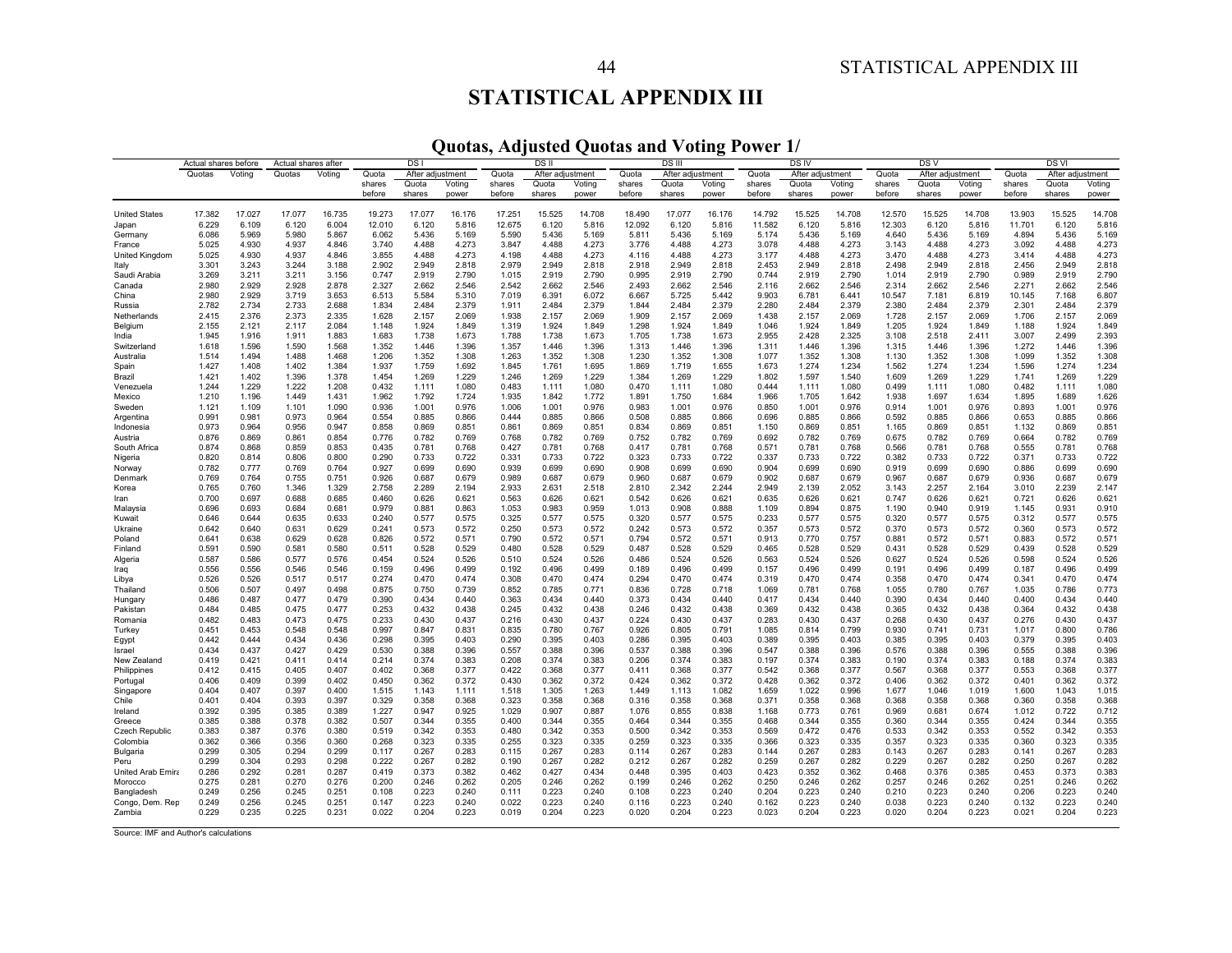# 45 STATISTICAL APPENDIX III

|                                      | Actual shares before |                |                | Actual shares after | DS I             |                 |                 |                  | DSII            |                 |                  | <b>DS</b> III   |                 |                  | DS IV           |                 |                  | DS V            |                 | DS VI            |                 |                 |
|--------------------------------------|----------------------|----------------|----------------|---------------------|------------------|-----------------|-----------------|------------------|-----------------|-----------------|------------------|-----------------|-----------------|------------------|-----------------|-----------------|------------------|-----------------|-----------------|------------------|-----------------|-----------------|
| Quotas<br>Voting                     |                      | Quotas         | Voting         | Quota               | After adjustment |                 | Quota           | After adjustment |                 | Quota           | After adjustment |                 | Quota           | After adjustment |                 | Quota           | After adjustment |                 | Quota           | After adjustment |                 |                 |
|                                      |                      |                |                |                     | shares<br>before | Quota<br>shares | Voting<br>power | shares<br>before | Quota<br>shares | Voting<br>power | shares<br>before | Quota<br>shares | Voting<br>power | shares<br>before | Quota<br>shares | Voting<br>power | shares<br>before | Quota<br>shares | Voting<br>power | shares<br>before | Quota<br>shares | Voting<br>power |
|                                      |                      |                |                |                     |                  |                 |                 |                  |                 |                 |                  |                 |                 |                  |                 |                 |                  |                 |                 |                  |                 |                 |
| Serbia / Montenec                    | 0.219                | 0.226          | 0.215          | 0.222               | 0.099            | 0.196           | 0.215           | 0.118            | 0.196           | 0.215           | 0.115            | 0.196           | 0.215           | 0.107            | 0.196           | 0.215           | 0.128            | 0.196           | 0.215           | 0.124            | 0.196           | 0.215           |
| Sri Lanka<br>Belarus                 | 0.193<br>0.181       | 0.201<br>0.188 | 0.190<br>0.177 | 0.197<br>0.185      | 0.064<br>0.072   | 0.173<br>0.161  | 0.193<br>0.182  | 0.065<br>0.084   | 0.173<br>0.161  | 0.193<br>0.182  | 0.063<br>0.083   | 0.173<br>0.161  | 0.193<br>0.182  | 0.090<br>0.089   | 0.173<br>0.161  | 0.193<br>0.182  | 0.092<br>0.102   | 0.173<br>0.161  | 0.193<br>0.182  | 0.090<br>0.100   | 0.173<br>0.161  | 0.193<br>0.182  |
| Ghana                                | 0.173                | 0.180          | 0.170          | 0.177               | 0.041            | 0.154           | 0.175           | 0.038            | 0.154           | 0.175           | 0.038            | 0.154           | 0.175           | 0.061            | 0.154           | 0.175           | 0.059            | 0.154           | 0.175           | 0.059            | 0.154           | 0.175           |
| Kazakhstan                           | 0.171                | 0.179          | 0.168          | 0.176               | 0.156            | 0.153           | 0.174           | 0.156            | 0.153           | 0.174           | 0.151            | 0.153           | 0.174           | 0.191            | 0.153           | 0.174           | 0.193            | 0.153           | 0.174           | 0.187            | 0.153           | 0.174           |
| Croatia                              | 0.171                | 0.179          | 0.168          | 0.176               | 0.152            | 0.153           | 0.174           | 0.144            | 0.153           | 0.174           | 0.147            | 0.153           | 0.174           | 0.165            | 0.153           | 0.174           | 0.158            | 0.153           | 0.174           | 0.160            | 0.153           | 0.174           |
| Slovak Republic                      | 0.168                | 0.175          | 0.165          | 0.172               | 0.202            | 0.150           | 0.171           | 0.222            | 0.150           | 0.171           | 0.213            | 0.150           | 0.171           | 0.234            | 0.150           | 0.171           | 0.256            | 0.211           | 0.229           | 0.246            | 0.208<br>0.148  | 0.226           |
| Zimbabwe<br><b>Trinidad and Toba</b> | 0.165<br>0.157       | 0.173<br>0.165 | 0.162<br>0.154 | 0.170<br>0.163      | 0.024<br>0.055   | 0.148<br>0.140  | 0.169<br>0.162  | 0.029<br>0.061   | 0.148<br>0.140  | 0.169<br>0.162  | 0.029<br>0.059   | 0.148<br>0.140  | 0.169<br>0.162  | 0.029<br>0.058   | 0.148<br>0.140  | 0.169<br>0.162  | 0.034<br>0.064   | 0.148<br>0.140  | 0.169<br>0.162  | 0.034<br>0.062   | 0.140           | 0.169<br>0.162  |
| Vietnam                              | 0.154                | 0.162          | 0.151          | 0.159               | 0.161            | 0.137           | 0.160           | 0.179            | 0.137           | 0.160           | 0.173            | 0.137           | 0.160           | 0.244            | 0.197           | 0.216           | 0.265            | 0.209           | 0.227           | 0.258            | 0.209           | 0.227           |
| Cote d'Ivoire                        | 0.152                | 0.160          | 0.149          | 0.158               | 0.047            | 0.136           | 0.158           | 0.054            | 0.136           | 0.158           | 0.053            | 0.136           | 0.158           | 0.051            | 0.136           | 0.158           | 0.058            | 0.136           | 0.158           | 0.056            | 0.136           | 0.158           |
| Sudan                                | 0.147                | 0.156          | 0.145          | 0.153               | 0.042            | 0.132           | 0.154           | 0.041            | 0.132           | 0.154           | 0.041            | 0.132           | 0.154           | 0.066            | 0.132           | 0.154           | 0.066            | 0.132           | 0.154           | 0.065            | 0.132           | 0.154           |
| Uruguay<br>Ecuador                   | 0.144<br>0.141       | 0.152<br>0.150 | 0.141<br>0.139 | 0.149<br>0.147      | 0.074<br>0.134   | 0.128<br>0.126  | 0.151<br>0.149  | 0.052<br>0.067   | 0.128<br>0.126  | 0.151<br>0.149  | 0.067<br>0.115   | 0.128<br>0.126  | 0.151<br>0.149  | 0.082<br>0.139   | 0.128<br>0.126  | 0.151<br>0.149  | 0.060<br>0.073   | 0.128<br>0.126  | 0.151<br>0.149  | 0.074<br>0.121   | 0.128<br>0.126  | 0.151<br>0.149  |
| Syrian Arab Repul                    | 0.138                | 0.146          | 0.135          | 0.144               | 0.138            | 0.123           | 0.146           | 0.144            | 0.123           | 0.146           | 0.142            | 0.123           | 0.146           | 0.096            | 0.123           | 0.146           | 0.100            | 0.123           | 0.146           | 0.099            | 0.123           | 0.146           |
| Tunisia                              | 0.134                | 0.143          | 0.132          | 0.140               | 0.094            | 0.120           | 0.143           | 0.089            | 0.120           | 0.143           | 0.091            | 0.120           | 0.143           | 0.116            | 0.120           | 0.143           | 0.111            | 0.120           | 0.143           | 0.113            | 0.120           | 0.143           |
| Angola                               | 0.134                | 0.142          | 0.131          | 0.140               | 0.145            | 0.120           | 0.143           | 0.159            | 0.120           | 0.143           | 0.159            | 0.120           | 0.143           | 0.150            | 0.120           | 0.143           | 0.166            | 0.120           | 0.143           | 0.163            | 0.120           | 0.143           |
| Luxembourg                           | 0.131<br>0.129       | 0.139          | 0.128<br>0.127 | 0.137<br>0.136      | 0.405<br>0.056   | 0.313<br>0.115  | 0.326<br>0.139  | 0.406<br>0.044   | 0.353           | 0.363<br>0.139  | 0.402<br>0.051   | 0.315           | 0.327<br>0.139  | 0.397            | 0.261           | 0.277           | 0.396            | 0.264           | 0.279<br>0.139  | 0.392<br>0.069   | 0.270           | 0.285<br>0.139  |
| Uzbekistan<br>Jamaica                | 0.128                | 0.138<br>0.137 | 0.126          | 0.135               | 0.048            | 0.115           | 0.138           | 0.038            | 0.115<br>0.115  | 0.138           | 0.045            | 0.115<br>0.115  | 0.138           | 0.073<br>0.049   | 0.115<br>0.115  | 0.139<br>0.138  | 0.062<br>0.039   | 0.115<br>0.115  | 0.138           | 0.046            | 0.115<br>0.115  | 0.138           |
| Kenya                                | 0.127                | 0.136          | 0.125          | 0.133               | 0.045            | 0.113           | 0.137           | 0.039            | 0.113           | 0.137           | 0.042            | 0.113           | 0.137           | 0.056            | 0.113           | 0.137           | 0.051            | 0.113           | 0.137           | 0.054            | 0.113           | 0.137           |
| Qatar                                | 0.124                | 0.132          | 0.121          | 0.130               | 0.114            | 0.110           | 0.134           | 0.119            | 0.110           | 0.134           | 0.117            | 0.110           | 0.134           | 0.109            | 0.110           | 0.134           | 0.115            | 0.110           | 0.134           | 0.112            | 0.110           | 0.134           |
| Myanmar                              | 0.121                | 0.130          | 0.119          | 0.127               | 0.034            | 0.108           | 0.132           | 0.034            | 0.108           | 0.132           | 0.033            | 0.108           | 0.132           | 0.067            | 0.108           | 0.132           | 0.067            | 0.108           | 0.132           | 0.066            | 0.108           | 0.132           |
| Yemen, Republic<br>Slovenia          | 0.114<br>0.109       | 0.123<br>0.118 | 0.112<br>0.107 | 0.121<br>0.116      | 0.126<br>0.134   | 0.102<br>0.097  | 0.126<br>0.121  | 0.128<br>0.140   | 0.102<br>0.097  | 0.126<br>0.121  | 0.125<br>0.134   | 0.102<br>0.097  | 0.126<br>0.121  | 0.133<br>0.143   | 0.102<br>0.097  | 0.126<br>0.121  | 0.137<br>0.150   | 0.102<br>0.097  | 0.126<br>0.121  | 0.132<br>0.144   | 0.102<br>0.097  | 0.126<br>0.121  |
| Dominican Repub                      | 0.102                | 0.112          | 0.101          | 0.110               | 0.062            | 0.092           | 0.116           | 0.065            | 0.092           | 0.116           | 0.064            | 0.092           | 0.116           | 0.077            | 0.092           | 0.116           | 0.080            | 0.092           | 0.116           | 0.079            | 0.092           | 0.116           |
| Brunei Darussalar                    | 0.101                | 0.110          | 0.099          | 0.108               | 0.058            | 0.090           | 0.115           | 0.040            | 0.090           | 0.115           | 0.050            | 0.090           | 0.115           | 0.059            | 0.090           | 0.115           | 0.041            | 0.090           | 0.115           | 0.050            | 0.090           | 0.115           |
| Guatemala                            | 0.098                | 0.108          | 0.097          | 0.106               | 0.075            | 0.088           | 0.113           | 0.070            | 0.088           | 0.113           | 0.073            | 0.088           | 0.113           | 0.084            | 0.088           | 0.113           | 0.080            | 0.088           | 0.113           | 0.082            | 0.088           | 0.113           |
| Panama<br>Lebanon                    | 0.097<br>0.095       | 0.106<br>0.104 | 0.095<br>0.093 | 0.104<br>0.103      | 0.052<br>0.192   | 0.087<br>0.159  | 0.111<br>0.180  | 0.041<br>0.198   | 0.087<br>0.178  | 0.111<br>0.198  | 0.048<br>0.189   | 0.087<br>0.159  | 0.111<br>0.180  | 0.052<br>0.207   | 0.087<br>0.149  | 0.111<br>0.171  | 0.041<br>0.215   | 0.087<br>0.155  | 0.111<br>0.176  | 0.048<br>0.205   | 0.087<br>0.153  | 0.111<br>0.174  |
| Tanzania                             | 0.093                | 0.103          | 0.091          | 0.101               | 0.041            | 0.083           | 0.108           | 0.041            | 0.083           | 0.108           | 0.040            | 0.083           | 0.108           | 0.047            | 0.083           | 0.108           | 0.048            | 0.083           | 0.108           | 0.046            | 0.083           | 0.108           |
| Oman                                 | 0.091                | 0.100          | 0.089          | 0.099               | 0.107            | 0.081           | 0.106           | 0.131            | 0.081           | 0.106           | 0.128            | 0.081           | 0.106           | 0.111            | 0.081           | 0.106           | 0.136            | 0.113           | 0.137           | 0.133            | 0.081           | 0.106           |
| Cameroon                             | 0.087                | 0.097          | 0.086          | 0.095               | 0.038            | 0.078           | 0.103           | 0.034            | 0.078           | 0.103           | 0.036            | 0.078           | 0.103           | 0.047            | 0.078           | 0.103           | 0.043            | 0.078           | 0.103           | 0.044            | 0.078           | 0.103           |
| Uganda<br>Bolivia                    | 0.085<br>0.080       | 0.094<br>0.090 | 0.083<br>0.079 | 0.093<br>0.089      | 0.027<br>0.025   | 0.076<br>0.072  | 0.101<br>0.098  | 0.028<br>0.023   | 0.076<br>0.072  | 0.101<br>0.098  | 0.027<br>0.024   | 0.076<br>0.072  | 0.101<br>0.098  | 0.043<br>0.031   | 0.076<br>0.072  | 0.101<br>0.098  | 0.044<br>0.029   | 0.076<br>0.072  | 0.101<br>0.098  | 0.043<br>0.030   | 0.076<br>0.072  | 0.101<br>0.098  |
| El Salvador                          | 0.080                | 0.090          | 0.079          | 0.088               | 0.050            | 0.071           | 0.097           | 0.051            | 0.071           | 0.097           | 0.050            | 0.071           | 0.097           | 0.054            | 0.071           | 0.097           | 0.056            | 0.071           | 0.097           | 0.054            | 0.071           | 0.097           |
| Jordan                               | 0.080                | 0.090          | 0.079          | 0.088               | 0.080            | 0.071           | 0.097           | 0.074            | 0.071           | 0.097           | 0.077            | 0.071           | 0.097           | 0.092            | 0.071           | 0.097           | 0.086            | 0.071           | 0.097           | 0.090            | 0.071           | 0.097           |
| Bosnia-Herzegovi                     | 0.079                | 0.089          | 0.078          | 0.087               | 0.052            | 0.071           | 0.096           | 0.055            | 0.071           | 0.096           | 0.054            | 0.071           | 0.096           | 0.060            | 0.071           | 0.096           | 0.063            | 0.071           | 0.096           | 0.062            | 0.071           | 0.096           |
| Costa Rica                           | 0.077<br>0.076       | 0.087          | 0.075<br>0.074 | 0.085<br>0.084      | 0.067<br>0.045   | 0.069<br>0.068  | 0.094<br>0.094  | 0.070<br>0.040   | 0.069<br>0.068  | 0.094<br>0.094  | 0.068<br>0.039   | 0.069<br>0.068  | 0.094<br>0.094  | 0.075<br>0.055   | 0.069<br>0.068  | 0.094<br>0.094  | 0.078            | 0.069<br>0.068  | 0.094<br>0.094  | 0.076<br>0.050   | 0.069<br>0.068  | 0.094<br>0.094  |
| Afghanistan, Islam<br>Senegal        | 0.076                | 0.086<br>0.086 | 0.074          | 0.084               | 0.024            | 0.068           | 0.094           | 0.025            | 0.068           | 0.094           | 0.024            | 0.068           | 0.094           | 0.029            | 0.068           | 0.094           | 0.051<br>0.030   | 0.068           | 0.094           | 0.029            | 0.068           | 0.094           |
| Azerbaijan                           | 0.075                | 0.085          | 0.074          | 0.084               | 0.032            | 0.067           | 0.093           | 0.030            | 0.067           | 0.093           | 0.030            | 0.067           | 0.093           | 0.042            | 0.067           | 0.093           | 0.040            | 0.067           | 0.093           | 0.040            | 0.067           | 0.093           |
| Gabon                                | 0.072                | 0.082          | 0.071          | 0.081               | 0.033            | 0.064           | 0.090           | 0.040            | 0.064           | 0.090           | 0.039            | 0.064           | 0.090           | 0.032            | 0.064           | 0.090           | 0.039            | 0.064           | 0.090           | 0.038            | 0.064           | 0.090           |
| Georgia                              | 0.070<br>0.067       | 0.080          | 0.069          | 0.079               | 0.015            | 0.063           | 0.089           | 0.014            | 0.063           | 0.089           | 0.014            | 0.063           | 0.089           | 0.018            | 0.063           | 0.089           | 0.018            | 0.063           | 0.089           | 0.017            | 0.063           | 0.089<br>0.087  |
| Lithuania<br>Cyprus                  | 0.066                | 0.077<br>0.076 | 0.066<br>0.064 | 0.076<br>0.074      | 0.078<br>0.071   | 0.060<br>0.059  | 0.087<br>0.085  | 0.087<br>0.060   | 0.060<br>0.059  | 0.087<br>0.085  | 0.085<br>0.068   | 0.060<br>0.059  | 0.087<br>0.085  | 0.089<br>0.073   | 0.060<br>0.059  | 0.087<br>0.085  | 0.098<br>0.063   | 0.060<br>0.059  | 0.087<br>0.085  | 0.095<br>0.070   | 0.060<br>0.059  | 0.085           |
| Namibia                              | 0.064                | 0.074          | 0.063          | 0.073               | 0.015            | 0.057           | 0.084           | 0.019            | 0.057           | 0.084           | 0.019            | 0.057           | 0.084           | 0.019            | 0.057           | 0.084           | 0.023            | 0.057           | 0.084           | 0.023            | 0.057           | 0.084           |
| Bahrain                              | 0.063                | 0.073          | 0.062          | 0.072               | 0.100            | 0.087           | 0.112           | 0.104            | 0.096           | 0.120           | 0.102            | 0.089           | 0.114           | 0.101            | 0.081           | 0.107           | 0.105            | 0.084           | 0.109           | 0.103            | 0.084           | 0.109           |
| Ethiopia                             | 0.063                | 0.073          | 0.062          | 0.072               | 0.087            | 0.056           | 0.083           | 0.079            | 0.056           | 0.083           | 0.078            | 0.056           | 0.083           | 0.108            | 0.085           | 0.110           | 0.102            | 0.082           | 0.107           | 0.100            | 0.082           | 0.107           |
| Papua New Guine<br>Bahamas, The      | 0.062<br>0.061       | 0.072<br>0.071 | 0.061<br>0.060 | 0.071<br>0.070      | 0.021<br>0.022   | 0.055<br>0.054  | 0.082<br>0.081  | 0.022<br>0.024   | 0.055<br>0.054  | 0.082<br>0.081  | 0.022<br>0.023   | 0.055<br>0.054  | 0.082<br>0.081  | 0.026<br>0.021   | 0.055<br>0.054  | 0.082<br>0.081  | 0.027<br>0.023   | 0.055<br>0.054  | 0.082<br>0.081  | 0.026<br>0.022   | 0.055<br>0.054  | 0.082<br>0.081  |
| Nicaragua                            | 0.061                | 0.071          | 0.060          | 0.070               | 0.020            | 0.054           | 0.081           | 0.017            | 0.054           | 0.081           | 0.019            | 0.054           | 0.081           | 0.027            | 0.054           | 0.081           | 0.024            | 0.054           | 0.081           | 0.026            | 0.054           | 0.081           |
| Honduras                             | 0.061                | 0.071          | 0.060          | 0.070               | 0.033            | 0.054           | 0.081           | 0.034            | 0.054           | 0.081           | 0.033            | 0.054           | 0.081           | 0.039            | 0.054           | 0.081           | 0.040            | 0.054           | 0.081           | 0.039            | 0.054           | 0.081           |
| Liberia                              | 0.060                | 0.071          | 0.059          | 0.069               | 0.006            | 0.054           | 0.081           | 0.003            | 0.054           | 0.081           | 0.005            | 0.054           | 0.081           | 0.005            | 0.054           | 0.081           | 0.003            | 0.054           | 0.081           | 0.004            | 0.054           | 0.081           |
| Latvia<br>Moldova                    | 0.059<br>0.058       | 0.070<br>0.068 | 0.058<br>0.057 | 0.068<br>0.067      | 0.045<br>0.013   | 0.053<br>0.051  | 0.080<br>0.078  | 0.046<br>0.014   | 0.053<br>0.051  | 0.080<br>0.078  | 0.045<br>0.014   | 0.053<br>0.051  | 0.080<br>0.078  | 0.050<br>0.016   | 0.053<br>0.051  | 0.080<br>0.078  | 0.052<br>0.017   | 0.053<br>0.051  | 0.080<br>0.078  | 0.050<br>0.016   | 0.053<br>0.051  | 0.080<br>0.078  |
| Madagascar                           | 0.057                | 0.067          | 0.056          | 0.066               | 0.020            | 0.051           | 0.078           | 0.021            | 0.051           | 0.078           | 0.021            | 0.051           | 0.078           | 0.023            | 0.051           | 0.078           | 0.025            | 0.051           | 0.078           | 0.025            | 0.051           | 0.078           |
| Iceland                              | 0.055                | 0.065          | 0.054          | 0.064               | 0.036            | 0.049           | 0.076           | 0.029            | 0.049           | 0.076           | 0.034            | 0.049           | 0.076           | 0.034            | 0.049           | 0.076           | 0.026            | 0.049           | 0.076           | 0.032            | 0.049           | 0.076           |
| Mozambique                           | 0.053                | 0.064          | 0.052          | 0.063               | 0.022            | 0.048           | 0.075           | 0.024            | 0.048           | 0.075           | 0.023            | 0.048           | 0.075           | 0.030            | 0.048           | 0.075           | 0.033            | 0.048           | 0.075           | 0.032            | 0.048           | 0.075           |
| Guinea                               | 0.050<br>0.049       | 0.060<br>0.059 | 0.049<br>0.048 | 0.059<br>0.058      | 0.010<br>0.005   | 0.045<br>0.043  | 0.072<br>0.071  | 0.010<br>0.004   | 0.045<br>0.043  | 0.072<br>0.071  | 0.010<br>0.004   | 0.045<br>0.043  | 0.072<br>0.071  | 0.016<br>0.006   | 0.045<br>0.043  | 0.072<br>0.071  | 0.016<br>0.005   | 0.045<br>0.043  | 0.072<br>0.071  | 0.016<br>0.006   | 0.045<br>0.043  | 0.072<br>0.071  |
| Sierra Leone<br>Malta                | 0.048                | 0.058          | 0.047          | 0.057               | 0.043            | 0.043           | 0.070           | 0.045            | 0.043           | 0.070           | 0.043            | 0.043           | 0.070           | 0.047            | 0.043           | 0.070           | 0.050            | 0.043           | 0.070           | 0.048            | 0.043           | 0.070           |
| Mauritius                            | 0.048                | 0.058          | 0.047          | 0.057               | 0.029            | 0.043           | 0.070           | 0.030            | 0.043           | 0.070           | 0.029            | 0.043           | 0.070           | 0.034            | 0.043           | 0.070           | 0.036            | 0.043           | 0.070           | 0.034            | 0.043           | 0.070           |
| Paraguay                             | 0.047                | 0.057          | 0.046          | 0.056               | 0.036            | 0.042           | 0.069           | 0.035            | 0.042           | 0.069           | 0.034            | 0.042           | 0.069           | 0.045            | 0.042           | 0.069           | 0.045            | 0.042           | 0.069           | 0.044            | 0.042           | 0.069           |
| Mali                                 | 0.044                | 0.054          | 0.043          | 0.053               | 0.015            | 0.039           | 0.066           | 0.017            | 0.039           | 0.066           | 0.016            | 0.039           | 0.066           | 0.019            | 0.039           | 0.066           | 0.021            | 0.039           | 0.066           | 0.020            | 0.039           | 0.066           |
| Suriname                             | 0.043                | 0.054          | 0.042          | 0.053               | 0.008            | 0.038           | 0.066           | 0.007            | 0.038           | 0.066           | 0.007            | 0.038           | 0.066           | 0.013            | 0.038           | 0.066           | 0.012            | 0.038           | 0.066           | 0.012            | 0.038           | 0.066           |

Source: IMF and Author's calculations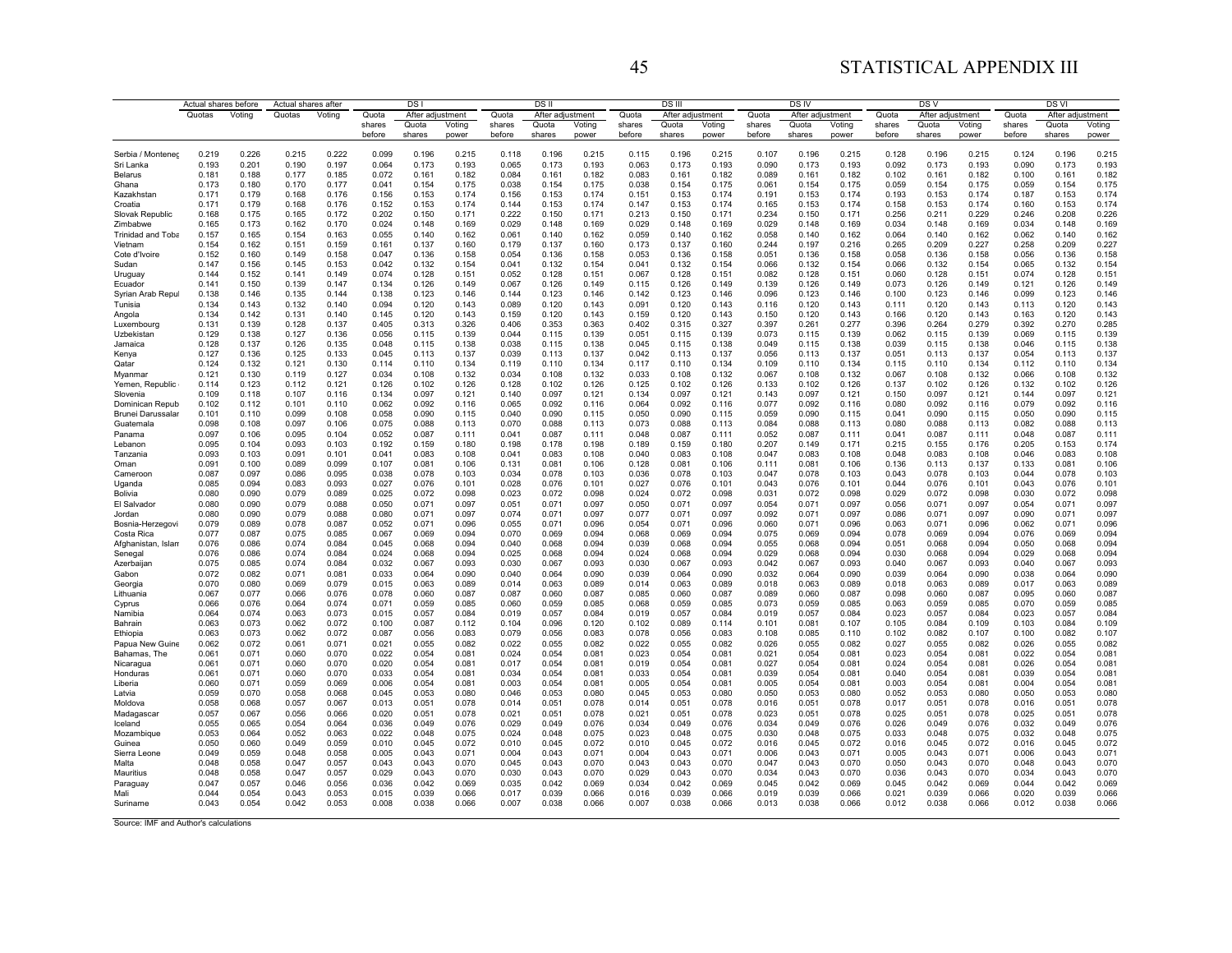| Quota<br>Quota<br>Quota<br>After adjustment<br>After adjustment<br>Quota<br>After adjustment<br>Quota<br>After adjustment<br>Quota<br>After adjustment<br>Quotas<br>Votina<br>Quotas<br>Votina<br>After adjustment<br>Quota<br>Quota<br>Quota<br>Quota<br>Quota<br>Quota<br>Voting<br>shares<br>Voting<br>Voting<br>shares<br>Voting<br>Voting<br>shares<br>Voting<br>shares<br>shares<br>shares<br>before<br>shares<br>before<br>shares<br>before<br>shares<br>before<br>shares<br>before<br>shares<br>before<br>shares<br>power<br>power<br>power<br>power<br>power<br>power<br>0.043<br>0.054<br>0.042<br>0.053<br>0.038<br>0.066<br>0.012<br>0.038<br>0.066<br>0.011<br>0.038<br>0.066<br>0.066<br>0.011<br>0.038<br>0.066<br>0.011<br>0.038<br>0.066<br>0.011<br>0.011<br>0.038<br>Armenia<br>0.043<br>0.053<br>0.042<br>0.052<br>0.011<br>0.038<br>0.066<br>0.011<br>0.038<br>0.066<br>0.011<br>0.038<br>0.066<br>0.013<br>0.038<br>0.066<br>0.013<br>0.038<br>0.066<br>0.012<br>0.038<br>0.066<br>Guyana<br>0.042<br>0.052<br>0.041<br>0.051<br>0.011<br>0.037<br>0.065<br>0.010<br>0.037<br>0.065<br>0.010<br>0.037<br>0.065<br>0.015<br>0.037<br>0.065<br>0.014<br>0.037<br>0.065<br>0.014<br>0.037<br>0.065<br>Kyrgyz Republic<br>0.064<br>0.064<br>0.041<br>0.052<br>0.040<br>0.051<br>0.045<br>0.037<br>0.064<br>0.043<br>0.037<br>0.064<br>0.043<br>0.037<br>0.058<br>0.037<br>0.064<br>0.057<br>0.037<br>0.064<br>0.056<br>0.037<br>Cambodia<br>0.036<br>0.009<br>0.008<br>0.064<br>0.036<br>0.064<br>0.041<br>0.051<br>0.040<br>0.050<br>0.009<br>0.064<br>0.036<br>0.064<br>0.036<br>0.012<br>0.036<br>0.064<br>0.011<br>0.064<br>0.011<br>0.036<br>Tajikistan<br>0.040<br>0.050<br>0.039<br>0.050<br>0.023<br>0.036<br>0.063<br>0.021<br>0.063<br>0.036<br>0.063<br>0.036<br>0.063<br>0.020<br>0.036<br>0.063<br>0.019<br>0.036<br>0.063<br>Congo, Republic o<br>0.036<br>0.021<br>0.021<br>0.062<br>0.038<br>0.049<br>0.038<br>0.048<br>0.012<br>0.034<br>0.062<br>0.011<br>0.034<br>0.062<br>0.034<br>0.062<br>0.034<br>0.062<br>0.016<br>0.034<br>0.062<br>0.016<br>0.034<br>Haiti<br>0.011<br>0.017<br>0.038<br>0.034<br>0.034<br>0.062<br>0.049<br>0.038<br>0.048<br>0.001<br>0.034<br>0.062<br>0.001<br>0.034<br>0.062<br>0.001<br>0.034<br>0.062<br>0.001<br>0.034<br>0.062<br>0.001<br>0.062<br>0.001<br>Somalia<br>0.037<br>0.048<br>0.037<br>0.033<br>0.008<br>0.061<br>0.061<br>0.033<br>0.061<br>0.033<br>0.013<br>0.033<br>0.061<br>Rwanda<br>0.047<br>0.008<br>0.061<br>0.033<br>0.008<br>0.033<br>0.013<br>0.013<br>0.061<br>0.060<br>0.036<br>0.047<br>0.032<br>0.060<br>0.003<br>0.060<br>0.003<br>0.032<br>0.060<br>0.060<br>0.005<br>0.032<br>0.060<br>0.032<br>Burundi<br>0.035<br>0.046<br>0.003<br>0.032<br>0.005<br>0.032<br>0.005<br>0.078<br>0.035<br>0.046<br>0.034<br>0.045<br>0.051<br>0.031<br>0.059<br>0.058<br>0.054<br>0.080<br>0.056<br>0.049<br>0.076<br>0.060<br>0.047<br>0.074<br>0.068<br>0.052<br>0.078<br>0.066<br>0.051<br>Turkmenistan<br>0.034<br>0.058<br>0.058<br>0.045<br>0.034<br>0.044<br>0.009<br>0.031<br>0.058<br>0.008<br>0.031<br>0.058<br>0.008<br>0.031<br>0.012<br>0.031<br>0.058<br>0.011<br>0.031<br>0.058<br>0.011<br>0.031<br>Togo<br>0.058<br>0.033<br>0.044<br>0.033<br>0.043<br>0.026<br>0.030<br>0.058<br>0.026<br>0.030<br>0.058<br>0.025<br>0.030<br>0.058<br>0.041<br>0.030<br>0.058<br>0.042<br>0.030<br>0.058<br>0.041<br>0.030<br>Nepal<br>Fiji<br>0.033<br>0.032<br>0.043<br>0.009<br>0.029<br>0.029<br>0.057<br>0.011<br>0.029<br>0.057<br>0.010<br>0.029<br>0.057<br>0.012<br>0.029<br>0.012<br>0.029<br>0.057<br>0.044<br>0.057<br>0.011<br>0.057<br>0.032<br>0.057<br>Malawi<br>0.043<br>0.032<br>0.042<br>0.006<br>0.029<br>0.057<br>0.006<br>0.029<br>0.057<br>0.006<br>0.029<br>0.057<br>0.012<br>0.029<br>0.057<br>0.012<br>0.029<br>0.057<br>0.012<br>0.029<br>0.032<br>0.043<br>0.032<br>0.042<br>0.029<br>0.057<br>0.024<br>0.029<br>0.057<br>0.024<br>0.029<br>0.057<br>0.025<br>0.029<br>0.057<br>0.025<br>0.029<br>0.057<br>0.025<br>0.029<br>0.057<br>Macedonia, FYR<br>0.024<br>0.032<br>0.028<br>0.028<br>0.028<br>0.057<br>0.028<br>0.028<br>0.057<br>0.043<br>0.031<br>0.042<br>0.015<br>0.057<br>0.014<br>0.057<br>0.014<br>0.015<br>0.028<br>0.057<br>0.014<br>0.057<br>0.015<br>Barbados<br>0.056<br>0.031<br>0.042<br>0.030<br>0.041<br>0.008<br>0.028<br>0.056<br>0.008<br>0.028<br>0.056<br>0.008<br>0.028<br>0.056<br>0.012<br>0.028<br>0.056<br>0.011<br>0.028<br>0.056<br>0.011<br>0.028<br>Niger<br>0.030<br>0.041<br>0.040<br>0.068<br>0.049<br>0.045<br>0.072<br>0.048<br>0.069<br>0.039<br>0.067<br>0.053<br>0.042<br>0.041<br>0.069<br>Estonia<br>0.041<br>0.030<br>0.045<br>0.042<br>0.049<br>0.069<br>0.052<br>0.027<br>0.027<br>0.027<br>0.027<br>0.008<br>0.027<br>0.055<br>0.030<br>0.041<br>0.029<br>0.040<br>0.007<br>0.055<br>0.006<br>0.055<br>0.006<br>0.055<br>0.009<br>0.027<br>0.055<br>0.008<br>0.055<br>Mauritania<br>0.029<br>0.040<br>0.029<br>0.040<br>0.064<br>0.052<br>0.079<br>0.068<br>0.060<br>0.087<br>0.064<br>0.053<br>0.080<br>0.076<br>0.052<br>0.079<br>0.081<br>0.055<br>0.082<br>0.077<br>0.055<br>0.081<br>Botswana<br>0.029<br>0.026<br>0.054<br>0.054<br>0.054<br>0.040<br>0.029<br>0.039<br>0.011<br>0.011<br>0.026<br>0.054<br>0.011<br>0.026<br>0.013<br>0.026<br>0.054<br>0.013<br>0.026<br>0.054<br>0.013<br>0.026<br>Benin<br>0.025<br>0.053<br>0.053<br>0.028<br>0.039<br>0.028<br>0.038<br>0.053<br>0.025<br>0.053<br>0.014<br>0.025<br>0.025<br>0.053<br>0.020<br>0.025<br>0.053<br>0.020<br>0.025<br>Burkina Faso<br>0.014<br>0.015<br>0.019<br>0.026<br>0.037<br>0.026<br>0.036<br>0.014<br>0.023<br>0.052<br>0.014<br>0.023<br>0.052<br>0.013<br>0.023<br>0.052<br>0.014<br>0.023<br>0.052<br>0.014<br>0.023<br>0.052<br>0.013<br>0.023<br>0.052<br>Chad<br>0.052<br>0.052<br>0.026<br>0.037<br>0.026<br>0.036<br>0.005<br>0.023<br>0.052<br>0.004<br>0.023<br>0.052<br>0.004<br>0.023<br>0.009<br>0.023<br>0.052<br>0.008<br>0.023<br>0.052<br>0.009<br>0.023<br>Central African Re<br>0.025<br>0.035<br>0.022<br>0.022<br>0.051<br>0.008<br>0.022<br>0.051<br>0.022<br>0.051<br>0.022<br>0.012<br>0.022<br>0.051<br>Lao, People's Den<br>0.036<br>0.024<br>0.009<br>0.051<br>0.007<br>0.012<br>0.011<br>0.051<br>0.024<br>0.035<br>0.023<br>0.034<br>0.021<br>0.050<br>0.050<br>0.050<br>0.021<br>0.050<br>0.021<br>0.050<br>0.008<br>0.050<br>0.007<br>0.021<br>0.007<br>0.021<br>0.010<br>0.021<br>0.009<br>0.009<br>Mongolia<br>0.024<br>0.035<br>0.023<br>0.034<br>0.014<br>0.021<br>0.050<br>0.015<br>0.021<br>0.050<br>0.014<br>0.021<br>0.050<br>0.015<br>0.021<br>0.050<br>0.016<br>0.021<br>0.050<br>0.016<br>0.021<br>0.050<br>Swaziland<br>0.023<br>0.023<br>0.020<br>0.028<br>0.032<br>0.049<br>Albania<br>0.034<br>0.033<br>0.025<br>0.049<br>0.028<br>0.020<br>0.049<br>0.020<br>0.049<br>0.028<br>0.020<br>0.049<br>0.020<br>0.049<br>0.031<br>0.020<br>0.043<br>0.016<br>0.027<br>0.016<br>0.027<br>0.009<br>0.015<br>0.043<br>0.010<br>0.015<br>0.043<br>0.010<br>0.015<br>0.043<br>0.01'<br>0.015<br>0.043<br>0.013<br>0.015<br>0.043<br>0.012<br>0.015<br>Lesotho<br>0.015<br>0.027<br>0.015<br>0.026<br>0.026<br>0.022<br>0.051<br>0.027<br>0.025<br>0.053<br>0.027<br>0.023<br>0.052<br>0.031<br>0.023<br>0.051<br>0.033<br>0.024<br>0.053<br>0.032<br>0.024<br>0.053<br><b>Equatorial Guinea</b><br>0.015<br>0.026<br>0.025<br>0.002<br>0.042<br>0.004<br>0.042<br>Gambia, The<br>0.014<br>0.003<br>0.013<br>0.042<br>0.013<br>0.042<br>0.002<br>0.013<br>0.004<br>0.013<br>0.042<br>0.004<br>0.013<br>0.042<br>0.013<br>0.037<br>0.009<br>0.020<br>0.009<br>0.020<br>0.008<br>0.037<br>0.004<br>0.037<br>0.004<br>0.008<br>0.037<br>0.037<br>0.004<br>0.008<br>0.037<br>0.004<br>0.008<br>Belize<br>0.005<br>0.008<br>0.005<br>0.008<br>0.008<br>0.019<br>0.008<br>0.019<br>0.011<br>0.007<br>0.036<br>0.011<br>0.007<br>0.036<br>0.011<br>0.007<br>0.036<br>0.007<br>0.036<br>0.011<br>0.007<br>0.036<br>0.011<br>0.007<br>0.036<br>0.011<br>San Marino<br>0.036<br>0.008<br>0.019<br>0.008<br>0.019<br>0.002<br>0.007<br>0.036<br>0.002<br>0.007<br>0.036<br>0.002<br>0.007<br>0.036<br>0.002<br>0.007<br>0.036<br>0.002<br>0.007<br>0.036<br>0.002<br>0.007<br>Vanuatu<br>0.036<br>0.007<br>0.036<br>0.036<br>0.036<br>0.007<br>0.036<br>0.007<br>Djibouti<br>0.019<br>0.007<br>0.018<br>0.003<br>0.007<br>0.036<br>0.003<br>0.007<br>0.003<br>0.007<br>0.003<br>0.007<br>0.003<br>0.003<br>0.007<br>0.019<br>0.007<br>0.018<br>0.007<br>0.036<br>0.005<br>0.007<br>0.036<br>0.005<br>0.007<br>0.036<br>0.007<br>0.007<br>0.036<br>0.007<br>0.007<br>0.036<br>0.007<br>0.007<br>0.036<br>Eritrea<br>0.006<br>0.036<br>St. Lucia<br>0.007<br>0.018<br>0.007<br>0.018<br>0.003<br>0.006<br>0.036<br>0.003<br>0.006<br>0.036<br>0.003<br>0.006<br>0.036<br>0.004<br>0.006<br>0.036<br>0.003<br>0.006<br>0.036<br>0.003<br>0.006<br>0.035<br>0.035<br>Guinea-Bissau<br>0.007<br>0.018<br>0.006<br>0.018<br>0.004<br>0.006<br>0.035<br>0.004<br>0.006<br>0.035<br>0.004<br>0.006<br>0.004<br>0.006<br>0.035<br>0.004<br>0.006<br>0.035<br>0.004<br>0.006<br>0.007<br>0.006<br>0.035<br>0.005<br>0.005<br>0.035<br>0.005<br>0.006<br>0.035<br>0.005<br>0.006<br>0.035<br>Antigua and Barbu<br>0.018<br>0.006<br>0.018<br>0.003<br>0.006<br>0.035<br>0.006<br>0.003<br>0.006<br>0.035<br>0.034<br>0.006<br>0.017<br>0.006<br>0.017<br>0.003<br>0.005<br>0.034<br>0.003<br>0.005<br>0.034<br>0.003<br>0.005<br>0.034<br>0.003<br>0.005<br>0.034<br>0.003<br>0.005<br>0.034<br>0.003<br>0.005<br>Grenada<br>0.034<br>0.006<br>0.017<br>0.006<br>0.017<br>0.002<br>0.005<br>0.034<br>0.002<br>0.005<br>0.034<br>0.002<br>0.005<br>0.034<br>0.002<br>0.005<br>0.034<br>0.002<br>0.005<br>0.034<br>0.002<br>0.005<br>Samoa<br>0.034<br>0.003<br>0.004<br>0.034<br>0.005<br>0.016<br>0.005<br>0.016<br>0.002<br>0.004<br>0.034<br>0.002<br>0.004<br>0.034<br>0.002<br>0.004<br>0.003<br>0.004<br>0.034<br>0.003<br>0.004<br>0.034<br>Solomon Islands<br>Cape Verde<br>0.005<br>0.016<br>0.005<br>0.016<br>0.004<br>0.004<br>0.034<br>0.003<br>0.004<br>0.034<br>0.004<br>0.004<br>0.034<br>0.004<br>0.004<br>0.034<br>0.003<br>0.004<br>0.034<br>0.004<br>0.004<br>0.034<br>0.033<br>Comoros<br>0.004<br>0.016<br>0.004<br>0.015<br>0.001<br>0.004<br>0.033<br>0.001<br>0.004<br>0.033<br>0.001<br>0.004<br>0.033<br>0.002<br>0.004<br>0.033<br>0.002<br>0.004<br>0.033<br>0.002<br>0.004<br>0.033<br>0.004<br>0.016<br>0.002<br>0.004<br>0.033<br>0.002<br>0.033<br>0.002<br>0.004<br>0.033<br>0.002<br>0.004<br>0.033<br>0.002<br>0.004<br>0.033<br>0.002<br>0.004<br>St. Kitts and Nevis<br>0.004<br>0.015<br>0.004<br>0.004<br>0.016<br>0.004<br>0.015<br>0.004<br>0.004<br>0.033<br>0.003<br>0.004<br>0.033<br>0.004<br>0.004<br>0.033<br>0.004<br>0.004<br>0.033<br>0.002<br>0.004<br>0.033<br>0.003<br>0.004<br>0.033<br>Seychelles<br>0.033<br>0.004<br>0.015<br>0.004<br>0.015<br>0.002<br>0.003<br>0.033<br>0.002<br>0.003<br>0.033<br>0.002<br>0.003<br>0.033<br>0.002<br>0.003<br>0.033<br>0.002<br>0.003<br>0.033<br>0.002<br>0.003<br>St. Vincent and the<br>0.033<br>0.004<br>0.003<br>0.033<br>0.003<br>0.033<br>0.002<br>0.033<br>0.003<br>0.033<br>0.003<br>0.033<br>0.003<br>0.003<br>Dominica<br>0.015<br>0.004<br>0.015<br>0.002<br>0.001<br>0.003<br>0.003<br>0.002<br>0.004<br>0.015<br>0.004<br>0.015<br>0.004<br>0.003<br>0.033<br>0.004<br>0.003<br>0.033<br>0.004<br>0.003<br>0.033<br>0.004<br>0.003<br>0.033<br>0.004<br>0.003<br>0.033<br>0.004<br>0.003<br>0.033<br>Maldives<br>0.004<br>0.015<br>0.004<br>0.003<br>0.033<br>0.005<br>0.003<br>0.033<br>0.005<br>0.003<br>0.033<br>0.005<br>0.003<br>0.033<br>0.005<br>0.003<br>0.033<br>0.005<br>0.003<br>0.033<br>Timor-Leste<br>0.015<br>0.005<br>0.003<br>0.032<br>0.003<br>0.032<br>Sao Tome and Pr<br>0.015<br>0.003<br>0.014<br>0.000<br>0.003<br>0.032<br>0.000<br>0.003<br>0.032<br>0.000<br>0.003<br>0.001<br>0.003<br>0.032<br>0.001<br>0.032<br>0.001<br>0.003<br>0.003<br>0.015<br>0.003<br>0.014<br>0.003<br>0.032<br>0.001<br>0.003<br>0.032<br>0.001<br>0.003<br>0.032<br>0.002<br>0.003<br>0.032<br>0.002<br>0.003<br>0.032<br>0.002<br>0.003<br>0.032<br>0.001<br>Tonga<br>0.003<br>0.004<br>0.033<br>0.005<br>0.034<br>0.005<br>0.033<br>0.004<br>0.034<br>0.005<br>0.034<br>0.006<br>0.004<br>0.034<br>Bhutan<br>0.014<br>0.003<br>0.014<br>0.005<br>0.004<br>0.004<br>0.006<br>0.006<br>0.033<br>Kiribati<br>0.003<br>0.014<br>0.003<br>0.014<br>0.003<br>0.003<br>0.032<br>0.004<br>0.003<br>0.032<br>0.003<br>0.003<br>0.032<br>0.004<br>0.003<br>0.032<br>0.005<br>0.004<br>0.033<br>0.004<br>0.004<br>0.002<br>0.014<br>0.002<br>0.002<br>0.032<br>0.002<br>0.032<br>0.002<br>0.032<br>0.002<br>0.032<br>0.002<br>0.002<br>0.032<br>0.002<br>0.002<br>0.032<br>Micronesia, Fed. 9<br>0.002<br>0.014<br>0.002<br>0.002<br>0.002<br>0.002<br>0.013<br>0.002<br>0.013<br>0.001<br>0.002<br>0.031<br>0.001<br>0.002<br>0.031<br>0.001<br>0.002<br>0.031<br>0.001<br>0.002<br>0.031<br>0.001<br>0.002<br>0.031<br>0.001<br>0.002<br>0.03'<br>Marshall Islands<br>Palau, Republic of<br>0.001<br>0.013<br>0.001<br>0.013<br>0.001<br>0.001<br>0.031<br>0.001<br>0.001<br>0.031<br>0.001<br>0.001<br>0.031<br>0.001<br>0.001<br>0.031<br>0.001<br>0.001<br>0.031<br>0.001<br>0.001<br>0.03 <sup>2</sup> | Actual shares before | Actual shares after |  |  | DS <sub>I</sub> |  |  | DSII |  | <b>DS</b> III |  | <b>DS<sub>IV</sub></b> |  | DS V | <b>DSVI</b> |  |  |
|-----------------------------------------------------------------------------------------------------------------------------------------------------------------------------------------------------------------------------------------------------------------------------------------------------------------------------------------------------------------------------------------------------------------------------------------------------------------------------------------------------------------------------------------------------------------------------------------------------------------------------------------------------------------------------------------------------------------------------------------------------------------------------------------------------------------------------------------------------------------------------------------------------------------------------------------------------------------------------------------------------------------------------------------------------------------------------------------------------------------------------------------------------------------------------------------------------------------------------------------------------------------------------------------------------------------------------------------------------------------------------------------------------------------------------------------------------------------------------------------------------------------------------------------------------------------------------------------------------------------------------------------------------------------------------------------------------------------------------------------------------------------------------------------------------------------------------------------------------------------------------------------------------------------------------------------------------------------------------------------------------------------------------------------------------------------------------------------------------------------------------------------------------------------------------------------------------------------------------------------------------------------------------------------------------------------------------------------------------------------------------------------------------------------------------------------------------------------------------------------------------------------------------------------------------------------------------------------------------------------------------------------------------------------------------------------------------------------------------------------------------------------------------------------------------------------------------------------------------------------------------------------------------------------------------------------------------------------------------------------------------------------------------------------------------------------------------------------------------------------------------------------------------------------------------------------------------------------------------------------------------------------------------------------------------------------------------------------------------------------------------------------------------------------------------------------------------------------------------------------------------------------------------------------------------------------------------------------------------------------------------------------------------------------------------------------------------------------------------------------------------------------------------------------------------------------------------------------------------------------------------------------------------------------------------------------------------------------------------------------------------------------------------------------------------------------------------------------------------------------------------------------------------------------------------------------------------------------------------------------------------------------------------------------------------------------------------------------------------------------------------------------------------------------------------------------------------------------------------------------------------------------------------------------------------------------------------------------------------------------------------------------------------------------------------------------------------------------------------------------------------------------------------------------------------------------------------------------------------------------------------------------------------------------------------------------------------------------------------------------------------------------------------------------------------------------------------------------------------------------------------------------------------------------------------------------------------------------------------------------------------------------------------------------------------------------------------------------------------------------------------------------------------------------------------------------------------------------------------------------------------------------------------------------------------------------------------------------------------------------------------------------------------------------------------------------------------------------------------------------------------------------------------------------------------------------------------------------------------------------------------------------------------------------------------------------------------------------------------------------------------------------------------------------------------------------------------------------------------------------------------------------------------------------------------------------------------------------------------------------------------------------------------------------------------------------------------------------------------------------------------------------------------------------------------------------------------------------------------------------------------------------------------------------------------------------------------------------------------------------------------------------------------------------------------------------------------------------------------------------------------------------------------------------------------------------------------------------------------------------------------------------------------------------------------------------------------------------------------------------------------------------------------------------------------------------------------------------------------------------------------------------------------------------------------------------------------------------------------------------------------------------------------------------------------------------------------------------------------------------------------------------------------------------------------------------------------------------------------------------------------------------------------------------------------------------------------------------------------------------------------------------------------------------------------------------------------------------------------------------------------------------------------------------------------------------------------------------------------------------------------------------------------------------------------------------------------------------------------------------------------------------------------------------------------------------------------------------------------------------------------------------------------------------------------------------------------------------------------------------------------------------------------------------------------------------------------------------------------------------------------------------------------------------------------------------------------------------------------------------------------------------------------------------------------------------------------------------------------------------------------------------------------------------------------------------------------------------------------------------------------------------------------------------------------------------------------------------------------------------------------------------------------------------------------------------------------------------------------------------------------------------------------------------------------------------------------------------------------------------------------------------------------------------------------------------------------------------------------------------------------------------------------------------------------------------------------------------------------------------------------------------------------------------------------------------------------------------------------------------------------------------------------------------------------------------------------------------------------------------------------------------------------------------------------------------------------------------------------------------------------------------------------------------------------------------------------------------------------------------------------------------------------------------------------------------------------------------------------------------------------------------------------------------------------------------------------------------------------------------------------------------------------------------------------------------------------------------------------------------------------------------------------------------------------------------------------------------------------------------------------------------------------------------------------------------------------------------------------------------------------------------------------------------------------------------------------------------------------------------------------------------------------------------------------------------------------------------------------------------------------------------------------------------------------------------------------------------------------------------------------------------------------------------------------------------------------------------------------------------------------------------------------------------------------------------------------------------------------------------------------------------------------------------------------------------------------------------------------------------------------------------------------------------------------------------------------------------------------------------------------------------------------------------------------------------------------------------------------------------------------------------------------------------------------------------------------------------------------------------------------------------------------------------------------------------------------------------------------------------------------------------------------------------------------------------------------------------------------------------------------------------------------------------------------------------------------------------------------------------------------------------------------------------------------------------------------------------------------------------------------------------------------------------------------------------------------------------------------------------------------------------------------------------------------------------------------------------------------------------------------------------------------------------------------------------------------------------------------------------------------------------------------------------------------------------------------------------------------------------------------------------------------------------------------------------------------------------------------------------------------------------------------------------------------------------------------------------------------------------------------------------------------------------------------------------------------------------------------------------------------------------------------------------------------------------------------------------------------------------------------------------------------------------------------------------------------------------------------------------------------------------------------------------------------------------------------------------------------------------------------------------------|----------------------|---------------------|--|--|-----------------|--|--|------|--|---------------|--|------------------------|--|------|-------------|--|--|
|                                                                                                                                                                                                                                                                                                                                                                                                                                                                                                                                                                                                                                                                                                                                                                                                                                                                                                                                                                                                                                                                                                                                                                                                                                                                                                                                                                                                                                                                                                                                                                                                                                                                                                                                                                                                                                                                                                                                                                                                                                                                                                                                                                                                                                                                                                                                                                                                                                                                                                                                                                                                                                                                                                                                                                                                                                                                                                                                                                                                                                                                                                                                                                                                                                                                                                                                                                                                                                                                                                                                                                                                                                                                                                                                                                                                                                                                                                                                                                                                                                                                                                                                                                                                                                                                                                                                                                                                                                                                                                                                                                                                                                                                                                                                                                                                                                                                                                                                                                                                                                                                                                                                                                                                                                                                                                                                                                                                                                                                                                                                                                                                                                                                                                                                                                                                                                                                                                                                                                                                                                                                                                                                                                                                                                                                                                                                                                                                                                                                                                                                                                                                                                                                                                                                                                                                                                                                                                                                                                                                                                                                                                                                                                                                                                                                                                                                                                                                                                                                                                                                                                                                                                                                                                                                                                                                                                                                                                                                                                                                                                                                                                                                                                                                                                                                                                                                                                                                                                                                                                                                                                                                                                                                                                                                                                                                                                                                                                                                                                                                                                                                                                                                                                                                                                                                                                                                                                                                                                                                                                                                                                                                                                                                                                                                                                                                                                                                                                                                                                                                                                                                                                                                                                                                                                                                                                                                                                                                                                                                                                                                                                                                                                                                                                                                                                                                                                                                                                                                                                                                                                                                                                                                                                                                                                                                                                                                                                                                                                                                                                                                                                                                                                                                                                                                                                                                                                                                                                                                                                                                                                                                                                                                                                                                                                                                                                                                                                                                                                                                                                                                                                                                                                                                                                                                                                                                                                                                                                                                                                                                                                                                                                                                                                                                                                                                                                                                                                                               |                      |                     |  |  |                 |  |  |      |  |               |  |                        |  |      |             |  |  |
|                                                                                                                                                                                                                                                                                                                                                                                                                                                                                                                                                                                                                                                                                                                                                                                                                                                                                                                                                                                                                                                                                                                                                                                                                                                                                                                                                                                                                                                                                                                                                                                                                                                                                                                                                                                                                                                                                                                                                                                                                                                                                                                                                                                                                                                                                                                                                                                                                                                                                                                                                                                                                                                                                                                                                                                                                                                                                                                                                                                                                                                                                                                                                                                                                                                                                                                                                                                                                                                                                                                                                                                                                                                                                                                                                                                                                                                                                                                                                                                                                                                                                                                                                                                                                                                                                                                                                                                                                                                                                                                                                                                                                                                                                                                                                                                                                                                                                                                                                                                                                                                                                                                                                                                                                                                                                                                                                                                                                                                                                                                                                                                                                                                                                                                                                                                                                                                                                                                                                                                                                                                                                                                                                                                                                                                                                                                                                                                                                                                                                                                                                                                                                                                                                                                                                                                                                                                                                                                                                                                                                                                                                                                                                                                                                                                                                                                                                                                                                                                                                                                                                                                                                                                                                                                                                                                                                                                                                                                                                                                                                                                                                                                                                                                                                                                                                                                                                                                                                                                                                                                                                                                                                                                                                                                                                                                                                                                                                                                                                                                                                                                                                                                                                                                                                                                                                                                                                                                                                                                                                                                                                                                                                                                                                                                                                                                                                                                                                                                                                                                                                                                                                                                                                                                                                                                                                                                                                                                                                                                                                                                                                                                                                                                                                                                                                                                                                                                                                                                                                                                                                                                                                                                                                                                                                                                                                                                                                                                                                                                                                                                                                                                                                                                                                                                                                                                                                                                                                                                                                                                                                                                                                                                                                                                                                                                                                                                                                                                                                                                                                                                                                                                                                                                                                                                                                                                                                                                                                                                                                                                                                                                                                                                                                                                                                                                                                                                                                                                               |                      |                     |  |  |                 |  |  |      |  |               |  |                        |  |      |             |  |  |
|                                                                                                                                                                                                                                                                                                                                                                                                                                                                                                                                                                                                                                                                                                                                                                                                                                                                                                                                                                                                                                                                                                                                                                                                                                                                                                                                                                                                                                                                                                                                                                                                                                                                                                                                                                                                                                                                                                                                                                                                                                                                                                                                                                                                                                                                                                                                                                                                                                                                                                                                                                                                                                                                                                                                                                                                                                                                                                                                                                                                                                                                                                                                                                                                                                                                                                                                                                                                                                                                                                                                                                                                                                                                                                                                                                                                                                                                                                                                                                                                                                                                                                                                                                                                                                                                                                                                                                                                                                                                                                                                                                                                                                                                                                                                                                                                                                                                                                                                                                                                                                                                                                                                                                                                                                                                                                                                                                                                                                                                                                                                                                                                                                                                                                                                                                                                                                                                                                                                                                                                                                                                                                                                                                                                                                                                                                                                                                                                                                                                                                                                                                                                                                                                                                                                                                                                                                                                                                                                                                                                                                                                                                                                                                                                                                                                                                                                                                                                                                                                                                                                                                                                                                                                                                                                                                                                                                                                                                                                                                                                                                                                                                                                                                                                                                                                                                                                                                                                                                                                                                                                                                                                                                                                                                                                                                                                                                                                                                                                                                                                                                                                                                                                                                                                                                                                                                                                                                                                                                                                                                                                                                                                                                                                                                                                                                                                                                                                                                                                                                                                                                                                                                                                                                                                                                                                                                                                                                                                                                                                                                                                                                                                                                                                                                                                                                                                                                                                                                                                                                                                                                                                                                                                                                                                                                                                                                                                                                                                                                                                                                                                                                                                                                                                                                                                                                                                                                                                                                                                                                                                                                                                                                                                                                                                                                                                                                                                                                                                                                                                                                                                                                                                                                                                                                                                                                                                                                                                                                                                                                                                                                                                                                                                                                                                                                                                                                                                                                                               |                      |                     |  |  |                 |  |  |      |  |               |  |                        |  |      |             |  |  |
|                                                                                                                                                                                                                                                                                                                                                                                                                                                                                                                                                                                                                                                                                                                                                                                                                                                                                                                                                                                                                                                                                                                                                                                                                                                                                                                                                                                                                                                                                                                                                                                                                                                                                                                                                                                                                                                                                                                                                                                                                                                                                                                                                                                                                                                                                                                                                                                                                                                                                                                                                                                                                                                                                                                                                                                                                                                                                                                                                                                                                                                                                                                                                                                                                                                                                                                                                                                                                                                                                                                                                                                                                                                                                                                                                                                                                                                                                                                                                                                                                                                                                                                                                                                                                                                                                                                                                                                                                                                                                                                                                                                                                                                                                                                                                                                                                                                                                                                                                                                                                                                                                                                                                                                                                                                                                                                                                                                                                                                                                                                                                                                                                                                                                                                                                                                                                                                                                                                                                                                                                                                                                                                                                                                                                                                                                                                                                                                                                                                                                                                                                                                                                                                                                                                                                                                                                                                                                                                                                                                                                                                                                                                                                                                                                                                                                                                                                                                                                                                                                                                                                                                                                                                                                                                                                                                                                                                                                                                                                                                                                                                                                                                                                                                                                                                                                                                                                                                                                                                                                                                                                                                                                                                                                                                                                                                                                                                                                                                                                                                                                                                                                                                                                                                                                                                                                                                                                                                                                                                                                                                                                                                                                                                                                                                                                                                                                                                                                                                                                                                                                                                                                                                                                                                                                                                                                                                                                                                                                                                                                                                                                                                                                                                                                                                                                                                                                                                                                                                                                                                                                                                                                                                                                                                                                                                                                                                                                                                                                                                                                                                                                                                                                                                                                                                                                                                                                                                                                                                                                                                                                                                                                                                                                                                                                                                                                                                                                                                                                                                                                                                                                                                                                                                                                                                                                                                                                                                                                                                                                                                                                                                                                                                                                                                                                                                                                                                                                                                               |                      |                     |  |  |                 |  |  |      |  |               |  |                        |  |      |             |  |  |
|                                                                                                                                                                                                                                                                                                                                                                                                                                                                                                                                                                                                                                                                                                                                                                                                                                                                                                                                                                                                                                                                                                                                                                                                                                                                                                                                                                                                                                                                                                                                                                                                                                                                                                                                                                                                                                                                                                                                                                                                                                                                                                                                                                                                                                                                                                                                                                                                                                                                                                                                                                                                                                                                                                                                                                                                                                                                                                                                                                                                                                                                                                                                                                                                                                                                                                                                                                                                                                                                                                                                                                                                                                                                                                                                                                                                                                                                                                                                                                                                                                                                                                                                                                                                                                                                                                                                                                                                                                                                                                                                                                                                                                                                                                                                                                                                                                                                                                                                                                                                                                                                                                                                                                                                                                                                                                                                                                                                                                                                                                                                                                                                                                                                                                                                                                                                                                                                                                                                                                                                                                                                                                                                                                                                                                                                                                                                                                                                                                                                                                                                                                                                                                                                                                                                                                                                                                                                                                                                                                                                                                                                                                                                                                                                                                                                                                                                                                                                                                                                                                                                                                                                                                                                                                                                                                                                                                                                                                                                                                                                                                                                                                                                                                                                                                                                                                                                                                                                                                                                                                                                                                                                                                                                                                                                                                                                                                                                                                                                                                                                                                                                                                                                                                                                                                                                                                                                                                                                                                                                                                                                                                                                                                                                                                                                                                                                                                                                                                                                                                                                                                                                                                                                                                                                                                                                                                                                                                                                                                                                                                                                                                                                                                                                                                                                                                                                                                                                                                                                                                                                                                                                                                                                                                                                                                                                                                                                                                                                                                                                                                                                                                                                                                                                                                                                                                                                                                                                                                                                                                                                                                                                                                                                                                                                                                                                                                                                                                                                                                                                                                                                                                                                                                                                                                                                                                                                                                                                                                                                                                                                                                                                                                                                                                                                                                                                                                                                                                                               |                      |                     |  |  |                 |  |  |      |  |               |  |                        |  |      |             |  |  |
|                                                                                                                                                                                                                                                                                                                                                                                                                                                                                                                                                                                                                                                                                                                                                                                                                                                                                                                                                                                                                                                                                                                                                                                                                                                                                                                                                                                                                                                                                                                                                                                                                                                                                                                                                                                                                                                                                                                                                                                                                                                                                                                                                                                                                                                                                                                                                                                                                                                                                                                                                                                                                                                                                                                                                                                                                                                                                                                                                                                                                                                                                                                                                                                                                                                                                                                                                                                                                                                                                                                                                                                                                                                                                                                                                                                                                                                                                                                                                                                                                                                                                                                                                                                                                                                                                                                                                                                                                                                                                                                                                                                                                                                                                                                                                                                                                                                                                                                                                                                                                                                                                                                                                                                                                                                                                                                                                                                                                                                                                                                                                                                                                                                                                                                                                                                                                                                                                                                                                                                                                                                                                                                                                                                                                                                                                                                                                                                                                                                                                                                                                                                                                                                                                                                                                                                                                                                                                                                                                                                                                                                                                                                                                                                                                                                                                                                                                                                                                                                                                                                                                                                                                                                                                                                                                                                                                                                                                                                                                                                                                                                                                                                                                                                                                                                                                                                                                                                                                                                                                                                                                                                                                                                                                                                                                                                                                                                                                                                                                                                                                                                                                                                                                                                                                                                                                                                                                                                                                                                                                                                                                                                                                                                                                                                                                                                                                                                                                                                                                                                                                                                                                                                                                                                                                                                                                                                                                                                                                                                                                                                                                                                                                                                                                                                                                                                                                                                                                                                                                                                                                                                                                                                                                                                                                                                                                                                                                                                                                                                                                                                                                                                                                                                                                                                                                                                                                                                                                                                                                                                                                                                                                                                                                                                                                                                                                                                                                                                                                                                                                                                                                                                                                                                                                                                                                                                                                                                                                                                                                                                                                                                                                                                                                                                                                                                                                                                                                                                               |                      |                     |  |  |                 |  |  |      |  |               |  |                        |  |      |             |  |  |
|                                                                                                                                                                                                                                                                                                                                                                                                                                                                                                                                                                                                                                                                                                                                                                                                                                                                                                                                                                                                                                                                                                                                                                                                                                                                                                                                                                                                                                                                                                                                                                                                                                                                                                                                                                                                                                                                                                                                                                                                                                                                                                                                                                                                                                                                                                                                                                                                                                                                                                                                                                                                                                                                                                                                                                                                                                                                                                                                                                                                                                                                                                                                                                                                                                                                                                                                                                                                                                                                                                                                                                                                                                                                                                                                                                                                                                                                                                                                                                                                                                                                                                                                                                                                                                                                                                                                                                                                                                                                                                                                                                                                                                                                                                                                                                                                                                                                                                                                                                                                                                                                                                                                                                                                                                                                                                                                                                                                                                                                                                                                                                                                                                                                                                                                                                                                                                                                                                                                                                                                                                                                                                                                                                                                                                                                                                                                                                                                                                                                                                                                                                                                                                                                                                                                                                                                                                                                                                                                                                                                                                                                                                                                                                                                                                                                                                                                                                                                                                                                                                                                                                                                                                                                                                                                                                                                                                                                                                                                                                                                                                                                                                                                                                                                                                                                                                                                                                                                                                                                                                                                                                                                                                                                                                                                                                                                                                                                                                                                                                                                                                                                                                                                                                                                                                                                                                                                                                                                                                                                                                                                                                                                                                                                                                                                                                                                                                                                                                                                                                                                                                                                                                                                                                                                                                                                                                                                                                                                                                                                                                                                                                                                                                                                                                                                                                                                                                                                                                                                                                                                                                                                                                                                                                                                                                                                                                                                                                                                                                                                                                                                                                                                                                                                                                                                                                                                                                                                                                                                                                                                                                                                                                                                                                                                                                                                                                                                                                                                                                                                                                                                                                                                                                                                                                                                                                                                                                                                                                                                                                                                                                                                                                                                                                                                                                                                                                                                                                                               |                      |                     |  |  |                 |  |  |      |  |               |  |                        |  |      |             |  |  |
|                                                                                                                                                                                                                                                                                                                                                                                                                                                                                                                                                                                                                                                                                                                                                                                                                                                                                                                                                                                                                                                                                                                                                                                                                                                                                                                                                                                                                                                                                                                                                                                                                                                                                                                                                                                                                                                                                                                                                                                                                                                                                                                                                                                                                                                                                                                                                                                                                                                                                                                                                                                                                                                                                                                                                                                                                                                                                                                                                                                                                                                                                                                                                                                                                                                                                                                                                                                                                                                                                                                                                                                                                                                                                                                                                                                                                                                                                                                                                                                                                                                                                                                                                                                                                                                                                                                                                                                                                                                                                                                                                                                                                                                                                                                                                                                                                                                                                                                                                                                                                                                                                                                                                                                                                                                                                                                                                                                                                                                                                                                                                                                                                                                                                                                                                                                                                                                                                                                                                                                                                                                                                                                                                                                                                                                                                                                                                                                                                                                                                                                                                                                                                                                                                                                                                                                                                                                                                                                                                                                                                                                                                                                                                                                                                                                                                                                                                                                                                                                                                                                                                                                                                                                                                                                                                                                                                                                                                                                                                                                                                                                                                                                                                                                                                                                                                                                                                                                                                                                                                                                                                                                                                                                                                                                                                                                                                                                                                                                                                                                                                                                                                                                                                                                                                                                                                                                                                                                                                                                                                                                                                                                                                                                                                                                                                                                                                                                                                                                                                                                                                                                                                                                                                                                                                                                                                                                                                                                                                                                                                                                                                                                                                                                                                                                                                                                                                                                                                                                                                                                                                                                                                                                                                                                                                                                                                                                                                                                                                                                                                                                                                                                                                                                                                                                                                                                                                                                                                                                                                                                                                                                                                                                                                                                                                                                                                                                                                                                                                                                                                                                                                                                                                                                                                                                                                                                                                                                                                                                                                                                                                                                                                                                                                                                                                                                                                                                                                                                               |                      |                     |  |  |                 |  |  |      |  |               |  |                        |  |      |             |  |  |
|                                                                                                                                                                                                                                                                                                                                                                                                                                                                                                                                                                                                                                                                                                                                                                                                                                                                                                                                                                                                                                                                                                                                                                                                                                                                                                                                                                                                                                                                                                                                                                                                                                                                                                                                                                                                                                                                                                                                                                                                                                                                                                                                                                                                                                                                                                                                                                                                                                                                                                                                                                                                                                                                                                                                                                                                                                                                                                                                                                                                                                                                                                                                                                                                                                                                                                                                                                                                                                                                                                                                                                                                                                                                                                                                                                                                                                                                                                                                                                                                                                                                                                                                                                                                                                                                                                                                                                                                                                                                                                                                                                                                                                                                                                                                                                                                                                                                                                                                                                                                                                                                                                                                                                                                                                                                                                                                                                                                                                                                                                                                                                                                                                                                                                                                                                                                                                                                                                                                                                                                                                                                                                                                                                                                                                                                                                                                                                                                                                                                                                                                                                                                                                                                                                                                                                                                                                                                                                                                                                                                                                                                                                                                                                                                                                                                                                                                                                                                                                                                                                                                                                                                                                                                                                                                                                                                                                                                                                                                                                                                                                                                                                                                                                                                                                                                                                                                                                                                                                                                                                                                                                                                                                                                                                                                                                                                                                                                                                                                                                                                                                                                                                                                                                                                                                                                                                                                                                                                                                                                                                                                                                                                                                                                                                                                                                                                                                                                                                                                                                                                                                                                                                                                                                                                                                                                                                                                                                                                                                                                                                                                                                                                                                                                                                                                                                                                                                                                                                                                                                                                                                                                                                                                                                                                                                                                                                                                                                                                                                                                                                                                                                                                                                                                                                                                                                                                                                                                                                                                                                                                                                                                                                                                                                                                                                                                                                                                                                                                                                                                                                                                                                                                                                                                                                                                                                                                                                                                                                                                                                                                                                                                                                                                                                                                                                                                                                                                                                                               |                      |                     |  |  |                 |  |  |      |  |               |  |                        |  |      |             |  |  |
|                                                                                                                                                                                                                                                                                                                                                                                                                                                                                                                                                                                                                                                                                                                                                                                                                                                                                                                                                                                                                                                                                                                                                                                                                                                                                                                                                                                                                                                                                                                                                                                                                                                                                                                                                                                                                                                                                                                                                                                                                                                                                                                                                                                                                                                                                                                                                                                                                                                                                                                                                                                                                                                                                                                                                                                                                                                                                                                                                                                                                                                                                                                                                                                                                                                                                                                                                                                                                                                                                                                                                                                                                                                                                                                                                                                                                                                                                                                                                                                                                                                                                                                                                                                                                                                                                                                                                                                                                                                                                                                                                                                                                                                                                                                                                                                                                                                                                                                                                                                                                                                                                                                                                                                                                                                                                                                                                                                                                                                                                                                                                                                                                                                                                                                                                                                                                                                                                                                                                                                                                                                                                                                                                                                                                                                                                                                                                                                                                                                                                                                                                                                                                                                                                                                                                                                                                                                                                                                                                                                                                                                                                                                                                                                                                                                                                                                                                                                                                                                                                                                                                                                                                                                                                                                                                                                                                                                                                                                                                                                                                                                                                                                                                                                                                                                                                                                                                                                                                                                                                                                                                                                                                                                                                                                                                                                                                                                                                                                                                                                                                                                                                                                                                                                                                                                                                                                                                                                                                                                                                                                                                                                                                                                                                                                                                                                                                                                                                                                                                                                                                                                                                                                                                                                                                                                                                                                                                                                                                                                                                                                                                                                                                                                                                                                                                                                                                                                                                                                                                                                                                                                                                                                                                                                                                                                                                                                                                                                                                                                                                                                                                                                                                                                                                                                                                                                                                                                                                                                                                                                                                                                                                                                                                                                                                                                                                                                                                                                                                                                                                                                                                                                                                                                                                                                                                                                                                                                                                                                                                                                                                                                                                                                                                                                                                                                                                                                                                                                               |                      |                     |  |  |                 |  |  |      |  |               |  |                        |  |      |             |  |  |
|                                                                                                                                                                                                                                                                                                                                                                                                                                                                                                                                                                                                                                                                                                                                                                                                                                                                                                                                                                                                                                                                                                                                                                                                                                                                                                                                                                                                                                                                                                                                                                                                                                                                                                                                                                                                                                                                                                                                                                                                                                                                                                                                                                                                                                                                                                                                                                                                                                                                                                                                                                                                                                                                                                                                                                                                                                                                                                                                                                                                                                                                                                                                                                                                                                                                                                                                                                                                                                                                                                                                                                                                                                                                                                                                                                                                                                                                                                                                                                                                                                                                                                                                                                                                                                                                                                                                                                                                                                                                                                                                                                                                                                                                                                                                                                                                                                                                                                                                                                                                                                                                                                                                                                                                                                                                                                                                                                                                                                                                                                                                                                                                                                                                                                                                                                                                                                                                                                                                                                                                                                                                                                                                                                                                                                                                                                                                                                                                                                                                                                                                                                                                                                                                                                                                                                                                                                                                                                                                                                                                                                                                                                                                                                                                                                                                                                                                                                                                                                                                                                                                                                                                                                                                                                                                                                                                                                                                                                                                                                                                                                                                                                                                                                                                                                                                                                                                                                                                                                                                                                                                                                                                                                                                                                                                                                                                                                                                                                                                                                                                                                                                                                                                                                                                                                                                                                                                                                                                                                                                                                                                                                                                                                                                                                                                                                                                                                                                                                                                                                                                                                                                                                                                                                                                                                                                                                                                                                                                                                                                                                                                                                                                                                                                                                                                                                                                                                                                                                                                                                                                                                                                                                                                                                                                                                                                                                                                                                                                                                                                                                                                                                                                                                                                                                                                                                                                                                                                                                                                                                                                                                                                                                                                                                                                                                                                                                                                                                                                                                                                                                                                                                                                                                                                                                                                                                                                                                                                                                                                                                                                                                                                                                                                                                                                                                                                                                                                                                                               |                      |                     |  |  |                 |  |  |      |  |               |  |                        |  |      |             |  |  |
|                                                                                                                                                                                                                                                                                                                                                                                                                                                                                                                                                                                                                                                                                                                                                                                                                                                                                                                                                                                                                                                                                                                                                                                                                                                                                                                                                                                                                                                                                                                                                                                                                                                                                                                                                                                                                                                                                                                                                                                                                                                                                                                                                                                                                                                                                                                                                                                                                                                                                                                                                                                                                                                                                                                                                                                                                                                                                                                                                                                                                                                                                                                                                                                                                                                                                                                                                                                                                                                                                                                                                                                                                                                                                                                                                                                                                                                                                                                                                                                                                                                                                                                                                                                                                                                                                                                                                                                                                                                                                                                                                                                                                                                                                                                                                                                                                                                                                                                                                                                                                                                                                                                                                                                                                                                                                                                                                                                                                                                                                                                                                                                                                                                                                                                                                                                                                                                                                                                                                                                                                                                                                                                                                                                                                                                                                                                                                                                                                                                                                                                                                                                                                                                                                                                                                                                                                                                                                                                                                                                                                                                                                                                                                                                                                                                                                                                                                                                                                                                                                                                                                                                                                                                                                                                                                                                                                                                                                                                                                                                                                                                                                                                                                                                                                                                                                                                                                                                                                                                                                                                                                                                                                                                                                                                                                                                                                                                                                                                                                                                                                                                                                                                                                                                                                                                                                                                                                                                                                                                                                                                                                                                                                                                                                                                                                                                                                                                                                                                                                                                                                                                                                                                                                                                                                                                                                                                                                                                                                                                                                                                                                                                                                                                                                                                                                                                                                                                                                                                                                                                                                                                                                                                                                                                                                                                                                                                                                                                                                                                                                                                                                                                                                                                                                                                                                                                                                                                                                                                                                                                                                                                                                                                                                                                                                                                                                                                                                                                                                                                                                                                                                                                                                                                                                                                                                                                                                                                                                                                                                                                                                                                                                                                                                                                                                                                                                                                                                                                               |                      |                     |  |  |                 |  |  |      |  |               |  |                        |  |      |             |  |  |
|                                                                                                                                                                                                                                                                                                                                                                                                                                                                                                                                                                                                                                                                                                                                                                                                                                                                                                                                                                                                                                                                                                                                                                                                                                                                                                                                                                                                                                                                                                                                                                                                                                                                                                                                                                                                                                                                                                                                                                                                                                                                                                                                                                                                                                                                                                                                                                                                                                                                                                                                                                                                                                                                                                                                                                                                                                                                                                                                                                                                                                                                                                                                                                                                                                                                                                                                                                                                                                                                                                                                                                                                                                                                                                                                                                                                                                                                                                                                                                                                                                                                                                                                                                                                                                                                                                                                                                                                                                                                                                                                                                                                                                                                                                                                                                                                                                                                                                                                                                                                                                                                                                                                                                                                                                                                                                                                                                                                                                                                                                                                                                                                                                                                                                                                                                                                                                                                                                                                                                                                                                                                                                                                                                                                                                                                                                                                                                                                                                                                                                                                                                                                                                                                                                                                                                                                                                                                                                                                                                                                                                                                                                                                                                                                                                                                                                                                                                                                                                                                                                                                                                                                                                                                                                                                                                                                                                                                                                                                                                                                                                                                                                                                                                                                                                                                                                                                                                                                                                                                                                                                                                                                                                                                                                                                                                                                                                                                                                                                                                                                                                                                                                                                                                                                                                                                                                                                                                                                                                                                                                                                                                                                                                                                                                                                                                                                                                                                                                                                                                                                                                                                                                                                                                                                                                                                                                                                                                                                                                                                                                                                                                                                                                                                                                                                                                                                                                                                                                                                                                                                                                                                                                                                                                                                                                                                                                                                                                                                                                                                                                                                                                                                                                                                                                                                                                                                                                                                                                                                                                                                                                                                                                                                                                                                                                                                                                                                                                                                                                                                                                                                                                                                                                                                                                                                                                                                                                                                                                                                                                                                                                                                                                                                                                                                                                                                                                                                                                                               |                      |                     |  |  |                 |  |  |      |  |               |  |                        |  |      |             |  |  |
|                                                                                                                                                                                                                                                                                                                                                                                                                                                                                                                                                                                                                                                                                                                                                                                                                                                                                                                                                                                                                                                                                                                                                                                                                                                                                                                                                                                                                                                                                                                                                                                                                                                                                                                                                                                                                                                                                                                                                                                                                                                                                                                                                                                                                                                                                                                                                                                                                                                                                                                                                                                                                                                                                                                                                                                                                                                                                                                                                                                                                                                                                                                                                                                                                                                                                                                                                                                                                                                                                                                                                                                                                                                                                                                                                                                                                                                                                                                                                                                                                                                                                                                                                                                                                                                                                                                                                                                                                                                                                                                                                                                                                                                                                                                                                                                                                                                                                                                                                                                                                                                                                                                                                                                                                                                                                                                                                                                                                                                                                                                                                                                                                                                                                                                                                                                                                                                                                                                                                                                                                                                                                                                                                                                                                                                                                                                                                                                                                                                                                                                                                                                                                                                                                                                                                                                                                                                                                                                                                                                                                                                                                                                                                                                                                                                                                                                                                                                                                                                                                                                                                                                                                                                                                                                                                                                                                                                                                                                                                                                                                                                                                                                                                                                                                                                                                                                                                                                                                                                                                                                                                                                                                                                                                                                                                                                                                                                                                                                                                                                                                                                                                                                                                                                                                                                                                                                                                                                                                                                                                                                                                                                                                                                                                                                                                                                                                                                                                                                                                                                                                                                                                                                                                                                                                                                                                                                                                                                                                                                                                                                                                                                                                                                                                                                                                                                                                                                                                                                                                                                                                                                                                                                                                                                                                                                                                                                                                                                                                                                                                                                                                                                                                                                                                                                                                                                                                                                                                                                                                                                                                                                                                                                                                                                                                                                                                                                                                                                                                                                                                                                                                                                                                                                                                                                                                                                                                                                                                                                                                                                                                                                                                                                                                                                                                                                                                                                                                                                               |                      |                     |  |  |                 |  |  |      |  |               |  |                        |  |      |             |  |  |
|                                                                                                                                                                                                                                                                                                                                                                                                                                                                                                                                                                                                                                                                                                                                                                                                                                                                                                                                                                                                                                                                                                                                                                                                                                                                                                                                                                                                                                                                                                                                                                                                                                                                                                                                                                                                                                                                                                                                                                                                                                                                                                                                                                                                                                                                                                                                                                                                                                                                                                                                                                                                                                                                                                                                                                                                                                                                                                                                                                                                                                                                                                                                                                                                                                                                                                                                                                                                                                                                                                                                                                                                                                                                                                                                                                                                                                                                                                                                                                                                                                                                                                                                                                                                                                                                                                                                                                                                                                                                                                                                                                                                                                                                                                                                                                                                                                                                                                                                                                                                                                                                                                                                                                                                                                                                                                                                                                                                                                                                                                                                                                                                                                                                                                                                                                                                                                                                                                                                                                                                                                                                                                                                                                                                                                                                                                                                                                                                                                                                                                                                                                                                                                                                                                                                                                                                                                                                                                                                                                                                                                                                                                                                                                                                                                                                                                                                                                                                                                                                                                                                                                                                                                                                                                                                                                                                                                                                                                                                                                                                                                                                                                                                                                                                                                                                                                                                                                                                                                                                                                                                                                                                                                                                                                                                                                                                                                                                                                                                                                                                                                                                                                                                                                                                                                                                                                                                                                                                                                                                                                                                                                                                                                                                                                                                                                                                                                                                                                                                                                                                                                                                                                                                                                                                                                                                                                                                                                                                                                                                                                                                                                                                                                                                                                                                                                                                                                                                                                                                                                                                                                                                                                                                                                                                                                                                                                                                                                                                                                                                                                                                                                                                                                                                                                                                                                                                                                                                                                                                                                                                                                                                                                                                                                                                                                                                                                                                                                                                                                                                                                                                                                                                                                                                                                                                                                                                                                                                                                                                                                                                                                                                                                                                                                                                                                                                                                                                                                                               |                      |                     |  |  |                 |  |  |      |  |               |  |                        |  |      |             |  |  |
|                                                                                                                                                                                                                                                                                                                                                                                                                                                                                                                                                                                                                                                                                                                                                                                                                                                                                                                                                                                                                                                                                                                                                                                                                                                                                                                                                                                                                                                                                                                                                                                                                                                                                                                                                                                                                                                                                                                                                                                                                                                                                                                                                                                                                                                                                                                                                                                                                                                                                                                                                                                                                                                                                                                                                                                                                                                                                                                                                                                                                                                                                                                                                                                                                                                                                                                                                                                                                                                                                                                                                                                                                                                                                                                                                                                                                                                                                                                                                                                                                                                                                                                                                                                                                                                                                                                                                                                                                                                                                                                                                                                                                                                                                                                                                                                                                                                                                                                                                                                                                                                                                                                                                                                                                                                                                                                                                                                                                                                                                                                                                                                                                                                                                                                                                                                                                                                                                                                                                                                                                                                                                                                                                                                                                                                                                                                                                                                                                                                                                                                                                                                                                                                                                                                                                                                                                                                                                                                                                                                                                                                                                                                                                                                                                                                                                                                                                                                                                                                                                                                                                                                                                                                                                                                                                                                                                                                                                                                                                                                                                                                                                                                                                                                                                                                                                                                                                                                                                                                                                                                                                                                                                                                                                                                                                                                                                                                                                                                                                                                                                                                                                                                                                                                                                                                                                                                                                                                                                                                                                                                                                                                                                                                                                                                                                                                                                                                                                                                                                                                                                                                                                                                                                                                                                                                                                                                                                                                                                                                                                                                                                                                                                                                                                                                                                                                                                                                                                                                                                                                                                                                                                                                                                                                                                                                                                                                                                                                                                                                                                                                                                                                                                                                                                                                                                                                                                                                                                                                                                                                                                                                                                                                                                                                                                                                                                                                                                                                                                                                                                                                                                                                                                                                                                                                                                                                                                                                                                                                                                                                                                                                                                                                                                                                                                                                                                                                                                                                               |                      |                     |  |  |                 |  |  |      |  |               |  |                        |  |      |             |  |  |
|                                                                                                                                                                                                                                                                                                                                                                                                                                                                                                                                                                                                                                                                                                                                                                                                                                                                                                                                                                                                                                                                                                                                                                                                                                                                                                                                                                                                                                                                                                                                                                                                                                                                                                                                                                                                                                                                                                                                                                                                                                                                                                                                                                                                                                                                                                                                                                                                                                                                                                                                                                                                                                                                                                                                                                                                                                                                                                                                                                                                                                                                                                                                                                                                                                                                                                                                                                                                                                                                                                                                                                                                                                                                                                                                                                                                                                                                                                                                                                                                                                                                                                                                                                                                                                                                                                                                                                                                                                                                                                                                                                                                                                                                                                                                                                                                                                                                                                                                                                                                                                                                                                                                                                                                                                                                                                                                                                                                                                                                                                                                                                                                                                                                                                                                                                                                                                                                                                                                                                                                                                                                                                                                                                                                                                                                                                                                                                                                                                                                                                                                                                                                                                                                                                                                                                                                                                                                                                                                                                                                                                                                                                                                                                                                                                                                                                                                                                                                                                                                                                                                                                                                                                                                                                                                                                                                                                                                                                                                                                                                                                                                                                                                                                                                                                                                                                                                                                                                                                                                                                                                                                                                                                                                                                                                                                                                                                                                                                                                                                                                                                                                                                                                                                                                                                                                                                                                                                                                                                                                                                                                                                                                                                                                                                                                                                                                                                                                                                                                                                                                                                                                                                                                                                                                                                                                                                                                                                                                                                                                                                                                                                                                                                                                                                                                                                                                                                                                                                                                                                                                                                                                                                                                                                                                                                                                                                                                                                                                                                                                                                                                                                                                                                                                                                                                                                                                                                                                                                                                                                                                                                                                                                                                                                                                                                                                                                                                                                                                                                                                                                                                                                                                                                                                                                                                                                                                                                                                                                                                                                                                                                                                                                                                                                                                                                                                                                                                                                                               |                      |                     |  |  |                 |  |  |      |  |               |  |                        |  |      |             |  |  |
|                                                                                                                                                                                                                                                                                                                                                                                                                                                                                                                                                                                                                                                                                                                                                                                                                                                                                                                                                                                                                                                                                                                                                                                                                                                                                                                                                                                                                                                                                                                                                                                                                                                                                                                                                                                                                                                                                                                                                                                                                                                                                                                                                                                                                                                                                                                                                                                                                                                                                                                                                                                                                                                                                                                                                                                                                                                                                                                                                                                                                                                                                                                                                                                                                                                                                                                                                                                                                                                                                                                                                                                                                                                                                                                                                                                                                                                                                                                                                                                                                                                                                                                                                                                                                                                                                                                                                                                                                                                                                                                                                                                                                                                                                                                                                                                                                                                                                                                                                                                                                                                                                                                                                                                                                                                                                                                                                                                                                                                                                                                                                                                                                                                                                                                                                                                                                                                                                                                                                                                                                                                                                                                                                                                                                                                                                                                                                                                                                                                                                                                                                                                                                                                                                                                                                                                                                                                                                                                                                                                                                                                                                                                                                                                                                                                                                                                                                                                                                                                                                                                                                                                                                                                                                                                                                                                                                                                                                                                                                                                                                                                                                                                                                                                                                                                                                                                                                                                                                                                                                                                                                                                                                                                                                                                                                                                                                                                                                                                                                                                                                                                                                                                                                                                                                                                                                                                                                                                                                                                                                                                                                                                                                                                                                                                                                                                                                                                                                                                                                                                                                                                                                                                                                                                                                                                                                                                                                                                                                                                                                                                                                                                                                                                                                                                                                                                                                                                                                                                                                                                                                                                                                                                                                                                                                                                                                                                                                                                                                                                                                                                                                                                                                                                                                                                                                                                                                                                                                                                                                                                                                                                                                                                                                                                                                                                                                                                                                                                                                                                                                                                                                                                                                                                                                                                                                                                                                                                                                                                                                                                                                                                                                                                                                                                                                                                                                                                                                                                               |                      |                     |  |  |                 |  |  |      |  |               |  |                        |  |      |             |  |  |
|                                                                                                                                                                                                                                                                                                                                                                                                                                                                                                                                                                                                                                                                                                                                                                                                                                                                                                                                                                                                                                                                                                                                                                                                                                                                                                                                                                                                                                                                                                                                                                                                                                                                                                                                                                                                                                                                                                                                                                                                                                                                                                                                                                                                                                                                                                                                                                                                                                                                                                                                                                                                                                                                                                                                                                                                                                                                                                                                                                                                                                                                                                                                                                                                                                                                                                                                                                                                                                                                                                                                                                                                                                                                                                                                                                                                                                                                                                                                                                                                                                                                                                                                                                                                                                                                                                                                                                                                                                                                                                                                                                                                                                                                                                                                                                                                                                                                                                                                                                                                                                                                                                                                                                                                                                                                                                                                                                                                                                                                                                                                                                                                                                                                                                                                                                                                                                                                                                                                                                                                                                                                                                                                                                                                                                                                                                                                                                                                                                                                                                                                                                                                                                                                                                                                                                                                                                                                                                                                                                                                                                                                                                                                                                                                                                                                                                                                                                                                                                                                                                                                                                                                                                                                                                                                                                                                                                                                                                                                                                                                                                                                                                                                                                                                                                                                                                                                                                                                                                                                                                                                                                                                                                                                                                                                                                                                                                                                                                                                                                                                                                                                                                                                                                                                                                                                                                                                                                                                                                                                                                                                                                                                                                                                                                                                                                                                                                                                                                                                                                                                                                                                                                                                                                                                                                                                                                                                                                                                                                                                                                                                                                                                                                                                                                                                                                                                                                                                                                                                                                                                                                                                                                                                                                                                                                                                                                                                                                                                                                                                                                                                                                                                                                                                                                                                                                                                                                                                                                                                                                                                                                                                                                                                                                                                                                                                                                                                                                                                                                                                                                                                                                                                                                                                                                                                                                                                                                                                                                                                                                                                                                                                                                                                                                                                                                                                                                                                                                                               |                      |                     |  |  |                 |  |  |      |  |               |  |                        |  |      |             |  |  |
|                                                                                                                                                                                                                                                                                                                                                                                                                                                                                                                                                                                                                                                                                                                                                                                                                                                                                                                                                                                                                                                                                                                                                                                                                                                                                                                                                                                                                                                                                                                                                                                                                                                                                                                                                                                                                                                                                                                                                                                                                                                                                                                                                                                                                                                                                                                                                                                                                                                                                                                                                                                                                                                                                                                                                                                                                                                                                                                                                                                                                                                                                                                                                                                                                                                                                                                                                                                                                                                                                                                                                                                                                                                                                                                                                                                                                                                                                                                                                                                                                                                                                                                                                                                                                                                                                                                                                                                                                                                                                                                                                                                                                                                                                                                                                                                                                                                                                                                                                                                                                                                                                                                                                                                                                                                                                                                                                                                                                                                                                                                                                                                                                                                                                                                                                                                                                                                                                                                                                                                                                                                                                                                                                                                                                                                                                                                                                                                                                                                                                                                                                                                                                                                                                                                                                                                                                                                                                                                                                                                                                                                                                                                                                                                                                                                                                                                                                                                                                                                                                                                                                                                                                                                                                                                                                                                                                                                                                                                                                                                                                                                                                                                                                                                                                                                                                                                                                                                                                                                                                                                                                                                                                                                                                                                                                                                                                                                                                                                                                                                                                                                                                                                                                                                                                                                                                                                                                                                                                                                                                                                                                                                                                                                                                                                                                                                                                                                                                                                                                                                                                                                                                                                                                                                                                                                                                                                                                                                                                                                                                                                                                                                                                                                                                                                                                                                                                                                                                                                                                                                                                                                                                                                                                                                                                                                                                                                                                                                                                                                                                                                                                                                                                                                                                                                                                                                                                                                                                                                                                                                                                                                                                                                                                                                                                                                                                                                                                                                                                                                                                                                                                                                                                                                                                                                                                                                                                                                                                                                                                                                                                                                                                                                                                                                                                                                                                                                                                                                               |                      |                     |  |  |                 |  |  |      |  |               |  |                        |  |      |             |  |  |
|                                                                                                                                                                                                                                                                                                                                                                                                                                                                                                                                                                                                                                                                                                                                                                                                                                                                                                                                                                                                                                                                                                                                                                                                                                                                                                                                                                                                                                                                                                                                                                                                                                                                                                                                                                                                                                                                                                                                                                                                                                                                                                                                                                                                                                                                                                                                                                                                                                                                                                                                                                                                                                                                                                                                                                                                                                                                                                                                                                                                                                                                                                                                                                                                                                                                                                                                                                                                                                                                                                                                                                                                                                                                                                                                                                                                                                                                                                                                                                                                                                                                                                                                                                                                                                                                                                                                                                                                                                                                                                                                                                                                                                                                                                                                                                                                                                                                                                                                                                                                                                                                                                                                                                                                                                                                                                                                                                                                                                                                                                                                                                                                                                                                                                                                                                                                                                                                                                                                                                                                                                                                                                                                                                                                                                                                                                                                                                                                                                                                                                                                                                                                                                                                                                                                                                                                                                                                                                                                                                                                                                                                                                                                                                                                                                                                                                                                                                                                                                                                                                                                                                                                                                                                                                                                                                                                                                                                                                                                                                                                                                                                                                                                                                                                                                                                                                                                                                                                                                                                                                                                                                                                                                                                                                                                                                                                                                                                                                                                                                                                                                                                                                                                                                                                                                                                                                                                                                                                                                                                                                                                                                                                                                                                                                                                                                                                                                                                                                                                                                                                                                                                                                                                                                                                                                                                                                                                                                                                                                                                                                                                                                                                                                                                                                                                                                                                                                                                                                                                                                                                                                                                                                                                                                                                                                                                                                                                                                                                                                                                                                                                                                                                                                                                                                                                                                                                                                                                                                                                                                                                                                                                                                                                                                                                                                                                                                                                                                                                                                                                                                                                                                                                                                                                                                                                                                                                                                                                                                                                                                                                                                                                                                                                                                                                                                                                                                                                                                                               |                      |                     |  |  |                 |  |  |      |  |               |  |                        |  |      |             |  |  |
|                                                                                                                                                                                                                                                                                                                                                                                                                                                                                                                                                                                                                                                                                                                                                                                                                                                                                                                                                                                                                                                                                                                                                                                                                                                                                                                                                                                                                                                                                                                                                                                                                                                                                                                                                                                                                                                                                                                                                                                                                                                                                                                                                                                                                                                                                                                                                                                                                                                                                                                                                                                                                                                                                                                                                                                                                                                                                                                                                                                                                                                                                                                                                                                                                                                                                                                                                                                                                                                                                                                                                                                                                                                                                                                                                                                                                                                                                                                                                                                                                                                                                                                                                                                                                                                                                                                                                                                                                                                                                                                                                                                                                                                                                                                                                                                                                                                                                                                                                                                                                                                                                                                                                                                                                                                                                                                                                                                                                                                                                                                                                                                                                                                                                                                                                                                                                                                                                                                                                                                                                                                                                                                                                                                                                                                                                                                                                                                                                                                                                                                                                                                                                                                                                                                                                                                                                                                                                                                                                                                                                                                                                                                                                                                                                                                                                                                                                                                                                                                                                                                                                                                                                                                                                                                                                                                                                                                                                                                                                                                                                                                                                                                                                                                                                                                                                                                                                                                                                                                                                                                                                                                                                                                                                                                                                                                                                                                                                                                                                                                                                                                                                                                                                                                                                                                                                                                                                                                                                                                                                                                                                                                                                                                                                                                                                                                                                                                                                                                                                                                                                                                                                                                                                                                                                                                                                                                                                                                                                                                                                                                                                                                                                                                                                                                                                                                                                                                                                                                                                                                                                                                                                                                                                                                                                                                                                                                                                                                                                                                                                                                                                                                                                                                                                                                                                                                                                                                                                                                                                                                                                                                                                                                                                                                                                                                                                                                                                                                                                                                                                                                                                                                                                                                                                                                                                                                                                                                                                                                                                                                                                                                                                                                                                                                                                                                                                                                                                                                               |                      |                     |  |  |                 |  |  |      |  |               |  |                        |  |      |             |  |  |
|                                                                                                                                                                                                                                                                                                                                                                                                                                                                                                                                                                                                                                                                                                                                                                                                                                                                                                                                                                                                                                                                                                                                                                                                                                                                                                                                                                                                                                                                                                                                                                                                                                                                                                                                                                                                                                                                                                                                                                                                                                                                                                                                                                                                                                                                                                                                                                                                                                                                                                                                                                                                                                                                                                                                                                                                                                                                                                                                                                                                                                                                                                                                                                                                                                                                                                                                                                                                                                                                                                                                                                                                                                                                                                                                                                                                                                                                                                                                                                                                                                                                                                                                                                                                                                                                                                                                                                                                                                                                                                                                                                                                                                                                                                                                                                                                                                                                                                                                                                                                                                                                                                                                                                                                                                                                                                                                                                                                                                                                                                                                                                                                                                                                                                                                                                                                                                                                                                                                                                                                                                                                                                                                                                                                                                                                                                                                                                                                                                                                                                                                                                                                                                                                                                                                                                                                                                                                                                                                                                                                                                                                                                                                                                                                                                                                                                                                                                                                                                                                                                                                                                                                                                                                                                                                                                                                                                                                                                                                                                                                                                                                                                                                                                                                                                                                                                                                                                                                                                                                                                                                                                                                                                                                                                                                                                                                                                                                                                                                                                                                                                                                                                                                                                                                                                                                                                                                                                                                                                                                                                                                                                                                                                                                                                                                                                                                                                                                                                                                                                                                                                                                                                                                                                                                                                                                                                                                                                                                                                                                                                                                                                                                                                                                                                                                                                                                                                                                                                                                                                                                                                                                                                                                                                                                                                                                                                                                                                                                                                                                                                                                                                                                                                                                                                                                                                                                                                                                                                                                                                                                                                                                                                                                                                                                                                                                                                                                                                                                                                                                                                                                                                                                                                                                                                                                                                                                                                                                                                                                                                                                                                                                                                                                                                                                                                                                                                                                                                                               |                      |                     |  |  |                 |  |  |      |  |               |  |                        |  |      |             |  |  |
|                                                                                                                                                                                                                                                                                                                                                                                                                                                                                                                                                                                                                                                                                                                                                                                                                                                                                                                                                                                                                                                                                                                                                                                                                                                                                                                                                                                                                                                                                                                                                                                                                                                                                                                                                                                                                                                                                                                                                                                                                                                                                                                                                                                                                                                                                                                                                                                                                                                                                                                                                                                                                                                                                                                                                                                                                                                                                                                                                                                                                                                                                                                                                                                                                                                                                                                                                                                                                                                                                                                                                                                                                                                                                                                                                                                                                                                                                                                                                                                                                                                                                                                                                                                                                                                                                                                                                                                                                                                                                                                                                                                                                                                                                                                                                                                                                                                                                                                                                                                                                                                                                                                                                                                                                                                                                                                                                                                                                                                                                                                                                                                                                                                                                                                                                                                                                                                                                                                                                                                                                                                                                                                                                                                                                                                                                                                                                                                                                                                                                                                                                                                                                                                                                                                                                                                                                                                                                                                                                                                                                                                                                                                                                                                                                                                                                                                                                                                                                                                                                                                                                                                                                                                                                                                                                                                                                                                                                                                                                                                                                                                                                                                                                                                                                                                                                                                                                                                                                                                                                                                                                                                                                                                                                                                                                                                                                                                                                                                                                                                                                                                                                                                                                                                                                                                                                                                                                                                                                                                                                                                                                                                                                                                                                                                                                                                                                                                                                                                                                                                                                                                                                                                                                                                                                                                                                                                                                                                                                                                                                                                                                                                                                                                                                                                                                                                                                                                                                                                                                                                                                                                                                                                                                                                                                                                                                                                                                                                                                                                                                                                                                                                                                                                                                                                                                                                                                                                                                                                                                                                                                                                                                                                                                                                                                                                                                                                                                                                                                                                                                                                                                                                                                                                                                                                                                                                                                                                                                                                                                                                                                                                                                                                                                                                                                                                                                                                                                                                               |                      |                     |  |  |                 |  |  |      |  |               |  |                        |  |      |             |  |  |
|                                                                                                                                                                                                                                                                                                                                                                                                                                                                                                                                                                                                                                                                                                                                                                                                                                                                                                                                                                                                                                                                                                                                                                                                                                                                                                                                                                                                                                                                                                                                                                                                                                                                                                                                                                                                                                                                                                                                                                                                                                                                                                                                                                                                                                                                                                                                                                                                                                                                                                                                                                                                                                                                                                                                                                                                                                                                                                                                                                                                                                                                                                                                                                                                                                                                                                                                                                                                                                                                                                                                                                                                                                                                                                                                                                                                                                                                                                                                                                                                                                                                                                                                                                                                                                                                                                                                                                                                                                                                                                                                                                                                                                                                                                                                                                                                                                                                                                                                                                                                                                                                                                                                                                                                                                                                                                                                                                                                                                                                                                                                                                                                                                                                                                                                                                                                                                                                                                                                                                                                                                                                                                                                                                                                                                                                                                                                                                                                                                                                                                                                                                                                                                                                                                                                                                                                                                                                                                                                                                                                                                                                                                                                                                                                                                                                                                                                                                                                                                                                                                                                                                                                                                                                                                                                                                                                                                                                                                                                                                                                                                                                                                                                                                                                                                                                                                                                                                                                                                                                                                                                                                                                                                                                                                                                                                                                                                                                                                                                                                                                                                                                                                                                                                                                                                                                                                                                                                                                                                                                                                                                                                                                                                                                                                                                                                                                                                                                                                                                                                                                                                                                                                                                                                                                                                                                                                                                                                                                                                                                                                                                                                                                                                                                                                                                                                                                                                                                                                                                                                                                                                                                                                                                                                                                                                                                                                                                                                                                                                                                                                                                                                                                                                                                                                                                                                                                                                                                                                                                                                                                                                                                                                                                                                                                                                                                                                                                                                                                                                                                                                                                                                                                                                                                                                                                                                                                                                                                                                                                                                                                                                                                                                                                                                                                                                                                                                                                                                                               |                      |                     |  |  |                 |  |  |      |  |               |  |                        |  |      |             |  |  |
|                                                                                                                                                                                                                                                                                                                                                                                                                                                                                                                                                                                                                                                                                                                                                                                                                                                                                                                                                                                                                                                                                                                                                                                                                                                                                                                                                                                                                                                                                                                                                                                                                                                                                                                                                                                                                                                                                                                                                                                                                                                                                                                                                                                                                                                                                                                                                                                                                                                                                                                                                                                                                                                                                                                                                                                                                                                                                                                                                                                                                                                                                                                                                                                                                                                                                                                                                                                                                                                                                                                                                                                                                                                                                                                                                                                                                                                                                                                                                                                                                                                                                                                                                                                                                                                                                                                                                                                                                                                                                                                                                                                                                                                                                                                                                                                                                                                                                                                                                                                                                                                                                                                                                                                                                                                                                                                                                                                                                                                                                                                                                                                                                                                                                                                                                                                                                                                                                                                                                                                                                                                                                                                                                                                                                                                                                                                                                                                                                                                                                                                                                                                                                                                                                                                                                                                                                                                                                                                                                                                                                                                                                                                                                                                                                                                                                                                                                                                                                                                                                                                                                                                                                                                                                                                                                                                                                                                                                                                                                                                                                                                                                                                                                                                                                                                                                                                                                                                                                                                                                                                                                                                                                                                                                                                                                                                                                                                                                                                                                                                                                                                                                                                                                                                                                                                                                                                                                                                                                                                                                                                                                                                                                                                                                                                                                                                                                                                                                                                                                                                                                                                                                                                                                                                                                                                                                                                                                                                                                                                                                                                                                                                                                                                                                                                                                                                                                                                                                                                                                                                                                                                                                                                                                                                                                                                                                                                                                                                                                                                                                                                                                                                                                                                                                                                                                                                                                                                                                                                                                                                                                                                                                                                                                                                                                                                                                                                                                                                                                                                                                                                                                                                                                                                                                                                                                                                                                                                                                                                                                                                                                                                                                                                                                                                                                                                                                                                                                                                               |                      |                     |  |  |                 |  |  |      |  |               |  |                        |  |      |             |  |  |
|                                                                                                                                                                                                                                                                                                                                                                                                                                                                                                                                                                                                                                                                                                                                                                                                                                                                                                                                                                                                                                                                                                                                                                                                                                                                                                                                                                                                                                                                                                                                                                                                                                                                                                                                                                                                                                                                                                                                                                                                                                                                                                                                                                                                                                                                                                                                                                                                                                                                                                                                                                                                                                                                                                                                                                                                                                                                                                                                                                                                                                                                                                                                                                                                                                                                                                                                                                                                                                                                                                                                                                                                                                                                                                                                                                                                                                                                                                                                                                                                                                                                                                                                                                                                                                                                                                                                                                                                                                                                                                                                                                                                                                                                                                                                                                                                                                                                                                                                                                                                                                                                                                                                                                                                                                                                                                                                                                                                                                                                                                                                                                                                                                                                                                                                                                                                                                                                                                                                                                                                                                                                                                                                                                                                                                                                                                                                                                                                                                                                                                                                                                                                                                                                                                                                                                                                                                                                                                                                                                                                                                                                                                                                                                                                                                                                                                                                                                                                                                                                                                                                                                                                                                                                                                                                                                                                                                                                                                                                                                                                                                                                                                                                                                                                                                                                                                                                                                                                                                                                                                                                                                                                                                                                                                                                                                                                                                                                                                                                                                                                                                                                                                                                                                                                                                                                                                                                                                                                                                                                                                                                                                                                                                                                                                                                                                                                                                                                                                                                                                                                                                                                                                                                                                                                                                                                                                                                                                                                                                                                                                                                                                                                                                                                                                                                                                                                                                                                                                                                                                                                                                                                                                                                                                                                                                                                                                                                                                                                                                                                                                                                                                                                                                                                                                                                                                                                                                                                                                                                                                                                                                                                                                                                                                                                                                                                                                                                                                                                                                                                                                                                                                                                                                                                                                                                                                                                                                                                                                                                                                                                                                                                                                                                                                                                                                                                                                                                                                                               |                      |                     |  |  |                 |  |  |      |  |               |  |                        |  |      |             |  |  |
|                                                                                                                                                                                                                                                                                                                                                                                                                                                                                                                                                                                                                                                                                                                                                                                                                                                                                                                                                                                                                                                                                                                                                                                                                                                                                                                                                                                                                                                                                                                                                                                                                                                                                                                                                                                                                                                                                                                                                                                                                                                                                                                                                                                                                                                                                                                                                                                                                                                                                                                                                                                                                                                                                                                                                                                                                                                                                                                                                                                                                                                                                                                                                                                                                                                                                                                                                                                                                                                                                                                                                                                                                                                                                                                                                                                                                                                                                                                                                                                                                                                                                                                                                                                                                                                                                                                                                                                                                                                                                                                                                                                                                                                                                                                                                                                                                                                                                                                                                                                                                                                                                                                                                                                                                                                                                                                                                                                                                                                                                                                                                                                                                                                                                                                                                                                                                                                                                                                                                                                                                                                                                                                                                                                                                                                                                                                                                                                                                                                                                                                                                                                                                                                                                                                                                                                                                                                                                                                                                                                                                                                                                                                                                                                                                                                                                                                                                                                                                                                                                                                                                                                                                                                                                                                                                                                                                                                                                                                                                                                                                                                                                                                                                                                                                                                                                                                                                                                                                                                                                                                                                                                                                                                                                                                                                                                                                                                                                                                                                                                                                                                                                                                                                                                                                                                                                                                                                                                                                                                                                                                                                                                                                                                                                                                                                                                                                                                                                                                                                                                                                                                                                                                                                                                                                                                                                                                                                                                                                                                                                                                                                                                                                                                                                                                                                                                                                                                                                                                                                                                                                                                                                                                                                                                                                                                                                                                                                                                                                                                                                                                                                                                                                                                                                                                                                                                                                                                                                                                                                                                                                                                                                                                                                                                                                                                                                                                                                                                                                                                                                                                                                                                                                                                                                                                                                                                                                                                                                                                                                                                                                                                                                                                                                                                                                                                                                                                                                                                               |                      |                     |  |  |                 |  |  |      |  |               |  |                        |  |      |             |  |  |
|                                                                                                                                                                                                                                                                                                                                                                                                                                                                                                                                                                                                                                                                                                                                                                                                                                                                                                                                                                                                                                                                                                                                                                                                                                                                                                                                                                                                                                                                                                                                                                                                                                                                                                                                                                                                                                                                                                                                                                                                                                                                                                                                                                                                                                                                                                                                                                                                                                                                                                                                                                                                                                                                                                                                                                                                                                                                                                                                                                                                                                                                                                                                                                                                                                                                                                                                                                                                                                                                                                                                                                                                                                                                                                                                                                                                                                                                                                                                                                                                                                                                                                                                                                                                                                                                                                                                                                                                                                                                                                                                                                                                                                                                                                                                                                                                                                                                                                                                                                                                                                                                                                                                                                                                                                                                                                                                                                                                                                                                                                                                                                                                                                                                                                                                                                                                                                                                                                                                                                                                                                                                                                                                                                                                                                                                                                                                                                                                                                                                                                                                                                                                                                                                                                                                                                                                                                                                                                                                                                                                                                                                                                                                                                                                                                                                                                                                                                                                                                                                                                                                                                                                                                                                                                                                                                                                                                                                                                                                                                                                                                                                                                                                                                                                                                                                                                                                                                                                                                                                                                                                                                                                                                                                                                                                                                                                                                                                                                                                                                                                                                                                                                                                                                                                                                                                                                                                                                                                                                                                                                                                                                                                                                                                                                                                                                                                                                                                                                                                                                                                                                                                                                                                                                                                                                                                                                                                                                                                                                                                                                                                                                                                                                                                                                                                                                                                                                                                                                                                                                                                                                                                                                                                                                                                                                                                                                                                                                                                                                                                                                                                                                                                                                                                                                                                                                                                                                                                                                                                                                                                                                                                                                                                                                                                                                                                                                                                                                                                                                                                                                                                                                                                                                                                                                                                                                                                                                                                                                                                                                                                                                                                                                                                                                                                                                                                                                                                                                                               |                      |                     |  |  |                 |  |  |      |  |               |  |                        |  |      |             |  |  |
|                                                                                                                                                                                                                                                                                                                                                                                                                                                                                                                                                                                                                                                                                                                                                                                                                                                                                                                                                                                                                                                                                                                                                                                                                                                                                                                                                                                                                                                                                                                                                                                                                                                                                                                                                                                                                                                                                                                                                                                                                                                                                                                                                                                                                                                                                                                                                                                                                                                                                                                                                                                                                                                                                                                                                                                                                                                                                                                                                                                                                                                                                                                                                                                                                                                                                                                                                                                                                                                                                                                                                                                                                                                                                                                                                                                                                                                                                                                                                                                                                                                                                                                                                                                                                                                                                                                                                                                                                                                                                                                                                                                                                                                                                                                                                                                                                                                                                                                                                                                                                                                                                                                                                                                                                                                                                                                                                                                                                                                                                                                                                                                                                                                                                                                                                                                                                                                                                                                                                                                                                                                                                                                                                                                                                                                                                                                                                                                                                                                                                                                                                                                                                                                                                                                                                                                                                                                                                                                                                                                                                                                                                                                                                                                                                                                                                                                                                                                                                                                                                                                                                                                                                                                                                                                                                                                                                                                                                                                                                                                                                                                                                                                                                                                                                                                                                                                                                                                                                                                                                                                                                                                                                                                                                                                                                                                                                                                                                                                                                                                                                                                                                                                                                                                                                                                                                                                                                                                                                                                                                                                                                                                                                                                                                                                                                                                                                                                                                                                                                                                                                                                                                                                                                                                                                                                                                                                                                                                                                                                                                                                                                                                                                                                                                                                                                                                                                                                                                                                                                                                                                                                                                                                                                                                                                                                                                                                                                                                                                                                                                                                                                                                                                                                                                                                                                                                                                                                                                                                                                                                                                                                                                                                                                                                                                                                                                                                                                                                                                                                                                                                                                                                                                                                                                                                                                                                                                                                                                                                                                                                                                                                                                                                                                                                                                                                                                                                                                                                               |                      |                     |  |  |                 |  |  |      |  |               |  |                        |  |      |             |  |  |
|                                                                                                                                                                                                                                                                                                                                                                                                                                                                                                                                                                                                                                                                                                                                                                                                                                                                                                                                                                                                                                                                                                                                                                                                                                                                                                                                                                                                                                                                                                                                                                                                                                                                                                                                                                                                                                                                                                                                                                                                                                                                                                                                                                                                                                                                                                                                                                                                                                                                                                                                                                                                                                                                                                                                                                                                                                                                                                                                                                                                                                                                                                                                                                                                                                                                                                                                                                                                                                                                                                                                                                                                                                                                                                                                                                                                                                                                                                                                                                                                                                                                                                                                                                                                                                                                                                                                                                                                                                                                                                                                                                                                                                                                                                                                                                                                                                                                                                                                                                                                                                                                                                                                                                                                                                                                                                                                                                                                                                                                                                                                                                                                                                                                                                                                                                                                                                                                                                                                                                                                                                                                                                                                                                                                                                                                                                                                                                                                                                                                                                                                                                                                                                                                                                                                                                                                                                                                                                                                                                                                                                                                                                                                                                                                                                                                                                                                                                                                                                                                                                                                                                                                                                                                                                                                                                                                                                                                                                                                                                                                                                                                                                                                                                                                                                                                                                                                                                                                                                                                                                                                                                                                                                                                                                                                                                                                                                                                                                                                                                                                                                                                                                                                                                                                                                                                                                                                                                                                                                                                                                                                                                                                                                                                                                                                                                                                                                                                                                                                                                                                                                                                                                                                                                                                                                                                                                                                                                                                                                                                                                                                                                                                                                                                                                                                                                                                                                                                                                                                                                                                                                                                                                                                                                                                                                                                                                                                                                                                                                                                                                                                                                                                                                                                                                                                                                                                                                                                                                                                                                                                                                                                                                                                                                                                                                                                                                                                                                                                                                                                                                                                                                                                                                                                                                                                                                                                                                                                                                                                                                                                                                                                                                                                                                                                                                                                                                                                                                                               |                      |                     |  |  |                 |  |  |      |  |               |  |                        |  |      |             |  |  |
|                                                                                                                                                                                                                                                                                                                                                                                                                                                                                                                                                                                                                                                                                                                                                                                                                                                                                                                                                                                                                                                                                                                                                                                                                                                                                                                                                                                                                                                                                                                                                                                                                                                                                                                                                                                                                                                                                                                                                                                                                                                                                                                                                                                                                                                                                                                                                                                                                                                                                                                                                                                                                                                                                                                                                                                                                                                                                                                                                                                                                                                                                                                                                                                                                                                                                                                                                                                                                                                                                                                                                                                                                                                                                                                                                                                                                                                                                                                                                                                                                                                                                                                                                                                                                                                                                                                                                                                                                                                                                                                                                                                                                                                                                                                                                                                                                                                                                                                                                                                                                                                                                                                                                                                                                                                                                                                                                                                                                                                                                                                                                                                                                                                                                                                                                                                                                                                                                                                                                                                                                                                                                                                                                                                                                                                                                                                                                                                                                                                                                                                                                                                                                                                                                                                                                                                                                                                                                                                                                                                                                                                                                                                                                                                                                                                                                                                                                                                                                                                                                                                                                                                                                                                                                                                                                                                                                                                                                                                                                                                                                                                                                                                                                                                                                                                                                                                                                                                                                                                                                                                                                                                                                                                                                                                                                                                                                                                                                                                                                                                                                                                                                                                                                                                                                                                                                                                                                                                                                                                                                                                                                                                                                                                                                                                                                                                                                                                                                                                                                                                                                                                                                                                                                                                                                                                                                                                                                                                                                                                                                                                                                                                                                                                                                                                                                                                                                                                                                                                                                                                                                                                                                                                                                                                                                                                                                                                                                                                                                                                                                                                                                                                                                                                                                                                                                                                                                                                                                                                                                                                                                                                                                                                                                                                                                                                                                                                                                                                                                                                                                                                                                                                                                                                                                                                                                                                                                                                                                                                                                                                                                                                                                                                                                                                                                                                                                                                                                                                               |                      |                     |  |  |                 |  |  |      |  |               |  |                        |  |      |             |  |  |
|                                                                                                                                                                                                                                                                                                                                                                                                                                                                                                                                                                                                                                                                                                                                                                                                                                                                                                                                                                                                                                                                                                                                                                                                                                                                                                                                                                                                                                                                                                                                                                                                                                                                                                                                                                                                                                                                                                                                                                                                                                                                                                                                                                                                                                                                                                                                                                                                                                                                                                                                                                                                                                                                                                                                                                                                                                                                                                                                                                                                                                                                                                                                                                                                                                                                                                                                                                                                                                                                                                                                                                                                                                                                                                                                                                                                                                                                                                                                                                                                                                                                                                                                                                                                                                                                                                                                                                                                                                                                                                                                                                                                                                                                                                                                                                                                                                                                                                                                                                                                                                                                                                                                                                                                                                                                                                                                                                                                                                                                                                                                                                                                                                                                                                                                                                                                                                                                                                                                                                                                                                                                                                                                                                                                                                                                                                                                                                                                                                                                                                                                                                                                                                                                                                                                                                                                                                                                                                                                                                                                                                                                                                                                                                                                                                                                                                                                                                                                                                                                                                                                                                                                                                                                                                                                                                                                                                                                                                                                                                                                                                                                                                                                                                                                                                                                                                                                                                                                                                                                                                                                                                                                                                                                                                                                                                                                                                                                                                                                                                                                                                                                                                                                                                                                                                                                                                                                                                                                                                                                                                                                                                                                                                                                                                                                                                                                                                                                                                                                                                                                                                                                                                                                                                                                                                                                                                                                                                                                                                                                                                                                                                                                                                                                                                                                                                                                                                                                                                                                                                                                                                                                                                                                                                                                                                                                                                                                                                                                                                                                                                                                                                                                                                                                                                                                                                                                                                                                                                                                                                                                                                                                                                                                                                                                                                                                                                                                                                                                                                                                                                                                                                                                                                                                                                                                                                                                                                                                                                                                                                                                                                                                                                                                                                                                                                                                                                                                                                                               |                      |                     |  |  |                 |  |  |      |  |               |  |                        |  |      |             |  |  |
|                                                                                                                                                                                                                                                                                                                                                                                                                                                                                                                                                                                                                                                                                                                                                                                                                                                                                                                                                                                                                                                                                                                                                                                                                                                                                                                                                                                                                                                                                                                                                                                                                                                                                                                                                                                                                                                                                                                                                                                                                                                                                                                                                                                                                                                                                                                                                                                                                                                                                                                                                                                                                                                                                                                                                                                                                                                                                                                                                                                                                                                                                                                                                                                                                                                                                                                                                                                                                                                                                                                                                                                                                                                                                                                                                                                                                                                                                                                                                                                                                                                                                                                                                                                                                                                                                                                                                                                                                                                                                                                                                                                                                                                                                                                                                                                                                                                                                                                                                                                                                                                                                                                                                                                                                                                                                                                                                                                                                                                                                                                                                                                                                                                                                                                                                                                                                                                                                                                                                                                                                                                                                                                                                                                                                                                                                                                                                                                                                                                                                                                                                                                                                                                                                                                                                                                                                                                                                                                                                                                                                                                                                                                                                                                                                                                                                                                                                                                                                                                                                                                                                                                                                                                                                                                                                                                                                                                                                                                                                                                                                                                                                                                                                                                                                                                                                                                                                                                                                                                                                                                                                                                                                                                                                                                                                                                                                                                                                                                                                                                                                                                                                                                                                                                                                                                                                                                                                                                                                                                                                                                                                                                                                                                                                                                                                                                                                                                                                                                                                                                                                                                                                                                                                                                                                                                                                                                                                                                                                                                                                                                                                                                                                                                                                                                                                                                                                                                                                                                                                                                                                                                                                                                                                                                                                                                                                                                                                                                                                                                                                                                                                                                                                                                                                                                                                                                                                                                                                                                                                                                                                                                                                                                                                                                                                                                                                                                                                                                                                                                                                                                                                                                                                                                                                                                                                                                                                                                                                                                                                                                                                                                                                                                                                                                                                                                                                                                                                                                               |                      |                     |  |  |                 |  |  |      |  |               |  |                        |  |      |             |  |  |
|                                                                                                                                                                                                                                                                                                                                                                                                                                                                                                                                                                                                                                                                                                                                                                                                                                                                                                                                                                                                                                                                                                                                                                                                                                                                                                                                                                                                                                                                                                                                                                                                                                                                                                                                                                                                                                                                                                                                                                                                                                                                                                                                                                                                                                                                                                                                                                                                                                                                                                                                                                                                                                                                                                                                                                                                                                                                                                                                                                                                                                                                                                                                                                                                                                                                                                                                                                                                                                                                                                                                                                                                                                                                                                                                                                                                                                                                                                                                                                                                                                                                                                                                                                                                                                                                                                                                                                                                                                                                                                                                                                                                                                                                                                                                                                                                                                                                                                                                                                                                                                                                                                                                                                                                                                                                                                                                                                                                                                                                                                                                                                                                                                                                                                                                                                                                                                                                                                                                                                                                                                                                                                                                                                                                                                                                                                                                                                                                                                                                                                                                                                                                                                                                                                                                                                                                                                                                                                                                                                                                                                                                                                                                                                                                                                                                                                                                                                                                                                                                                                                                                                                                                                                                                                                                                                                                                                                                                                                                                                                                                                                                                                                                                                                                                                                                                                                                                                                                                                                                                                                                                                                                                                                                                                                                                                                                                                                                                                                                                                                                                                                                                                                                                                                                                                                                                                                                                                                                                                                                                                                                                                                                                                                                                                                                                                                                                                                                                                                                                                                                                                                                                                                                                                                                                                                                                                                                                                                                                                                                                                                                                                                                                                                                                                                                                                                                                                                                                                                                                                                                                                                                                                                                                                                                                                                                                                                                                                                                                                                                                                                                                                                                                                                                                                                                                                                                                                                                                                                                                                                                                                                                                                                                                                                                                                                                                                                                                                                                                                                                                                                                                                                                                                                                                                                                                                                                                                                                                                                                                                                                                                                                                                                                                                                                                                                                                                                                                                                               |                      |                     |  |  |                 |  |  |      |  |               |  |                        |  |      |             |  |  |
|                                                                                                                                                                                                                                                                                                                                                                                                                                                                                                                                                                                                                                                                                                                                                                                                                                                                                                                                                                                                                                                                                                                                                                                                                                                                                                                                                                                                                                                                                                                                                                                                                                                                                                                                                                                                                                                                                                                                                                                                                                                                                                                                                                                                                                                                                                                                                                                                                                                                                                                                                                                                                                                                                                                                                                                                                                                                                                                                                                                                                                                                                                                                                                                                                                                                                                                                                                                                                                                                                                                                                                                                                                                                                                                                                                                                                                                                                                                                                                                                                                                                                                                                                                                                                                                                                                                                                                                                                                                                                                                                                                                                                                                                                                                                                                                                                                                                                                                                                                                                                                                                                                                                                                                                                                                                                                                                                                                                                                                                                                                                                                                                                                                                                                                                                                                                                                                                                                                                                                                                                                                                                                                                                                                                                                                                                                                                                                                                                                                                                                                                                                                                                                                                                                                                                                                                                                                                                                                                                                                                                                                                                                                                                                                                                                                                                                                                                                                                                                                                                                                                                                                                                                                                                                                                                                                                                                                                                                                                                                                                                                                                                                                                                                                                                                                                                                                                                                                                                                                                                                                                                                                                                                                                                                                                                                                                                                                                                                                                                                                                                                                                                                                                                                                                                                                                                                                                                                                                                                                                                                                                                                                                                                                                                                                                                                                                                                                                                                                                                                                                                                                                                                                                                                                                                                                                                                                                                                                                                                                                                                                                                                                                                                                                                                                                                                                                                                                                                                                                                                                                                                                                                                                                                                                                                                                                                                                                                                                                                                                                                                                                                                                                                                                                                                                                                                                                                                                                                                                                                                                                                                                                                                                                                                                                                                                                                                                                                                                                                                                                                                                                                                                                                                                                                                                                                                                                                                                                                                                                                                                                                                                                                                                                                                                                                                                                                                                                                                                               |                      |                     |  |  |                 |  |  |      |  |               |  |                        |  |      |             |  |  |
|                                                                                                                                                                                                                                                                                                                                                                                                                                                                                                                                                                                                                                                                                                                                                                                                                                                                                                                                                                                                                                                                                                                                                                                                                                                                                                                                                                                                                                                                                                                                                                                                                                                                                                                                                                                                                                                                                                                                                                                                                                                                                                                                                                                                                                                                                                                                                                                                                                                                                                                                                                                                                                                                                                                                                                                                                                                                                                                                                                                                                                                                                                                                                                                                                                                                                                                                                                                                                                                                                                                                                                                                                                                                                                                                                                                                                                                                                                                                                                                                                                                                                                                                                                                                                                                                                                                                                                                                                                                                                                                                                                                                                                                                                                                                                                                                                                                                                                                                                                                                                                                                                                                                                                                                                                                                                                                                                                                                                                                                                                                                                                                                                                                                                                                                                                                                                                                                                                                                                                                                                                                                                                                                                                                                                                                                                                                                                                                                                                                                                                                                                                                                                                                                                                                                                                                                                                                                                                                                                                                                                                                                                                                                                                                                                                                                                                                                                                                                                                                                                                                                                                                                                                                                                                                                                                                                                                                                                                                                                                                                                                                                                                                                                                                                                                                                                                                                                                                                                                                                                                                                                                                                                                                                                                                                                                                                                                                                                                                                                                                                                                                                                                                                                                                                                                                                                                                                                                                                                                                                                                                                                                                                                                                                                                                                                                                                                                                                                                                                                                                                                                                                                                                                                                                                                                                                                                                                                                                                                                                                                                                                                                                                                                                                                                                                                                                                                                                                                                                                                                                                                                                                                                                                                                                                                                                                                                                                                                                                                                                                                                                                                                                                                                                                                                                                                                                                                                                                                                                                                                                                                                                                                                                                                                                                                                                                                                                                                                                                                                                                                                                                                                                                                                                                                                                                                                                                                                                                                                                                                                                                                                                                                                                                                                                                                                                                                                                                                                                               |                      |                     |  |  |                 |  |  |      |  |               |  |                        |  |      |             |  |  |
|                                                                                                                                                                                                                                                                                                                                                                                                                                                                                                                                                                                                                                                                                                                                                                                                                                                                                                                                                                                                                                                                                                                                                                                                                                                                                                                                                                                                                                                                                                                                                                                                                                                                                                                                                                                                                                                                                                                                                                                                                                                                                                                                                                                                                                                                                                                                                                                                                                                                                                                                                                                                                                                                                                                                                                                                                                                                                                                                                                                                                                                                                                                                                                                                                                                                                                                                                                                                                                                                                                                                                                                                                                                                                                                                                                                                                                                                                                                                                                                                                                                                                                                                                                                                                                                                                                                                                                                                                                                                                                                                                                                                                                                                                                                                                                                                                                                                                                                                                                                                                                                                                                                                                                                                                                                                                                                                                                                                                                                                                                                                                                                                                                                                                                                                                                                                                                                                                                                                                                                                                                                                                                                                                                                                                                                                                                                                                                                                                                                                                                                                                                                                                                                                                                                                                                                                                                                                                                                                                                                                                                                                                                                                                                                                                                                                                                                                                                                                                                                                                                                                                                                                                                                                                                                                                                                                                                                                                                                                                                                                                                                                                                                                                                                                                                                                                                                                                                                                                                                                                                                                                                                                                                                                                                                                                                                                                                                                                                                                                                                                                                                                                                                                                                                                                                                                                                                                                                                                                                                                                                                                                                                                                                                                                                                                                                                                                                                                                                                                                                                                                                                                                                                                                                                                                                                                                                                                                                                                                                                                                                                                                                                                                                                                                                                                                                                                                                                                                                                                                                                                                                                                                                                                                                                                                                                                                                                                                                                                                                                                                                                                                                                                                                                                                                                                                                                                                                                                                                                                                                                                                                                                                                                                                                                                                                                                                                                                                                                                                                                                                                                                                                                                                                                                                                                                                                                                                                                                                                                                                                                                                                                                                                                                                                                                                                                                                                                                                                                               |                      |                     |  |  |                 |  |  |      |  |               |  |                        |  |      |             |  |  |
|                                                                                                                                                                                                                                                                                                                                                                                                                                                                                                                                                                                                                                                                                                                                                                                                                                                                                                                                                                                                                                                                                                                                                                                                                                                                                                                                                                                                                                                                                                                                                                                                                                                                                                                                                                                                                                                                                                                                                                                                                                                                                                                                                                                                                                                                                                                                                                                                                                                                                                                                                                                                                                                                                                                                                                                                                                                                                                                                                                                                                                                                                                                                                                                                                                                                                                                                                                                                                                                                                                                                                                                                                                                                                                                                                                                                                                                                                                                                                                                                                                                                                                                                                                                                                                                                                                                                                                                                                                                                                                                                                                                                                                                                                                                                                                                                                                                                                                                                                                                                                                                                                                                                                                                                                                                                                                                                                                                                                                                                                                                                                                                                                                                                                                                                                                                                                                                                                                                                                                                                                                                                                                                                                                                                                                                                                                                                                                                                                                                                                                                                                                                                                                                                                                                                                                                                                                                                                                                                                                                                                                                                                                                                                                                                                                                                                                                                                                                                                                                                                                                                                                                                                                                                                                                                                                                                                                                                                                                                                                                                                                                                                                                                                                                                                                                                                                                                                                                                                                                                                                                                                                                                                                                                                                                                                                                                                                                                                                                                                                                                                                                                                                                                                                                                                                                                                                                                                                                                                                                                                                                                                                                                                                                                                                                                                                                                                                                                                                                                                                                                                                                                                                                                                                                                                                                                                                                                                                                                                                                                                                                                                                                                                                                                                                                                                                                                                                                                                                                                                                                                                                                                                                                                                                                                                                                                                                                                                                                                                                                                                                                                                                                                                                                                                                                                                                                                                                                                                                                                                                                                                                                                                                                                                                                                                                                                                                                                                                                                                                                                                                                                                                                                                                                                                                                                                                                                                                                                                                                                                                                                                                                                                                                                                                                                                                                                                                                                                                                               |                      |                     |  |  |                 |  |  |      |  |               |  |                        |  |      |             |  |  |
|                                                                                                                                                                                                                                                                                                                                                                                                                                                                                                                                                                                                                                                                                                                                                                                                                                                                                                                                                                                                                                                                                                                                                                                                                                                                                                                                                                                                                                                                                                                                                                                                                                                                                                                                                                                                                                                                                                                                                                                                                                                                                                                                                                                                                                                                                                                                                                                                                                                                                                                                                                                                                                                                                                                                                                                                                                                                                                                                                                                                                                                                                                                                                                                                                                                                                                                                                                                                                                                                                                                                                                                                                                                                                                                                                                                                                                                                                                                                                                                                                                                                                                                                                                                                                                                                                                                                                                                                                                                                                                                                                                                                                                                                                                                                                                                                                                                                                                                                                                                                                                                                                                                                                                                                                                                                                                                                                                                                                                                                                                                                                                                                                                                                                                                                                                                                                                                                                                                                                                                                                                                                                                                                                                                                                                                                                                                                                                                                                                                                                                                                                                                                                                                                                                                                                                                                                                                                                                                                                                                                                                                                                                                                                                                                                                                                                                                                                                                                                                                                                                                                                                                                                                                                                                                                                                                                                                                                                                                                                                                                                                                                                                                                                                                                                                                                                                                                                                                                                                                                                                                                                                                                                                                                                                                                                                                                                                                                                                                                                                                                                                                                                                                                                                                                                                                                                                                                                                                                                                                                                                                                                                                                                                                                                                                                                                                                                                                                                                                                                                                                                                                                                                                                                                                                                                                                                                                                                                                                                                                                                                                                                                                                                                                                                                                                                                                                                                                                                                                                                                                                                                                                                                                                                                                                                                                                                                                                                                                                                                                                                                                                                                                                                                                                                                                                                                                                                                                                                                                                                                                                                                                                                                                                                                                                                                                                                                                                                                                                                                                                                                                                                                                                                                                                                                                                                                                                                                                                                                                                                                                                                                                                                                                                                                                                                                                                                                                                                                                               |                      |                     |  |  |                 |  |  |      |  |               |  |                        |  |      |             |  |  |
|                                                                                                                                                                                                                                                                                                                                                                                                                                                                                                                                                                                                                                                                                                                                                                                                                                                                                                                                                                                                                                                                                                                                                                                                                                                                                                                                                                                                                                                                                                                                                                                                                                                                                                                                                                                                                                                                                                                                                                                                                                                                                                                                                                                                                                                                                                                                                                                                                                                                                                                                                                                                                                                                                                                                                                                                                                                                                                                                                                                                                                                                                                                                                                                                                                                                                                                                                                                                                                                                                                                                                                                                                                                                                                                                                                                                                                                                                                                                                                                                                                                                                                                                                                                                                                                                                                                                                                                                                                                                                                                                                                                                                                                                                                                                                                                                                                                                                                                                                                                                                                                                                                                                                                                                                                                                                                                                                                                                                                                                                                                                                                                                                                                                                                                                                                                                                                                                                                                                                                                                                                                                                                                                                                                                                                                                                                                                                                                                                                                                                                                                                                                                                                                                                                                                                                                                                                                                                                                                                                                                                                                                                                                                                                                                                                                                                                                                                                                                                                                                                                                                                                                                                                                                                                                                                                                                                                                                                                                                                                                                                                                                                                                                                                                                                                                                                                                                                                                                                                                                                                                                                                                                                                                                                                                                                                                                                                                                                                                                                                                                                                                                                                                                                                                                                                                                                                                                                                                                                                                                                                                                                                                                                                                                                                                                                                                                                                                                                                                                                                                                                                                                                                                                                                                                                                                                                                                                                                                                                                                                                                                                                                                                                                                                                                                                                                                                                                                                                                                                                                                                                                                                                                                                                                                                                                                                                                                                                                                                                                                                                                                                                                                                                                                                                                                                                                                                                                                                                                                                                                                                                                                                                                                                                                                                                                                                                                                                                                                                                                                                                                                                                                                                                                                                                                                                                                                                                                                                                                                                                                                                                                                                                                                                                                                                                                                                                                                                                                                               |                      |                     |  |  |                 |  |  |      |  |               |  |                        |  |      |             |  |  |
|                                                                                                                                                                                                                                                                                                                                                                                                                                                                                                                                                                                                                                                                                                                                                                                                                                                                                                                                                                                                                                                                                                                                                                                                                                                                                                                                                                                                                                                                                                                                                                                                                                                                                                                                                                                                                                                                                                                                                                                                                                                                                                                                                                                                                                                                                                                                                                                                                                                                                                                                                                                                                                                                                                                                                                                                                                                                                                                                                                                                                                                                                                                                                                                                                                                                                                                                                                                                                                                                                                                                                                                                                                                                                                                                                                                                                                                                                                                                                                                                                                                                                                                                                                                                                                                                                                                                                                                                                                                                                                                                                                                                                                                                                                                                                                                                                                                                                                                                                                                                                                                                                                                                                                                                                                                                                                                                                                                                                                                                                                                                                                                                                                                                                                                                                                                                                                                                                                                                                                                                                                                                                                                                                                                                                                                                                                                                                                                                                                                                                                                                                                                                                                                                                                                                                                                                                                                                                                                                                                                                                                                                                                                                                                                                                                                                                                                                                                                                                                                                                                                                                                                                                                                                                                                                                                                                                                                                                                                                                                                                                                                                                                                                                                                                                                                                                                                                                                                                                                                                                                                                                                                                                                                                                                                                                                                                                                                                                                                                                                                                                                                                                                                                                                                                                                                                                                                                                                                                                                                                                                                                                                                                                                                                                                                                                                                                                                                                                                                                                                                                                                                                                                                                                                                                                                                                                                                                                                                                                                                                                                                                                                                                                                                                                                                                                                                                                                                                                                                                                                                                                                                                                                                                                                                                                                                                                                                                                                                                                                                                                                                                                                                                                                                                                                                                                                                                                                                                                                                                                                                                                                                                                                                                                                                                                                                                                                                                                                                                                                                                                                                                                                                                                                                                                                                                                                                                                                                                                                                                                                                                                                                                                                                                                                                                                                                                                                                                                                                               |                      |                     |  |  |                 |  |  |      |  |               |  |                        |  |      |             |  |  |
|                                                                                                                                                                                                                                                                                                                                                                                                                                                                                                                                                                                                                                                                                                                                                                                                                                                                                                                                                                                                                                                                                                                                                                                                                                                                                                                                                                                                                                                                                                                                                                                                                                                                                                                                                                                                                                                                                                                                                                                                                                                                                                                                                                                                                                                                                                                                                                                                                                                                                                                                                                                                                                                                                                                                                                                                                                                                                                                                                                                                                                                                                                                                                                                                                                                                                                                                                                                                                                                                                                                                                                                                                                                                                                                                                                                                                                                                                                                                                                                                                                                                                                                                                                                                                                                                                                                                                                                                                                                                                                                                                                                                                                                                                                                                                                                                                                                                                                                                                                                                                                                                                                                                                                                                                                                                                                                                                                                                                                                                                                                                                                                                                                                                                                                                                                                                                                                                                                                                                                                                                                                                                                                                                                                                                                                                                                                                                                                                                                                                                                                                                                                                                                                                                                                                                                                                                                                                                                                                                                                                                                                                                                                                                                                                                                                                                                                                                                                                                                                                                                                                                                                                                                                                                                                                                                                                                                                                                                                                                                                                                                                                                                                                                                                                                                                                                                                                                                                                                                                                                                                                                                                                                                                                                                                                                                                                                                                                                                                                                                                                                                                                                                                                                                                                                                                                                                                                                                                                                                                                                                                                                                                                                                                                                                                                                                                                                                                                                                                                                                                                                                                                                                                                                                                                                                                                                                                                                                                                                                                                                                                                                                                                                                                                                                                                                                                                                                                                                                                                                                                                                                                                                                                                                                                                                                                                                                                                                                                                                                                                                                                                                                                                                                                                                                                                                                                                                                                                                                                                                                                                                                                                                                                                                                                                                                                                                                                                                                                                                                                                                                                                                                                                                                                                                                                                                                                                                                                                                                                                                                                                                                                                                                                                                                                                                                                                                                                                                                                               |                      |                     |  |  |                 |  |  |      |  |               |  |                        |  |      |             |  |  |
|                                                                                                                                                                                                                                                                                                                                                                                                                                                                                                                                                                                                                                                                                                                                                                                                                                                                                                                                                                                                                                                                                                                                                                                                                                                                                                                                                                                                                                                                                                                                                                                                                                                                                                                                                                                                                                                                                                                                                                                                                                                                                                                                                                                                                                                                                                                                                                                                                                                                                                                                                                                                                                                                                                                                                                                                                                                                                                                                                                                                                                                                                                                                                                                                                                                                                                                                                                                                                                                                                                                                                                                                                                                                                                                                                                                                                                                                                                                                                                                                                                                                                                                                                                                                                                                                                                                                                                                                                                                                                                                                                                                                                                                                                                                                                                                                                                                                                                                                                                                                                                                                                                                                                                                                                                                                                                                                                                                                                                                                                                                                                                                                                                                                                                                                                                                                                                                                                                                                                                                                                                                                                                                                                                                                                                                                                                                                                                                                                                                                                                                                                                                                                                                                                                                                                                                                                                                                                                                                                                                                                                                                                                                                                                                                                                                                                                                                                                                                                                                                                                                                                                                                                                                                                                                                                                                                                                                                                                                                                                                                                                                                                                                                                                                                                                                                                                                                                                                                                                                                                                                                                                                                                                                                                                                                                                                                                                                                                                                                                                                                                                                                                                                                                                                                                                                                                                                                                                                                                                                                                                                                                                                                                                                                                                                                                                                                                                                                                                                                                                                                                                                                                                                                                                                                                                                                                                                                                                                                                                                                                                                                                                                                                                                                                                                                                                                                                                                                                                                                                                                                                                                                                                                                                                                                                                                                                                                                                                                                                                                                                                                                                                                                                                                                                                                                                                                                                                                                                                                                                                                                                                                                                                                                                                                                                                                                                                                                                                                                                                                                                                                                                                                                                                                                                                                                                                                                                                                                                                                                                                                                                                                                                                                                                                                                                                                                                                                                                                                               |                      |                     |  |  |                 |  |  |      |  |               |  |                        |  |      |             |  |  |
|                                                                                                                                                                                                                                                                                                                                                                                                                                                                                                                                                                                                                                                                                                                                                                                                                                                                                                                                                                                                                                                                                                                                                                                                                                                                                                                                                                                                                                                                                                                                                                                                                                                                                                                                                                                                                                                                                                                                                                                                                                                                                                                                                                                                                                                                                                                                                                                                                                                                                                                                                                                                                                                                                                                                                                                                                                                                                                                                                                                                                                                                                                                                                                                                                                                                                                                                                                                                                                                                                                                                                                                                                                                                                                                                                                                                                                                                                                                                                                                                                                                                                                                                                                                                                                                                                                                                                                                                                                                                                                                                                                                                                                                                                                                                                                                                                                                                                                                                                                                                                                                                                                                                                                                                                                                                                                                                                                                                                                                                                                                                                                                                                                                                                                                                                                                                                                                                                                                                                                                                                                                                                                                                                                                                                                                                                                                                                                                                                                                                                                                                                                                                                                                                                                                                                                                                                                                                                                                                                                                                                                                                                                                                                                                                                                                                                                                                                                                                                                                                                                                                                                                                                                                                                                                                                                                                                                                                                                                                                                                                                                                                                                                                                                                                                                                                                                                                                                                                                                                                                                                                                                                                                                                                                                                                                                                                                                                                                                                                                                                                                                                                                                                                                                                                                                                                                                                                                                                                                                                                                                                                                                                                                                                                                                                                                                                                                                                                                                                                                                                                                                                                                                                                                                                                                                                                                                                                                                                                                                                                                                                                                                                                                                                                                                                                                                                                                                                                                                                                                                                                                                                                                                                                                                                                                                                                                                                                                                                                                                                                                                                                                                                                                                                                                                                                                                                                                                                                                                                                                                                                                                                                                                                                                                                                                                                                                                                                                                                                                                                                                                                                                                                                                                                                                                                                                                                                                                                                                                                                                                                                                                                                                                                                                                                                                                                                                                                                                                                               |                      |                     |  |  |                 |  |  |      |  |               |  |                        |  |      |             |  |  |
|                                                                                                                                                                                                                                                                                                                                                                                                                                                                                                                                                                                                                                                                                                                                                                                                                                                                                                                                                                                                                                                                                                                                                                                                                                                                                                                                                                                                                                                                                                                                                                                                                                                                                                                                                                                                                                                                                                                                                                                                                                                                                                                                                                                                                                                                                                                                                                                                                                                                                                                                                                                                                                                                                                                                                                                                                                                                                                                                                                                                                                                                                                                                                                                                                                                                                                                                                                                                                                                                                                                                                                                                                                                                                                                                                                                                                                                                                                                                                                                                                                                                                                                                                                                                                                                                                                                                                                                                                                                                                                                                                                                                                                                                                                                                                                                                                                                                                                                                                                                                                                                                                                                                                                                                                                                                                                                                                                                                                                                                                                                                                                                                                                                                                                                                                                                                                                                                                                                                                                                                                                                                                                                                                                                                                                                                                                                                                                                                                                                                                                                                                                                                                                                                                                                                                                                                                                                                                                                                                                                                                                                                                                                                                                                                                                                                                                                                                                                                                                                                                                                                                                                                                                                                                                                                                                                                                                                                                                                                                                                                                                                                                                                                                                                                                                                                                                                                                                                                                                                                                                                                                                                                                                                                                                                                                                                                                                                                                                                                                                                                                                                                                                                                                                                                                                                                                                                                                                                                                                                                                                                                                                                                                                                                                                                                                                                                                                                                                                                                                                                                                                                                                                                                                                                                                                                                                                                                                                                                                                                                                                                                                                                                                                                                                                                                                                                                                                                                                                                                                                                                                                                                                                                                                                                                                                                                                                                                                                                                                                                                                                                                                                                                                                                                                                                                                                                                                                                                                                                                                                                                                                                                                                                                                                                                                                                                                                                                                                                                                                                                                                                                                                                                                                                                                                                                                                                                                                                                                                                                                                                                                                                                                                                                                                                                                                                                                                                                                                                               |                      |                     |  |  |                 |  |  |      |  |               |  |                        |  |      |             |  |  |
|                                                                                                                                                                                                                                                                                                                                                                                                                                                                                                                                                                                                                                                                                                                                                                                                                                                                                                                                                                                                                                                                                                                                                                                                                                                                                                                                                                                                                                                                                                                                                                                                                                                                                                                                                                                                                                                                                                                                                                                                                                                                                                                                                                                                                                                                                                                                                                                                                                                                                                                                                                                                                                                                                                                                                                                                                                                                                                                                                                                                                                                                                                                                                                                                                                                                                                                                                                                                                                                                                                                                                                                                                                                                                                                                                                                                                                                                                                                                                                                                                                                                                                                                                                                                                                                                                                                                                                                                                                                                                                                                                                                                                                                                                                                                                                                                                                                                                                                                                                                                                                                                                                                                                                                                                                                                                                                                                                                                                                                                                                                                                                                                                                                                                                                                                                                                                                                                                                                                                                                                                                                                                                                                                                                                                                                                                                                                                                                                                                                                                                                                                                                                                                                                                                                                                                                                                                                                                                                                                                                                                                                                                                                                                                                                                                                                                                                                                                                                                                                                                                                                                                                                                                                                                                                                                                                                                                                                                                                                                                                                                                                                                                                                                                                                                                                                                                                                                                                                                                                                                                                                                                                                                                                                                                                                                                                                                                                                                                                                                                                                                                                                                                                                                                                                                                                                                                                                                                                                                                                                                                                                                                                                                                                                                                                                                                                                                                                                                                                                                                                                                                                                                                                                                                                                                                                                                                                                                                                                                                                                                                                                                                                                                                                                                                                                                                                                                                                                                                                                                                                                                                                                                                                                                                                                                                                                                                                                                                                                                                                                                                                                                                                                                                                                                                                                                                                                                                                                                                                                                                                                                                                                                                                                                                                                                                                                                                                                                                                                                                                                                                                                                                                                                                                                                                                                                                                                                                                                                                                                                                                                                                                                                                                                                                                                                                                                                                                                                                                               |                      |                     |  |  |                 |  |  |      |  |               |  |                        |  |      |             |  |  |
|                                                                                                                                                                                                                                                                                                                                                                                                                                                                                                                                                                                                                                                                                                                                                                                                                                                                                                                                                                                                                                                                                                                                                                                                                                                                                                                                                                                                                                                                                                                                                                                                                                                                                                                                                                                                                                                                                                                                                                                                                                                                                                                                                                                                                                                                                                                                                                                                                                                                                                                                                                                                                                                                                                                                                                                                                                                                                                                                                                                                                                                                                                                                                                                                                                                                                                                                                                                                                                                                                                                                                                                                                                                                                                                                                                                                                                                                                                                                                                                                                                                                                                                                                                                                                                                                                                                                                                                                                                                                                                                                                                                                                                                                                                                                                                                                                                                                                                                                                                                                                                                                                                                                                                                                                                                                                                                                                                                                                                                                                                                                                                                                                                                                                                                                                                                                                                                                                                                                                                                                                                                                                                                                                                                                                                                                                                                                                                                                                                                                                                                                                                                                                                                                                                                                                                                                                                                                                                                                                                                                                                                                                                                                                                                                                                                                                                                                                                                                                                                                                                                                                                                                                                                                                                                                                                                                                                                                                                                                                                                                                                                                                                                                                                                                                                                                                                                                                                                                                                                                                                                                                                                                                                                                                                                                                                                                                                                                                                                                                                                                                                                                                                                                                                                                                                                                                                                                                                                                                                                                                                                                                                                                                                                                                                                                                                                                                                                                                                                                                                                                                                                                                                                                                                                                                                                                                                                                                                                                                                                                                                                                                                                                                                                                                                                                                                                                                                                                                                                                                                                                                                                                                                                                                                                                                                                                                                                                                                                                                                                                                                                                                                                                                                                                                                                                                                                                                                                                                                                                                                                                                                                                                                                                                                                                                                                                                                                                                                                                                                                                                                                                                                                                                                                                                                                                                                                                                                                                                                                                                                                                                                                                                                                                                                                                                                                                                                                                                                                               |                      |                     |  |  |                 |  |  |      |  |               |  |                        |  |      |             |  |  |
|                                                                                                                                                                                                                                                                                                                                                                                                                                                                                                                                                                                                                                                                                                                                                                                                                                                                                                                                                                                                                                                                                                                                                                                                                                                                                                                                                                                                                                                                                                                                                                                                                                                                                                                                                                                                                                                                                                                                                                                                                                                                                                                                                                                                                                                                                                                                                                                                                                                                                                                                                                                                                                                                                                                                                                                                                                                                                                                                                                                                                                                                                                                                                                                                                                                                                                                                                                                                                                                                                                                                                                                                                                                                                                                                                                                                                                                                                                                                                                                                                                                                                                                                                                                                                                                                                                                                                                                                                                                                                                                                                                                                                                                                                                                                                                                                                                                                                                                                                                                                                                                                                                                                                                                                                                                                                                                                                                                                                                                                                                                                                                                                                                                                                                                                                                                                                                                                                                                                                                                                                                                                                                                                                                                                                                                                                                                                                                                                                                                                                                                                                                                                                                                                                                                                                                                                                                                                                                                                                                                                                                                                                                                                                                                                                                                                                                                                                                                                                                                                                                                                                                                                                                                                                                                                                                                                                                                                                                                                                                                                                                                                                                                                                                                                                                                                                                                                                                                                                                                                                                                                                                                                                                                                                                                                                                                                                                                                                                                                                                                                                                                                                                                                                                                                                                                                                                                                                                                                                                                                                                                                                                                                                                                                                                                                                                                                                                                                                                                                                                                                                                                                                                                                                                                                                                                                                                                                                                                                                                                                                                                                                                                                                                                                                                                                                                                                                                                                                                                                                                                                                                                                                                                                                                                                                                                                                                                                                                                                                                                                                                                                                                                                                                                                                                                                                                                                                                                                                                                                                                                                                                                                                                                                                                                                                                                                                                                                                                                                                                                                                                                                                                                                                                                                                                                                                                                                                                                                                                                                                                                                                                                                                                                                                                                                                                                                                                                                                                                               |                      |                     |  |  |                 |  |  |      |  |               |  |                        |  |      |             |  |  |
|                                                                                                                                                                                                                                                                                                                                                                                                                                                                                                                                                                                                                                                                                                                                                                                                                                                                                                                                                                                                                                                                                                                                                                                                                                                                                                                                                                                                                                                                                                                                                                                                                                                                                                                                                                                                                                                                                                                                                                                                                                                                                                                                                                                                                                                                                                                                                                                                                                                                                                                                                                                                                                                                                                                                                                                                                                                                                                                                                                                                                                                                                                                                                                                                                                                                                                                                                                                                                                                                                                                                                                                                                                                                                                                                                                                                                                                                                                                                                                                                                                                                                                                                                                                                                                                                                                                                                                                                                                                                                                                                                                                                                                                                                                                                                                                                                                                                                                                                                                                                                                                                                                                                                                                                                                                                                                                                                                                                                                                                                                                                                                                                                                                                                                                                                                                                                                                                                                                                                                                                                                                                                                                                                                                                                                                                                                                                                                                                                                                                                                                                                                                                                                                                                                                                                                                                                                                                                                                                                                                                                                                                                                                                                                                                                                                                                                                                                                                                                                                                                                                                                                                                                                                                                                                                                                                                                                                                                                                                                                                                                                                                                                                                                                                                                                                                                                                                                                                                                                                                                                                                                                                                                                                                                                                                                                                                                                                                                                                                                                                                                                                                                                                                                                                                                                                                                                                                                                                                                                                                                                                                                                                                                                                                                                                                                                                                                                                                                                                                                                                                                                                                                                                                                                                                                                                                                                                                                                                                                                                                                                                                                                                                                                                                                                                                                                                                                                                                                                                                                                                                                                                                                                                                                                                                                                                                                                                                                                                                                                                                                                                                                                                                                                                                                                                                                                                                                                                                                                                                                                                                                                                                                                                                                                                                                                                                                                                                                                                                                                                                                                                                                                                                                                                                                                                                                                                                                                                                                                                                                                                                                                                                                                                                                                                                                                                                                                                                                                                               |                      |                     |  |  |                 |  |  |      |  |               |  |                        |  |      |             |  |  |
|                                                                                                                                                                                                                                                                                                                                                                                                                                                                                                                                                                                                                                                                                                                                                                                                                                                                                                                                                                                                                                                                                                                                                                                                                                                                                                                                                                                                                                                                                                                                                                                                                                                                                                                                                                                                                                                                                                                                                                                                                                                                                                                                                                                                                                                                                                                                                                                                                                                                                                                                                                                                                                                                                                                                                                                                                                                                                                                                                                                                                                                                                                                                                                                                                                                                                                                                                                                                                                                                                                                                                                                                                                                                                                                                                                                                                                                                                                                                                                                                                                                                                                                                                                                                                                                                                                                                                                                                                                                                                                                                                                                                                                                                                                                                                                                                                                                                                                                                                                                                                                                                                                                                                                                                                                                                                                                                                                                                                                                                                                                                                                                                                                                                                                                                                                                                                                                                                                                                                                                                                                                                                                                                                                                                                                                                                                                                                                                                                                                                                                                                                                                                                                                                                                                                                                                                                                                                                                                                                                                                                                                                                                                                                                                                                                                                                                                                                                                                                                                                                                                                                                                                                                                                                                                                                                                                                                                                                                                                                                                                                                                                                                                                                                                                                                                                                                                                                                                                                                                                                                                                                                                                                                                                                                                                                                                                                                                                                                                                                                                                                                                                                                                                                                                                                                                                                                                                                                                                                                                                                                                                                                                                                                                                                                                                                                                                                                                                                                                                                                                                                                                                                                                                                                                                                                                                                                                                                                                                                                                                                                                                                                                                                                                                                                                                                                                                                                                                                                                                                                                                                                                                                                                                                                                                                                                                                                                                                                                                                                                                                                                                                                                                                                                                                                                                                                                                                                                                                                                                                                                                                                                                                                                                                                                                                                                                                                                                                                                                                                                                                                                                                                                                                                                                                                                                                                                                                                                                                                                                                                                                                                                                                                                                                                                                                                                                                                                                                                                               |                      |                     |  |  |                 |  |  |      |  |               |  |                        |  |      |             |  |  |
|                                                                                                                                                                                                                                                                                                                                                                                                                                                                                                                                                                                                                                                                                                                                                                                                                                                                                                                                                                                                                                                                                                                                                                                                                                                                                                                                                                                                                                                                                                                                                                                                                                                                                                                                                                                                                                                                                                                                                                                                                                                                                                                                                                                                                                                                                                                                                                                                                                                                                                                                                                                                                                                                                                                                                                                                                                                                                                                                                                                                                                                                                                                                                                                                                                                                                                                                                                                                                                                                                                                                                                                                                                                                                                                                                                                                                                                                                                                                                                                                                                                                                                                                                                                                                                                                                                                                                                                                                                                                                                                                                                                                                                                                                                                                                                                                                                                                                                                                                                                                                                                                                                                                                                                                                                                                                                                                                                                                                                                                                                                                                                                                                                                                                                                                                                                                                                                                                                                                                                                                                                                                                                                                                                                                                                                                                                                                                                                                                                                                                                                                                                                                                                                                                                                                                                                                                                                                                                                                                                                                                                                                                                                                                                                                                                                                                                                                                                                                                                                                                                                                                                                                                                                                                                                                                                                                                                                                                                                                                                                                                                                                                                                                                                                                                                                                                                                                                                                                                                                                                                                                                                                                                                                                                                                                                                                                                                                                                                                                                                                                                                                                                                                                                                                                                                                                                                                                                                                                                                                                                                                                                                                                                                                                                                                                                                                                                                                                                                                                                                                                                                                                                                                                                                                                                                                                                                                                                                                                                                                                                                                                                                                                                                                                                                                                                                                                                                                                                                                                                                                                                                                                                                                                                                                                                                                                                                                                                                                                                                                                                                                                                                                                                                                                                                                                                                                                                                                                                                                                                                                                                                                                                                                                                                                                                                                                                                                                                                                                                                                                                                                                                                                                                                                                                                                                                                                                                                                                                                                                                                                                                                                                                                                                                                                                                                                                                                                                                                                               |                      |                     |  |  |                 |  |  |      |  |               |  |                        |  |      |             |  |  |
|                                                                                                                                                                                                                                                                                                                                                                                                                                                                                                                                                                                                                                                                                                                                                                                                                                                                                                                                                                                                                                                                                                                                                                                                                                                                                                                                                                                                                                                                                                                                                                                                                                                                                                                                                                                                                                                                                                                                                                                                                                                                                                                                                                                                                                                                                                                                                                                                                                                                                                                                                                                                                                                                                                                                                                                                                                                                                                                                                                                                                                                                                                                                                                                                                                                                                                                                                                                                                                                                                                                                                                                                                                                                                                                                                                                                                                                                                                                                                                                                                                                                                                                                                                                                                                                                                                                                                                                                                                                                                                                                                                                                                                                                                                                                                                                                                                                                                                                                                                                                                                                                                                                                                                                                                                                                                                                                                                                                                                                                                                                                                                                                                                                                                                                                                                                                                                                                                                                                                                                                                                                                                                                                                                                                                                                                                                                                                                                                                                                                                                                                                                                                                                                                                                                                                                                                                                                                                                                                                                                                                                                                                                                                                                                                                                                                                                                                                                                                                                                                                                                                                                                                                                                                                                                                                                                                                                                                                                                                                                                                                                                                                                                                                                                                                                                                                                                                                                                                                                                                                                                                                                                                                                                                                                                                                                                                                                                                                                                                                                                                                                                                                                                                                                                                                                                                                                                                                                                                                                                                                                                                                                                                                                                                                                                                                                                                                                                                                                                                                                                                                                                                                                                                                                                                                                                                                                                                                                                                                                                                                                                                                                                                                                                                                                                                                                                                                                                                                                                                                                                                                                                                                                                                                                                                                                                                                                                                                                                                                                                                                                                                                                                                                                                                                                                                                                                                                                                                                                                                                                                                                                                                                                                                                                                                                                                                                                                                                                                                                                                                                                                                                                                                                                                                                                                                                                                                                                                                                                                                                                                                                                                                                                                                                                                                                                                                                                                                                                                               |                      |                     |  |  |                 |  |  |      |  |               |  |                        |  |      |             |  |  |
|                                                                                                                                                                                                                                                                                                                                                                                                                                                                                                                                                                                                                                                                                                                                                                                                                                                                                                                                                                                                                                                                                                                                                                                                                                                                                                                                                                                                                                                                                                                                                                                                                                                                                                                                                                                                                                                                                                                                                                                                                                                                                                                                                                                                                                                                                                                                                                                                                                                                                                                                                                                                                                                                                                                                                                                                                                                                                                                                                                                                                                                                                                                                                                                                                                                                                                                                                                                                                                                                                                                                                                                                                                                                                                                                                                                                                                                                                                                                                                                                                                                                                                                                                                                                                                                                                                                                                                                                                                                                                                                                                                                                                                                                                                                                                                                                                                                                                                                                                                                                                                                                                                                                                                                                                                                                                                                                                                                                                                                                                                                                                                                                                                                                                                                                                                                                                                                                                                                                                                                                                                                                                                                                                                                                                                                                                                                                                                                                                                                                                                                                                                                                                                                                                                                                                                                                                                                                                                                                                                                                                                                                                                                                                                                                                                                                                                                                                                                                                                                                                                                                                                                                                                                                                                                                                                                                                                                                                                                                                                                                                                                                                                                                                                                                                                                                                                                                                                                                                                                                                                                                                                                                                                                                                                                                                                                                                                                                                                                                                                                                                                                                                                                                                                                                                                                                                                                                                                                                                                                                                                                                                                                                                                                                                                                                                                                                                                                                                                                                                                                                                                                                                                                                                                                                                                                                                                                                                                                                                                                                                                                                                                                                                                                                                                                                                                                                                                                                                                                                                                                                                                                                                                                                                                                                                                                                                                                                                                                                                                                                                                                                                                                                                                                                                                                                                                                                                                                                                                                                                                                                                                                                                                                                                                                                                                                                                                                                                                                                                                                                                                                                                                                                                                                                                                                                                                                                                                                                                                                                                                                                                                                                                                                                                                                                                                                                                                                                                                                               |                      |                     |  |  |                 |  |  |      |  |               |  |                        |  |      |             |  |  |

Source: IMF and Author's calculations

1/ With an increase of total quotas of 10% and a tripling of basic votes.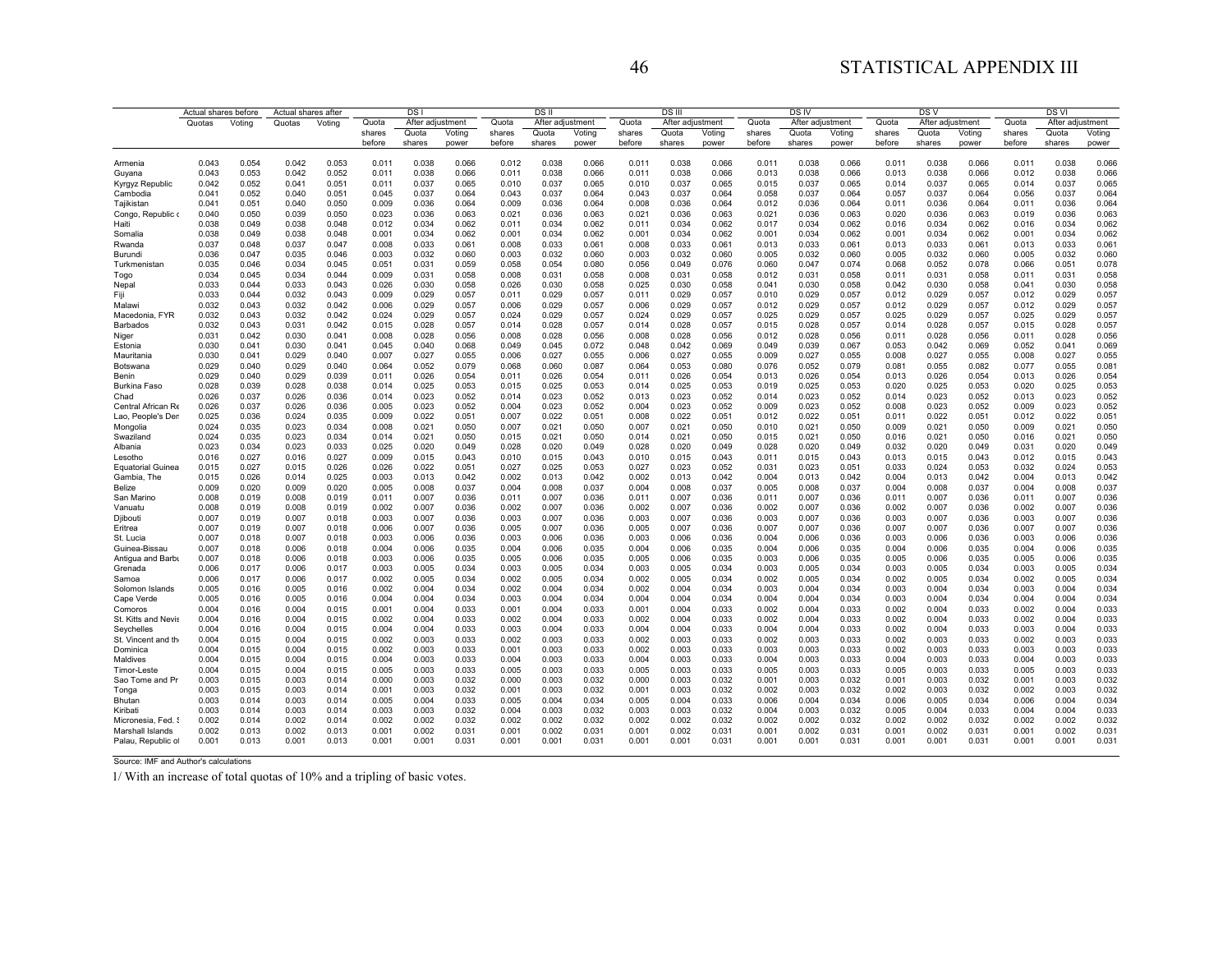### **REFERENCES**

Abdi, Hervé, 2007, *The Eigen-Decomposition : Eigenvalues and Eigenvectors*, in Neil Salkind (Ed.), 2007, Encyclopedia of Measurement and Statistics, Thousand Oaks, CA, Sage

Bry, Xavier, 1993, *Méthodes euclidiennes pour l'analyse de données*, *Tome 1: les bases*, Ecole Nationale Supérieure de la Statistique et d'Economie Appliquée, Abidjan

Combarnous, Francois, 2003, *Le développement de l'humain comme préalable au développement économique : l'apport de l'analyse en composantes principales*, Document de travail No. 84, Université Montesquieu – Bordeaux IV, Centre d'Economie du Developpement.

dos Reis, Laura, 2005, *Measuring Variability: Capital Flows Volatility in the Quota Formula*, in Ariel Buira (Ed.), 2005, *Reforming the Governance of the IMF and the World Ban*k, pp. 195-212, London: Anthem Press

Dunteman, George H., 1989, *Principal Components Analysis*, Sage University Paper series Quantitative Applications in Social Sciences No 07-069, Newbury Park, CA, Sage

Esty, Daniel C., Marc Levy, Tanja Srebotnjak, and Alexander de Sherbinin, 2005, *2005 Environmental Sustainability Index: Benchmarking National Environmental Stewardship*, New Haven: Yale Center for Environmental Law and Policy

International Monetary Fund (IMF), 1981, *Eighth General Review of Quotas – Quota Calculations*, SM/81/151 (Washington: International Monetary Fund)

\_\_\_\_\_\_\_\_\_\_, 1987, *Ninth General Review of Quotas – Quota Calculations* (Washington: International Monetary Fund)

\_\_\_\_\_\_\_\_\_\_, 1988a, *Some Issues Relating to Criteria for Determining IMF Quotas: A Technical Note* (Washington: International Monetary Fund)

\_\_\_\_\_\_\_\_\_\_, 1988b, *Ninth General Review of Quotas – Review of a Technical Note on some Issues Relating to Criteria for Determining Fund Quotas* (Washington: International Monetary Fund)

\_\_\_\_\_\_\_\_\_\_, 1994, *Tenth General Review of Quotas – Preliminary Quota Calculations* (Washington: International Monetary Fund)

\_\_\_\_\_\_\_\_\_\_, 1996, *Eleventh General Review of Quotas – Quota Calculations* (Washington: International Monetary Fund)